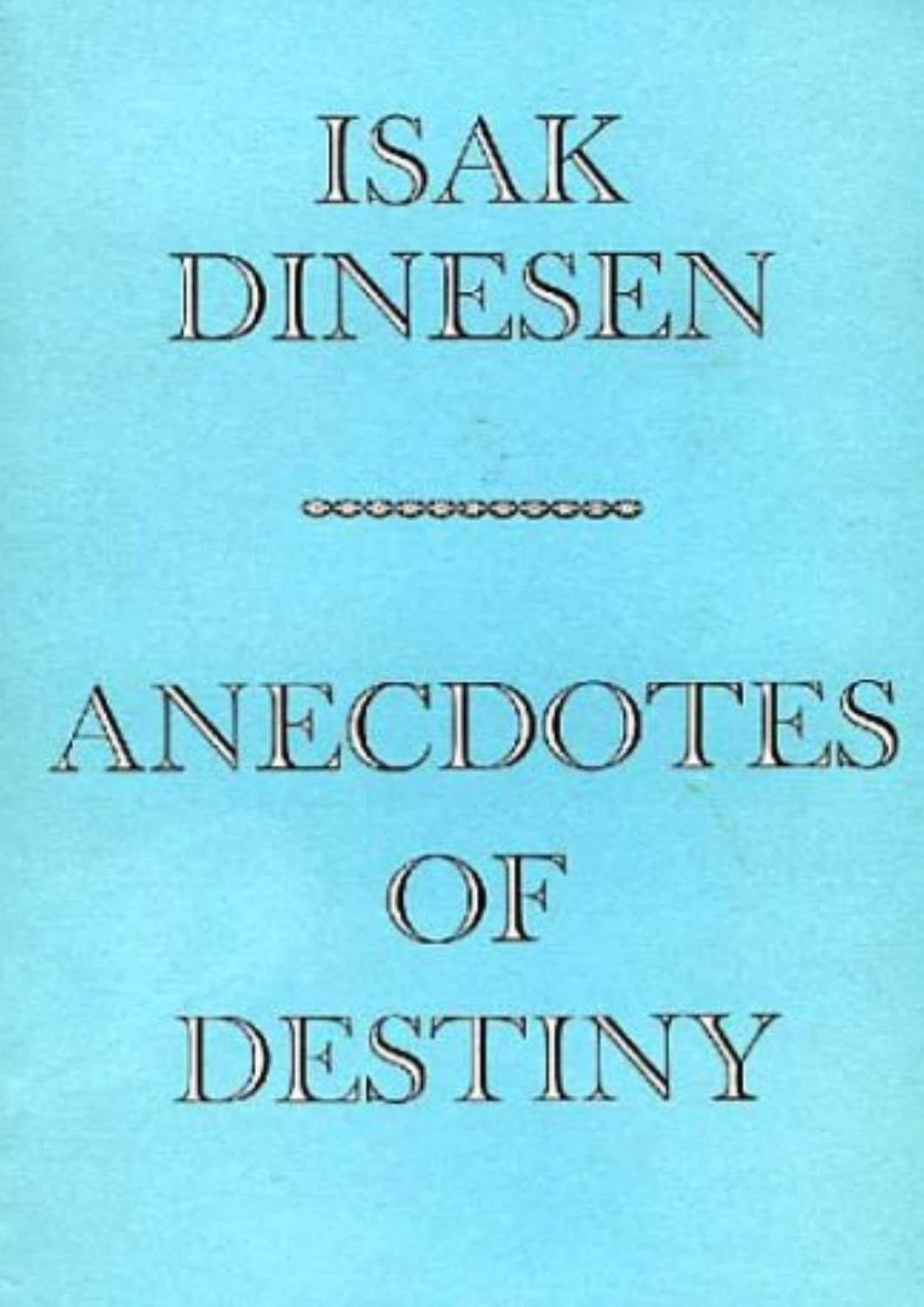#### **\* A Distributed Proofreaders Canada eBook \***

This ebook is made available at no cost and with very few restrictions. These restrictions apply only if (1) you make a change in the ebook (other than alteration for different display devices), or (2) you are making commercial use of the ebook. If either of these conditions applies, please contact a FP administrator before proceeding.

This work is in the Canadian public domain, but may be under copyright in some countries. If you live outside Canada, check your country's copyright laws. IF THE BOOK IS UNDER COPYRIGHT IN YOUR COUNTRY, DO NOT DOWNLOAD OR REDISTRIBUTE THIS FILE. *Title:* Anecdotes of Destiny *Date of first publication:* 1958 *Author:* Isak Dinesen (1885-1962) *Date first posted:* Apr. 26, 2018 *Date last updated:* Apr. 26, 2018 Faded Page eBook #20180435

This ebook was produced by: Al Haines, Mark Akrigg, Cindy Beyer & the online Distributed Proofreaders Canada team at http://www.pgdpcanada.net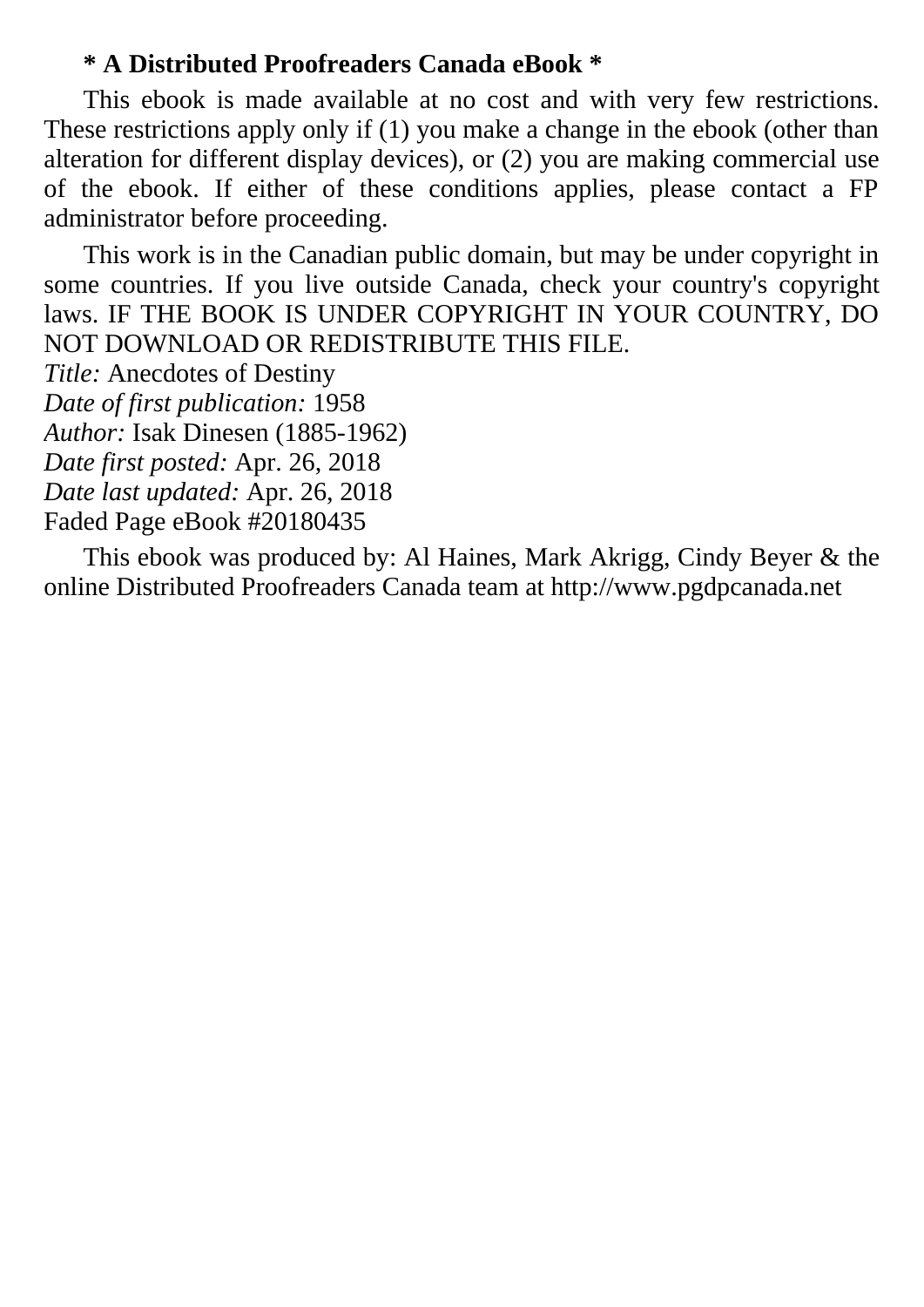#### ANECDOTES OF DESTINY

*Anecdotes of Destiny*, like the stories of the great Russian and French writers of the nineteenth century, are tales deceptively simple in style. This mannered simplicity, however, conceals an approach to, and treatment of, the subjects chosen which is penetratingly modern. Whether Isak Dinesen is writing of pride long-hidden and finally, ironically, triumphant as in 'Babette's Feast,' or of legends and plays enacted in reality and subjected to the unforeseen quirks of destiny, as in 'The Immortal Story' and 'Tempests,' she achieves an unforgettable result which is outside the main strength of contemporary writing and artistically well above most of it.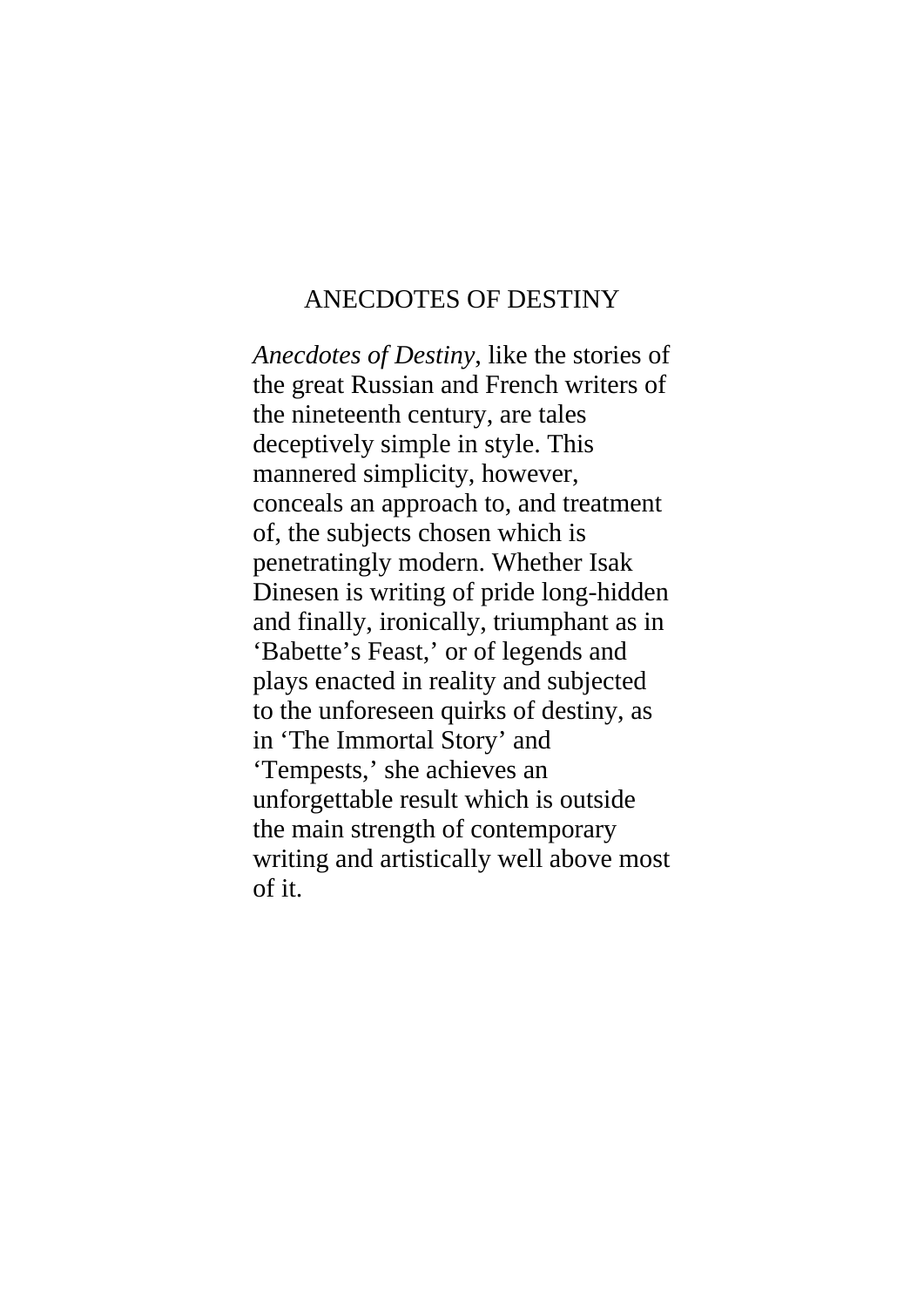*Also by Isak Dinesen*

SEVEN GOTHIC TALES OUT OF AFRICA (*Karen Blixen*) WINTER'S TALES LAST TALES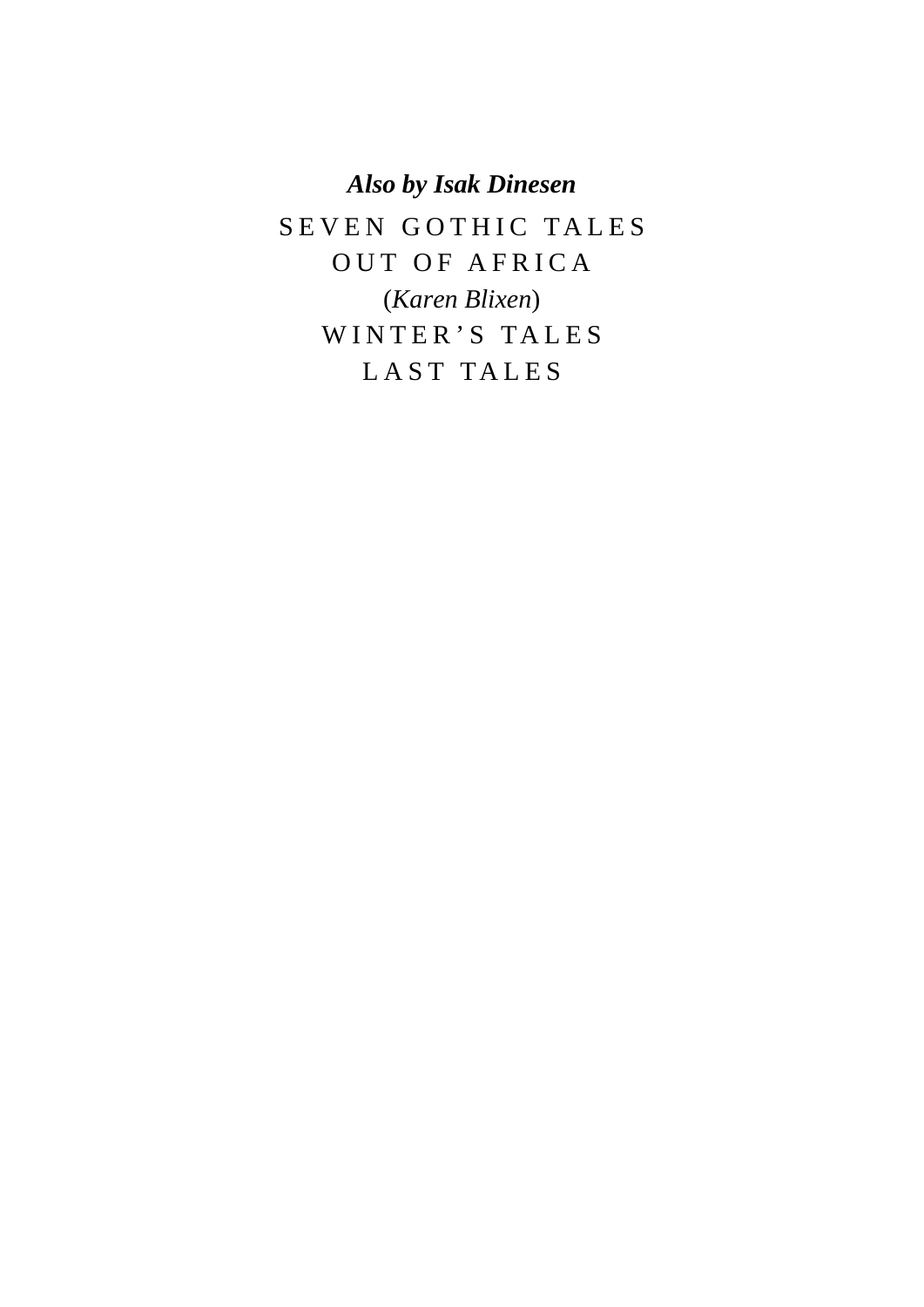ISAK DINESEN

# ANECDOTES OF DESTINY

*London* MICHAEL JOSEPH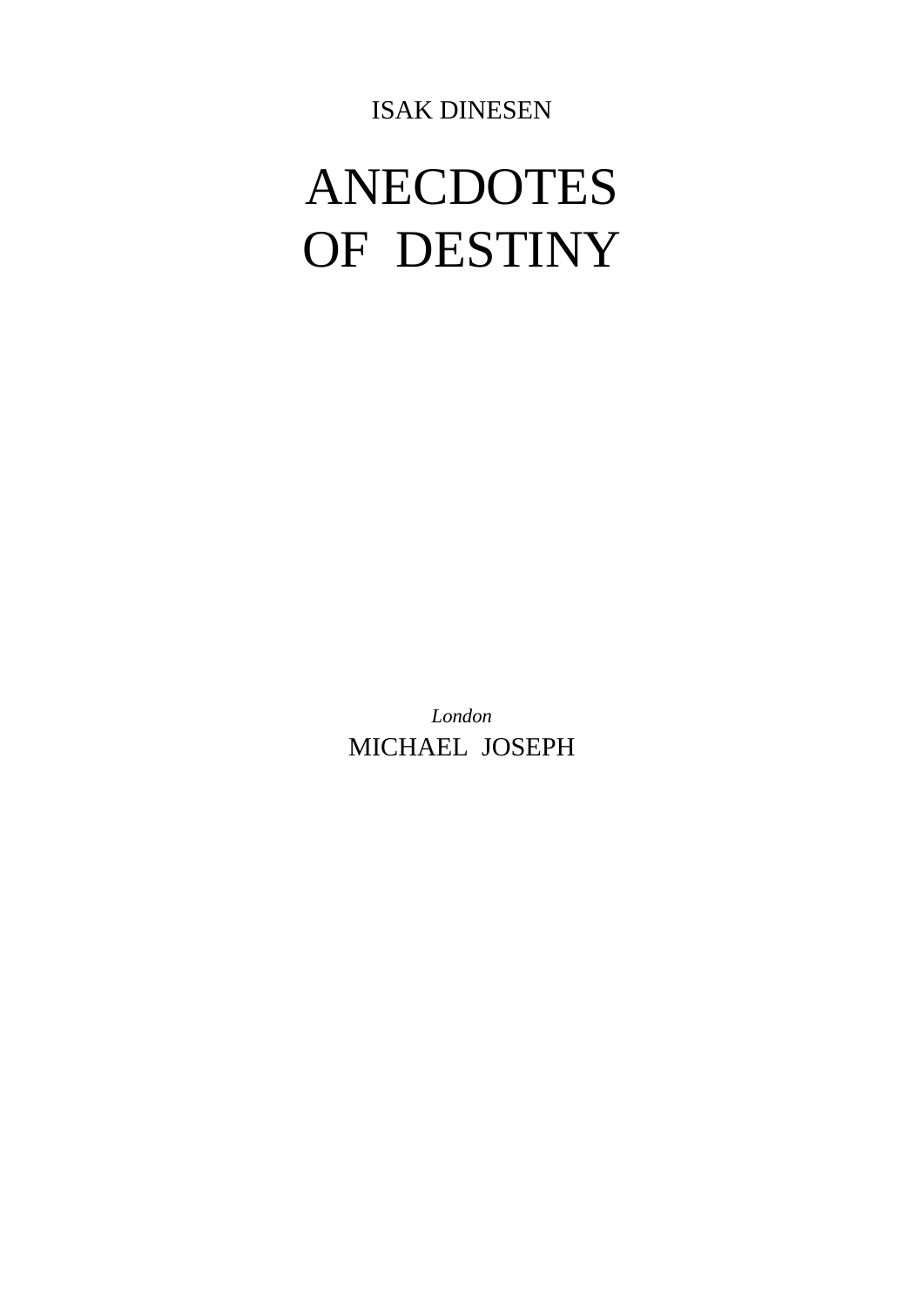*First published by MICHAEL JOSEPH LTD 26 Bloomsbury Street London, W.C.1 1958*

*© copyright 1958 by Isak Dinesen*

*Set and printed in Great Britain by Tonbridge Printers Ltd, Peach Hall Works, Tonbridge, Kent, in Janson ten on thirteen point, on paper made by Henry Bruce at Currie, Midlothian, and bound by James Burn at Esher, Surrey*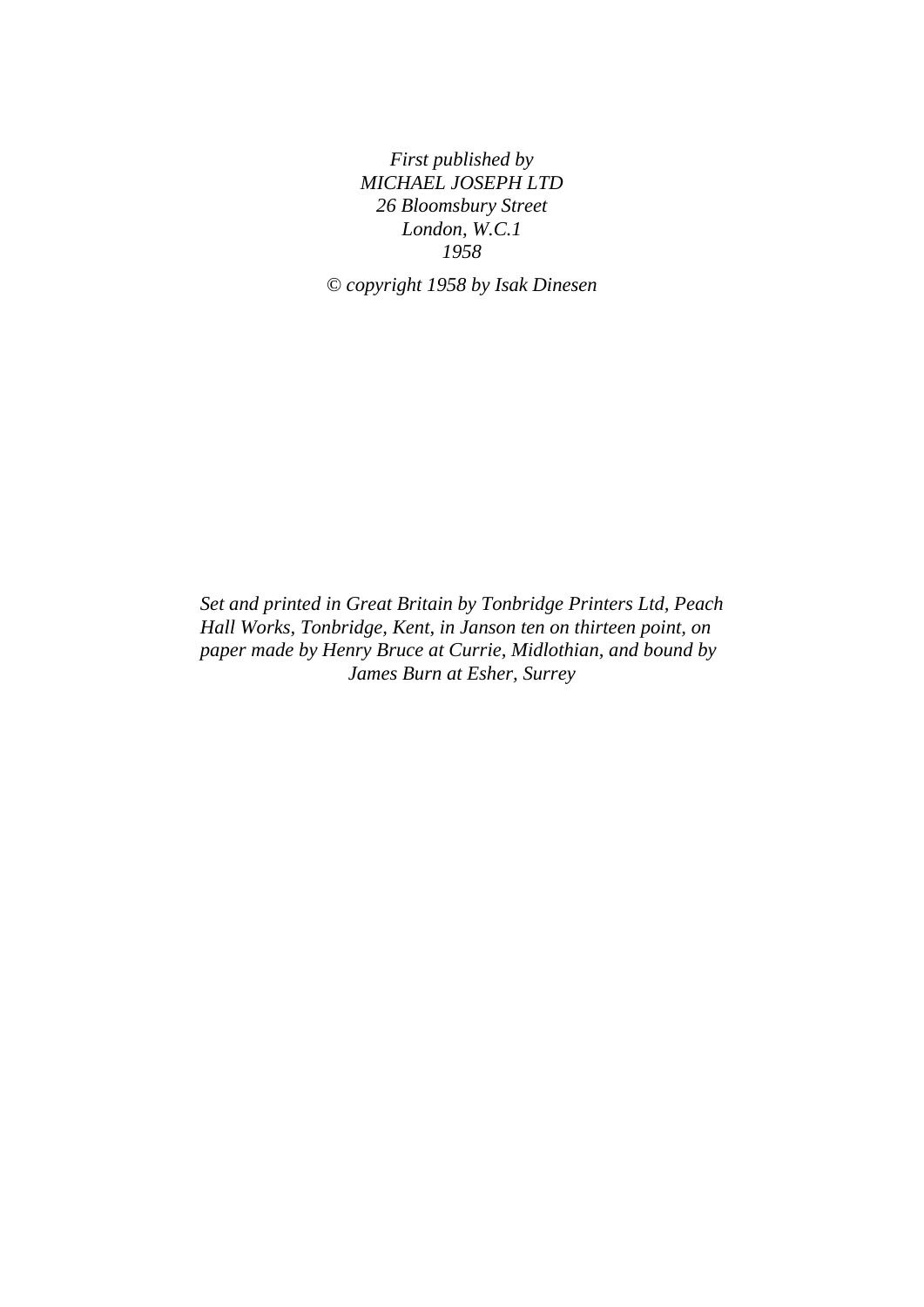# **CONTENTS**

| THE DIVER              | <u>ର</u>  |
|------------------------|-----------|
| <b>BABETTE'S FEAST</b> | <u>25</u> |
| <b>TEMPESTS</b>        | 67        |
| THE IMMORTAL STORY     | 141       |
| THE RING               | 211       |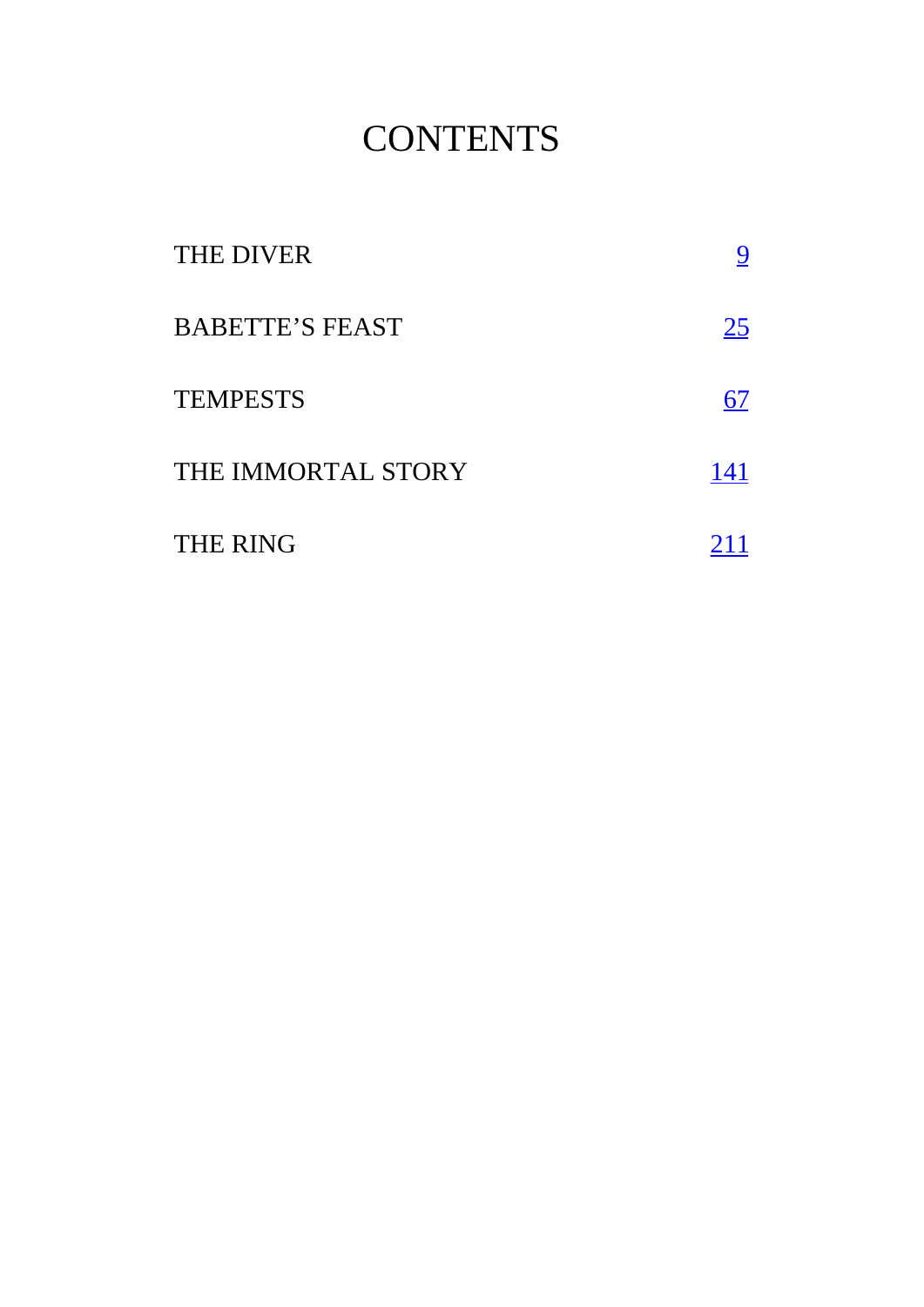### **THE DIVER**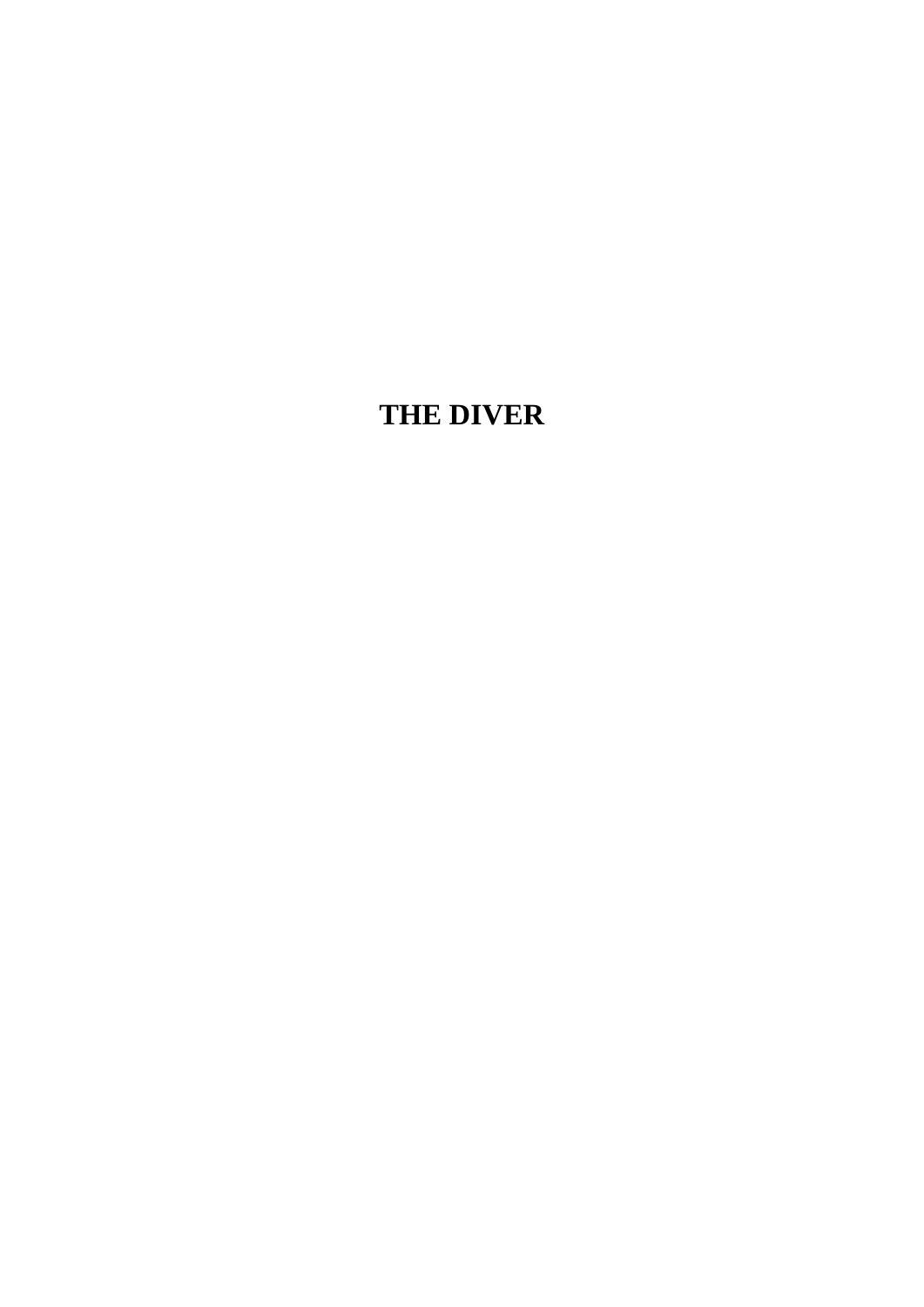M IRA JAMA told this story.<br>In Shiraz lived a you<br>who was highly gifted In Shiraz lived a young student of theology by the name of Saufe, who was highly gifted and pure of heart. As he read and re-read the Koran he became so absorbed in the thought of the angels that his soul dwelt with them more than with his mother or his brothers, his teachers or fellowstudents or any other people of Shiraz.

He repeated to himself the words of the Holy Book: '. . . by the angels, who tear forth the souls of men with violence, and by those who draw forth the souls of others with gentleness, by those who glide swimmingly through the air with the commands of God, by those who precede and usher the righteous into Paradise, and by those who subordinately govern the affairs of this world . . .'

'The throne of God,' he thought, 'will needs be placed so sky-high that the eye of man cannot reach it, and the mind of man reels before it. But the radiant angels move between God's azure halls and our dark houses and schoolrooms. It should be possible for us to see them and communicate with them.'

'Birds,' he reflected, 'must be, of all creatures, most like angels. Says not the Scripture: "Whatever moveth both in heaven and on earth worshippeth God, and the angels also"—and surely the birds move both in heaven and on earth. Says it not further, of the angels: "They are not elated with pride so as to disdain their service, they sing, and perform that which they are commanded"—and surely the birds do the same. If we endeavour to imitate the birds in all this, we shall become more like the angels than we are now.

'But in addition to these things birds have got wings, as have the angels. It would be good if men could make wings for themselves, to lift them into high regions, where dwells a clear and eternal light. A bird, if she strains the capacity of her wings to the utmost, may meet or pass an angel upon one of the wild paths of the ether. Perhaps the wing of the swallow has brushed an angel's foot, or the gaze of the eagle, at the moment when her strength was almost exhausted, has met the calm eyes of one of God's messengers.'

'I shall,' he decided, 'employ my time and my learning in the task of constructing such wings for my fellow-men.'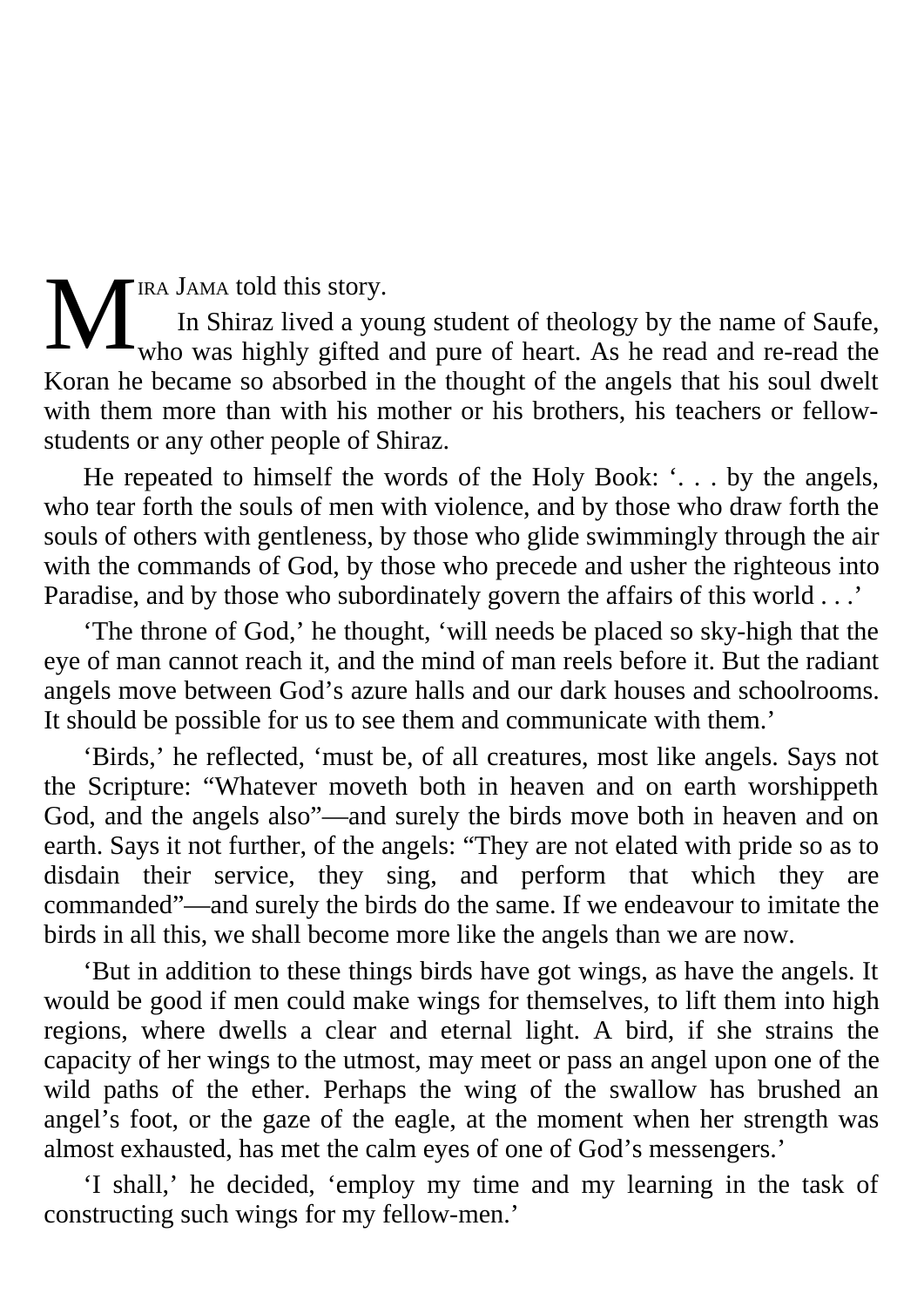So he made up his mind that he would leave Shiraz to study the ways of the winged creatures.

Till now he had, by teaching rich men's sons, and by copying out ancient manuscripts, supported his mother and his small brothers, and they complained that they would become poor without him. But he argued that, some time, his achievement would manifold compensate them for the privations of the present. His teachers, who had foreseen a fine career for him, came to see him, and expostulated with him that, since the world had gone on for so long without men communicating with angels, it must be meant to do so, and might do so in the future as well.

The young Softa respectfully contradicted them.

'Until this day,' he said, 'nobody has seen the trekking-birds take their way towards such warmer spheres as do not exist, or the rivers break their course through rocks and plains to run into an ocean which is not to be found. For God does not create a longing or a hope without having a fulfilling reality ready for them. But our longing is our pledge, and blessed are the homesick, for they shall come home. Also,' he cried out, carried away by his own course of thought, 'how much better would not the world of man go, if he could consult with angels and from them learn to understand the pattern of the universe, the which they read with ease because they see it from above.'

So strong was his faith in his undertaking that in the end his teachers gave up opposing him, and reflected that the fame of their pupil might, in time to come, make them themselves famous with him.

The young Softa now for a whole year stayed with the birds. He made his bed in the long grass of the plain, wherein the quail chirps, he climbed the old trees, in which the ring-dove and the thrush build, found for himself a seat in the foliage and sat so still there that he did not disturb them at all. He wandered in high mountains and, just below the snow-line, neighboured with a pair of eagles, watching them come and go.

He returned to Shiraz with much insight and knowledge gathered, and set himself to work upon his wings.

In the Koran he read: 'Praise be unto God, who maketh the angels, furnished with two, or three, or four pairs of wings,' and resolved to make for himself three pairs, one for his shoulders, one for his waist and one for his feet. During his wanderings he had collected many hundred flight-feathers of eagles, swans and buzzards, he shut himself up with these and worked with such zeal that for a long time he did not see or speak to anyone. But he sang as he worked, and the passers-by stopped and listened, and said: 'This young Softa praises God and performs that which is commanded.'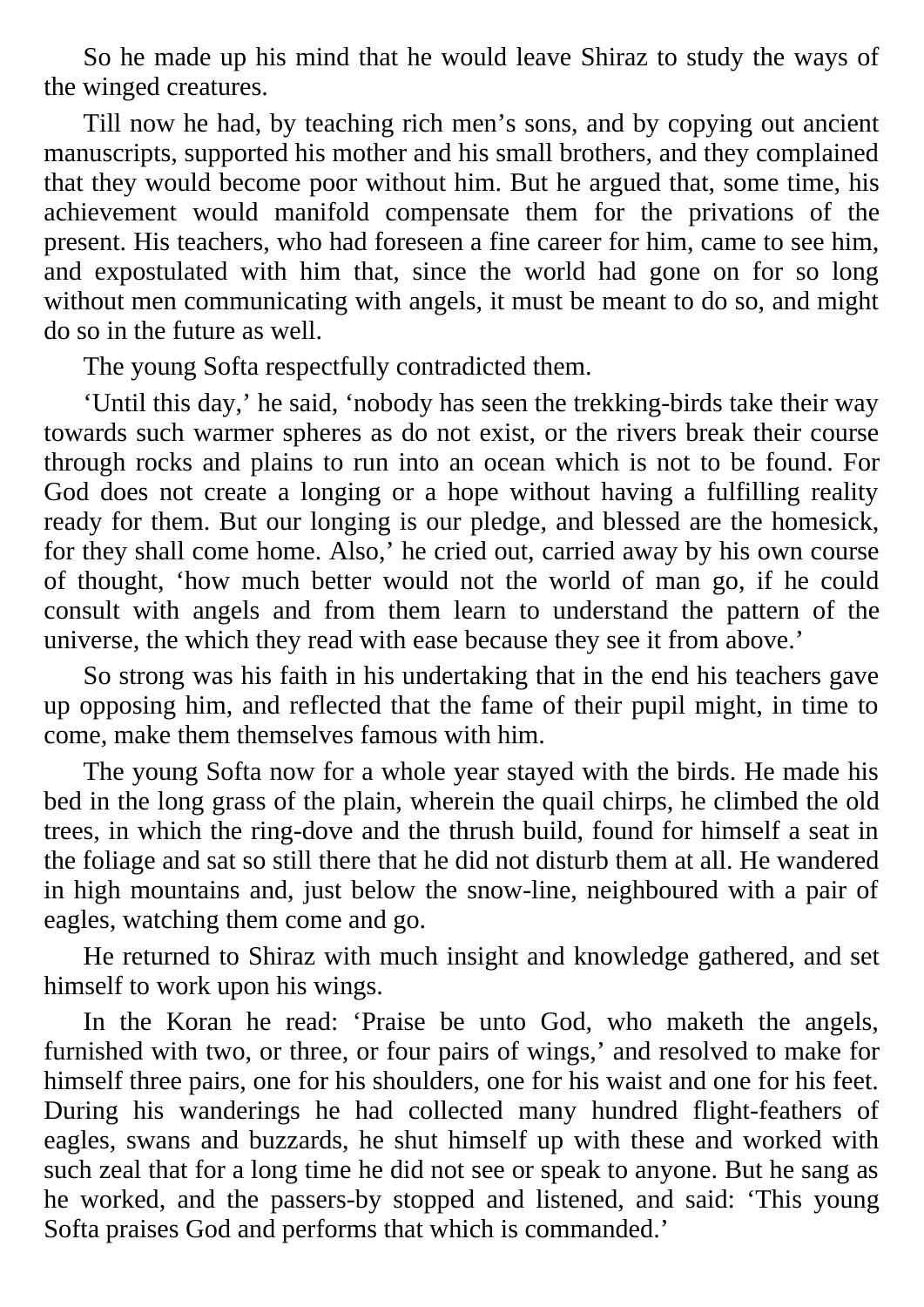But when he had finished his first pair of wings, tried them on and felt their uplifting power, he could not keep his triumph to himself, but spoke of it to his friends.

At first the great people of Shiraz, the Divines and High Officials, smiled at the rumour of his feat. But as the rumours spread, and were asserted by many young people, they grew alarmed.

'If indeed,' they said to one another, 'this flying boy meets and communicates with angels, the people of Shiraz, as is their wont when anything unusual happens, will go mad with wonder and joy. And who knows what new and revolutionary things the angels may not tell him? For after all,' they remarked, 'there may be angels in heaven.'

They pondered the matter, and the oldest amongst them, a minister to the King, whose name was Mirzah Aghai, said: 'This young man is dangerous, inasmuch as he has great dreams. But he is harmless, and will be easy to handle, inasmuch as he has neglected the study of our real world, in which dreams are tested. We will, in one single lesson, both prove and disprove to him the existence of angels. Or are there no young women in Shiraz?'

The next day he sent for one of the King's dancers, whose name was Thusmu. He explained to her as much of the case as he thought it good for her to know, and promised to reward her if she obeyed him. But if she failed, another young dancing-girl, her friend, would be promoted to her place within the royal dancing-troupe, at the festival of gathering roses for making attar.

In this way it came to pass that one night, when the Softa had gone up on the roof of his house, to look at the stars and calculate how fast he might travel from one of them to the other, he heard his name softly called behind him, and as he turned round caught sight of a slim radiant shape in a robe of gold and silver, who stood up erect, her feet close together, on the edge of the roof.

The young man had his mind filled with the idea of angels, he did not doubt the identity of his visitor, and was not even much surprised, but only overwhelmed with joy. He sent one glance to the sky, to see if the flight of the angel had not left a shining wake therein, and the while the people below pulled down the ladder by which the dancer had ascended his roof. Then he fell down on his knees before her.

She bent her head kindly to him, and looked at him with dark, thick-fringed eyes. 'You have carried me in your heart a long time, my servant Saufe,' she whispered, 'I have come now to inspect that small lodging of mine. How long I shall stay with you in your house depends upon your humility and upon your readiness to carry out my will.'

She then sat down cross-legged on the roof, while he still stood on his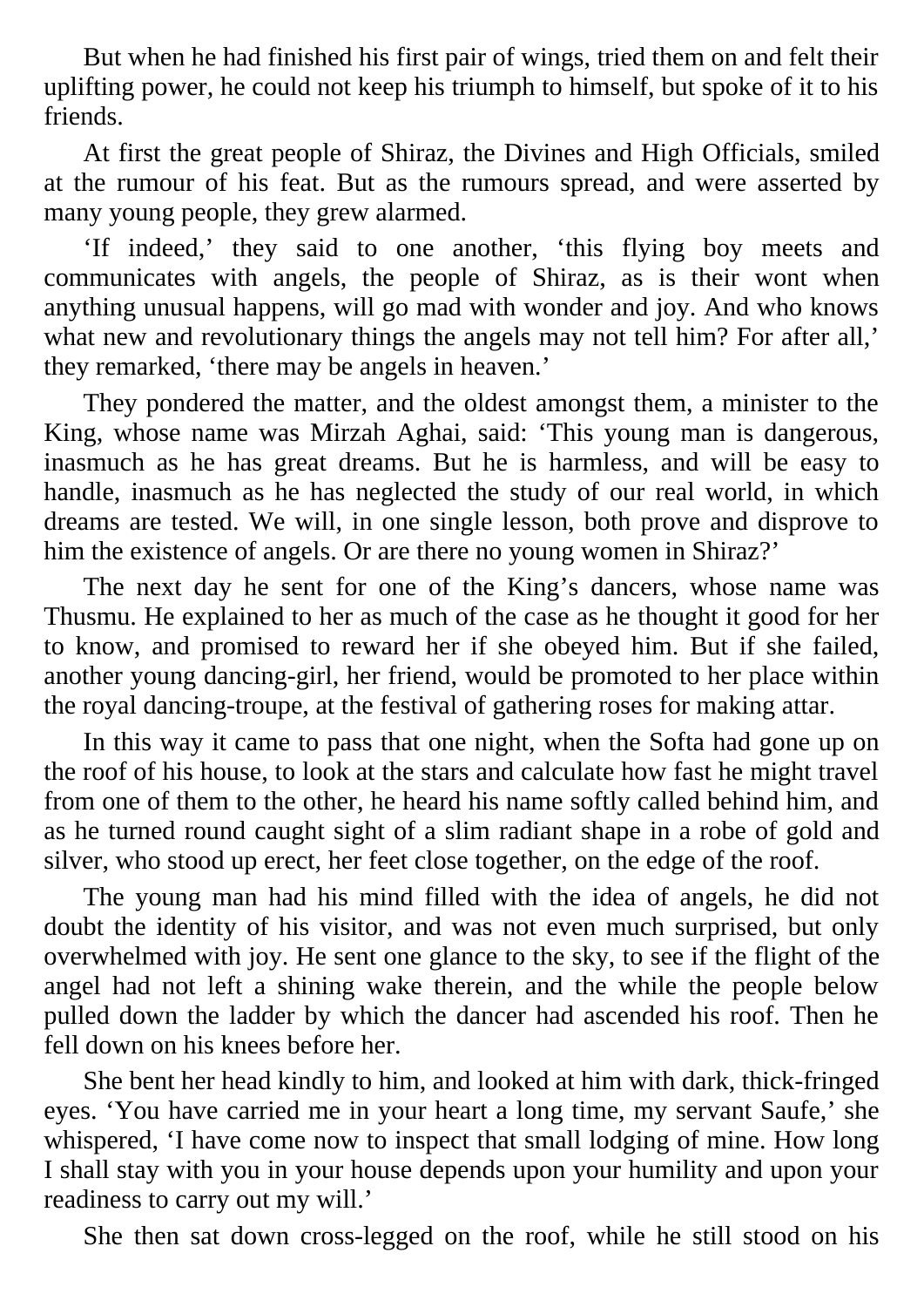knees, and they talked together.

'We angels,' she said, 'do not really need wings to move between heaven and earth, but our own limbs suffice. If you and I become real friends it will be the same with you, and you may destroy the wings on which you are working.'

All trembling with ecstasy he asked her how such flight could possibly be performed against all laws of science. She laughed at him, with a laughter like a little clear bell.

'You men,' she said, 'love laws, and argument, and have great faith in the words that come out through your beards. But I am going to convince you that we have got a mouth for sweeter debates, and a sweeter mouth for debates. I am going to teach you how angels and men arrive at perfect understanding without argument, in the heavenly manner.' And this she did.

For a month the Softa's happiness was so great that his heart gave way beneath it. He forgot all about his work, as time after time he gave himself up to the celestial understanding. He said to Thusmu: 'I see now how right was the angel Eblis, who said to God: "I am more excellent than Adam. Thou has created him of clay only, but thou hast created me of fire." ' And again he quoted the Scripture to her and sighed: 'Whoever is an enemy to the angels is an enemy to God.'

He kept the angel in his house, for she had told him that the sight of her loveliness would blind the uninitiated people of Shiraz. Only in the night did she go with him to the house-top, and together they looked at the new moon.

Now it happened that the dancer became very fond of the theologian, for he had a lovely face, and his unexpended vigour made him a great lover. She began to believe him capable of anything. Also she had gathered from her talk with the old minister that he held the boy and his wings in fear, as perilous to himself, his colleagues and the state, and she reflected that she would like to see the old minister, his colleagues and the state perish. Her tenderness for her young friend made her heart almost as soft as his.

When the moon grew full and all the town lay bathed in her light, the two sat close together on the roof. He let his hands run over her and said: 'Since I met you, my hands have acquired a life of their own. I realise that God, when he gave men hands, showed them as great a loving-kindness as if he had given them wings.' And he lifted up his hands and looked at them.

'Blaspheme not,' said she and sighed a little. 'It is not I but you who are an angel, and indeed your hands have got wonderful strength and life in them. Let me feel so once more, and then show me, tomorrow, the grand things which you have made with them.'

To please her he brought her, the next day, all veiled, to his workshop.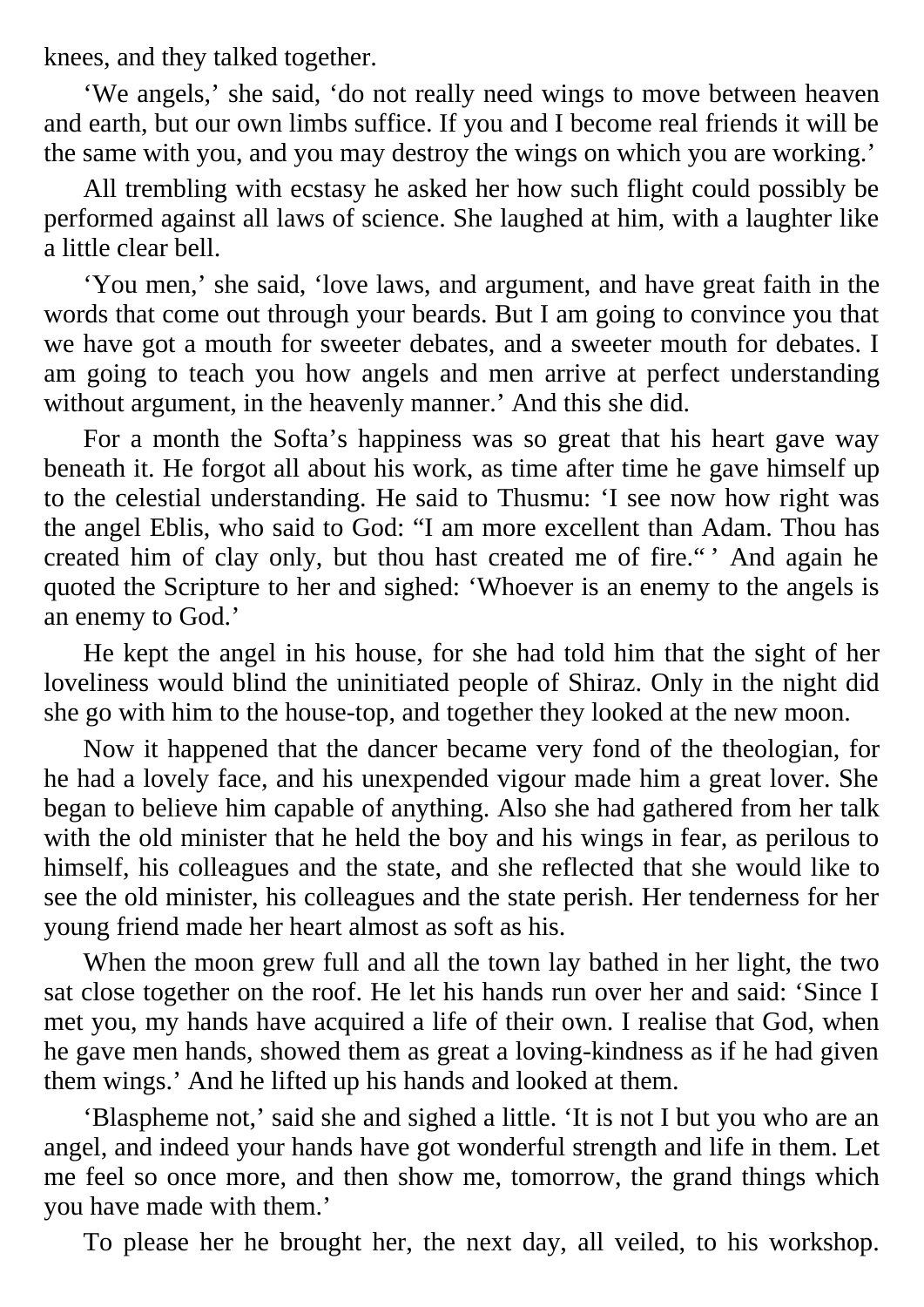Then he saw that rats had eaten his eagles' flight-feathers, and that the frame of his wings were broken and scattered about. He looked at them, and remembered the time when he had worked upon them. But the dancer wept.

'I did not know that this was what he meant to do,' she cried, 'and is not Mirzah Aghai a bad man!'

Astounded the Softa asked her what she meant, and in her sorrow and indignation she told him all.

'And oh my love,' she said, 'I cannot fly, although they tell me that when I dance I am of an extraordinary lightness. Be not angry with me, but remember that Mirzah Aghai and his friends are great people, against whom a poor girl can do nothing. And they are rich, and own lovely things. And you cannot expect a dancing-girl to be an angel.'

At that he fell upon his face and did not speak a word. Thusmu sat down beside him and her tears dropped in his hair as she wound it round her fingers.

'You are such a wonderful boy,' she said, 'with you everything is great and sweet and truly heavenly, and I love you. So do not worry, dear.'

He lifted his head, looked at her and said: 'God has appointed none but angels to preside over Hell-fire.'

'There is nobody,' said she, 'who recites from the Holy Book as beautifully as you.'

Again he looked at her. 'And if,' he said, 'thou didst behold when, the angels cause the unbelievers to die. They strike their faces and say unto them: "Taste ye pain of burning, this shall ye suffer for what your hands have done." '

After a while she said: 'Perhaps you can still repair the wings, and they may be as good as new.'

'I cannot repair them,' he said, 'and now that your work is done you must go, since it will be dangerous to you to stay with me. For Mirzah Aghai and his friends are great men. And you are to dance at the festival of gathering roses for making attar.'

'Do you forget Thusmu,' said she.

'No,' said he.

'Will you come and see me dance?' she asked.

'Yes, if I can,' he answered.

'I shall always,' she said gravely, as she got up, 'hope that you will come. For without hope one cannot dance.'

And with that she went away sadly.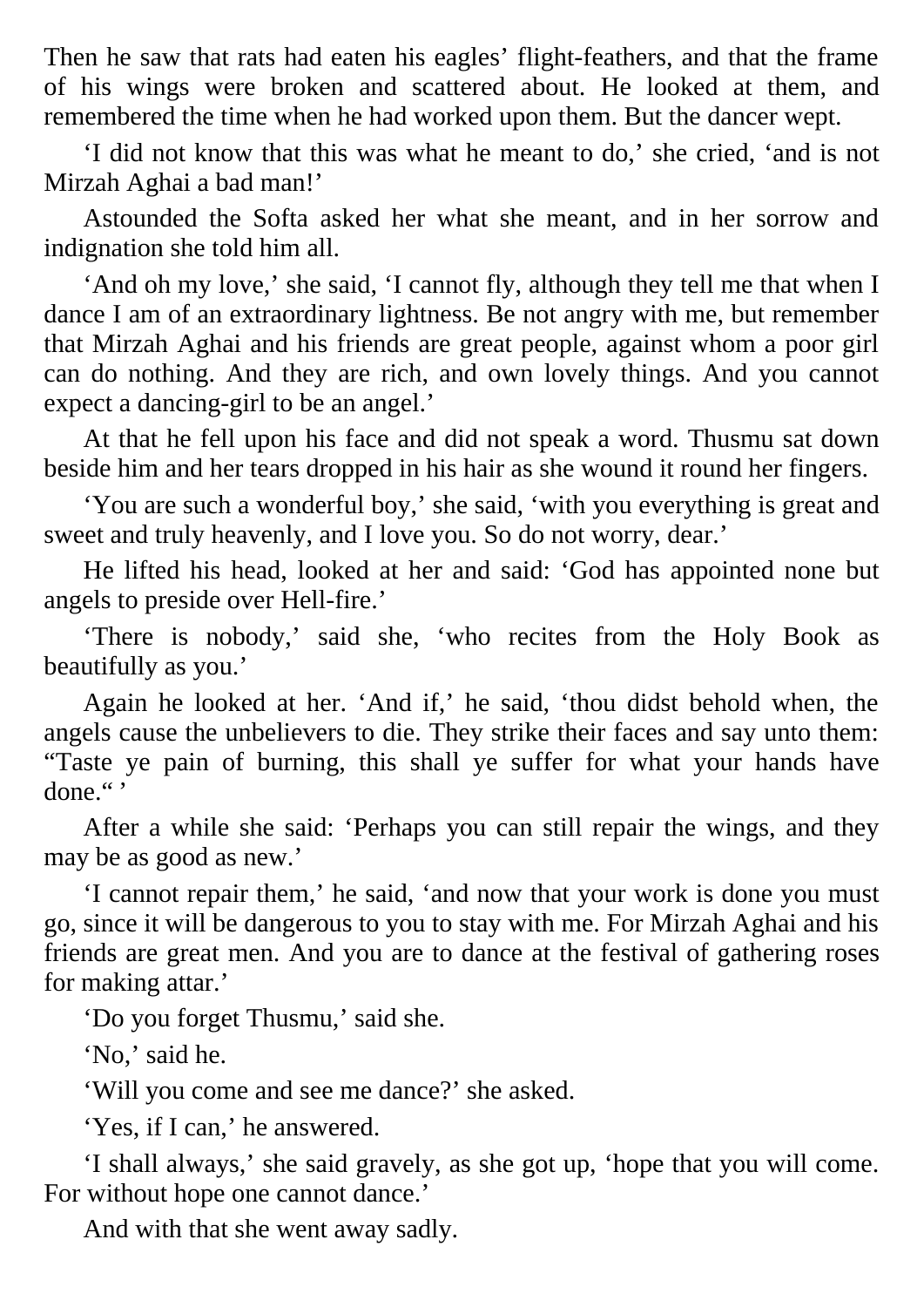Saufe now could not stay in his house, he left the door of his workshop open, and wandered about in the town. But he could not stay in the town, so went away to the woods and the plains. But he could not bear the sight or song of the birds and soon returned to the streets. Here at times he stopped in his wanderings in front of a bird-seller's shop and for a long while watched the birds in their cages.

When his friends talked to him he did not recognise them. But when boys in the streets laughed at him and cried: 'Behold the Softa who believed Thusmu to be an angel,' he stood still, looked at them and said: 'I believe so still. It is not my faith in the dancer that I have lost, but my faith in the angels. Today I cannot remember how, when I was young, I imagined the angels to look. I feel that they will be terrible to behold. Whoever is an enemy to the angels is an enemy to God, and whoever is an enemy to God has no hope left. I have no hope, and without hope you cannot fly. This is what makes me restless.'

In this way the unfortunate Softa roamed about for a year. I myself, when I was a small boy, have met him in the streets, wrapped in his shabby black cloak, and in a darker cloak of everlasting loneliness.

At the end of the year he went away, and was no more seen in Shiraz.

'This,' said Mira Jama, 'is the first part of my story.'

But it befell, many years later, when as a youth I first began to tell tales to delight the world and make it wiser, that I travelled to the sandy sea-shores, to the villages of the pearl-fishers, in order to hear the adventures of these men, and to make them mine.

For many things happen to those who dive to the bottom of the sea. Pearls in themselves are things of mystery and adventure—if you follow the career of a single pearl it will give you material for a hundred tales. And pearls are like poets' tales: disease turned into loveliness, at the same time transparent and opaque, secrets of the depths brought to light to please young women, who will recognise in them the deeper secrets of their own bosoms.

Later in life I have recounted to Kings, with much success, the stories which were first told me by these meek and simple fishermen.

Now within their narratives a name came back so often that I grew curious, and begged them to tell me more about the person who wore it. Then they informed me that the man had become famous amongst them because of his audacity and of his exceptional and inexplicable luck. In fact the name,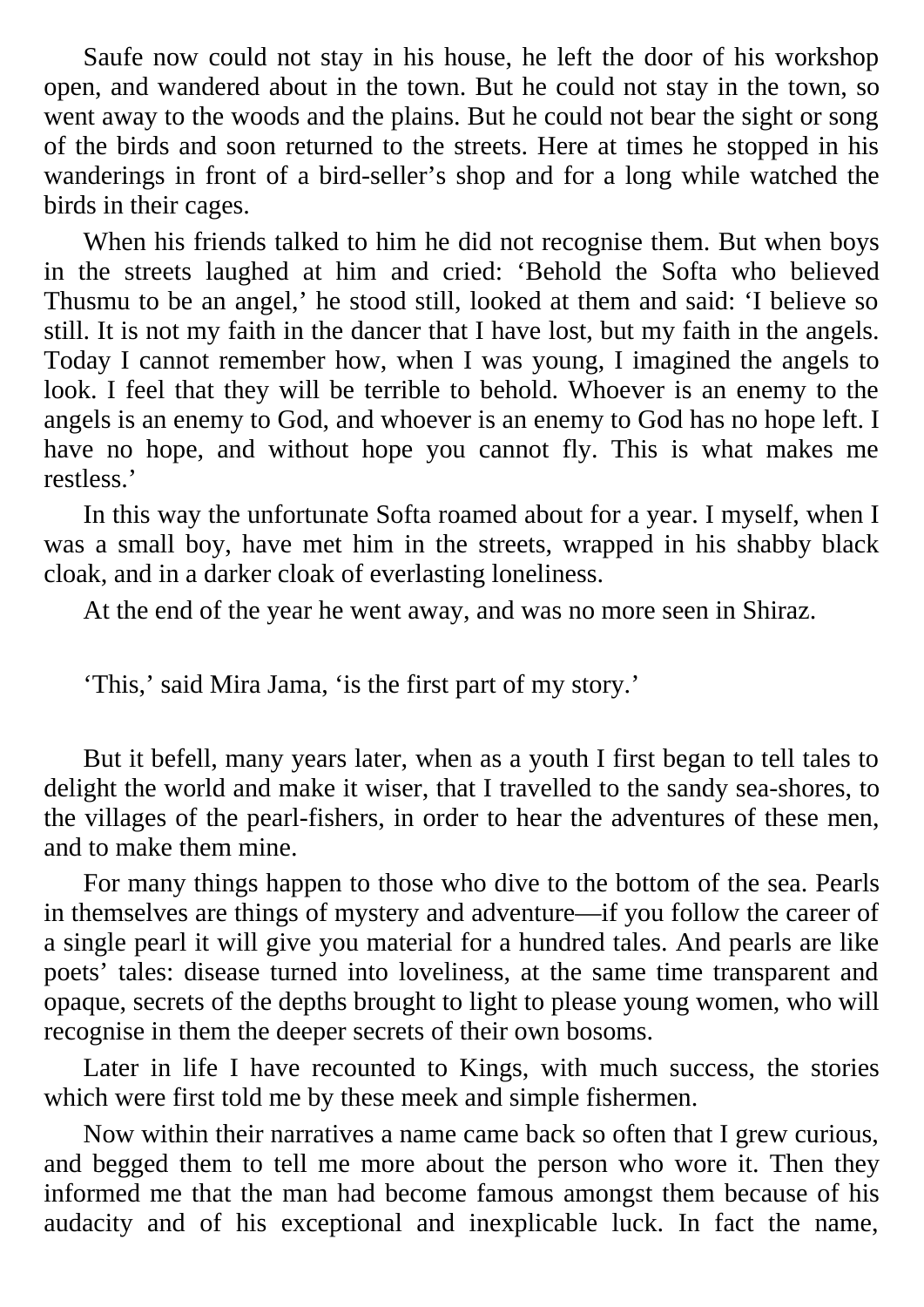Elnazred, which they had given him, in their dialect meant 'the successful' or 'the happy and content' person. He would dive down into greater depths and stay down there longer than any other fisherman, and he never failed to bring up such oysters as contained the finest pearls. It was believed in the pearlfishers' villages that he had got, in the deep water, a friend—maybe some fair young mermaid or maybe again some demon of the sea—to guide him. While the other fishermen were exploited by their trading-companies and would remain poor all their time, the happy person had made a neat fortune for himself, had purchased a house and a garden inland, brought his mother to live there, and married off his brothers. But he still kept for his own use a small hut on the beach. In spite of his demoniacal reputation he was, it seemed, on dry land and in daily life, a peaceful man.

I am a poet, and something in these reports brought back to me tales of long ago. I resolved to look up this successful person and to make him tell me about himself. First I sought him in vain in his pleasant house and garden, then one night I walked along the beach to his hut.

The moon was full in the sky, the long grey waves came in one by one, and everything around me seemed to agree to keep a secret. I looked at it all, and felt that I was going to hear, and to compose, a beautiful story.

The man I sought was not in his hut, but was sitting on the sand, gazing at the sea, and from time to time throwing a pebble into it. The moon shone upon him, and I saw that he was a pretty, fat man, and that his tranquil countenance did indeed express harmony and happiness.

I saluted him with reverence, told him my name and explained that I was out for a walk in the clear, warm night. He returned my greeting courteously and benevolently and informed me that I was already known to him by repute as a youth keen to perfect himself in the art of story-telling. He then invited me to sit down on the sand beside him. He talked for a while of the moon and the sea. After a pause he remarked that it was a long time since he had heard a tale told—would I, as we were sitting so pleasantly together in the clear, warm night, tell him a story?

I was eager to prove my skill, and also trusted that it might serve to forward my purpose with him, so I searched my memory for a good tale. Somehow, I do not know why, the story of the Softa Saufe had been running in my mind. Now in a low, sweet voice, concordant with the moon and the waves, I began:

'In Shiraz lived a young student of theology . . .'

The happy man listened quietly and attentively. But as I came to the passage of the lovers on the house-top and named the dancer Thusmu, he lifted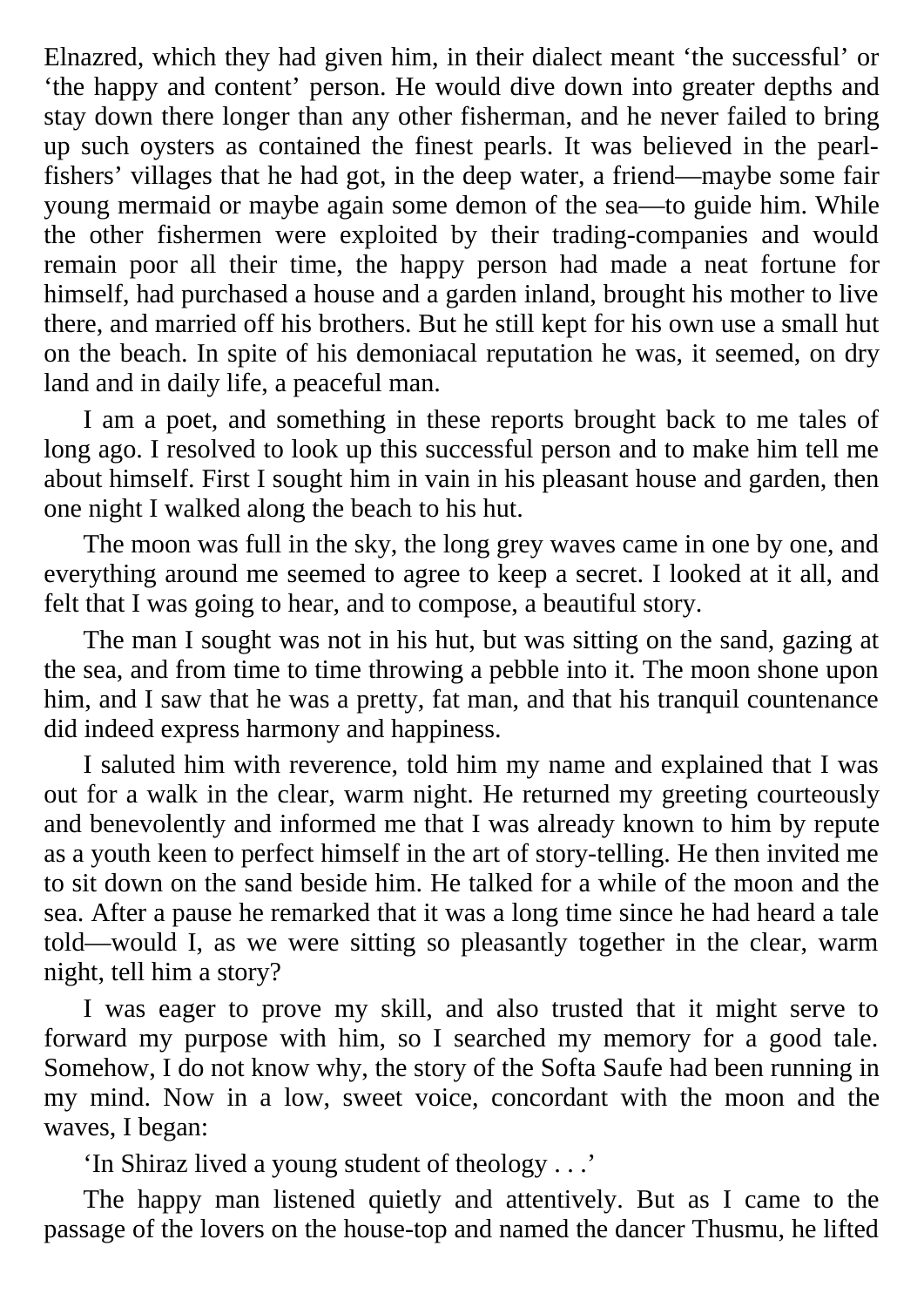up his hand and looked at it. I had taken much trouble in inventing this pretty moonlight-scene, and it was dear to my poet's heart, I recognised the gesture and in great surprise and alarm cried out: 'You are the Softa Saufe of Shiraz!'

'Yes,' said the happy man.

It is to a poet a thing of awe to find that his story is true. I was only a boy and a novice at my art—the hair rose on my head and I nearly got up and ran away. But something in the happy man's voice held me to the spot.

'Once,' he said, 'I had the welfare of the Softa Saufe, of whom you have just told me, much at heart. By this time I had almost forgotten him. But I am pleased to know that he has got into a story, for that is probably what he was made for, and in future I shall leave him therein confidently. Go on with your tale, Mira Jama, story-teller, and let me hear the end of it.'

I trembled at his demand, but again his manner fascinated me and enabled me to take up the thread of my story. At first I felt that he was bestowing an honour upon me and soon, as I went on, that I was bestowing an honour upon him as well. The triumph of the story-teller filled my heart. I told my story very movingly and when I had finished it, there upon that lean sea-sand, with only myself and him under the full moon, my face was bathed in tears.

The happy man comforted me and begged me not to take a story too much to heart. So when I had regained my voice I beseeched him to tell me all that had happened to him after he left Shiraz. For his experiences in the deep sea, and the luck which had brought him wealth and fame amongst men, would be sure to make as lovely a story as the one I had told him, and a more cheerful. Princes, great ladies and dancers, I explained to him, love a sad tale, so do the beggars by the city walls. But I meant to be a story-teller to the whole world, and the men of business and their wives will demand a tale that ends well.

The happy man was silent for a while.

'What happened to me,' he then answered me, 'after I left Shiraz, makes no story at all.'

'I am famous amongst men,' he said, 'because I am capable of staying at the bottom of the sea longer than they. This capacity, if you will, is a small heritage from the Softa of whom you have told me. But that makes no story. The fishes have been kind to me, and they betray nobody. So that makes no story.'

All the same,' he went on after a longer silence, 'in return for your tale, and so as not to discourage a young poet, although it makes no story I shall tell you what happened to me after I left Shiraz.' He then began his narration and I listened to him.

'I shall leave out the explanation of how I got away from Shiraz and came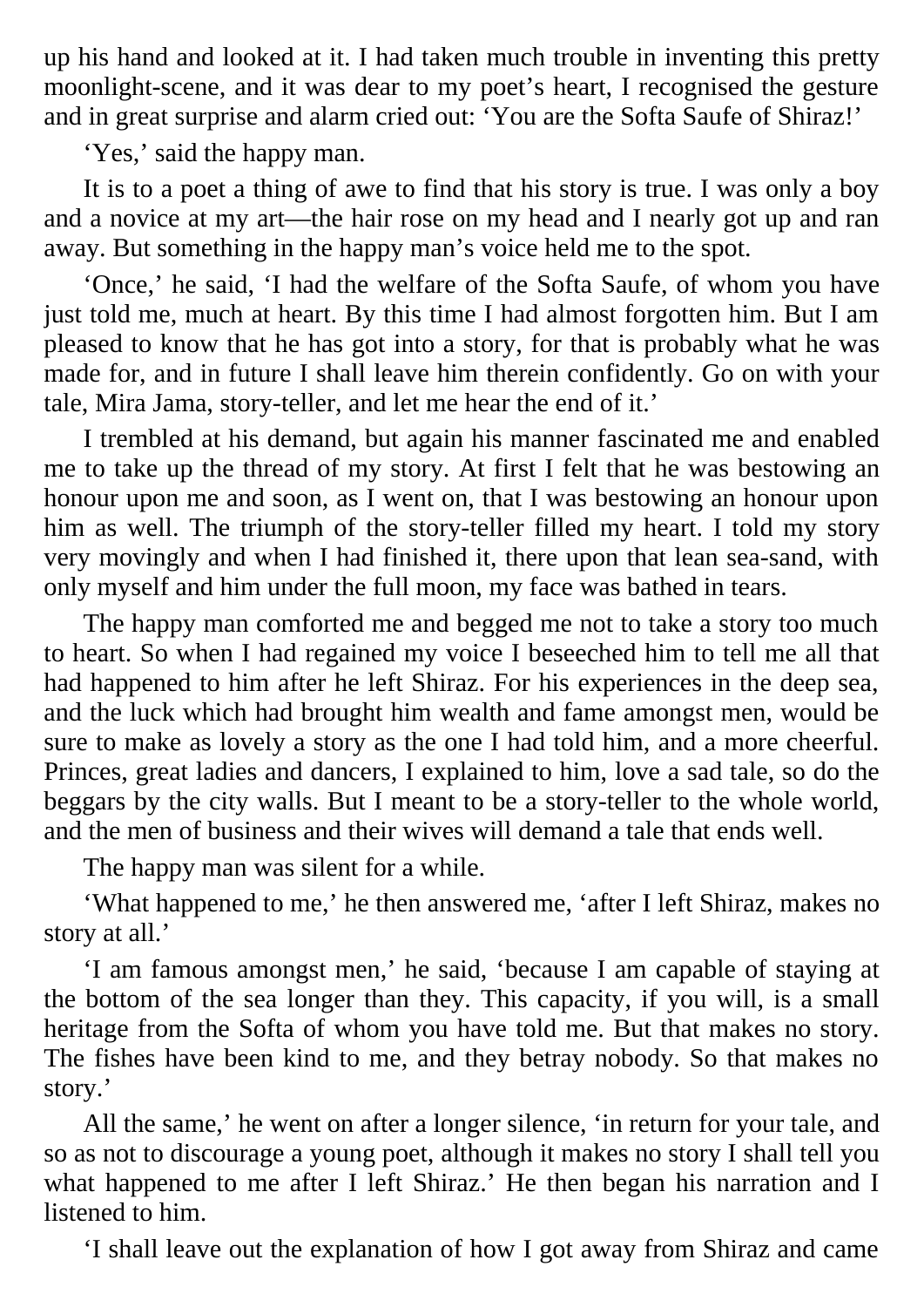here, and take up the account of my experiences only where it will please the men of business and their wives.

For when I first went down to the bottom of the sea, in research of a certain rare pearl of which at the time I thought much, an old cowfish with hornrimmed spectacles took me in hand. As a very small fish she had been caught in the net of two old fishermen, and had spent a whole night there, in the bilgewater of their boat, and listening to the talk of these men, who must have been pious and profound people. But in the morning, when the net was lifted ashore, she slipped through the meshes and swam away. Since then she smiles at the others fishes' distrust of men. For really, she explains, if a fish knows how to behave herself, she can easily manage them. She has even come to take an interest in the nature and the customs of man, and often lectures upon these to an audience of fishes. She also likes to discuss them with me.

I owe her much, for she holds a great position in the sea, and as her protégé I have been received everywhere, I owe to her also much of the wealth and fame which have made me, as you have been told, a happy man. I owe her more than that, for in our long talks together she has imparted to me the philosophy which has set me at rest.

This is what she advocates:

'The fish,' she proclaims, 'amongst all creatures is the one most carefully and accurately made in the image of the Lord. All things work together for the good of her, and from this we may conclude that she is called according to his purpose.

Man can move but in one plane, and is tied to the earth. Still the earth supports him only by the narrow space under the soles of his two feet, he must bear his own weight and sigh beneath it. He must, so I gathered from the talk of my old fishermen, climb the hills of the earth laboriously, it may happen to him to tumble down from them, and the earth then receives him with hardness. Even the birds, which have got wings to them, if they do not strain their wings are betrayed by the air wherein they are set, and flung down.

We fish are upheld and supported to all sides. We lean confidently and harmoniously upon our element. We move in all dimensions, and whatever course we take, the mighty waters out of reverence for our virtue change shape accordingly.

We have got no hands, so cannot construct anything at all, and are never tempted by vain ambition to alter anything whatever in the universe of the Lord. We sow not and toil not, therefore no estimates of ours will turn out wrong, and no expectations fail. The greatest amongst us in their spheres have reached perfect darkness. And the pattern of the universe we read with ease,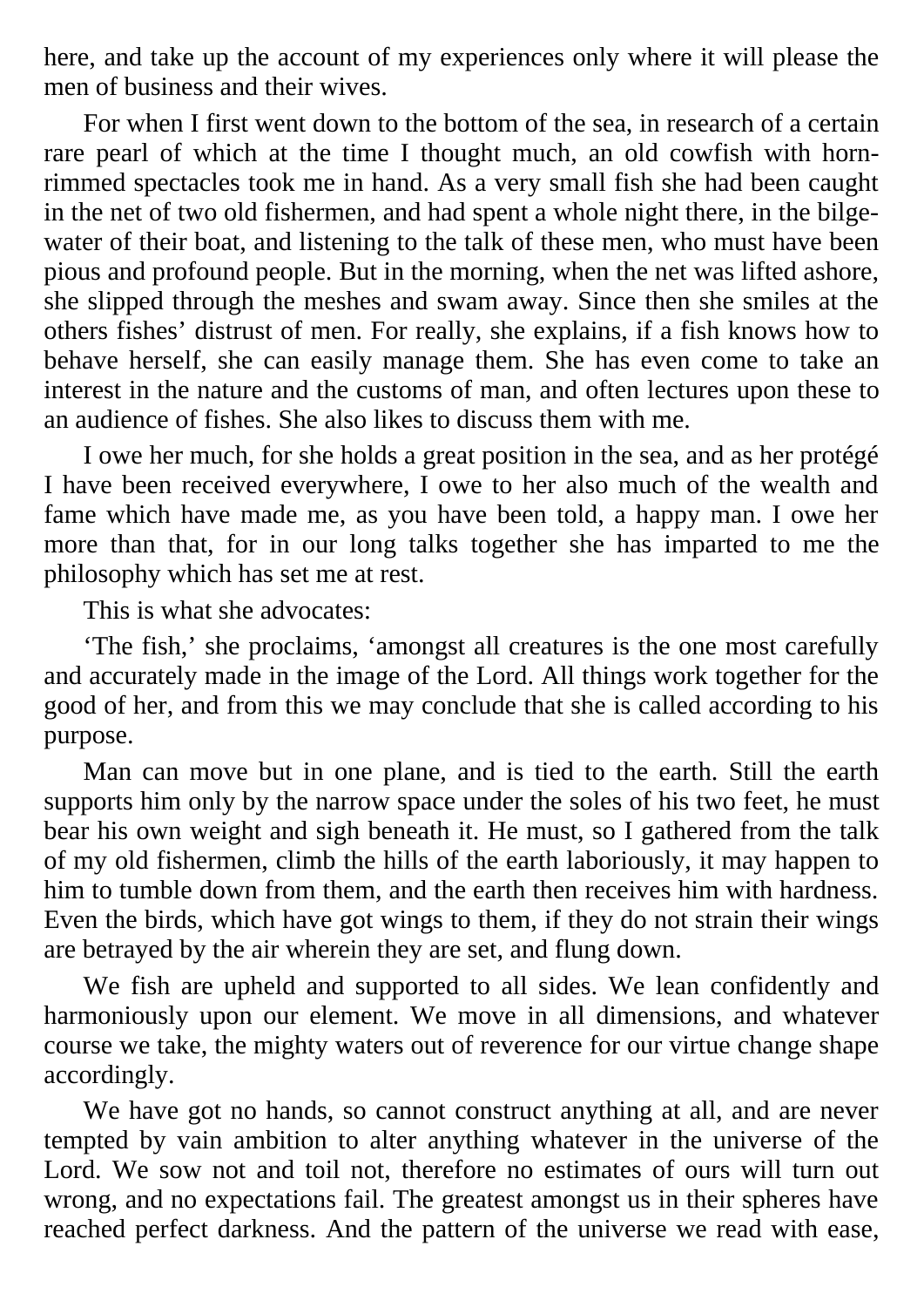because we see it from below.

We carry with us, in these our floatings about, an account of events excellently suited to prove to us our privileged position and to maintain our fellow-feeling. It is known to man also and even takes up an important place in his history, but in accordance with his infantile conception of things in general he has but a muddled understanding of it. I shall record it to you.

When God had created heaven and earth, the earth caused him sore disappointment. Man, capable of falling, fell almost immediately, and with him all that was in the dry land. And it repented the Lord that he had made man, and the beasts of the earth, and the fowls of the air.

But the fish did not fall, and never will fall, for how or whereto would we fall? So the Lord looked kindly at his fish and was comforted by the sight of them, since amongst all creation they alone had not disappointed him.

He resolved to reward the fish according to their merit. So all the fountains of the great deep were broken up, and the windows of heaven were opened, and the waters of the flood came upon the earth. And the waters prevailed and were increased, and all the high hills that were under the whole heaven were covered. And the waters prevailed exceedingly, and all flesh died that moved upon the earth, both of fowl and of cattle, and of beast and of every man. All that was on dry land died.

I shall not, in giving you this report, dwell long upon the pleasantness of that age and state. For I have got compassion with man, and besides tact. You yourself, before you found your way to us, may have set your heart upon cattle, camels and horses, or you may have kept pigeons and pea-fowl. You are young, and may recently have been attached to some such creature, of your own species and yet somehow like a bird, as you name a young woman. (Although, by the way, it would be better for you if it were not so, for I remember the words of my fishermen, that a young woman will make her lover taste the pain of burning, and you might otherwise come to take an interest in one of my own nieces, quite unusually salty young creatures, who will never make a lover taste any pain of burning.) I shall but briefly mention that we did have a hundred and fifty days of abundance, and that blessed plenty appeared with full horn.

I shall further—this time for my own sake—in the wise and proven manner of the fish, pass lightly over the fact that man, although fallen and corrupted, once more succeeded, by craft, in coming out on top.

It does, however, remain open to doubt whether, through this apparent triumph, man obtained true welfare. How will real security be obtained by a creature ever anxious about the direction in which he moves, and attaching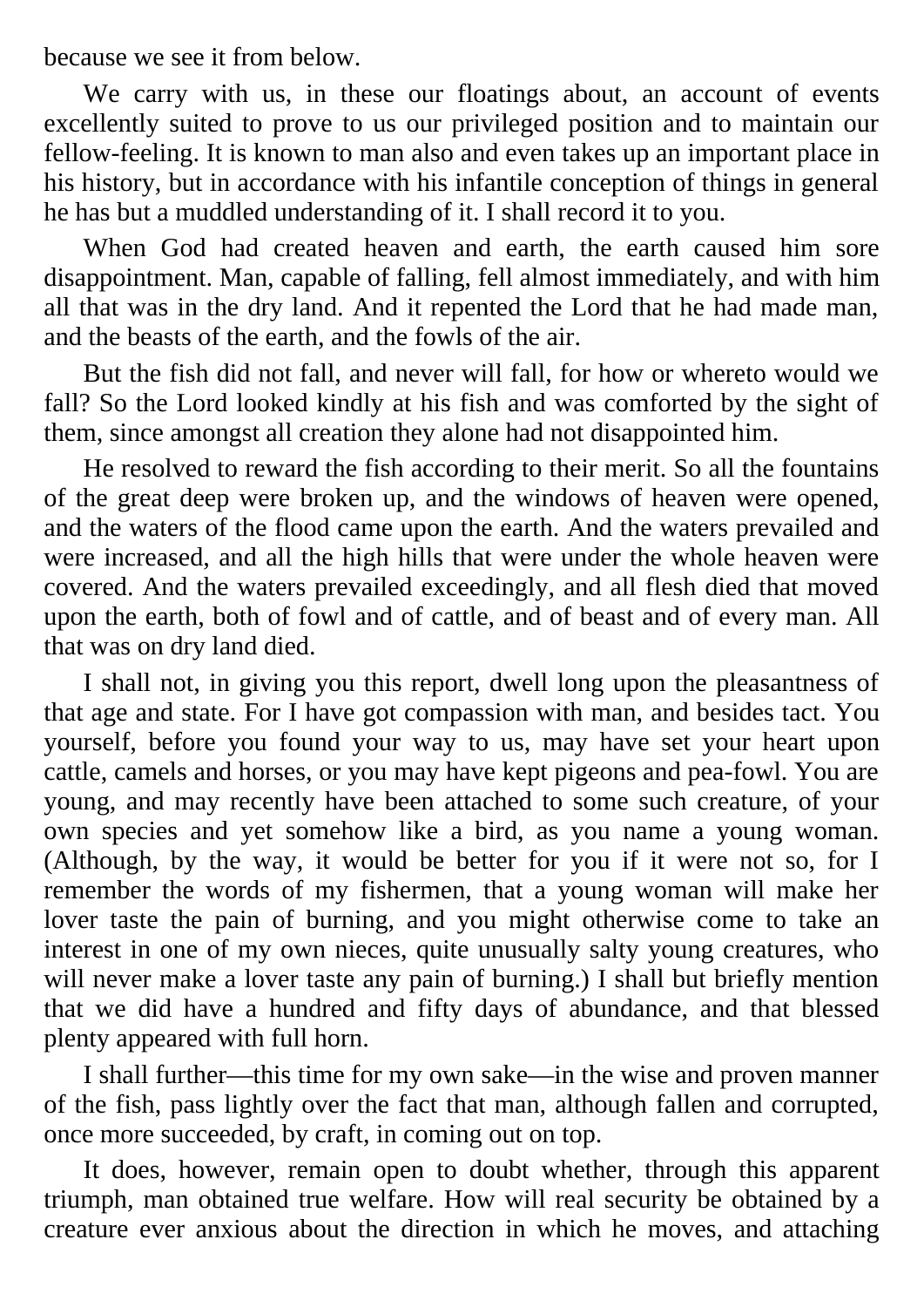vital importance to his rising or falling? How can equilibrium be obtained by a creature which refuses to give up the idea of hope and risk?

We fish rest quietly, to all sides supported, within an element which all the time accurately and unfailingly evens itself out. An element which may be said to have taken over our personal existence, in as much as, regardless of individual shape and of whether we be flatfish or roundfish, our weight and body is calculated according to that quantity of our surroundings which we displace.

Our experience has proved to us, as your own will some time do it to you, that one may quite well float without hope, ay, that one will even float better without it. Therefore, also, our creed states that with us all hope is left out.

We run no risks. For our changing of place in existence never creates, or leaves after it, what man calls a way, upon which phenomenon—in reality no phenomenon but an illusion—he will waste inexplicable passionate deliberation.

Man, in the end, is alarmed by the idea of time, and unbalanced by incessant wanderings between past and future. The inhabitants of a liquid world have brought past and future together in the maxim: *Après nous le déluge*.'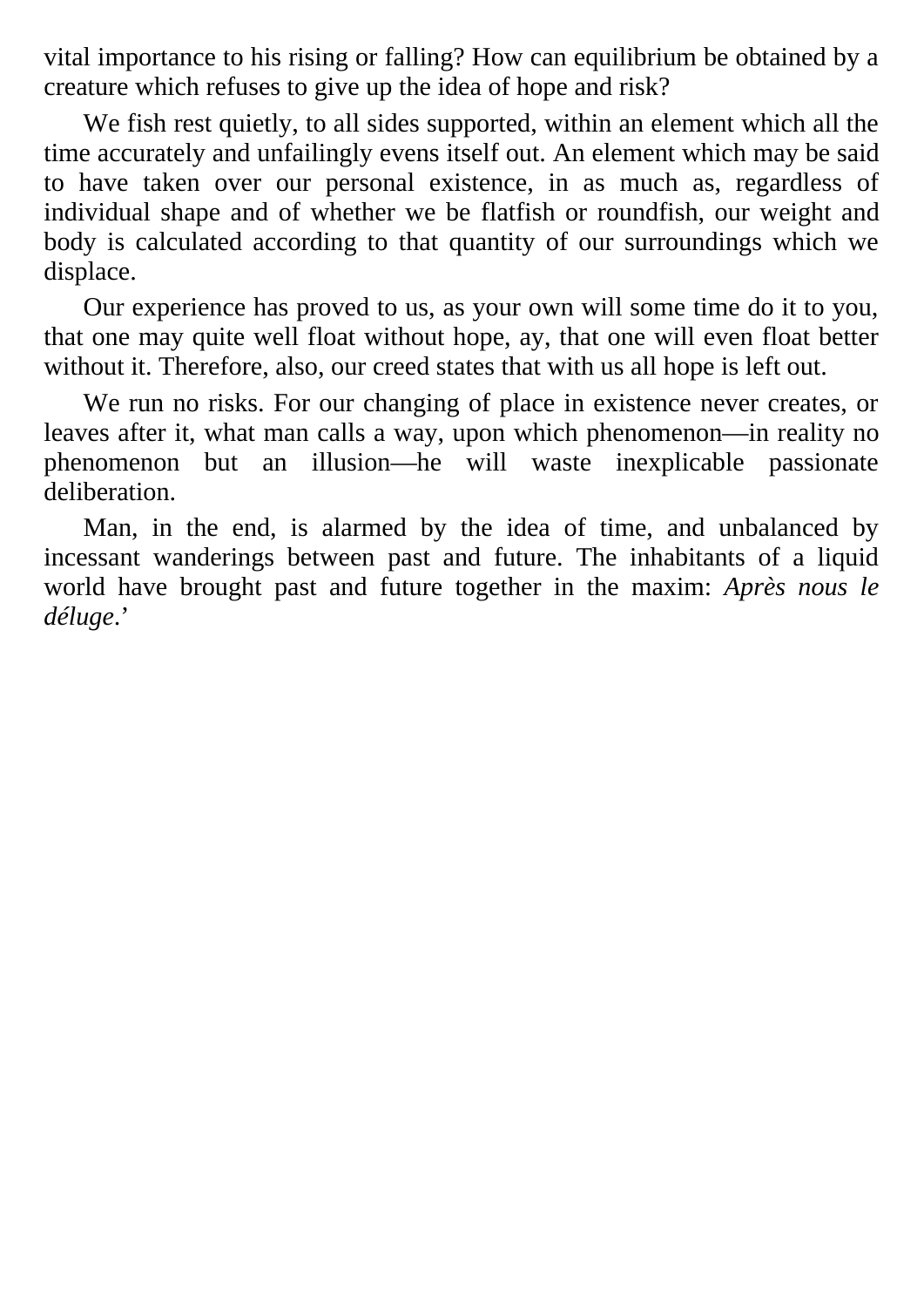## **BABETTE'S FEAST**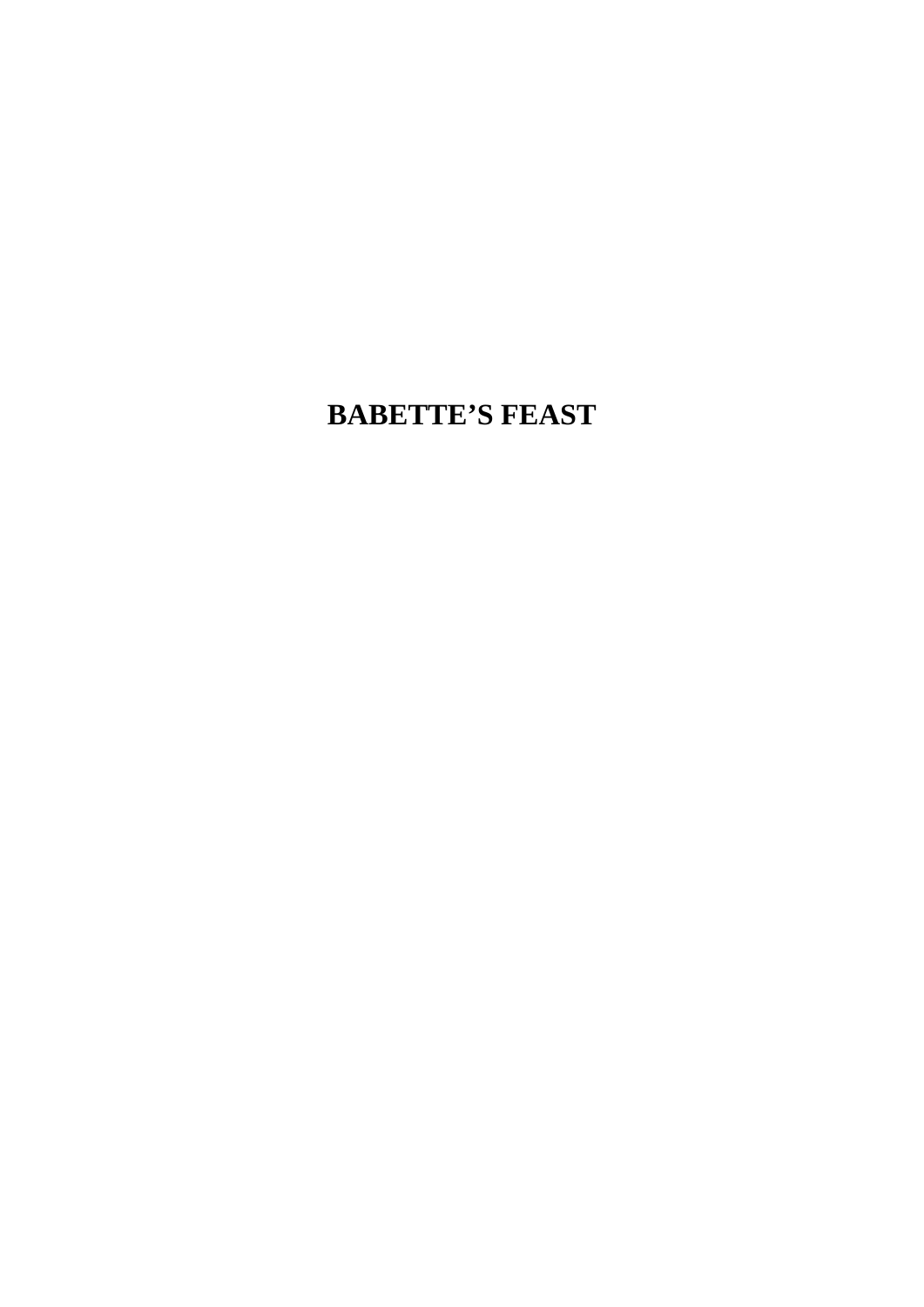#### **I. TWO LADIES OF BERLEVAAG**

IN Norway there is a Fjord—a long narrow arm of the sea between tall<br>mountains—named Berlevaag Fjord. At the foot of the mountains the small<br>town of Berlevaag looks like a child's toy-town of little wooden pieces mountains—named Berlevaag Fjord. At the foot of the mountains the small Ltown of Berlevaag looks like a child's toy-town of little wooden pieces painted grey, yellow, pink and many other colours.

Sixty-five years ago two elderly ladies lived in one of the yellow houses. Other ladies at that time wore a bustle, and the two sisters might have worn it as gracefully as any of them, for they were tall and willowy. But they had never possessed any article of fashion, they had dressed demurely in grey or black all their lives. They were christened Martine and Philippa, after Martin Luther and his friend Philip Melanchton. Their father had been a Dean and a Prophet, the founder of a pious ecclesiastic party or sect, which was known and looked up to in all the country of Norway. Its members renounced the pleasures of this world, for the earth and all that it held to them was but a kind of illusion, and the true reality was the New Jerusalem towards which they were longing. They swore not at all, but their communication was yea yea and nay nay, and they called one another Brother and Sister.

The Dean had married late in life and by now had long been dead. His disciples were becoming fewer in number every year, whiter or balder and harder of hearing, they were even becoming somewhat querulous and quarrelsome, so that sad little schisms would arise in the congregation. But they still gathered together to read and interpret the Word. They had all known the Dean's daughters as little girls, to them they were even now very small sisters, precious for their dear Father's sake. In the yellow house they felt that their Master's spirit was with them, here they were at home and at peace.

These two ladies had got a French maid-of-all-work, Babette.

It was a strange thing in a couple of puritan women in a small Norwegian town, it might even seem to call for an explanation. The people of Berlevaag found the explanation in the sisters' piety and kindness of heart. For the old Dean's daughters spent their time and their small income in works of charity,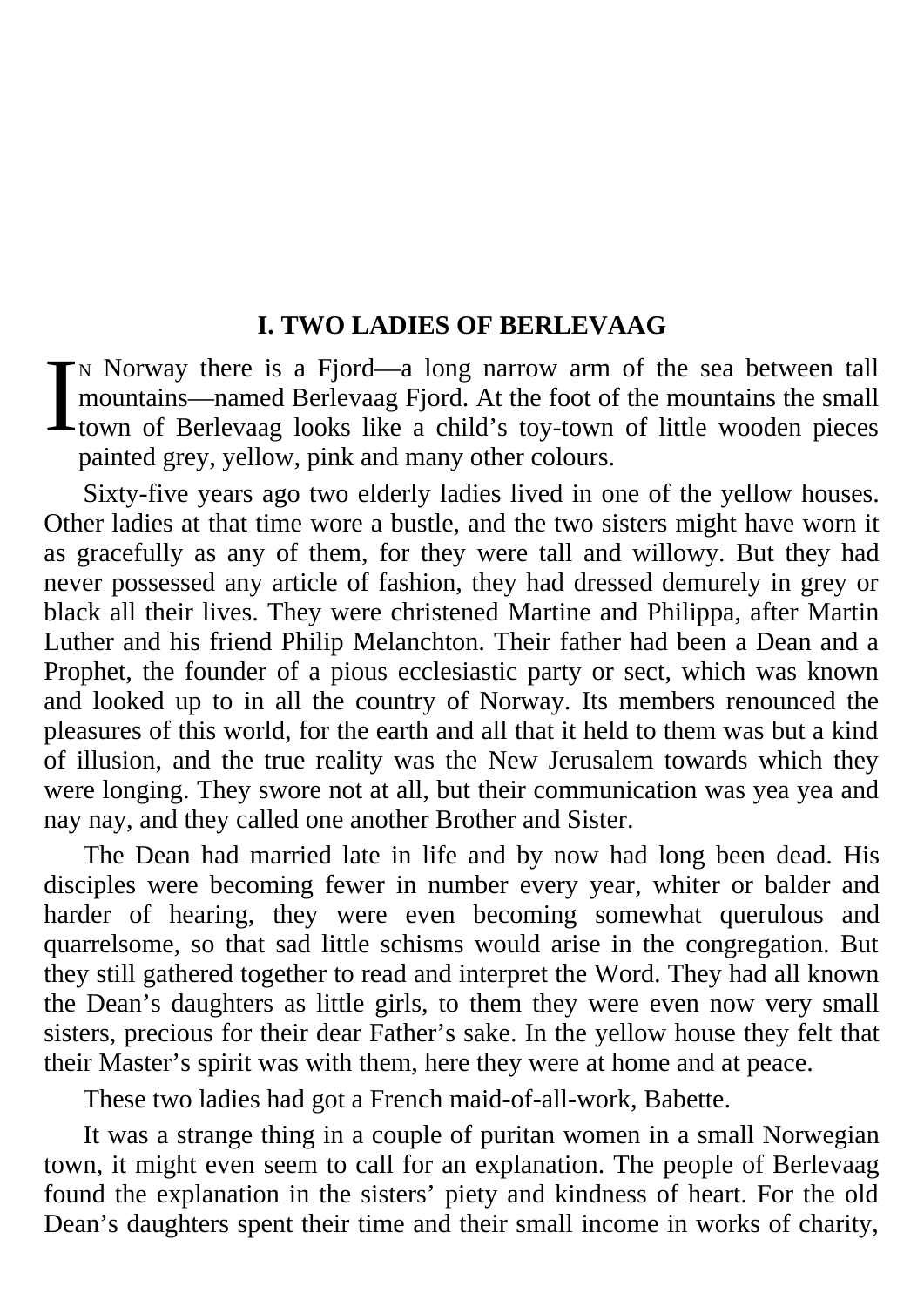no sorrowful or distressed creature knocked on their door in vain. And Babette had come to that door twelve years ago as a friendless fugitive, almost mad with grief and fear.

But the true reason for Babette's presence in the two sisters' house was to be found further back in time and deeper down in the domain of human hearts.

#### **II. MARTINE'S LOVER**

As young girls Martine and Philippa had been extraordinarily pretty, with the almost supernatural fairness of flowering fruit-trees or perpetual snow. They were never to be seen at balls or parties, but people turned when they passed in the streets, and the young men of Berlevaag went to church to watch them walk up the aisle. The younger sister also had a lovely voice, which on Sundays filled the church with sweetness. To the Dean's congregation earthly love, and marriage with it, were trivial matters, in themselves nothing but illusions, still it is possible that more than one of the elderly Brothers had been prizing the maidens far above rubies and had suggested as much to their Father. But the Dean had declared that to him in his calling his daughters were his right and left hand—who could want to bereave him of them? And the fair girls had been brought up to an ideal of heavenly love, they were all filled with it and did not let themselves be touched by the flames of this world.

All the same they had upset the peace of heart of two gentlemen from the great world outside Berlevaag.

There was a young officer named Lorens Loewenhielm, who had led a gay life in his garrison-town and had run into debt. In the year of 1854, when Martine was eighteen and Philippa seventeen, his angry Father sent him on a month's visit to his Aunt in her old country-house of Fossum near Berlevaag, where he would have time to meditate and to better his ways. One day he rode into town and met Martine in the market-place. He looked down at the pretty girl, and she looked up at the fine horseman. When she had passed him and disappeared he was not certain whether he was to believe his own eyes.

In the Loewenhielm family there existed a legend to the effect that long ago a gentleman of the name had married a Huldre, a female mountain spirit of Norway, who is so fair that the air round her shines and quivers. Since then from time to time members of the family had been second-sighted. Young Lorens till now had not been aware of any particular spiritual gift in his own nature. But at this one moment there rose before his eyes a sudden, mighty vision of a higher and purer life, with no creditors, dunning-letters or parental lectures, with no secret, unpleasant pangs of conscience and with a gentle, golden-haired angel to guide and reward him.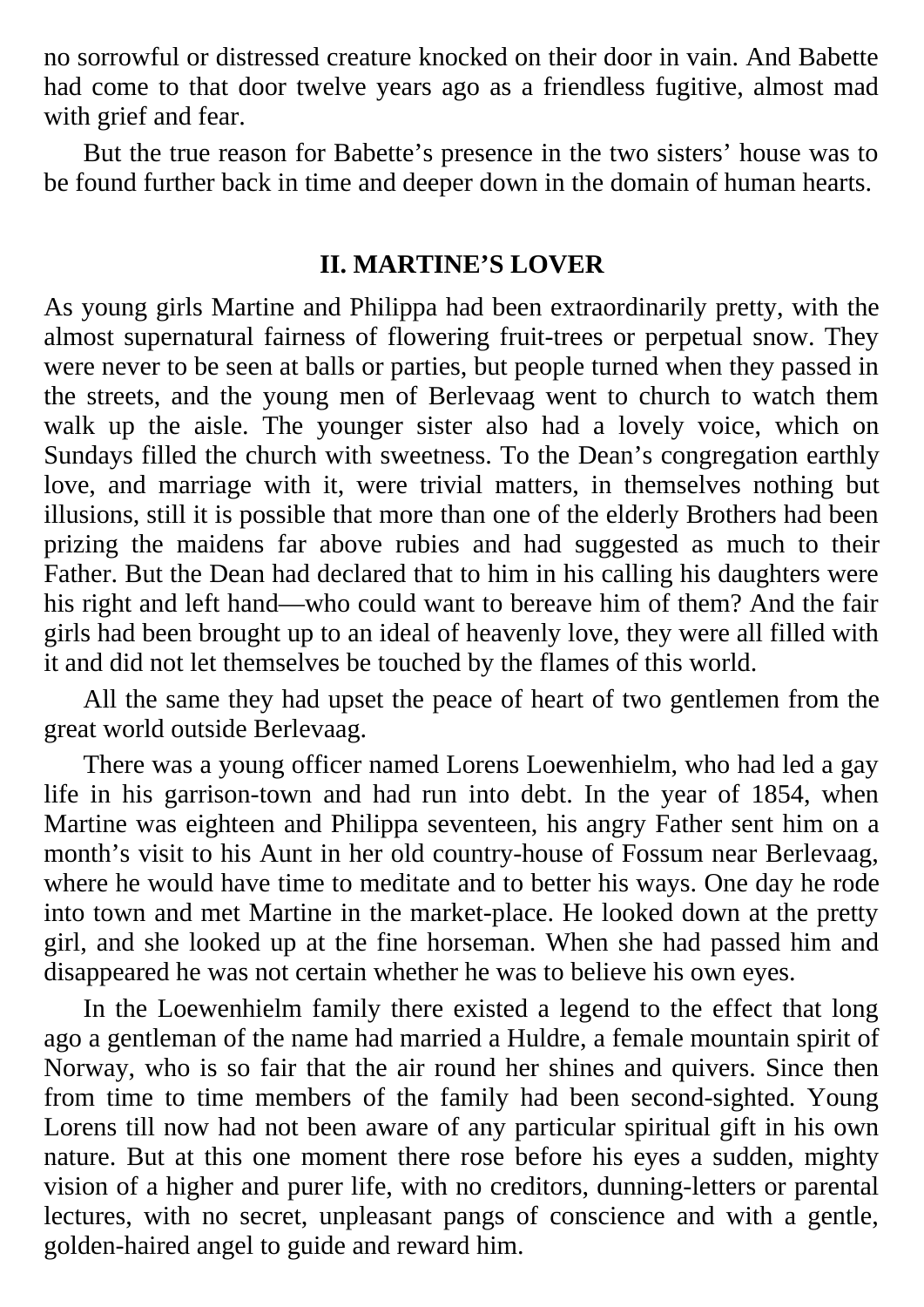Through his pious Aunt he got admission to the Dean's house, and saw that Martine was even lovelier without a bonnet. He followed her slim figure with adoring eyes, but he loathed and despised the figure which he himself cut in her nearness. He was amazed and shocked by the fact that he could find nothing at all to say, and no inspiration in the glass of water before him. 'Mercy and Truth, dear brethren, have met together,' said the Dean. 'Righteousness and Bliss have kissed one another.' And the young man's thoughts were with the moment when Lorens and Martine should be kissing one another. He repeated his visit time after time, and each time seemed to himself to grow smaller and more insignificant and contemptible.

When in the evening he came back to his Aunt's house he kicked his shining riding-boots to the corners of his room, he even laid his head on the table and wept.

On the last day of his stay he made a last attempt to communicate his feelings to Martine. Till now it had been easy to him to tell a pretty girl that he loved her, but the tender words stuck in his throat as he looked into this maiden's face. When he had said good-bye to the party, Martine saw him to the door with a candlestick in her hand. The light shone on her mouth and threw upwards the shadows of her long eyelashes. He was about to leave in dumb despair when on the threshold he suddenly seized her hand and pressed it to his lips.

'I am going away for ever!' he cried, 'I shall never, never see you again! For I have learned here that Fate is hard, and that in this world there are things which are impossible!'

When he was once more back in his garrison-town he thought his adventure over, and found that he did not like to think of it at all. While the other young officers talked of their love-affairs he was silent upon his. For seen from the officers' mess, and so to say with its eyes, it was a pitiful business. How had it come to pass that a lieutenant of the hussars had let himself be defeated and frustrated by a set of long-faced sectarians, in the barefloored rooms of an old Dean's house?

Then he got afraid, a panic came upon him. Was it the family-madness which made him still carry with him the dream-like picture of a maiden so fair that she made the air round her shine with purity and holiness? He did not want to be a dreamer, he wanted to be like his brother-officers.

So he pulled himself together, and in the greatest effort of his young life made up his mind to forget what had happened to him in Berlevaag. From now, he resolved, he would look forward, not back. He would concentrate on his career, and the day was to come when he would cut a brilliant figure in a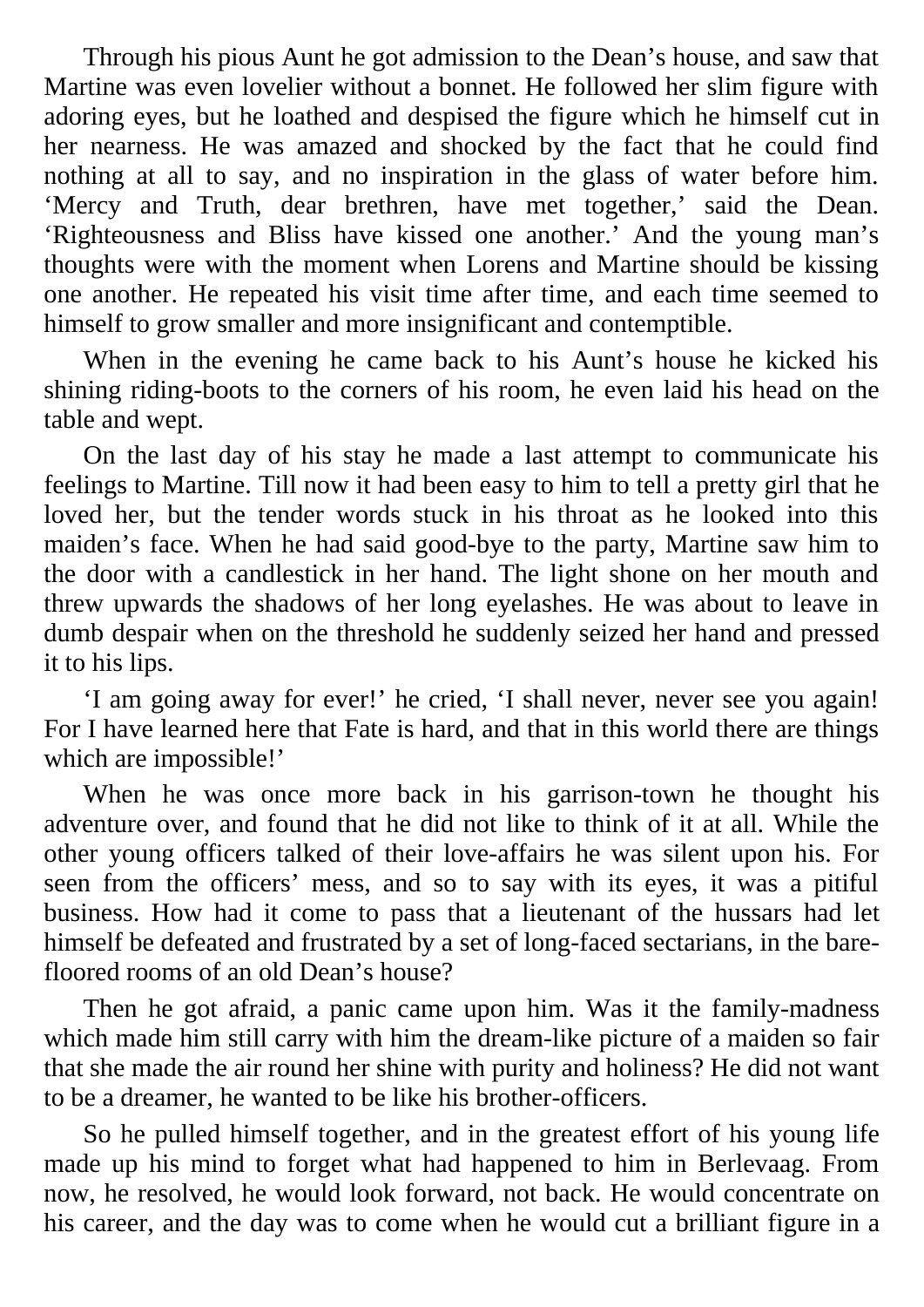brilliant world.

His mother was pleased with the result of his visit to Fossum, and in her letters expressed her gratitude to his Aunt. She did not know by what queer, winding roads her son had reached this happy moral standpoint.

The ambitious young officer soon caught the attention of his superiors and made unusually quick advancement. He was sent to France and Russia, and on his return he married a lady-in-waiting to Queen Sophia. In these high circles he moved with grace and ease, pleased with his surroundings and with himself. He even in course of time benefited from words and turns which had stuck in his mind from the Dean's house, for piety was now in fashion at Court.

In the yellow house of Berlevaag Philippa sometimes turned the talk to the handsome, silent young man who had so suddenly made his appearance, and so suddenly disappeared again. Her elder sister would then answer her gently, with a still, clear face, and find other things to discuss.

#### **III. PHILIPPA'S LOVER**

A year later a more distinguished person even than Lieutenant Loewenhielm came to Berlevaag.

The great singer Achille Papin of Paris for a week had sung at the Royal Opera of Stockholm, and had carried away his audience there as everywhere. One evening a lady of the Court, who had been dreaming of a romance with the artist, had described to him the wild, grandiose scenery of Norway. His own romantic nature was stirred by the narration, and he had laid his way back to France round the Norwegian coast. But he felt small in the sublime surroundings, with nobody to talk to he fell into that melancholy in which he saw himself as an old man, at the end of his career—till on a Sunday, when he could think of nothing else to do, he went to church and heard Philippa sing.

Then in one single moment he knew and understood all. For here were the snowy summits, the wild flowers and the white Nordic nights, translated into his own language of music, and brought him in a young woman's voice. Like Lorens Loewenhielm he had a vision.

'Almighty God,' he thought, 'thy power is without end, and thy mercy reacheth into the clouds! And here is a Primadonna of the Opera who will lay Paris at her feet.'

Achille Papin at this time was a handsome man of forty, with curly black hair and a red mouth. The idolisation of nations had not spoilt him, he was a kind-hearted person and honest towards himself.

He went straight to the yellow house, gave his name—which told the Dean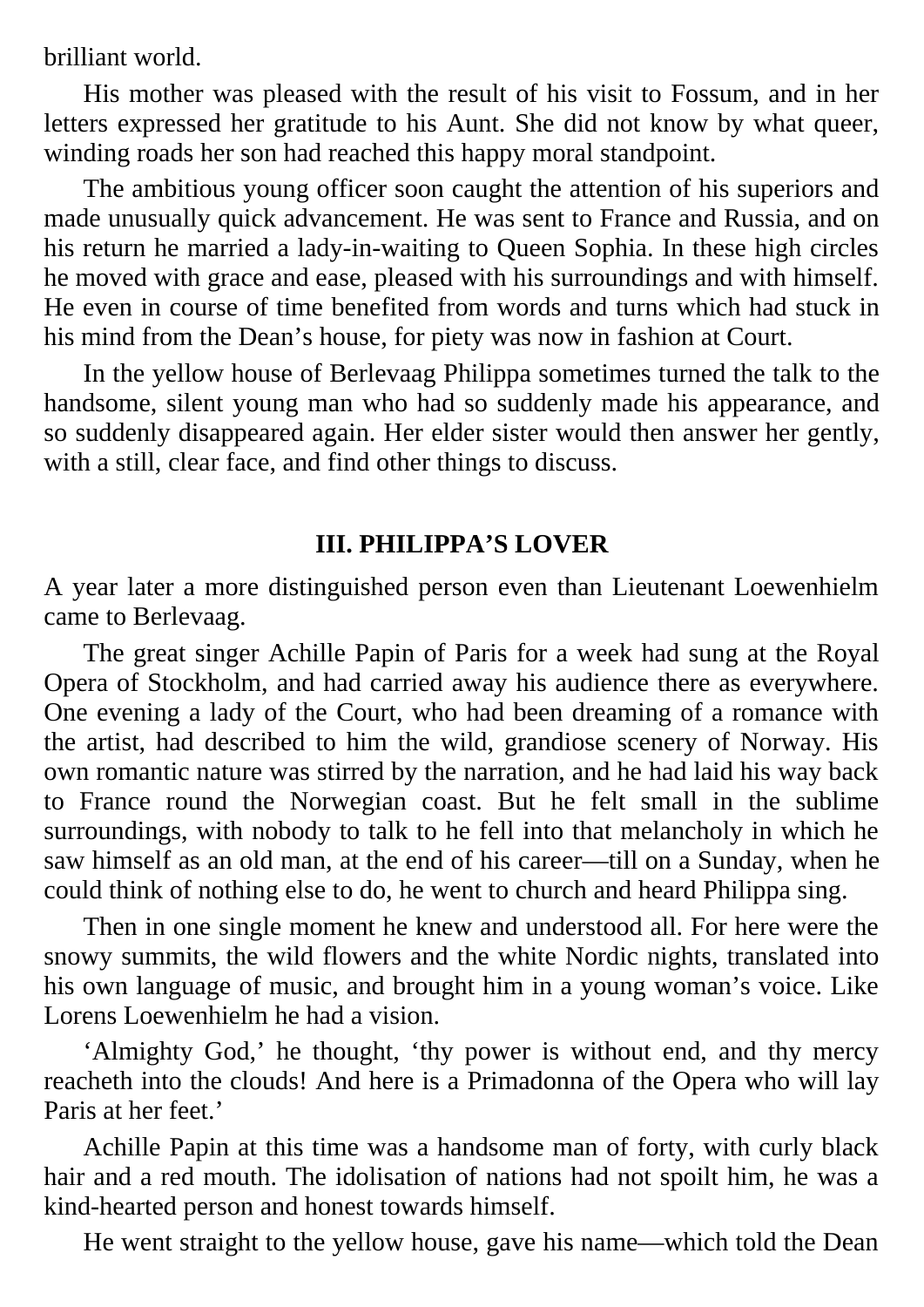nothing—and explained that he was staying in Berlevaag for his health, and the while would be happy to take on the young lady as a pupil.

He did not mention the Opera of Paris, but described at length how beautifully Miss Philippa would come to sing in church, to the glory of God.

For a moment he forgot himself, for when the Dean asked whether he was a Roman Catholic he answered according to truth, and the old clergyman, who had never seen a live Roman Catholic, grew a little pale. All the same the Dean was pleased to speak French, which reminded him of his young days, when he had studied the works of the great French Lutheran writer Lefèvre d'Etaples. And as nobody could long withstand Achille Papin when he had really set his heart on a matter, in the end the Father gave his consent, and remarked to his daughter: 'God's paths run across the Sea and the snowy mountains, where man's eye sees no track.'

So the great French singer and the young Norwegian novice set to work together. Achille's expectation grew into certainty and his certainty into ecstasy. He thought: 'I have been wrong in believing that I was growing old. My greatest triumphs are before me! The world will once more believe in miracles when she and I sing together!'

After a while he could not keep his dreams to himself, but told Philippa about them.

She would, he said, rise like a star above any Diva of the past or present. The Emperor and Empress, the Princess, great ladies and bel-esprits of Paris would listen to her, and shed tears. The common people too would worship her, and she would bring consolation and strength to the wronged and oppressed. When she left the Grand Opera upon her master's arm the crowd would unharness her horses, and themselves draw her to the Café Anglais, where a magnificent supper awaited her.

Philippa did not repeat these prospects to her Father or her Sister, and this was the first time in her life that she had had a secret from them.

The teacher now gave his pupil the part of Zerlina in Mozart's Opera 'Don Giovanni' to study. He himself, as often before, sang Don Giovanni's part.

He had never in his life sung as now. In the duet of the second act—which is called the seduction-duet—he was swept off his feet by the heavenly music and the heavenly voices. As the last melting note died away he seized Philippa's hands, drew her towards him and kissed her solemnly, as a bridegroom might kiss his bride before the altar. Then he let her go. For the moment was too sublime for any further word or movement, Mozart himself was looking down on the two.

Philippa went home, told her Father that she did not want any more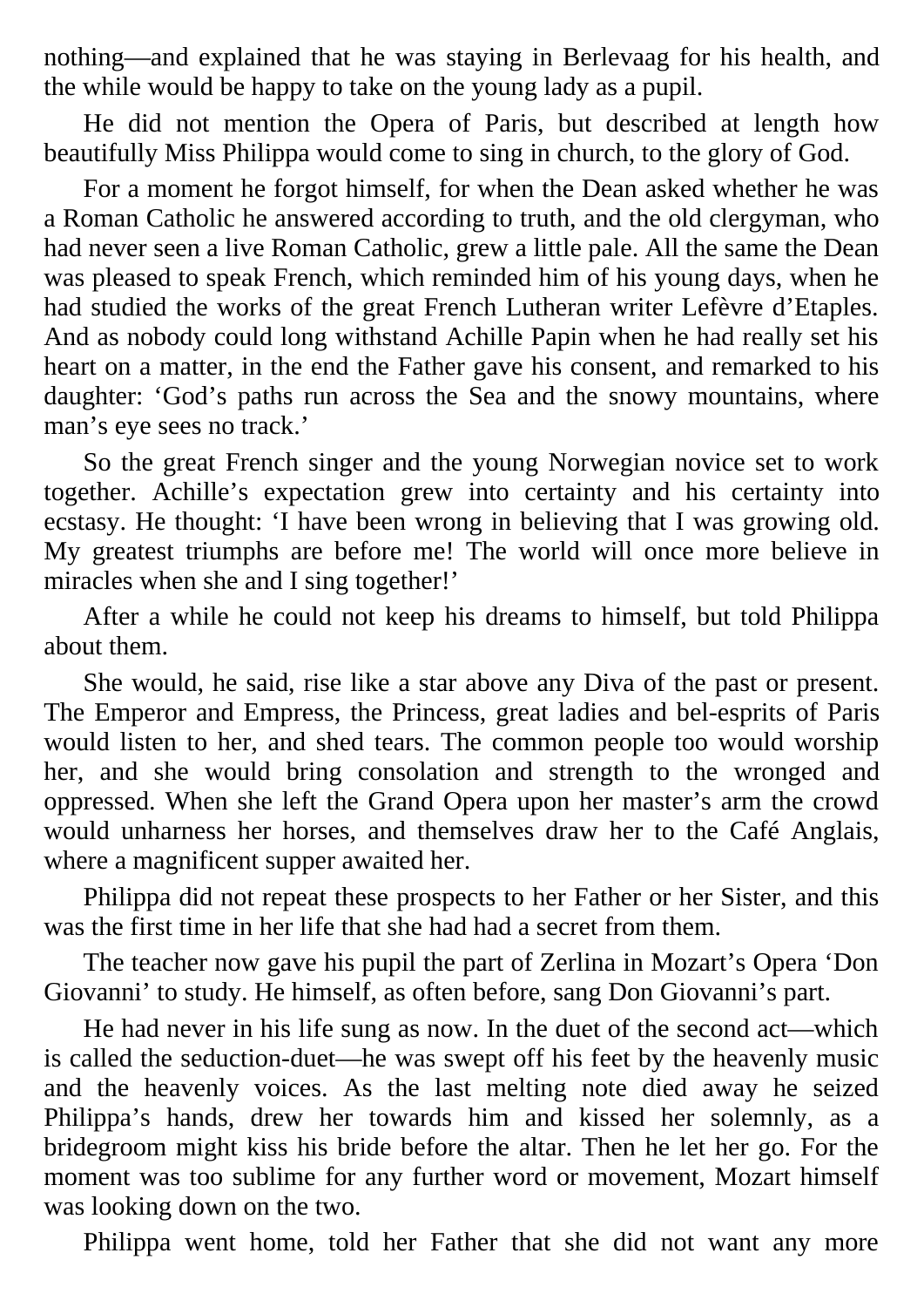singing-lessons and asked him to write and tell Monsieur Papin so.

The Dean said: 'And God's paths run across the rivers, my child.'

When Achille got the Dean's letter he sat immovable for an hour. He thought: 'I have been wrong. My day is over. Never again shall I be the divine Papin. And this poor weedy garden of the world has lost its nightingale!'

A little later he thought: 'I wonder what is the matter with that hussy? Did I kiss her, by any chance?'

In the end he thought: 'I have lost my life for a kiss, and I have no remembrance at all of the kiss! Don Giovanni kissed Zerlina, and Achille Papin pays for it! Such is the fate of the artist!'

In the Dean's house Martine felt that the matter was deeper than it looked, and searched her sister's face. For a moment, slightly trembling, she too imagined that the Roman Catholic gentleman might have tried to kiss Philippa. She did not imagine that her sister might have been surprised and frightened by something in her own nature.

Achille Papin took the first boat from Berlevaag.

Of this visitor from the great world the sisters spoke but little, they lacked the words in which to discuss him.

#### **IV. A LETTER FROM PARIS**

Fifteen years later, on a rainy June night of 1871, the bell-rope of the yellow house was pulled violently three times. The mistresses of the house opened the door to a massive, dark, deadly pale woman with a bundle on her arm, who stared at them, took a step forward and fell down on the doorstep in a dead swoon. When the frightened ladies had restored her to life she sat up, gave them one more glance from her sunken eyes and, all the time without a word, fumbled in her wet clothes and brought out a letter which she handed to them.

The letter was addressed to them all right, but it was written in French. The sisters put their heads together and read it. It ran as follows:

Ladies!

Do you remember me? Ah, when I think of you I have the heart filled with wild lilies-of-the-valley! Will the memory of a Frenchman's devotion bend your hearts to save the life of a Frenchwoman?

The bearer of this letter, Madame Babette Hersant, like my divine Empress herself has had to flee from Paris. Civil war has raged in our streets. French hands have shed French blood. The noble Communards, standing up for the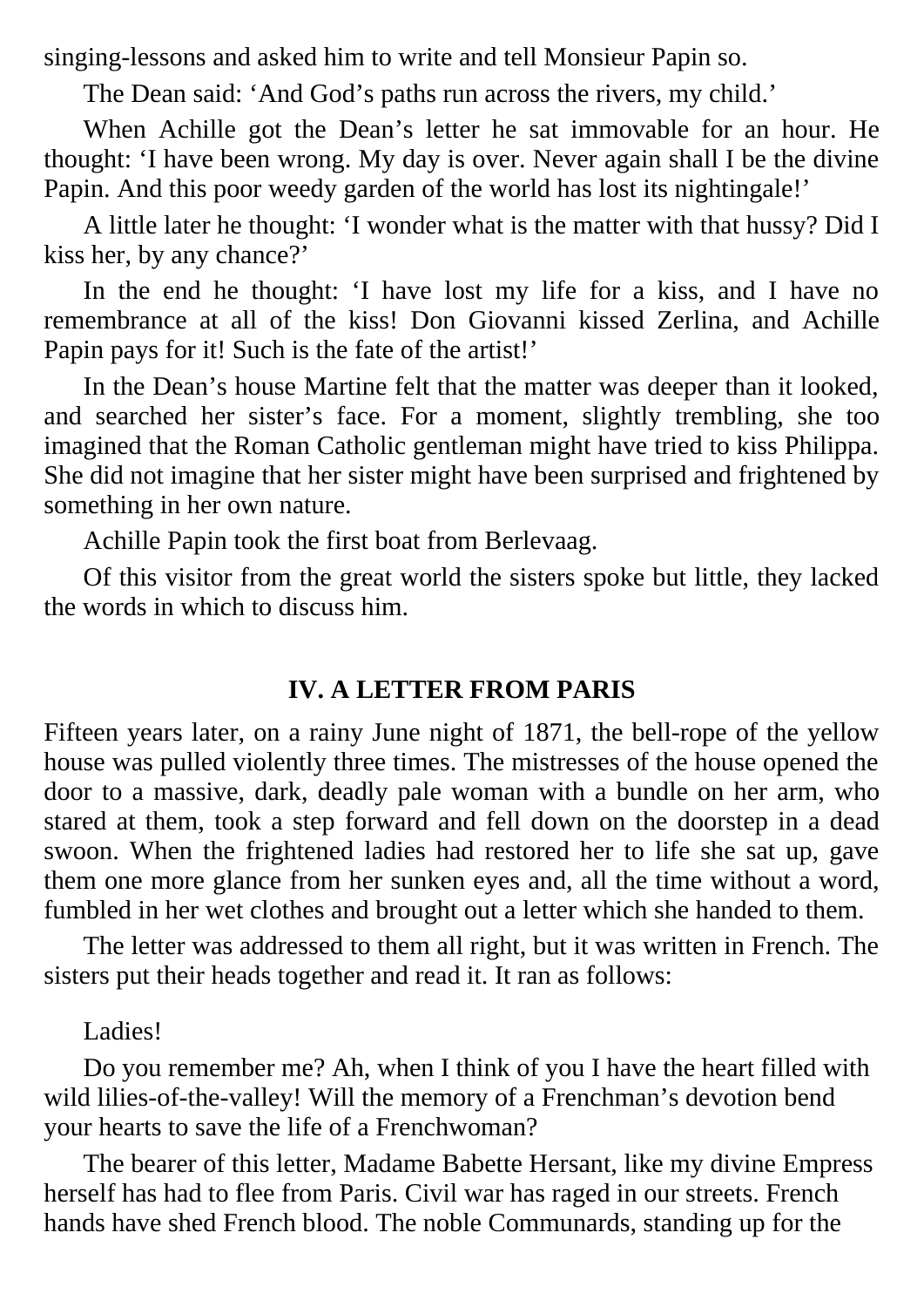Rights of Man have been crushed and annihilated. Madame Hersant's husband and son, both eminent ladies' hairdressers, have been shot. She herself was arrested as a Pétroleuse—(which word is used here for women who set fire to houses with paraffin)—and has narrowly escaped the bloodstained hands of General Galliffet. She has lost all she possessed and dares not remain in France.

A nephew of hers is Cook to the boat *Anna Colbioernsson*, bound for Christiania—(as I believe the capital of Norway)—and he has obtained shipping opportunity for his Aunt. This is now her last sad resort!

Knowing that I was once a visitor to your magnificent country she comes to me, asks me if there be any good people in Norway and begs me, if it be so, to supply her with a letter to them. The two words of 'good people' immediately bring before my eyes your picture, sacred to my heart. I send her to you. How she is to get from Christiania to Berlevaag I know not, having forgotten the map of Norway. But she is a Frenchwoman, and you will find that in her misery she has still got resourcefulness, majesty and true stoicism.

I envy her in her despair: she is to see your faces.

As you receive her mercifully, send a merciful thought back to France.

For fifteen years, Miss Philippa, I have grieved that your voice should never fill the Grand Opera of Paris. When tonight I think of you, no doubt surrounded by a gay and loving family, and of myself: grey, lonely, forgotten by those who once applauded and adored me, I feel that you may have chosen the better part in life. What is fame? What is glory?—The grave awaits us all!

And yet, my lost Zerlina, and yet, soprano of the snow!—as I write this I feel that the grave is not the end. In Paradise I shall hear your voice again. There you will sing, without fears or scruples, as God meant you to sing. There you will be the great artist that God meant you to be. Ah! how you will enchant the angels.

Babette can cook.

Deign to receive, my ladies, the humble homage of the friend who was once

Achille Papin

At the bottom of the page, as a P.S. were neatly printed the first two bars of the duet between Don Giovanni and Zerlina like this: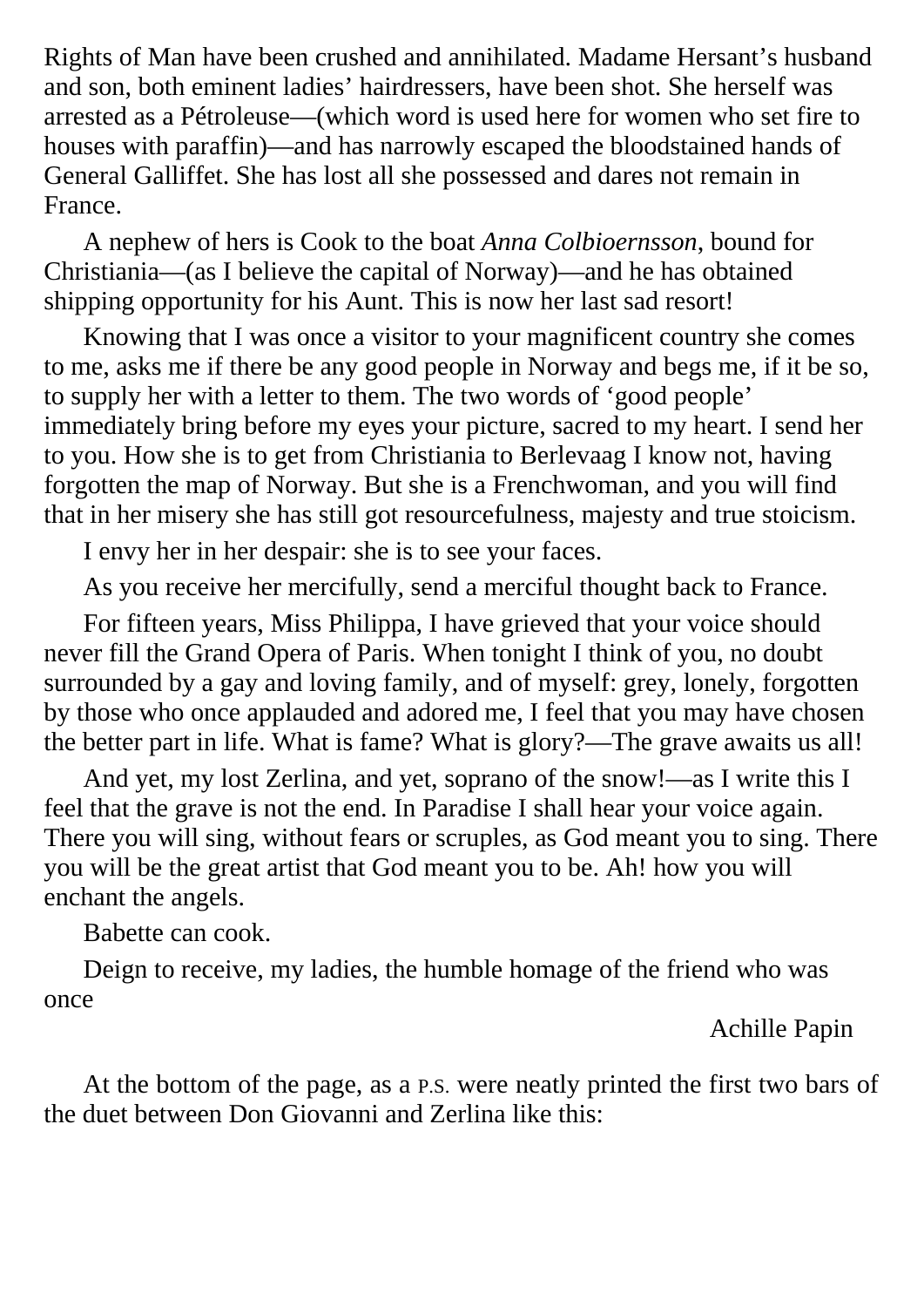

The two sisters till now had only kept a small servant of fifteen to help them in the house, and they felt that they could not possibly afford to take on an elderly, experienced housekeeper. But Babette told them that she would serve Monsieur Papin's good people for nothing, and that she would take service with nobody else. If they sent her away she must die.

Babette now remained in the house of the Dean's daughters for twelve years, until the time of this tale.

#### **V. STILL LIFE**

Babette had arrived haggard and wild-eyed like a hunted animal, but in her new, friendly surroundings she soon acquired all the appearance of a respectable and trusted servant. She had appeared to be a beggar, she turned out to be a conqueror. Her quiet countenance and her steady, deep glance had magnetic qualities: under her eyes things moved, noiselessly, into their proper places.

Her mistresses at first had trembled a little, just as the Dean had once done, at the idea of receiving a Papist under their roof. But they did not like to worry a hard-tried fellow creature with catechisation, neither were they quite sure of their French. They silently agreed that the example of a good Lutheran life would be the best means of converting their servant. In this way Babette's presence in the house became so as to say a moral spur to its inhabitants.

They had distrusted Monsieur Papin's assertion that Babette could cook. In France, they knew, people ate frogs. They showed Babette how to prepare a split cod and an ale-and-bread-soup: during the demonstration the Frenchwoman's face became absolutely expressionless. But within a week Babette cooked a split cod and an ale-and-bread-soup as well as anybody born and bred in Berlevaag.

The idea of French luxury and extravagance next alarmed and dismayed the Dean's daughters. The first day after Babette had entered their service they took her before them and explained to her that they were poor, and that to them luxurious fare was sinful. Their own food must be as plain as possible, it was the soup-pails and baskets for their poor that signified. Babette nodded her head: as a girl, she informed her ladies, she had been Cook to an old priest who was a saint. Upon this the sisters resolved to surpass the French priest in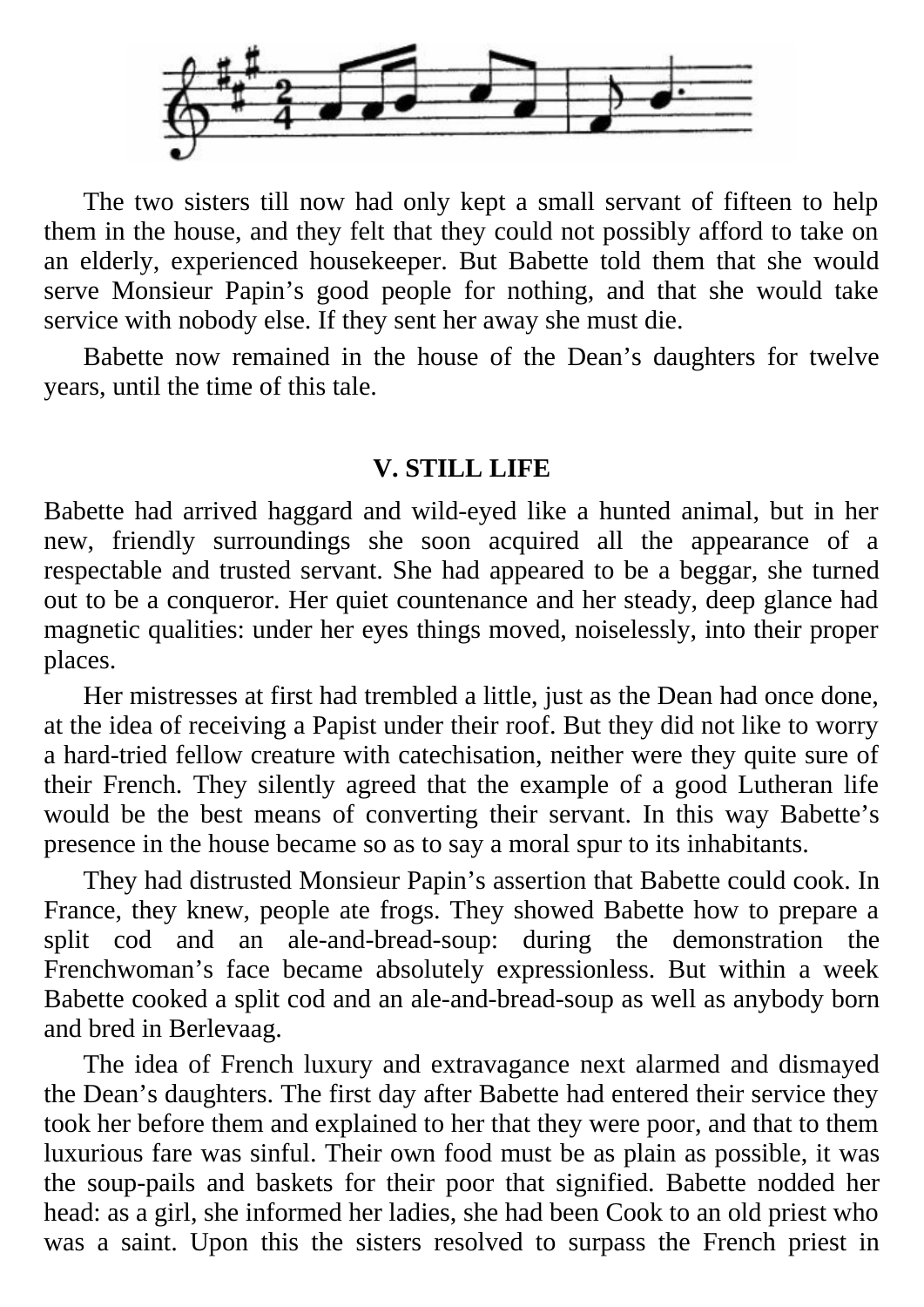ascetism. And they soon found that from the day when Babette took over the housekeeping its cost was miraculously reduced, and the soup-pails and baskets acquired a new, mysterious power to stimulate and strengthen their poor and sick.

The world outside the yellow house too came to acknowledge Babette's excellence. The refugee never learned to speak the language of her new country, but in her broken Norwegian she beat down the prices of Berlevaag's flintiest tradesmen. She was held in awe on the quay and in the market-place.

The old Brothers and Sisters, who had first looked askance at the foreign woman in their midst, felt a happy change in their little Sisters' life, rejoiced at it and benefited by it. They found that troubles and cares had been conjured away from their existence, and that now they had money to give away, time for the confidences and complaints of their old friends and peace for meditating on heavenly matters. In course of time not a few of the Brotherhood included Babette's name in their prayers, and thanked God for the speechless stranger, the dark Martha in the house of their two fair Marys. The stone which the builders had almost refused had become the head-stone of the corner.

The ladies in the yellow house were the only ones to know that their corner-stone had a mysterious and alarming feature to it, as if it was somehow related to the Black Stone of Mecca, the Kaaba itself.

Hardly ever did Babette refer to her past life. When in early days the sisters had gently condoled her upon her losses, they had been met with that majesty and stoicism of which Monsieur Papin had written. 'What will you ladies?' she had answered, shrugging her shoulders, 'it is Fate.'

But one day she suddenly informed them that she had for many years held a ticket in a French lottery, and that a faithful friend in Paris was still renewing it for her every year. Some time she might win the grand prix of ten thousand francs. At that they felt that their Cook's old carpet-bag was made from a magic carpet, at a given moment she might mount it, and be carried off, back to Paris.

And it happened when Martine or Philippa spoke to Babette that they would get no answer, and would wonder if she had even heard what they said. They would find her in the kitchen, her elbows on the table and her temples on her hands, lost in the study of a heavy black book which they secretly suspected to be a popish prayer-book. Or she would sit immovable on the three-legged kitchen-chair, her strong hands in her lap and her dark eyes wide open, as enigmatical and fatal as a Phytia upon her tripod. At such moments they realised that Babette was deep, and that in the soundings of her being there were passions, there were memories and longings of which they knew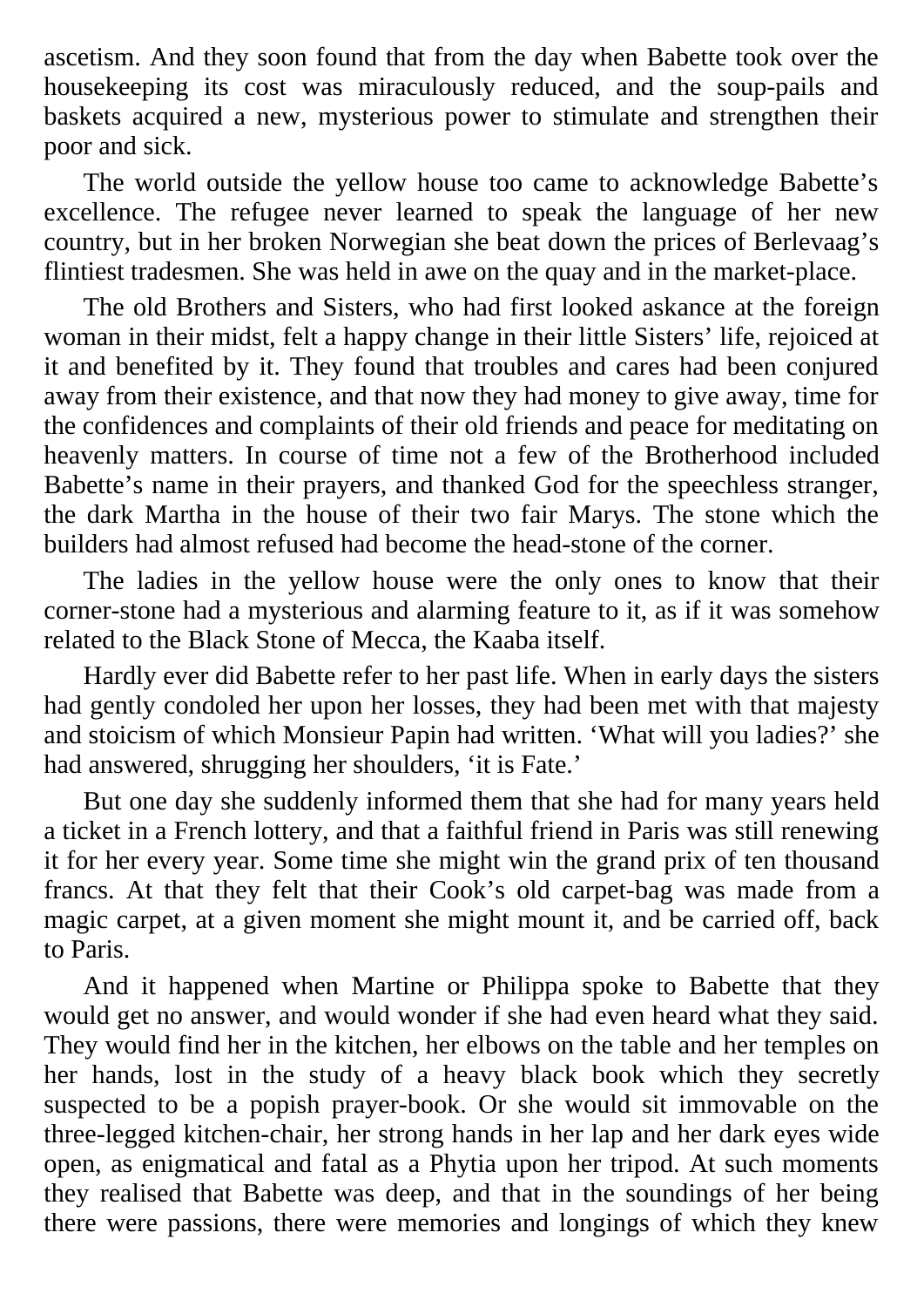nothing at all.

A little cold shiver ran through them, and in their hearts they thought: 'Perhaps after all she had indeed been a Pétroleuse.'

#### **VI. BABETTE'S GOOD LUCK**

The fifteenth of December was the Dean's hundredth anniversary.

His daughters had long been looking forward to this day and had wished to celebrate it, as if their dear father were still among his disciples. Therefore it had been to them a sad and incomprehensible thing that in this last year discord and dissension had been raising their heads in his flock. They had endeavoured to make peace, but they were aware that they had failed. It was as if the fine and lovable vigour of their father's personality had been evaporating, such as Hoffmann's anodyne will evaporate when left on the shelf in a bottle without a cork. And his departure had left the door ajar to things hitherto unknown to the two sisters, much younger than his spiritual children. From a past half a century back, when the unshepherded sheep had been running astray in the mountains, uninvited dismal guests pressed through the opening on the heels of the worshippers and seemed to darken the little rooms and to let in the cold. The sins of old brothers and sisters came, with late piercing repentance like a toothache, and the sins of others against them came back with bitter resentment, like a poisoning of the blood.

There were in the congregation two old women who before their conversion had spread slander upon one another, and thereby to one another ruined a marriage and an inheritance. Today they could not remember happenings of yesterday or a week ago, but they remembered these forty year old wrong and kept going through the ancient accounts—they scowled at one another. There was an old brother who suddenly called to mind how another brother, forty-five years ago, had cheated him in a deal, he could have wished to dismiss the matter from his mind, but it stuck there like a deep-seated, festering splinter. There was a grey, honest skipper and a furrowed, pious widow, who in their young days, while she was the wife of another man, had been sweethearts. Of late each had begun to grieve, while shifting the burden of guilt from his own shoulders to those of the other and back again, and to worry about the possible terrible consequences, through all eternity, brought upon him by one who had pretended to hold him dear. They grew pale at the meetings in the yellow house and avoided one another's eyes.

As the birthday drew nearer, Martine and Philippa felt the responsibility growing heavier. Would their ever faithful father look down to his daughters and call them by name as unjust stewards? Between them they talked matters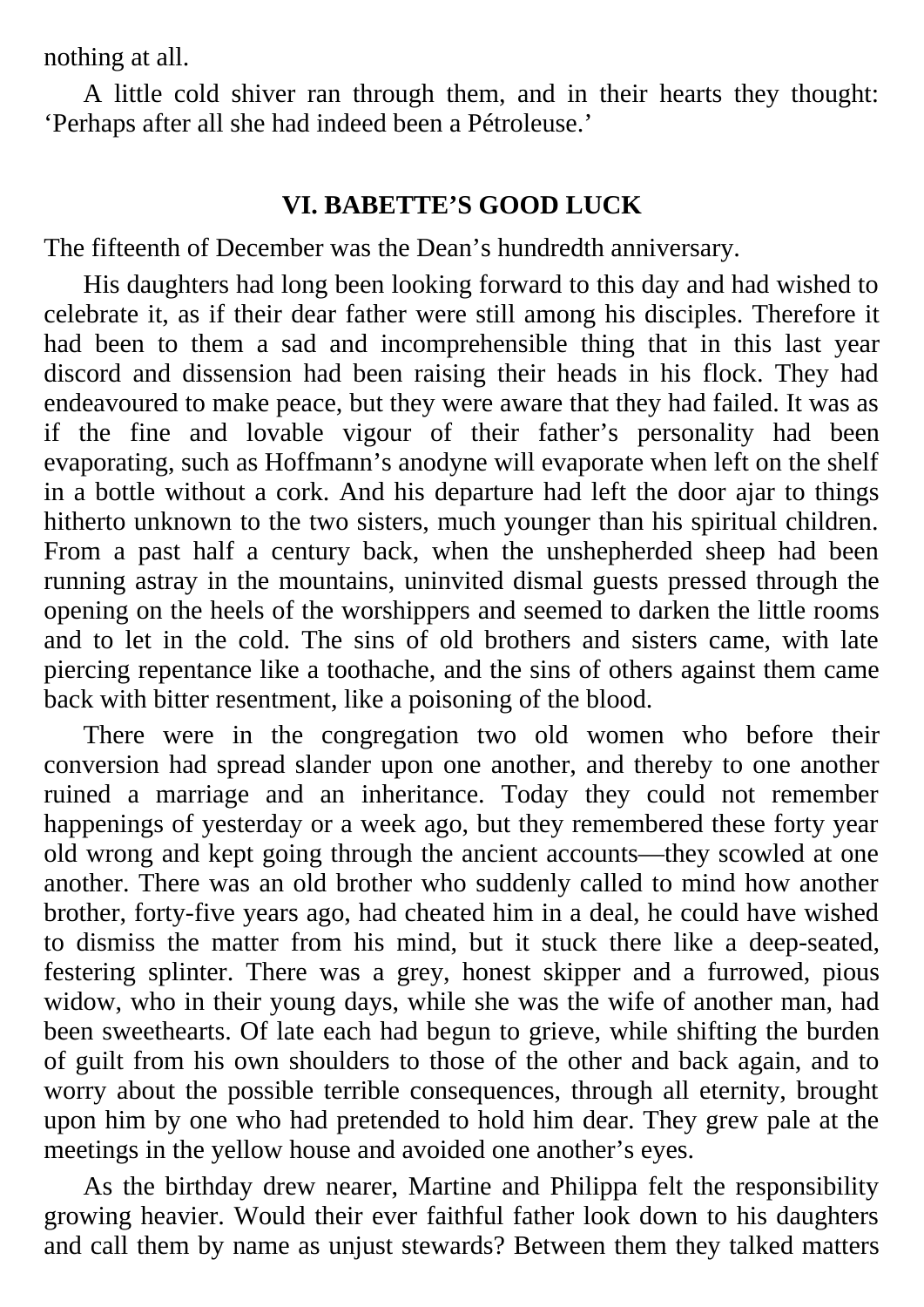over and repeated their father's saying, that God's paths were running even across the salt sea and the snowclad mountains, where man's eye sees no track.

One day of this summer the post brought a letter from France to Madame Babette Hersant. This in itself was a surprising thing, for during these twelve years Babette had received no letter. What, her mistresses wondered, could it contain? They took it into the kitchen to watch her open and read it. Babette opened it, read it, lifted her eyes from it to her ladies' faces and told them that her number in the French lottery had come out. She had won ten thousand francs.

The news made such an impression on the two sisters that for a full minute they could not speak a word. They themselves were used to receiving their modest pension in small instalments, it was difficult to them even to imagine the sum of ten thousand francs in a pile. Then they pressed Babette's hand, their own hands trembling a little. They had never before pressed the hand of a person who the moment before had come into possession of ten thousand francs.

After a while they realised that the happenings concerned themselves as well as Babette. The country of France, they felt, was slowly rising before their servant's horizon, and correspondingly their own existence was sinking beneath their feet. The ten thousand francs which made her rich—how poor did they not make the house she had served! One by one old forgotten cares and worries began to peep out at them from the four corners of the kitchen. The congratulations died on their lips, and the two pious women were ashamed of their own silence.

During the following days they announced the news to their friends with joyous faces, but it did them good to see these friends' faces grow sad as they listened to them. Nobody, it was felt in the Brotherhood, could really blame Babette: birds will return to their nests and human beings to the country of their birth. But did that good and faithful servant realise that in going away from Berlevaag she would be leaving many old and poor people in distress? Their little sisters would have no more time for the sick and sorrowful. Indeed, indeed, lotteries were ungodly affairs.

In due time the money arrived through offices in Christiania and Berlevaag. The two ladies helped Babette to count it, and gave her a box to keep it in. They handled, and became familiar with, the ominous bits of paper.

They dared not question Babette upon the date of her departure. Dared they hope that she would remain with them over the fifteenth of December?

The mistresses had never been quite certain how much of their private conversation the Cook followed or understood. So they were surprised when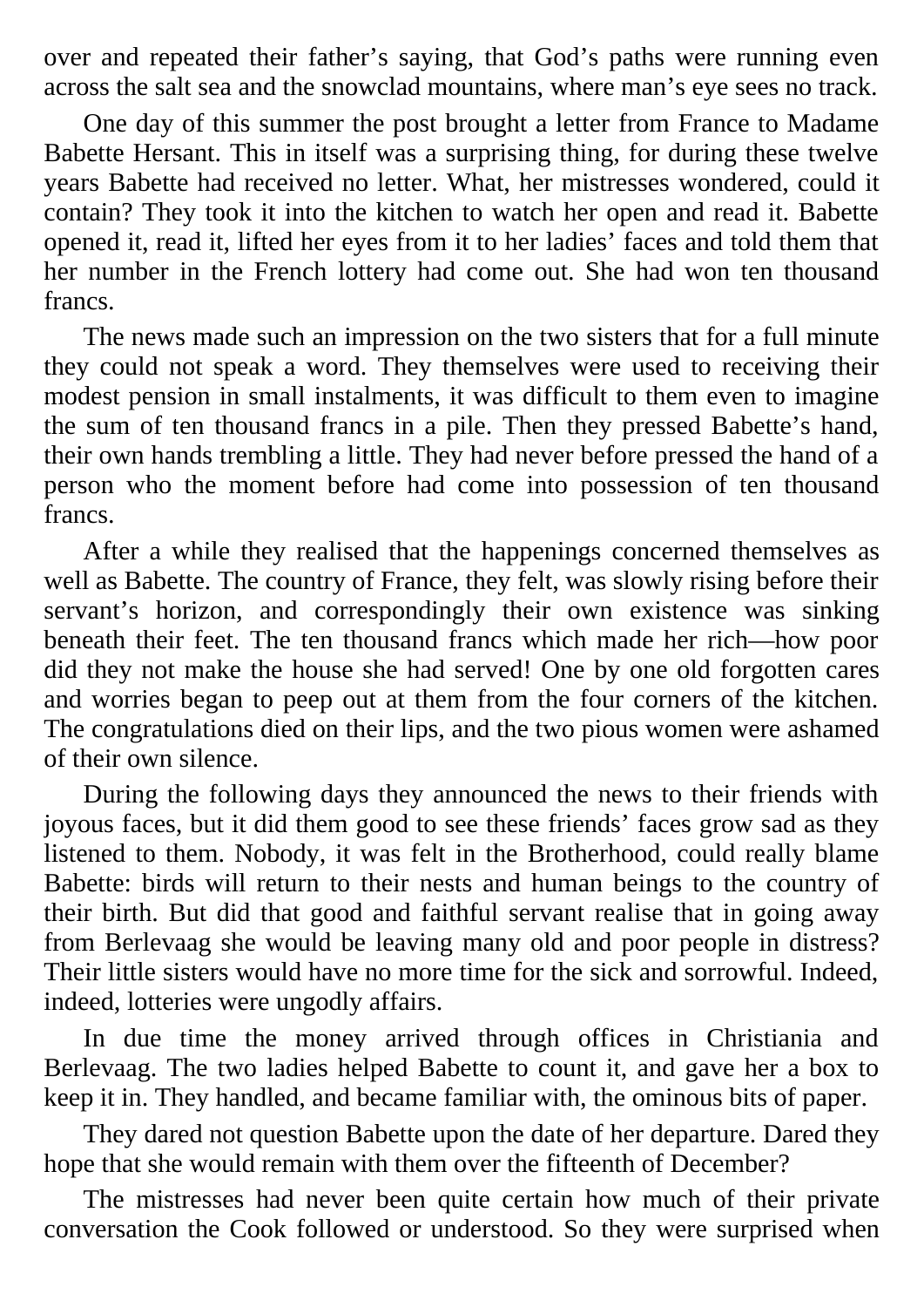on a September evening Babette came into the drawing-room, more humble or subdued than they had ever seen her, to ask a favour. She begged them, she said, to let her cook a celebration-dinner on the Dean's birthday.

The ladies had not intended to have any dinner at all. A very plain supper with a cup of coffee was the most sumptuous meal to which they had ever asked any guest to sit down. But Babette's dark eyes were as eager and pleading as a dog's, they agreed to let her have her way. At this the Cook's face lighted up.

But she had got more to say. She wanted, she said, to cook a French dinner, a real French dinner, for this one time. Martine and Philippa looked at one another. They did not like the idea, they felt that they did not know what it might imply. But the very strangeness of the request disarmed them. They had no arguments wherewith to meet the proposition of cooking a real French dinner.

Babette drew a long sigh of happiness, but still she did not move. She had got one more prayer to make. She begged that her mistresses would allow her to pay for the French dinner with her own money.

'No Babette!' the ladies exclaimed. How could she imagine such a thing? Did she believe that they would allow her to spend her precious money on food and drink—or on them? No Babette, indeed.

Babette took a step forward. There was something formidable in the move, like a wave rising. Had she stepped forth like this, in 1871, to plant a red flag on a barricade? She spoke, in her queer Norwegian, with classical French eloquence, her voice was like a song.

Ladies! Had she ever, during twelve years, asked you a favour? No! And why not?—ladies, you who say your prayers every day, can you imagine what it means to a human heart to have no prayer to make? What would Babette have had to pray for? Nothing! Tonight she had got a prayer to make, from the bottom of her heart. Do you not then feel tonight, my ladies, that it becomes you to grant it her, with such joy as that with which the good God has granted you your own?

The ladies for a while said nothing. Babette was right, it was her first request these twelve years, very likely it would be her last. They thought the matter over. After all, they told themselves, their Cook was now better off than they, and a dinner could make no difference to a person who owned ten thousand francs.

Their consent in the end completely changed Babette. They saw that as a young woman she had been beautiful. And they wondered whether in this hour they themselves had not, for the very first time, become to her the 'good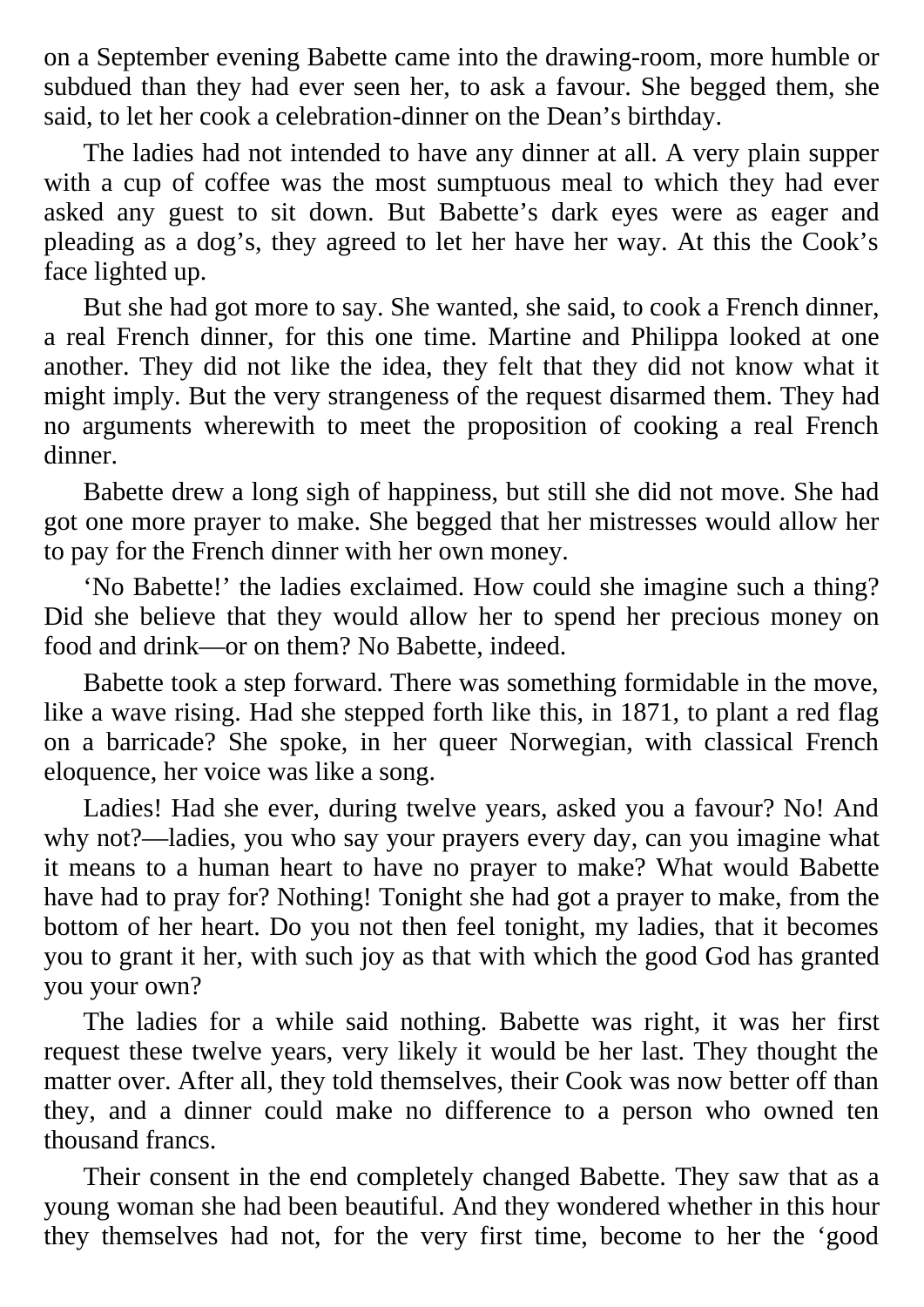people' of Achille Papin's letter.

#### **VII. THE TURTLE**

In November Babette went for a journey.

She had preparations to make, she told her mistresses, and would need a leave of a week or ten days. Her nephew, who had once got her to Christiania, was still sailing to that town, she must see him and talk things over with him. Babette was a bad sailor, she had spoken of her one sea-voyage, from France to Norway, as of the most horrible experience of her life. Now she was strangely collected, the ladies felt that her heart was already in France.

After ten days she came back to Berlevaag.

Had she got things arranged as she wished? the ladies asked. Yes, she answered, she had seen her nephew and given him a list of the goods which he was to bring her from France. To Martine and Philippa this was a dark saying, but they did not care to talk of her departure, so they asked her no more questions.

Babette was somewhat nervous during the next weeks. But one December day she triumphantly announced to her mistresses that the goods had come to Christiania, had been trans-shipped there, and on this very day had arrived at Berlevaag. She had, she added, engaged an old man with a wheelbarrow to have them conveyed from the harbour to the house.

But what goods, Babette? the ladies asked. Why, Mesdames, Babette replied, the ingredients for the birthday-dinner. Praise to be God, they had all arrived in good condition from Paris.

By this time Babette, like the bottled demon of the fairy-tale, had swelled and grown to such dimensions that her mistresses felt small before her. They now saw the French dinner coming upon them, a thing of incalculable nature and range. But they had never in their life broken a promise, they gave themselves into their Cook's hands.

All the same when Martine saw a barrow-load of bottles wheeled into the kitchen, she stood still. She touched the bottles and lifted up one. 'What is there in this bottle, Babette?' she asked in a low voice, 'not wine?' 'Wine, Madame!' Babette answered, 'no, Madame, it is a Clos Vougeout 1846!' After a moment she added: 'From Philippe, in Rue Montorgueil!' Martine had never suspected that wines could have names to them, and was put to silence.

Later in the evening she opened the door to a ring, and was once more faced with the wheelbarrow, this time with a red-haired sailor-boy behind it, as if the old man had by this time been worn out. The youth grinned at her as he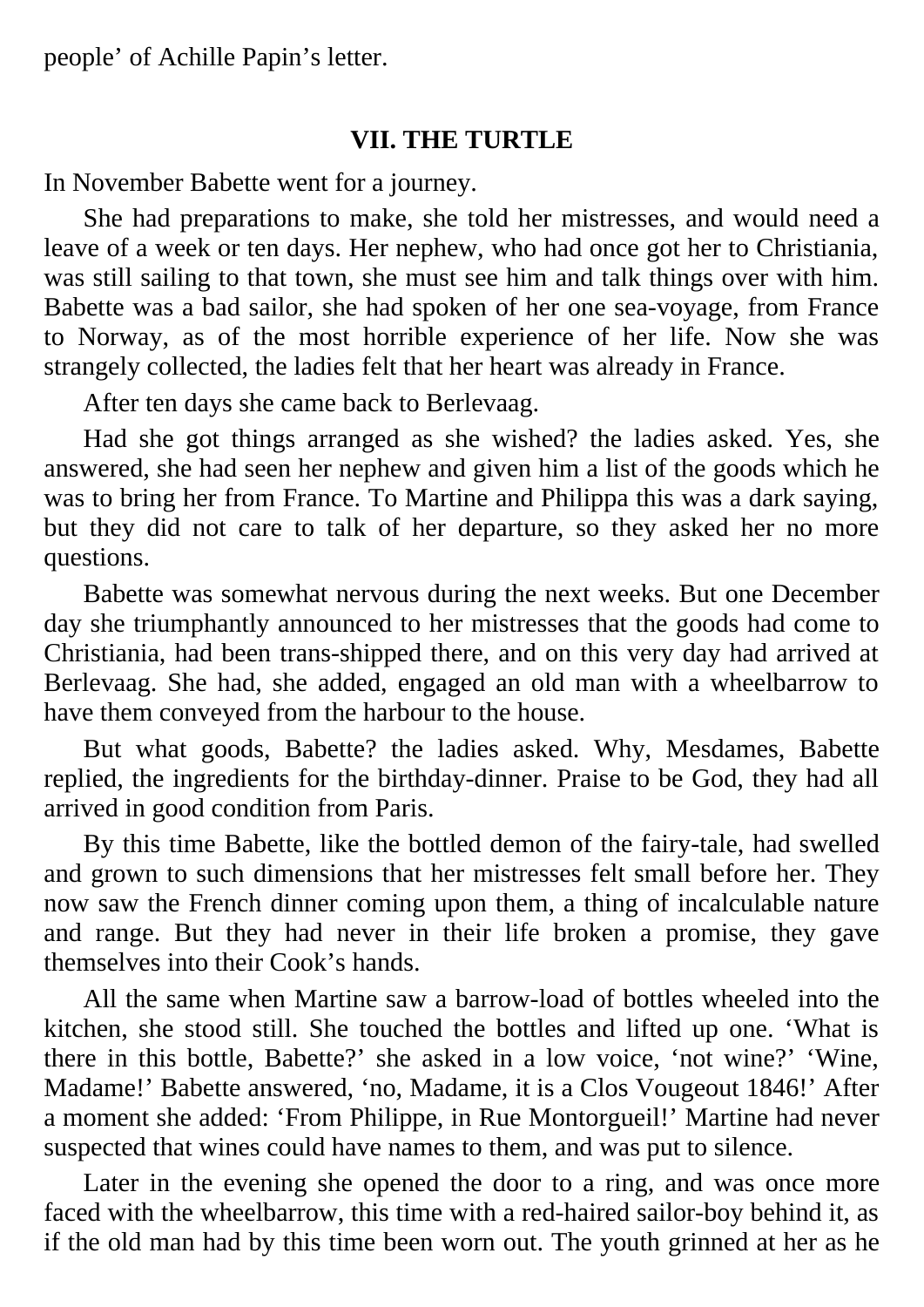lifted a big, undefinable object from the barrow. In the light of the lamp it looked like some greenish-black stone, but when sat down on the kitchen floor it suddenly shot out a snake-like head and moved it slightly from side to side. Martine had seen pictures of tortoises, and had even as a child owned a pet tortoise but this thing was monstrous in size and terrible to behold. She backed out of the kitchen without a word.

She dared not tell her sister what she had seen. She passed an almost sleepless night, she thought of her Father and felt that on his very birthday she and her sister were lending his house to a witches' sabbath. When at last she fell asleep she had a terrible dream, in which she saw Babette poisoning the old Brothers and Sisters, Philippa and herself.

Early in the morning she got up, put on her grey cloak and went out in the dark street. She walked from house to house, opened her heart to her Brothers and Sisters, and confessed her guilt. She and Philippa, she said, had meant no harm, they had granted their servant a prayer and had not foreseen what might come of it. Now she could not tell what, on her Father's birthday, her guests would be given to eat or drink. She did not actually mention the turtle, but it was present in her face and voice.

The old people, as has already been told, had all known Martine and Philippa as little girls, they had seen them cry bitterly over a broken doll. Martine's tears brought tears into their own eyes. They gathered in the afternoon and talked the problem over.

Before they again parted they promised one another that for their little sisters' sake they would, on the great day, be silent upon all matters of food and drink. Nothing that might be set before them, be it even frogs or snails, should wring a word from their lips.

'Even so,' said a white-bearded brother, 'the tongue is a little member and boasteth great things. The tongue can no man tame, it is an unruly evil, full of deadly poison. On the day of our master we will cleanse our tongues of all taste and purify them of all delight or disgust of the senses, keeping and preserving them for the higher functions of praise and thanksgiving.'

So few things ever happened in the quiet existence of the Berlevaag brotherhood that they were at this moment deeply moved and elevated. They shook hands on their vow, and it was to them as if they were doing so before the face of their master.

#### **VIII. THE HYMN**

On Sunday morning it began to snow. The white flakes fell fast and thick, the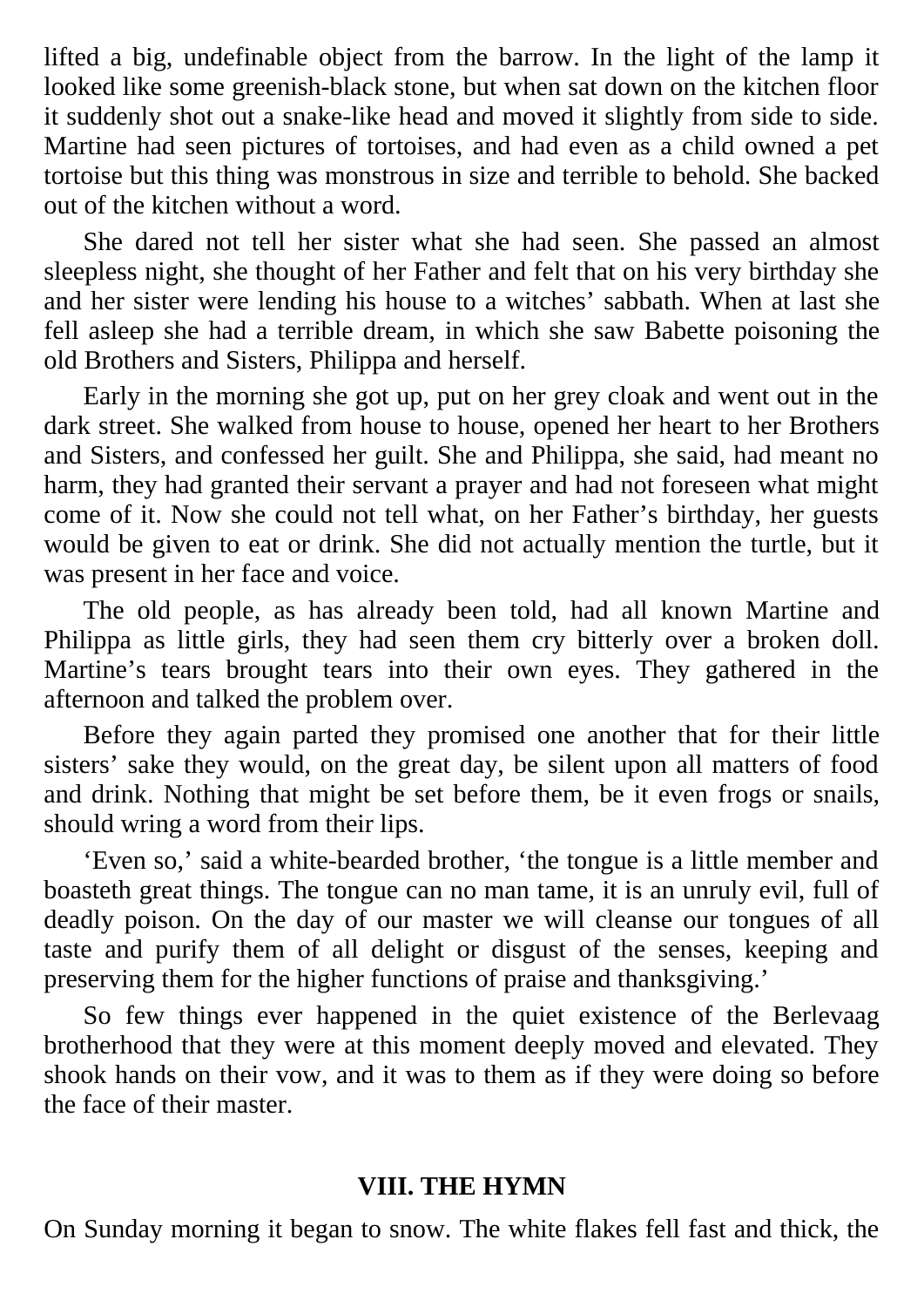small window-panes of the yellow house pasted with snow.

Early in the day a groom from Fossum brought the two sisters a note. Old Mrs Loewenhielm still resided in her country-house. She was now ninety years old and stone-deaf, and she had lost all sense of smell or taste. But she had been one of the Dean's first supporters, and neither her infirmity nor the sledge-journey would keep her from doing honour to his memory. Now, she wrote, her nephew, General Lorens Loewenhielm, had unexpectedly come on a visit, he had spoken with deep veneration of the Dean, and she begged permission to bring him with her. It would do him good, for the dear boy seemed to be in somewhat low spirits.

Martine and Philippa at this remembered the young officer and his visits, it relieved their present anxiety to talk of old happy days. They wrote back that General Loewenhielm would be welcome. They also called in Babette to inform her that there would now be twelve for dinner, they added that their latest guest had lived in Paris for several years. Babette seemed pleased with the news, and assured them that there would be food enough.

The hostesses made their little preparations in the sitting-room. They dared not set foot in the kitchen, for Babette had mysteriously nosed out a cook's mate from a ship in the harbour—the same boy, Martine realised, who had brought in the turtle—to assist her in the kitchen and to wait at table, and now the dark woman and the red-haired boy, like some witch with her familiar spirit, had taken possession of these regions. The ladies could not tell what fires had been burning or what cauldrons bubbling there from before daybreak.

Table-linen and plate had been magically ironed and polished, glasses and decanters brought, Babette only knew from where. The Dean's house did not possess twelve dining-room chairs, the long horse-hair covered sofa had been moved from the parlour to the dining-room, and the parlour, ever sparsely furnished, now looked strangely bare and big without it.

Martine and Philippa did their best to embellish the domain left to them. Whatever troubles might be in wait for their guests, in any case they should not be cold, all day the sisters fed the towering old stove with birch-knots. They hung a garland of juniper round their father's portrait on the wall, and placed candlesticks on their mother's small working-table beneath it, they burned juniper-twigs to make the room smell nice. The while they wondered if in this weather the sledge from Fossum would get through. In the end they put on their old black best frocks and their confirmation gold crosses. They sat down, folded their hands in their laps and committed themselves unto God.

The old Brothers and Sisters arrived in small groups, and entered the room slowly and solemnly.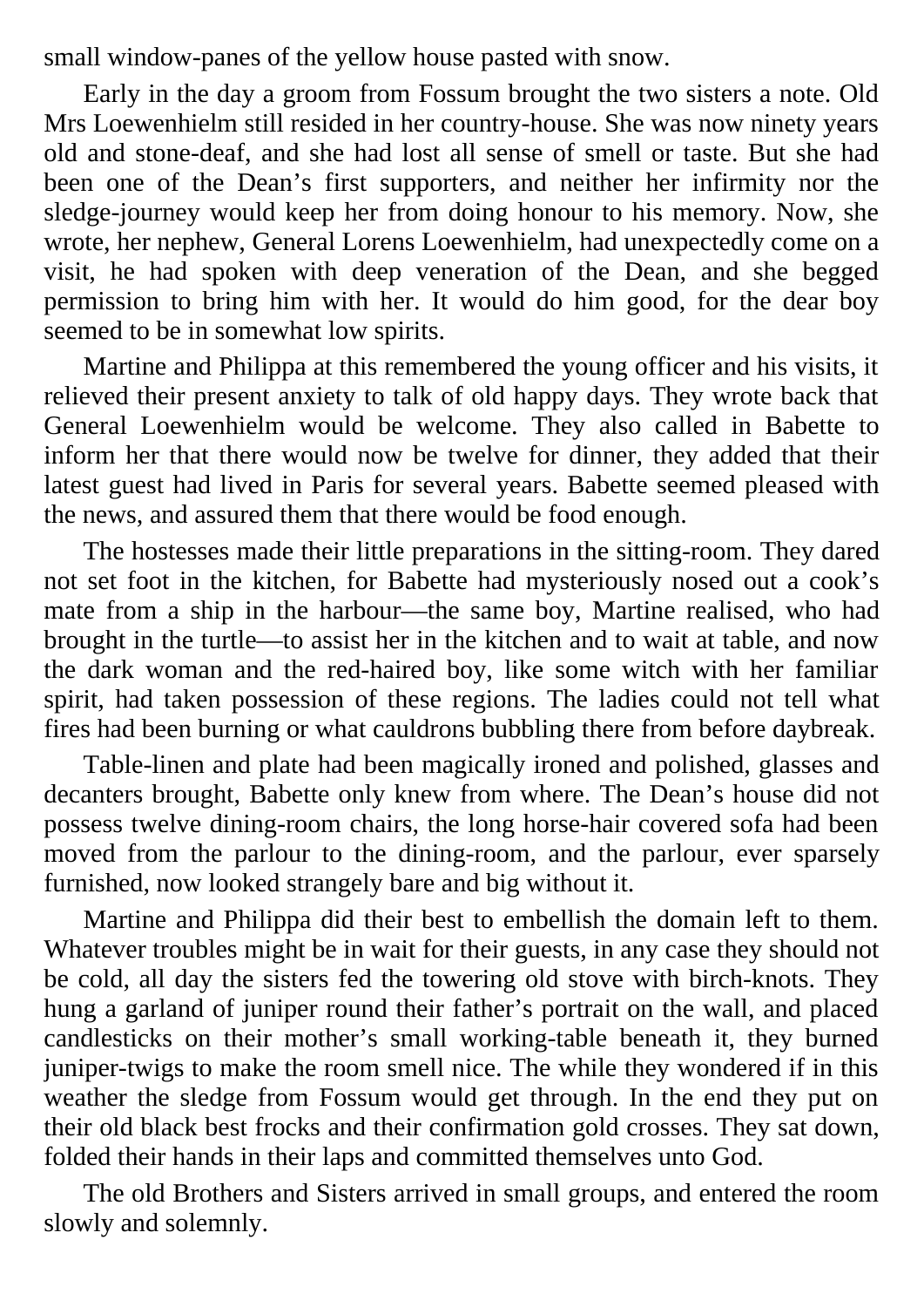This low room with its bare floor and scanty furniture was dear to the Dean's disciples. Outside its windows lay the great world. Seen from in here the great world in its winter-whiteness was ever prettily bordered in pink, blue and red by the row of hyacinths on the window-sills. And in summer, when the windows were open, the great world had a softly moving frame of white muslin curtains to it.

Tonight the guests were met on the doorstep with warmth and sweet smell, and they were looking into the face of their beloved Master, wreathed with evergreen. Their hearts like their numb fingers thawed.

One very old Brother after a few moment's silence in his trembling voice struck up one of the Master's own hymns:

> 'Jerusalem, my happy home name ever dear to me . . . '

One by one the other voices fell in, thin quivering women's voices, ancient seafaring Brothers' deep growls, and above them all Philippa's clear soprano, a little worn with age but still angelic. Unwittingly the choir had seized one another's hands. They sang the hymn to the end, but could not bear to cease and joined in another:

> 'Take not thought for food or raiment careful one, so anxiously . . .'

The mistresses of the house were somewhat reassured by it, the words of the third verse:

> 'Wouldst thou give a stone, a reptile to thy pleading child for food? . . .'

went straight to Martine's heart and inspired her with hope.

In the middle of this hymn sledge-bells were heard outside, the guests from Fossum had arrived.

Martine and Philippa went to receive them and saw them into the parlour. Mrs Loewenhielm with age had become quite small, her face colourless like parchment, and very still. By her side General Loewenhielm, tall, broad and ruddy, in his bright uniform, his breast covered with decorations, strutted and shone like an ornamental bird, a golden pheasant or a peacock, in this sedate party of black crows and jackdaws.

#### **IX. GENERAL LOEWENHIELM**

General Loewenhielm had been driving from Fossum to Berlevaag in a strange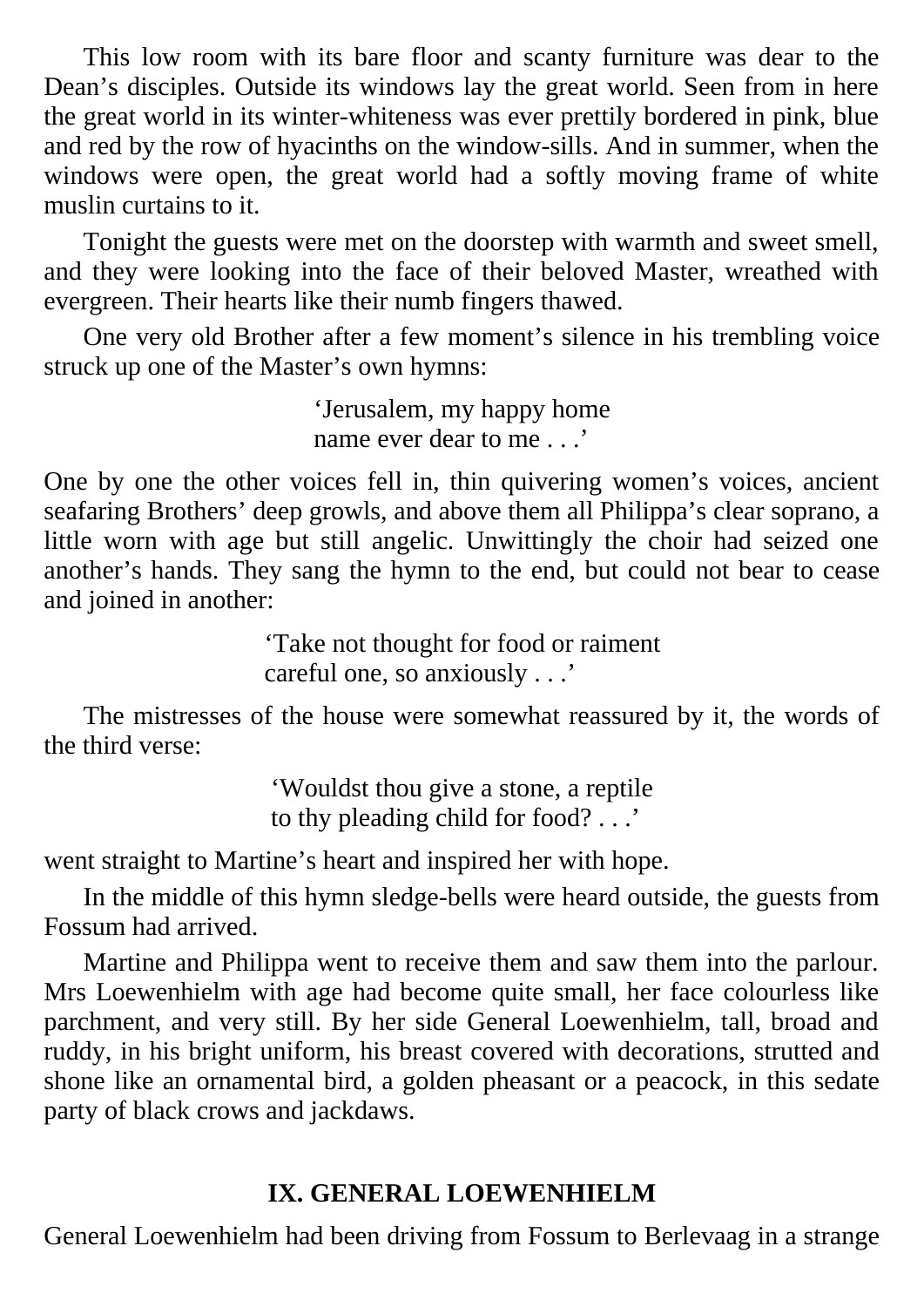mood. He had not visited this part of the country for thirty years, he had come now to get a rest from his busy life at Court, and he had found no rest. The old house of Fossum was peaceful enough and seemed somehow pathetically small after the Tuileries and the Winter Palace. But it held one disquieting figure: young Lieutenant Loewenhielm walked in its rooms.

General Loewenhielm saw the handsome, slim figure pass close by him. And as he passed the boy gave the elder man a short glance and a smile, the haughty, arrogant smile which youth gives to age. The General might have smiled back, kindly and a little sadly, such as age smiles at youth, if it had not been that he was really in no mood to smile, he was, as his Aunt had written, in low spirits.

General Loewenhielm had obtained everything that he had striven for in life and was admired and envied by everyone. Only he himself knew of a queer fact, which jarred with his prosperous existence: that he was not perfectly happy. Something was wrong somewhere, and he carefully felt his mental self all over, as one feels a finger over to determine the place of a deep-seated, invisible thorn.

He was in high favour with Royalty, he had done well in his calling, he had friends everywhere. The thorn sat in none of these places.

His wife was a brilliant woman and still good looking. Perhaps she neglected her own house a little for her visits and parties, she changed her servants every three months and the General's meals at home were served unpunctually. The General, who valued good food highly in life, here felt a slight bitterness against his lady, and secretly blamed her for the indigestion from which he sometimes suffered. Still the thorn was not here either.

Nay, but an absurd thing had lately been happening to General Loewenhielm: he would find himself worrying about his immortal soul. Did he have any reason for doing so? He was a moral person, loyal to his king, his wife and his friends, an example to everybody. But there were moments when it seemed to him that the world was not a moral, but a mystic, concern. He looked into the mirror, examined the row of decorations on his breast and sighed to himself: 'Vanity, vanity, all is vanity!'

The strange meeting at Fossum had compelled him to make out the balance sheet of his life.

Young Lorens Loewenhielm had attracted dreams and fancies as a flower attracts bees and butterflies. He had fought to free himself of them, he had fled and they had followed. He had been scared of the Huldre of the family legend and had declined her invitation to come into the mountain, he had firmly refused the gift of second-sight.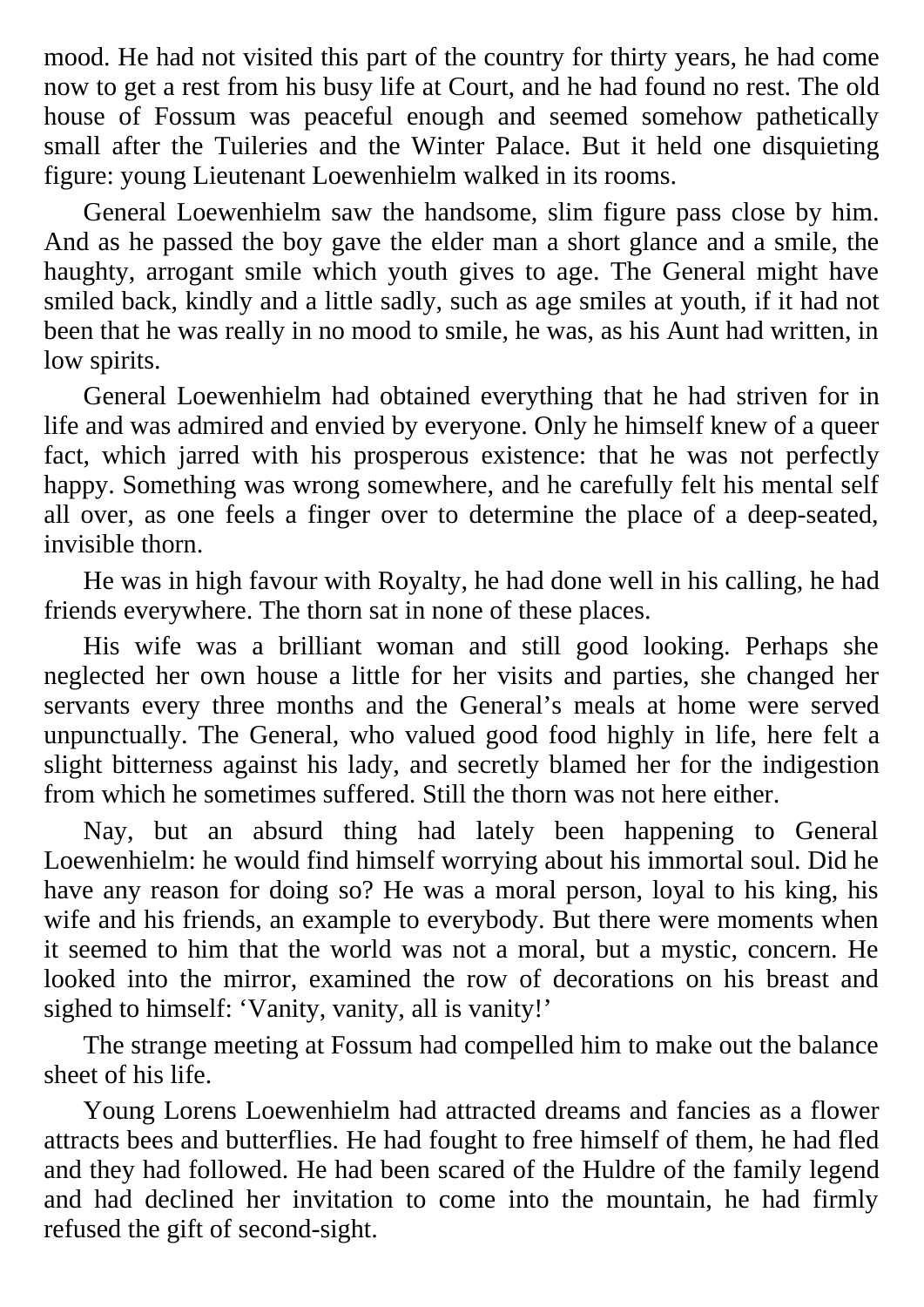The elderly Lorens Loewenhielm found himself wishing that one little dream would come his way, and a grey moth of dusk look him up before nightfall. He found himself longing for the faculty of second-sight, as a blind man will long for the normal faculty of vision.

Can the sum of a row of victories in many years and in many countries be a defeat? General Loewenhielm had fulfilled Lieutenant Loewenhielm's wishes and had more than satisfied his ambitions. It might be held that he had gained the whole world to him. And it had come to this, that the stately, wordly-wise older man now turned towards the naïve young figure to ask him, gravely, even bitterly, in what he had profited? Somewhere something had been lost.

When Mrs Loewenhielm had told her nephew of the Dean's anniversary and he had made up his mind to go with her to Berlevaag, his decision had not been an ordinary acception of a dinner invitation.

He would, he resolved, tonight make up his account with young Lorens Loewenhielm, who had felt himself to be a shy and sorry figure in the house of the Dean, and who in the end had shaken its dust off his riding-boots. He would let the youth prove to him, one and for all, that thirty-one years ago he had made the right choice. The low rooms, the haddock and the glass of water on the table before him should all be called in to bear evidence that in their milieu the existence of Lorens Loewenhielm would soon have become sheer misery.

He let his mind stray far away. In Paris he had once won a *concours hippique* and had been fêted by high French cavalry officers, princes and dukes among them. A dinner had been given in his honour at the finest restaurant of the city. Opposite him at table was a noble lady, a famous beauty whom he had long been courting. In the midst of dinner she had lifted her dark velvet eyes above the rim of her champagne glass and without words had promised to make him happy. In the sledge he now all of a sudden remembered that he had then, for a second, seen Martine's face before him and had rejected it.

For a while he listened to the tinkling of the sledge-bells, then he smiled a little as he reflected how he would tonight come to dominate the conversation round that same table by which young Lorens Loewenhielm had sat mute.

Large snowflakes fell densely, behind the sledge the tracks were wiped out quickly. General Loewenhielm sat immovable by the side of his aunt, his chin sunk in the high fur-collar of his coat.

#### **X. BABETTE'S DINNER**

As Babette's red-haired familiar opened the door to the dining-room, and the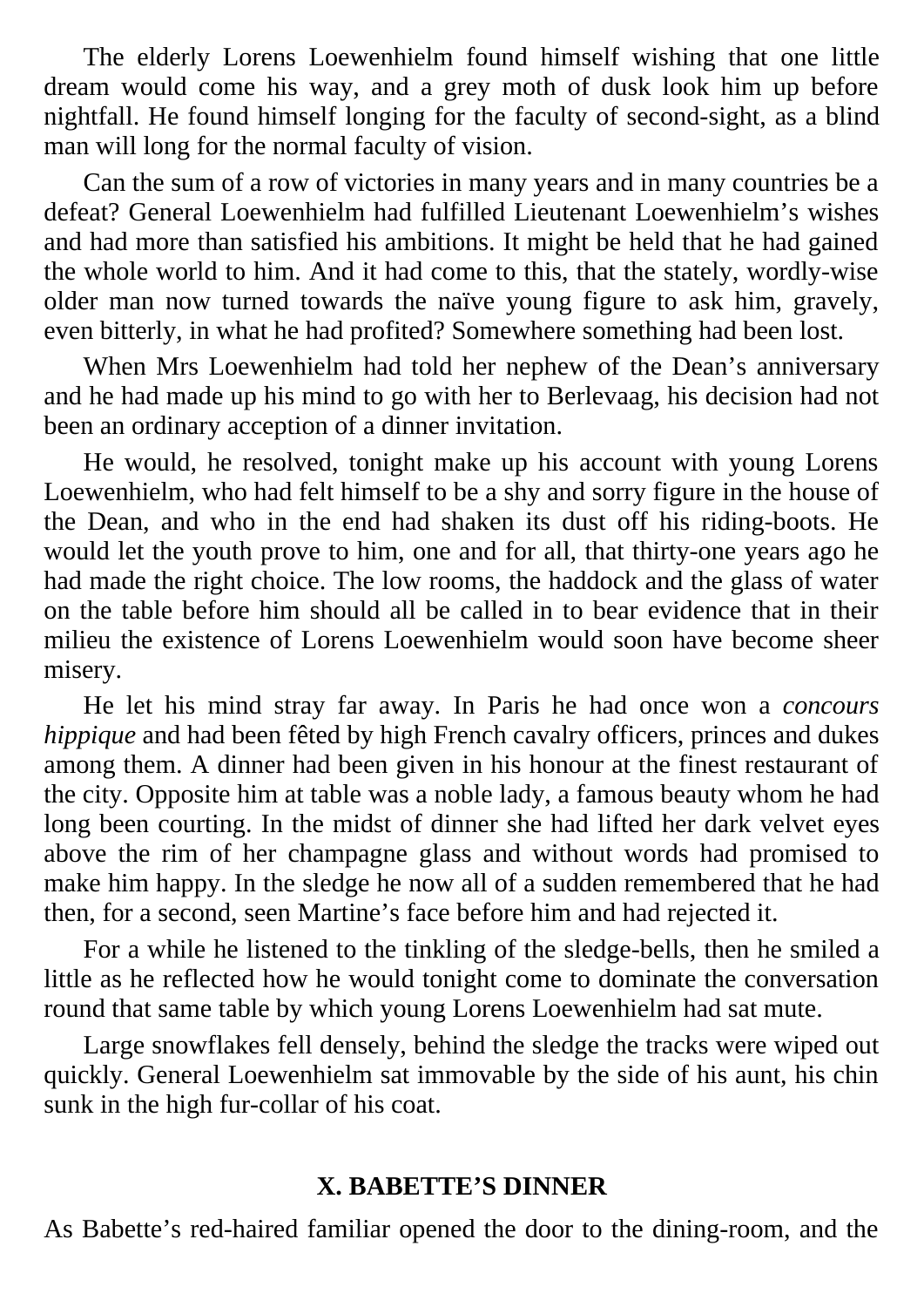guests slowly crossed the threshold, they let go one another's hands and became silent. But the silence was sweet, for in spirit they still held hands and were still singing.

Babette had set a row of candles down the middle of the table, the small flames shone on the black coats and frocks and on the one scarlet uniform, and were reflected in clear, moist eyes.

General Loewenhielm saw Martine's face in the candle-light as he had seen it when the two parted, thirty years ago. What traces would thirty years of Berlevaag-life have left on it? The golden hair was now streaked with silver, the flower-like face had slowly been turned into alabaster. But how serene was the forehead, how quietly trustful the eyes, how pure and sweet the mouth, as if no hasty word had ever passed its lips.

When all were seated, the eldest member of the congregation said grace in the Dean's own words:

> 'May my food my body maintain, may my body my soul sustain, may my soul in deed and word give thanks for all things to the Lord.'

At the word of 'food' the guests, with their old heads bent over their folded hands, remembered how they had vowed not to utter a word about the subject, and in their hearts they reinforced the vow: they would not even give it a thought! They were sitting down to a meal, well, so had people done at the wedding of Cana. And grace has chosen to manifest itself there, in the very wine, as fully as anywhere.

Babette's boy filled a small glass before each of the party. They lifted it to their lips gravely, in confirmation of their resolution.

General Loewenhielm, somewhat suspicious of his wine, took a sip of it, startled, raised the glass first to his nose and then to his eyes, and sat down bewildered. 'This is very strange!' he thought, 'Amontillado! And the finest Amontillado that I have ever tasted.' After a moment, in order to test his senses, he took a small spoonful of his soup, took a second spoonful and laid down his spoon. 'This is exceedingly strange!' he said to himself, 'for surely I am eating turtle-soup—and what turtle-soup!' He was seized by a queer kind of panic and emptied his glass.

Usually in Berlevaag people did not speak much while they were eating. But somehow this evening tongues had been loosened. An old Brother told the story of his first meeting with the Dean. Another went through that sermon which sixty years ago had brought about his conversion. An aged woman, the one to whom Martine had first confided her distress, reminded her friends how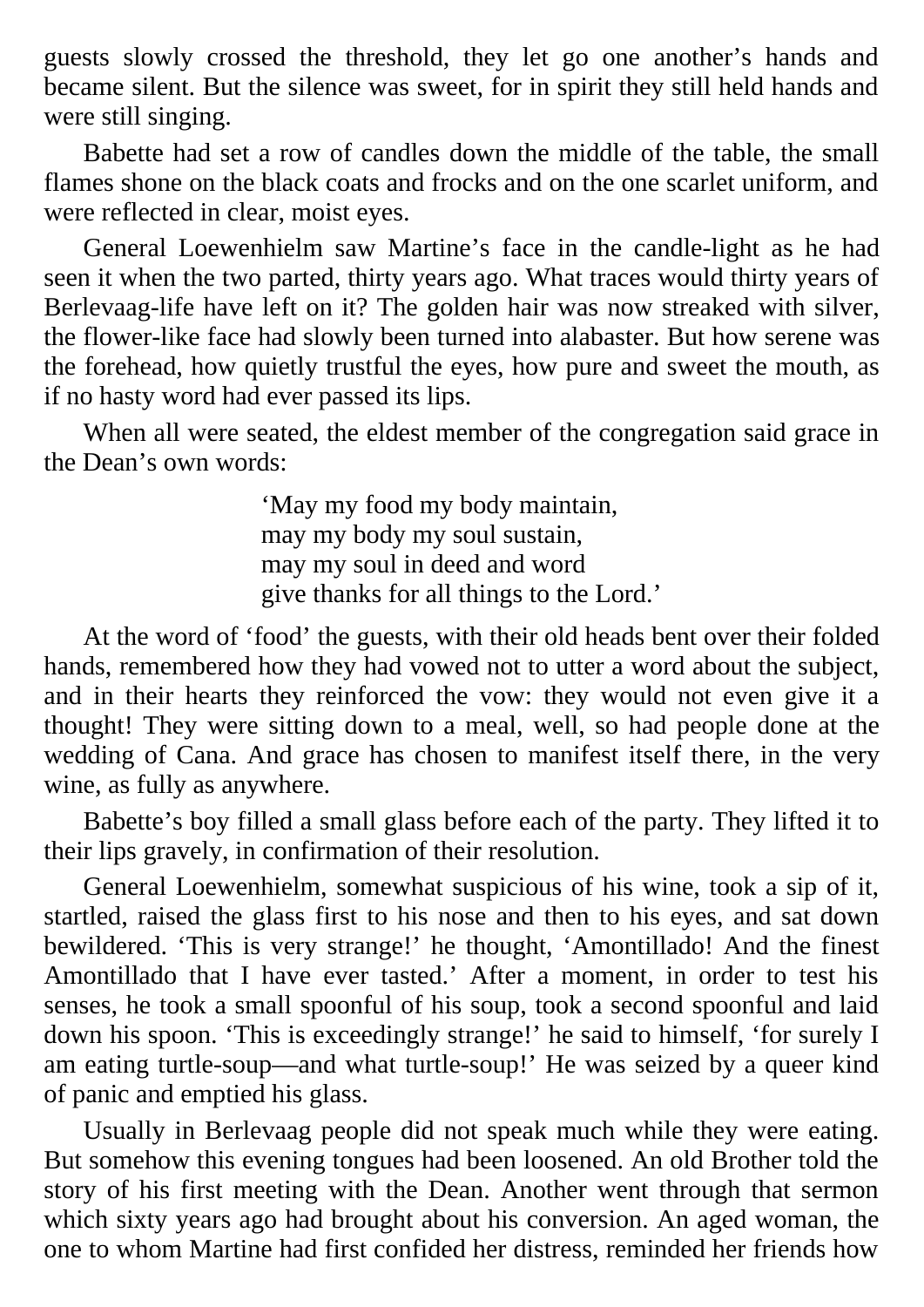in all afflictions any Brother or Sister was ready to share the burden of any other.

General Loewenhielm, who was to dominate the conversation of the dinner-table, related how the Dean's collection of sermons was a favourite book of the Queen's. But as a new dish was served he was silenced. 'Incredible!' he told himself, 'it is Blinis Demidoff!' He looked round at his fellow-diners. They were all quietly eating their Blinis Demidoff, without any sign of either surprise or approval, as if they had been doing so every day for thirty years.

A Sister on the other side of the table opened on the subject of strange happenings which had taken place while the Dean was still amongst his children, and which one might venture to call miracles. Did they remember, she asked, the time when he had promised a Christmas sermon in the village the other side of the Fiord? For a fortnight the weather had been so bad that no skipper or fisherman would risk the crossing. The villagers were giving up hope, but the Dean told them that if no boat would take him, he would come to them walking upon the waves. And behold! Three days before Christmas the storm stopped, hard frost set in, and the Fiord froze from shore to shore—and this was a thing which had not happened within the memory of man!

The boy once more filled the glasses. This time the Brothers and Sisters knew that what they were given to drink was not wine, for it sparkled. It must be some kind of lemonade. The lemonade agreed with their exalted state of mind and seemed to lift them off the ground into a higher and purer sphere.

General Loewenhielm again set down his glass, turned to his neighbour on the right and said to him: 'But surely this is a Veuve Cliquot 1860?' His neighbour looked at him kindly, smiled at him and made a remark about the weather.

Babette's boy had got his instructions, he filled the glasses of the Brotherhood only once, but he refilled the General's glass as soon as it was emptied. The General emptied it quickly time after time. For how is a man of sense to behave when he cannot trust his senses? It is better to be drunk than mad.

Most often the people in Berlevaag during the course of a good meal would come to feel a little heavy. Tonight it was not so. The convives grew lighter in weight and lighter of heart the more they ate and drank. They no longer needed to remind themselves of their vow. It was, they realised, when man has not only altogether forgotten but has firmly renounced all ideas of food and drink that he eats and drinks in the right spirit.

General Loewenhielm stopped eating and sat immovable. Once more he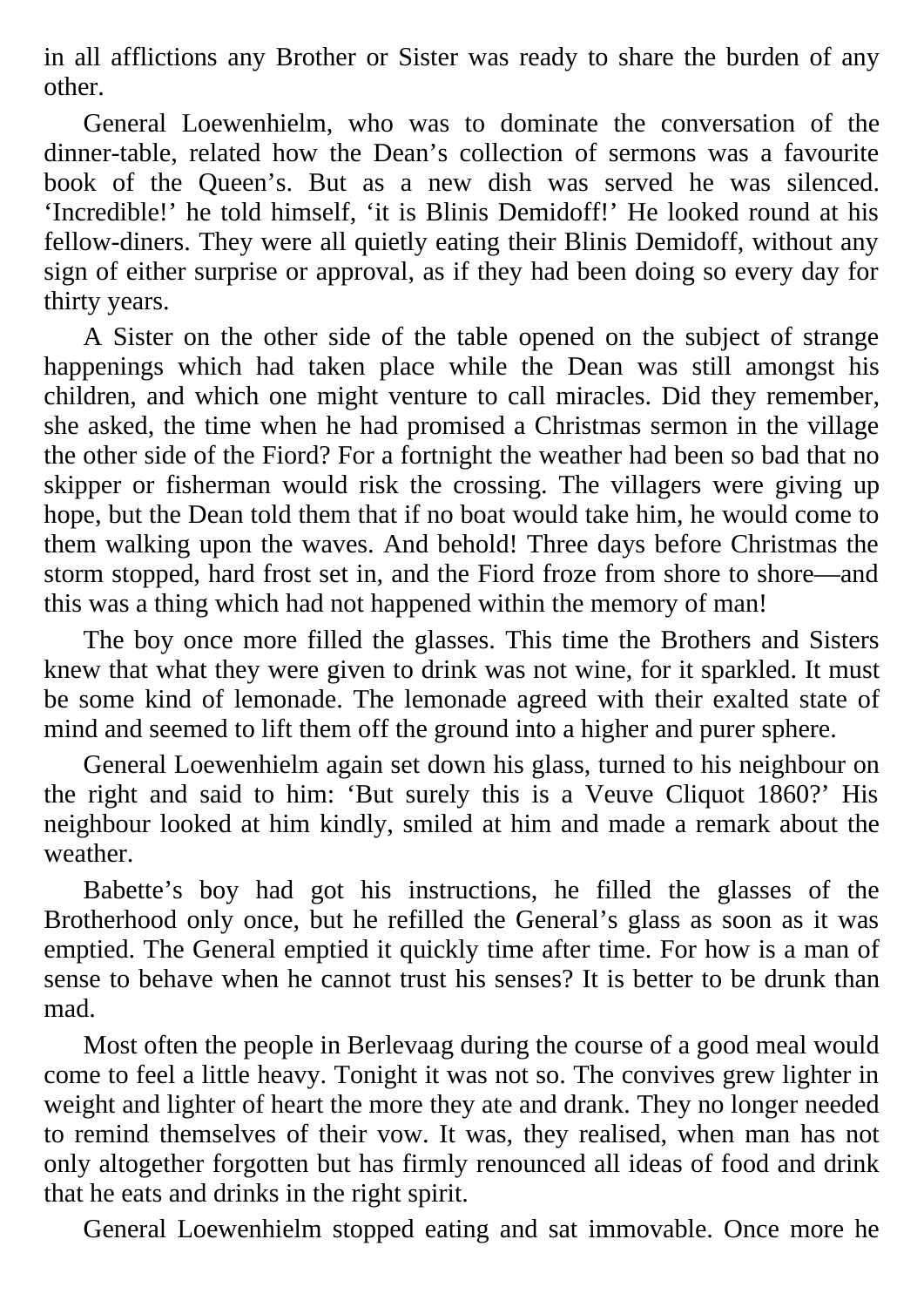was carried back to that dinner in Paris of which he had thought in the sledge. An incredibly recherché and palatable dish had been served there, he had asked its name from his fellow diner, Colonel Galliffet, and the Colonel had smilingly told him that it was named 'Cailles en Sarcophage.' He had further told him that the dish had been invented by the chef of the very café in which they were dining, a person known all over Paris as the greatest culinary genius of the age, and—most surprisingly—a woman! 'And indeed,' said Colonel Galliffet, 'this woman is now turning a dinner at the Café Anglais into a kind of love-affair—into a love-affair of the noble and romantic category in which one no longer distinguishes between bodily and spiritual appetite or satiety! I have, before now, fought a duel for the sake of a fair lady. For no woman in all Paris, my young friend, would I more willingly shed my blood!' General Loewenhielm turned to his neighbour on the left and said to him: 'But this is Cailles en Sarcophage!' The neighbour, who had been listening to the description of a miracle, looked at him absent-mindedly, then nodded his head and answered: 'Yes, Yes, certainly. What else would it be?'

From the Master's miracles the talk round the table had turned to the smaller miracles of kindliness and helpfulness daily performed by his daughters. The old Brother who had first struck up the hymn quoted the Dean's saying: 'The only things which we may take with us from our life on earth are those which we have given away!' The guests smiled—what Nabobs would not the poor, simple maidens become in the next world!

General Loewenhielm no longer wondered at anything. When a few minutes later he saw grapes, peaches and fresh figs before him, he laughed to his neighbour across the table and remarked: 'Beautiful grapes!' His neighbour replied: 'And they came on to the brook of Eshcol, and cut down a branch with one cluster of grapes. And they bare it two upon a staff.'

Then the General felt that the time had come to make a speech. He rose and stood up very straight.

Nobody else by the dinner-table had stood up to speak. The old people lifted their eyes to the face above them in high, happy expectation. They were used to seeing sailors and vagabonds dead drunk with the crass gin of the country, but they did not recognise in a warrior and courtier the intoxication brought about by the noblest wine of the world.

#### **XI. GENERAL LOEWENHIELM'S SPEECH**

'Mercy and truth, my friends, have met together,' said the General. 'Righteousness and bliss shall kiss one another.'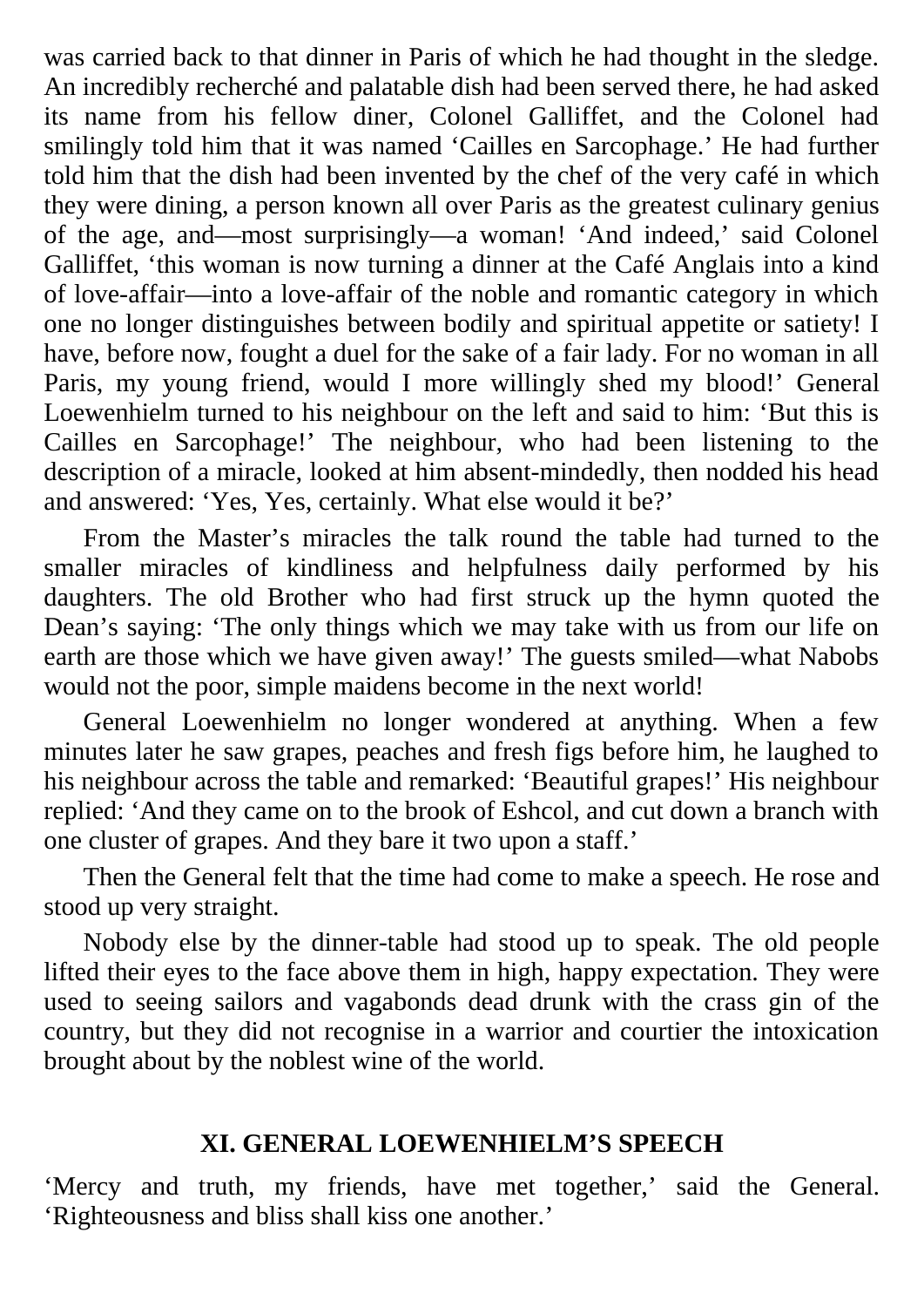He spoke in a clear voice which had been trained in drill-grounds and had echoed sweetly in royal halls, and yet he was speaking in a manner so new to himself and so strangely moving that after his first sentence he had to make a pause. For he was in the habit of forming his speeches with care, conscious of his purpose, but here, in the midst of the Dean's simple congregation, it was as if the whole figure of General Loewenhielm, his breast covered with decorations, were but a mouthpiece for a message which meant to be brought forth.

'Man, my friends,' said General Loewenhielm, 'is frail and foolish. We have all of us been told that grace is to be found in the universe. But in our human foolishness and short-sightedness we imagine divine grace to be finite. For this reason we tremble—' Never till now had the General stated that he trembled, he was genuinely surprised and even shocked at hearing his own voice proclaim the fact. 'We tremble before making our choice in life, and after having made it again tremble in fear of having chosen wrong. But the moment comes when our eyes are opened, and we see and realise that grace is infinite. Grace, my friends, demands nothing from us but that we shall await it with confidence and acknowledge it in gratitude. Grace, brothers, makes no conditions and singles out none of us in particular, grace takes us all to its bosom and proclaims general amnesty. See! that which we have chosen is given us, and that which we have refused is, also and at the same time, granted us. Ay, that which we have rejected is poured upon us abundantly. For mercy and truth have met together, and righteousness and bliss have kissed one another!'

The Brothers and Sisters had not altogether understood the General's speech, but his collected and inspired face and the sound of well-known and cherished words had seized and moved all hearts. In this way, after thirty-one years, General Loewenhielm succeeded in dominating the conversation at the Dean's dinner-table.

Of what happened later in the evening nothing definite can here be stated. None of the guests later on had any clear remembrance of it. They only knew that the rooms had been filled with a heavenly light, as if a number of small haloes had blended into one glorious radiance. Taciturn old people received the gift of tongues, ears that for years had been almost deaf were opened to it. Time itself had merged into eternity. Long after midnight the windows of the house shone like gold, and golden song flowed out into the winter air.

The two old women who had once slandered one another now in their hearts went back a long way, past the evil period in which they had been stuck, to those days of their early girlhood when together they had been preparing for confirmation and hand in hand had filled the roads round Berlevaag with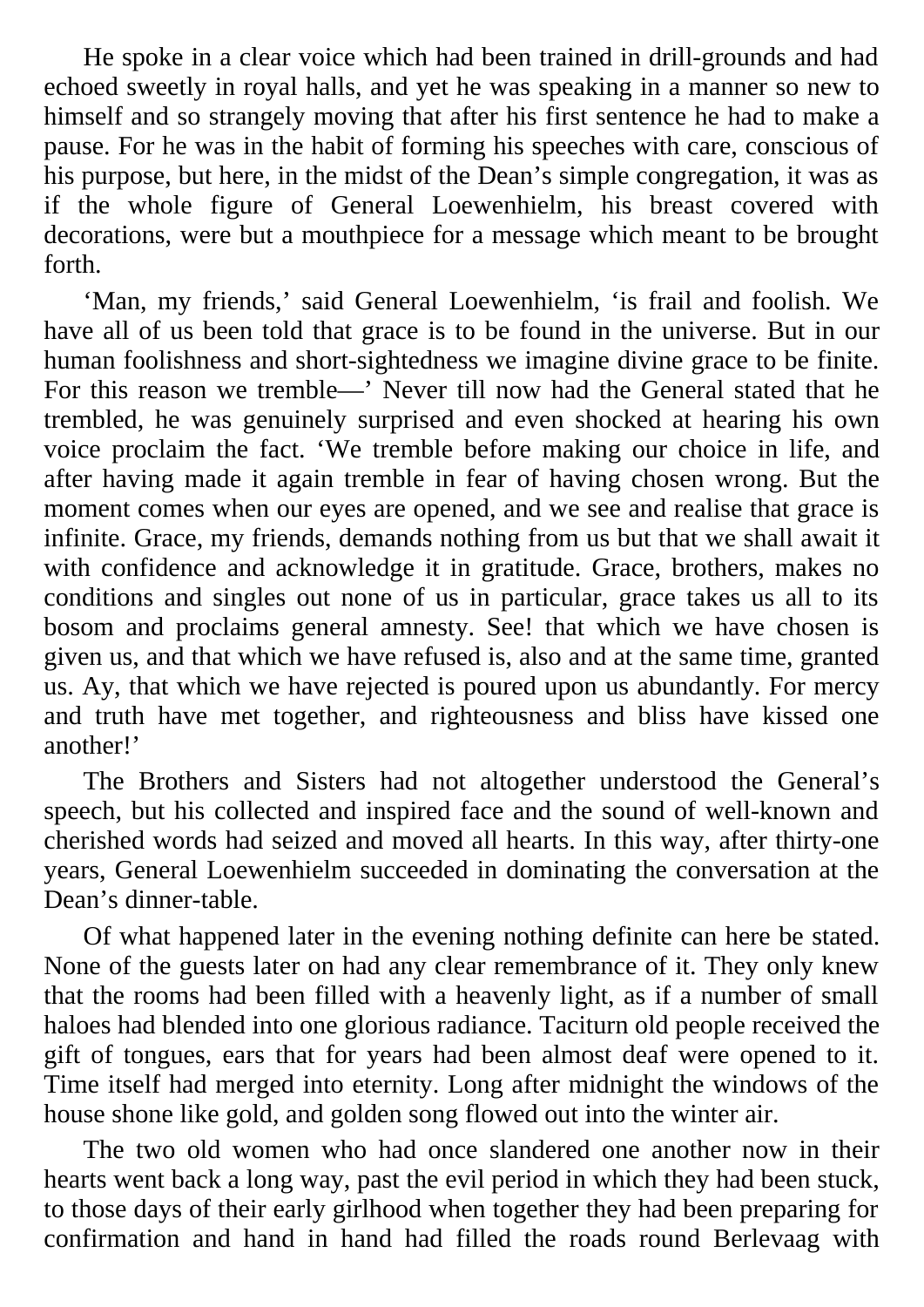singing. A brother in the congregation gave another a knock in the ribs, like a rough caress between boys, and cried out: 'You cheated me on that timber, you old scoundrel!' The brother thus addressed almost collapsed in a heavenly burst of laughter, but tears ran from his eyes. 'Yes, I did so, beloved brother,' he answered. 'I did so.' Skipper Halvorsen and Madam Oppegaarden suddenly found themselves close together in a corner and gave one another that long, long kiss for which the secret uncertain love-affair of their youth had never left them time.

The old Dean's flock were humble people. When later in life they thought of this evening it never occurred to any of them that they might have been exalted by their own merit. They realised that the infinite grace of which General Loewenhielm had spoken had been allotted to them, and they did not even wonder at the fact, for it had been but the fulfilment of an ever-present hope. The vain illusions of this earth had dissolved before their eyes like smoke, and they had seen the universe as it really is. They had been given one hour of the millennium.

Old Mrs Loewenhielm was the first to leave. Her nephew accompanied her, and their hostesses lighted them out. While Philippa was helping the old lady into her many wraps, the General seized Martine's hand and held it for a long time without a word. At last he said:

'I have been with you every day of my life. You know, do you not, that it has been so?'

'Yes,' said Martine, 'I know that it has been so.'

'And,' he continued, 'I shall be with you every day that is left to me. Every evening I shall sit down, if not in the flesh, which means nothing, in spirit, which is all, to dine with you, just like tonight. For tonight I have learned, dear sister, that in this world anything is possible.'

'Yes, it is so, dear brother,' said Martine. 'In this world anything is possible.'

Upon this they parted.

When at last the company broke up it had ceased to snow. The town and the mountains lay in white, unearthly splendour and the sky was bright with thousands of stars. In the street the snow was lying so deep that it had become difficult to walk. The guests from the yellow house wavered on their feet, staggered, sat down abruptly or fell forward on their knees and hands and were covered with snow, as if they had indeed had their sins washed white as wool, and in this regained innocent attire were gambolling like little lambs. It was, to each of them, blissful to have become as a small child, it was also a blessed joke to watch old brothers and sisters, who had been taking themselves so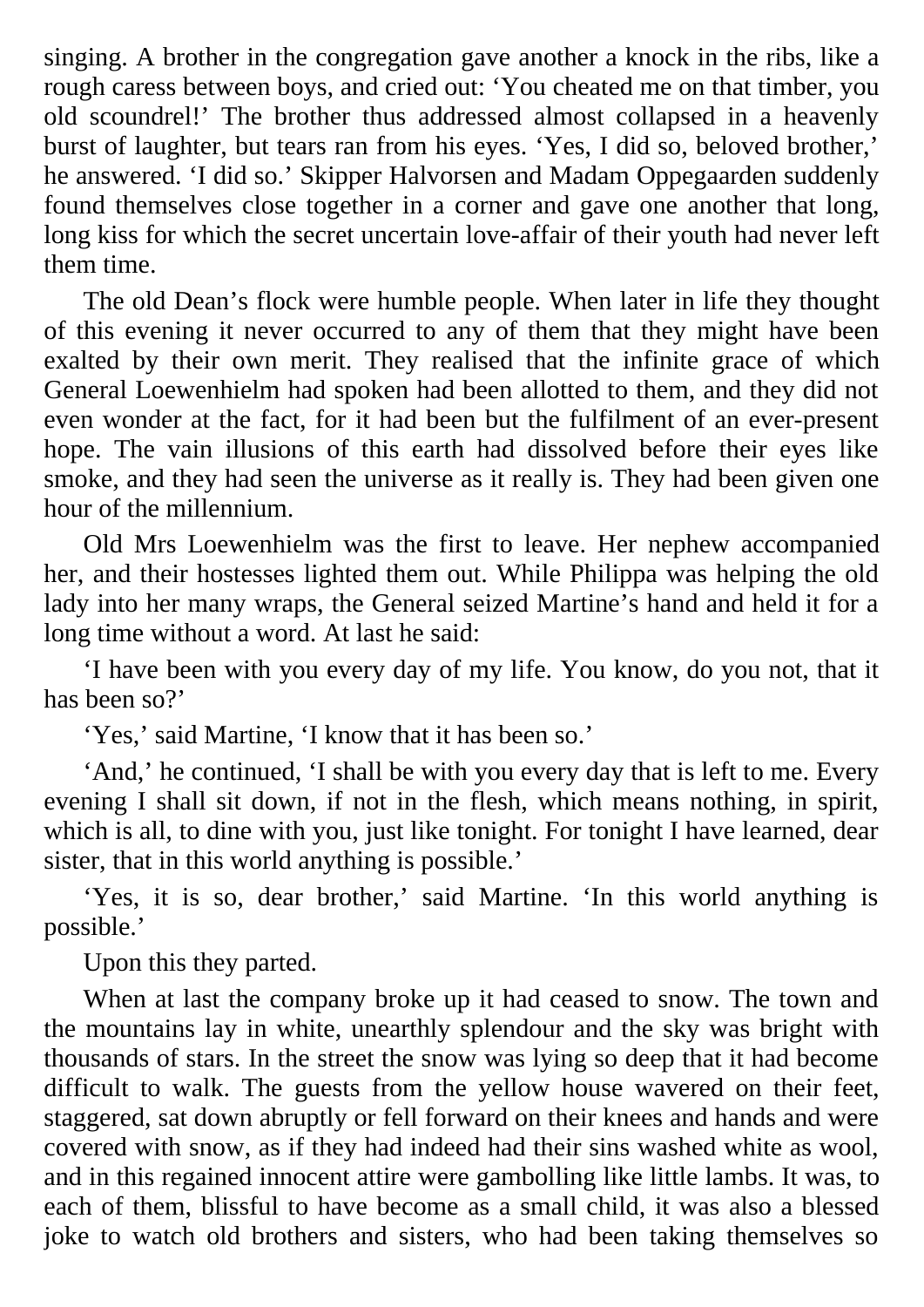seriously, in this kind of celestial second childhood. They stumbled and got up, walked on or stood still, bodily as well as spiritually hand in hand, at moments performing the great chain of a beatified lanciers.

'Bless you, bless you, bless you,' like an echo of the harmony of the spheres rang to all sides.

Martine and Philippa stood for a long time on the stone steps outside the house. They did not feel the cold. 'The stars have come nearer,' said Philippa.

'They will come every night,' said Martine quietly. 'Quite possibly it will never snow again.'

In this, however, she was mistaken. An hour later it again began to snow, and such a heavy snowfall had never been known in Berlevaag. The next morning people could hardly push open their doors against the tall snowdrifts. The windows of the houses were so thickly covered with snow, it was told for years afterwards, that many good citizens of the town did not realise that daybreak had come, but slept on till late in the afternoon.

## **XII. THE GREAT ARTIST**

When Martine and Philippa locked the door they remembered Babette. A little wave of tenderness and pity swept through them: Babette alone had had no share in the bliss of the evening.

So they went out into the kitchen, and Martine said to Babette: 'It was quite a nice dinner, Babette.'

Their hearts suddenly filled with gratitude. They realised that none of their guests had said a single word about the food. Indeed, try as they might, they could not themselves remember any of the dishes which had been served. Martine bethought herself of the turtle. It had not appeared at all, and now seemed very vague and far away—it was quite possible that it had been nothing but a nightmare.

Babette sat on the chopping-block, surrounded by more black and greasy pots and pans than her mistresses had ever seen in their life. She was as white and as deadly exhausted as on the night when she had first appeared and had fainted on their doorstep.

After a long time she looked straight at them and said: 'I was once Cook at the Café Anglais.'

Martine said again: 'They all thought that it was a nice dinner.' And when Babette did not answer a word she added: 'We will all remember this evening when you have gone back to Paris, Babette.'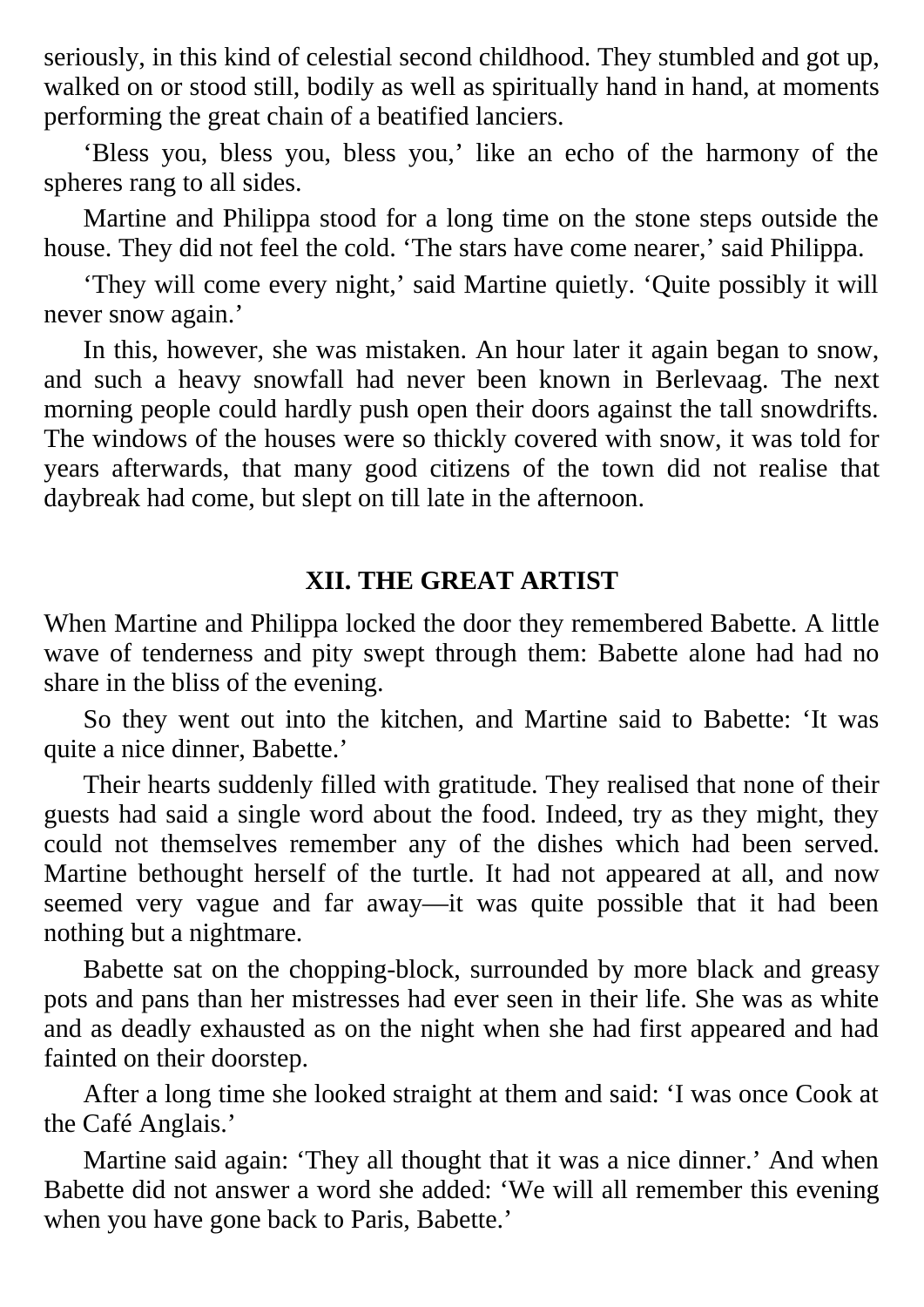Babette said: 'I am not going back to Paris.'

'You are not going back to Paris?' Martine exclaimed.

'No,' said Babette. 'What will I do in Paris? They have all gone, I have lost them all, Mesdames.'

The sisters' thoughts went to Monsieur Hersant and his son, and they said: 'Oh, my poor Babette.'

'Yes, they have all gone,' said Babette. 'The Duke of Morny, the Duke of Decazes, Prince Narishkine, General Galliffet, Aurélien Scholl, Paul Daru, the Princess Pauline! All!'

The strange names and titles of people lost to Babette faintly confused the two ladies, but there was such an infinite perspective of tragedy in her announcement that in their responsive state of mind they felt her losses as their own, and their eyes filled with tears.

At the end of another long silence Babette suddenly smiled slightly at them and said: 'And how would I go back to Paris, Mesdames? I have no money.'

'No money?' the sisters cried as with one mouth.

'No,' said Babette.

'But the ten thousand francs?' the sisters asked in a horrified gasp.

'The ten thousand francs have been spent, Mesdames,' said Babette.

The sisters sat down. For a full minute they could not speak.

'But ten thousand francs?' Martine slowly whispered.

'What will you, Mesdames,' said Babette with great dignity. 'A dinner for twelve at the Café Anglais would cost ten thousand francs.'

The ladies still did not find a word to say. The piece of news was incomprehensible to them, but then many things tonight in one way or another had been beyond comprehension.

Martine remembered a tale told by a friend of her father's who had been a missionary in Africa. He had saved the life of an old chief's favourite wife, and to show his gratitude the chief had treated him to a rich meal. Only long afterwards the missionary learned from his own black servant that what he had partaken of was a small fat grandchild of the chief's, cooked in honour of the great Christian medicine man. She shuddered.

But Philippa's heart was melting in her bosom. It seemed that an unforgettable evening was to be finished off with an unforgettable proof of human loyalty and self-sacrifice.

'Dear Babette,' she said softly, 'you ought not to have given away all you had for our sake.'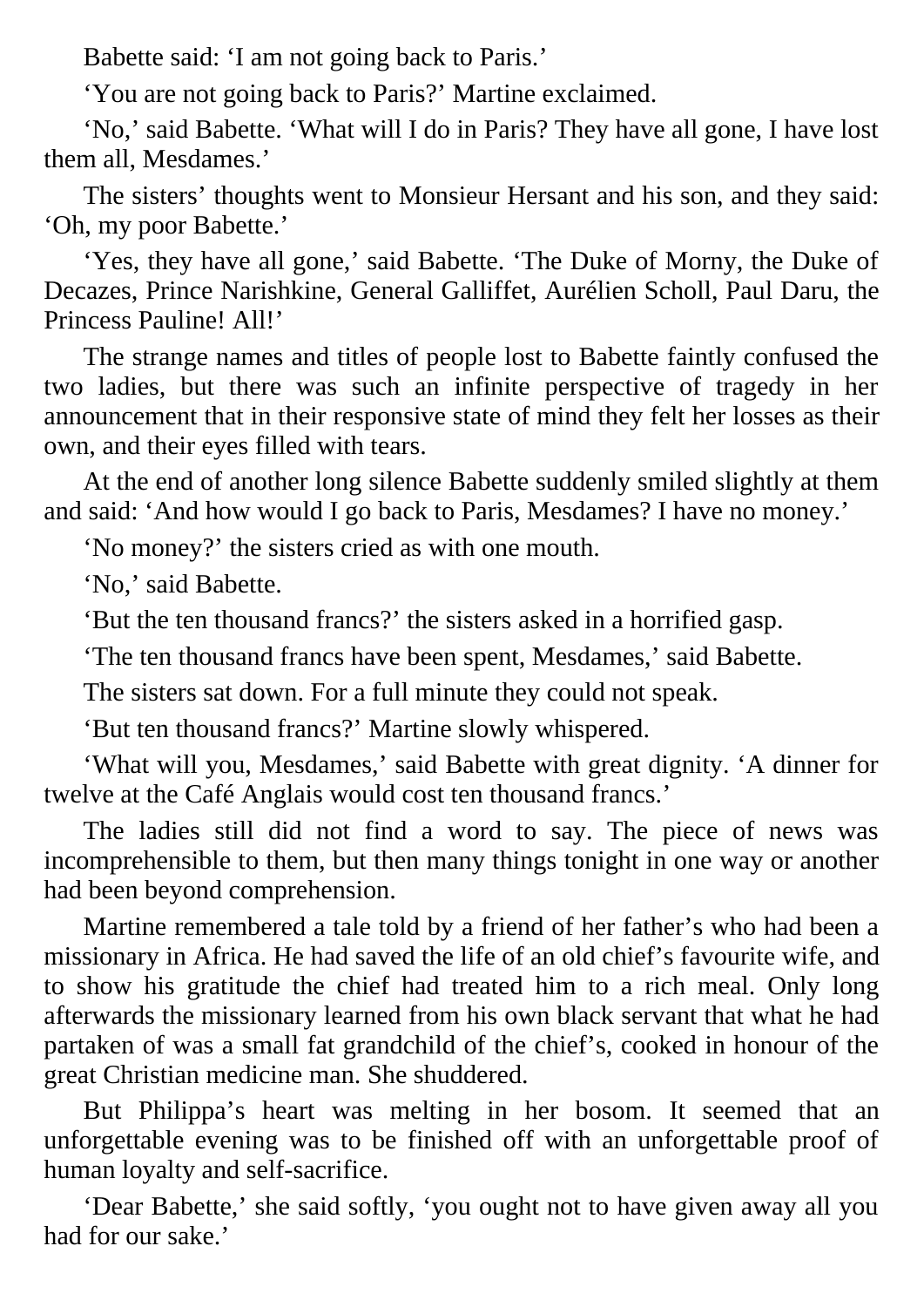Babette gave her mistress a deep glance, a strange glance—was there not pity, even scorn, at the bottom of it?

'For your sake,' she replied. 'No. For my own.'

She rose from the chopping-block and stood up before the two sisters.

'I am a great artist!' she said.

She waited a moment and then repeated: 'I am a great artist, Mesdames.'

Again for a long time there was deep silence in the kitchen.

Then Martine said: 'So you will be poor now all your life, Babette?'

'Poor?' said Babette. She smiled as if to herself. 'No. I shall never be poor. I told you that I am a great artist. A great artist, Mesdames, is never poor. We have got something, Mesdames, of which other people know nothing.'

While the elder sister found nothing more to say, in Philippa's heart deep, forgotten chords vibrated. For she had heard, before now, long ago, of the Café Anglais. She had heard, before now, long ago, the names on Babette's tragic list. She rose and took a step towards her servant.

'But all those people whom you have mentioned,' she said, 'those princes and great people of Paris whom you named, Babette? You yourself fought against them. You were a Communard! The General you named had your husband and son shot! How can you grieve over them?'

Babette's dark eyes met Philippa's.

'Yes,' she said, 'I was a Communard. Thanks be to God, I was a Communard! And those people whom I named, Mesdames, were evil and cruel. They let the people of Paris starve, they oppressed and wronged the poor. Thanks be to God, I stood upon a barricade, I loaded the gun for my men-folk! But all the same, Mesdames, I shall not go back to Paris, now that those people of whom I have spoken are no longer there.'

She stood immovable, lost in thought.

'You see, Mesdames,' she said, at last, 'those people belonged to me, they were mine. They had been brought up and trained, with greater expense than you, my little ladies, could ever imagine or believe, to understand what a great artist I am. I could make them happy. When I did my very best I could make them perfectly happy.'

She paused for a moment.

'It was like that with Monsieur Papin too,' she said.

'With Monsieur Papin?' Philippa asked.

'Yes, with your Monsieur Papin, my poor lady,' said Babette. 'He told me so himself: "It is terrible and unbearable to an artist," he said, "to be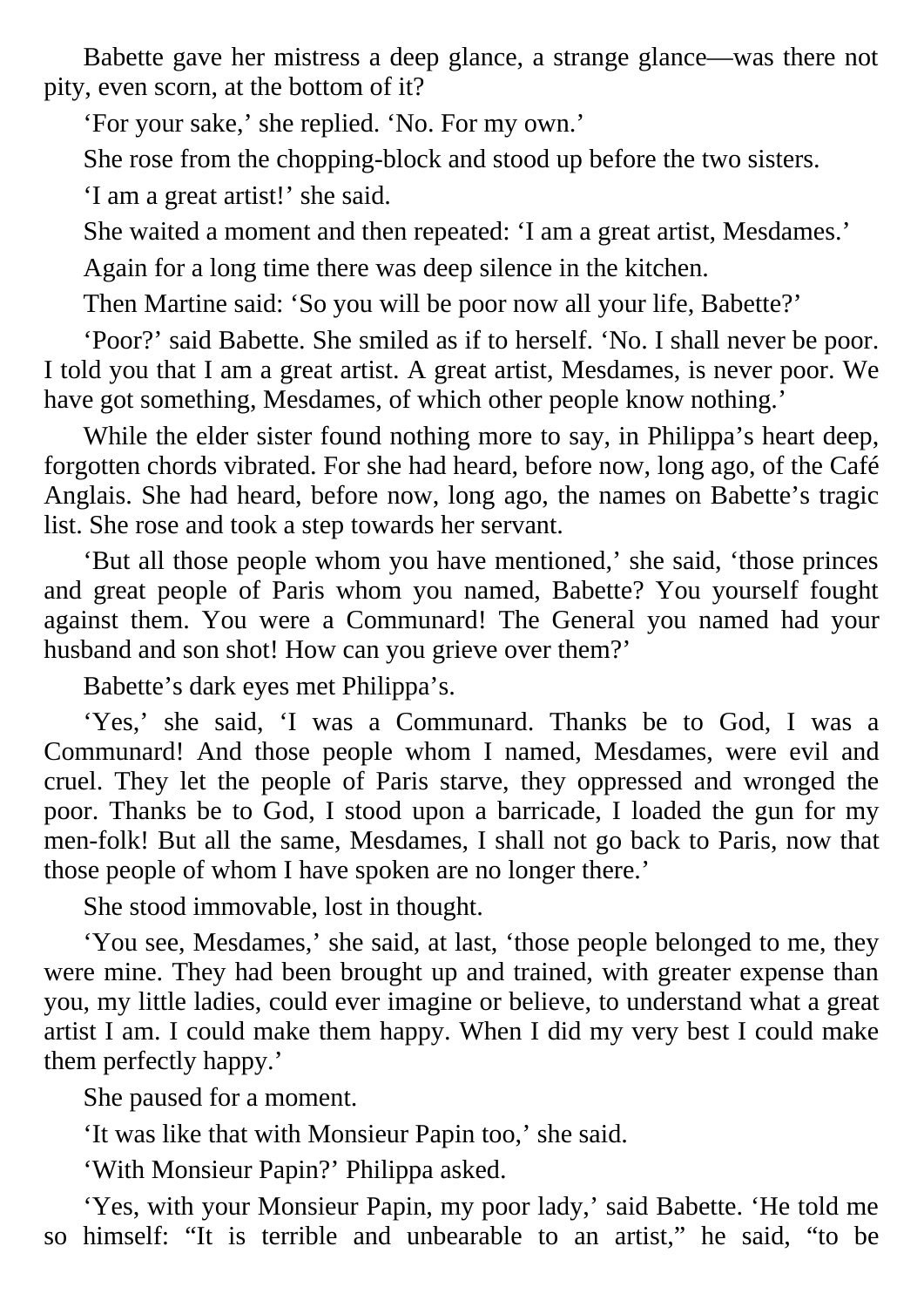encouraged to do, to be applauded for doing, his second best." He said: "Through all the world there goes one long cry from the heart of the artist: Give me leave to do my utmost!"'

Philippa went up to Babette and put her arms round her. She felt the Cook's body like a marble monument against her own, but she herself shook and trembled from head to foot.

For a while she could not speak. Then she whispered:

'Yet this is not the end! I feel, Babette, that this is not the end. In Paradise you will be the great artist that God meant you to be! Ah!' she added, the tears streaming down her cheeks, 'ah, how you will enchant the angels!'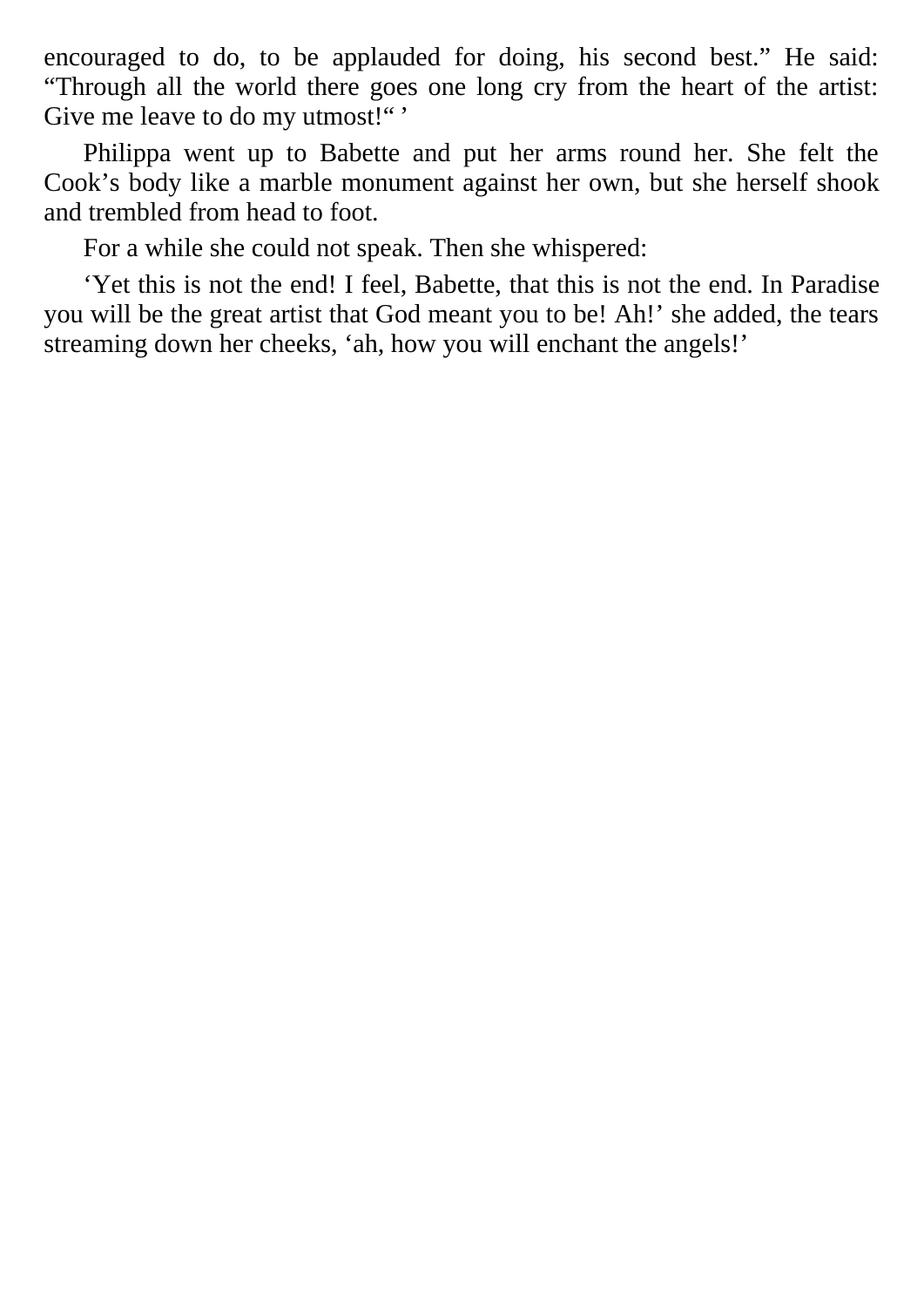# **TEMPESTS**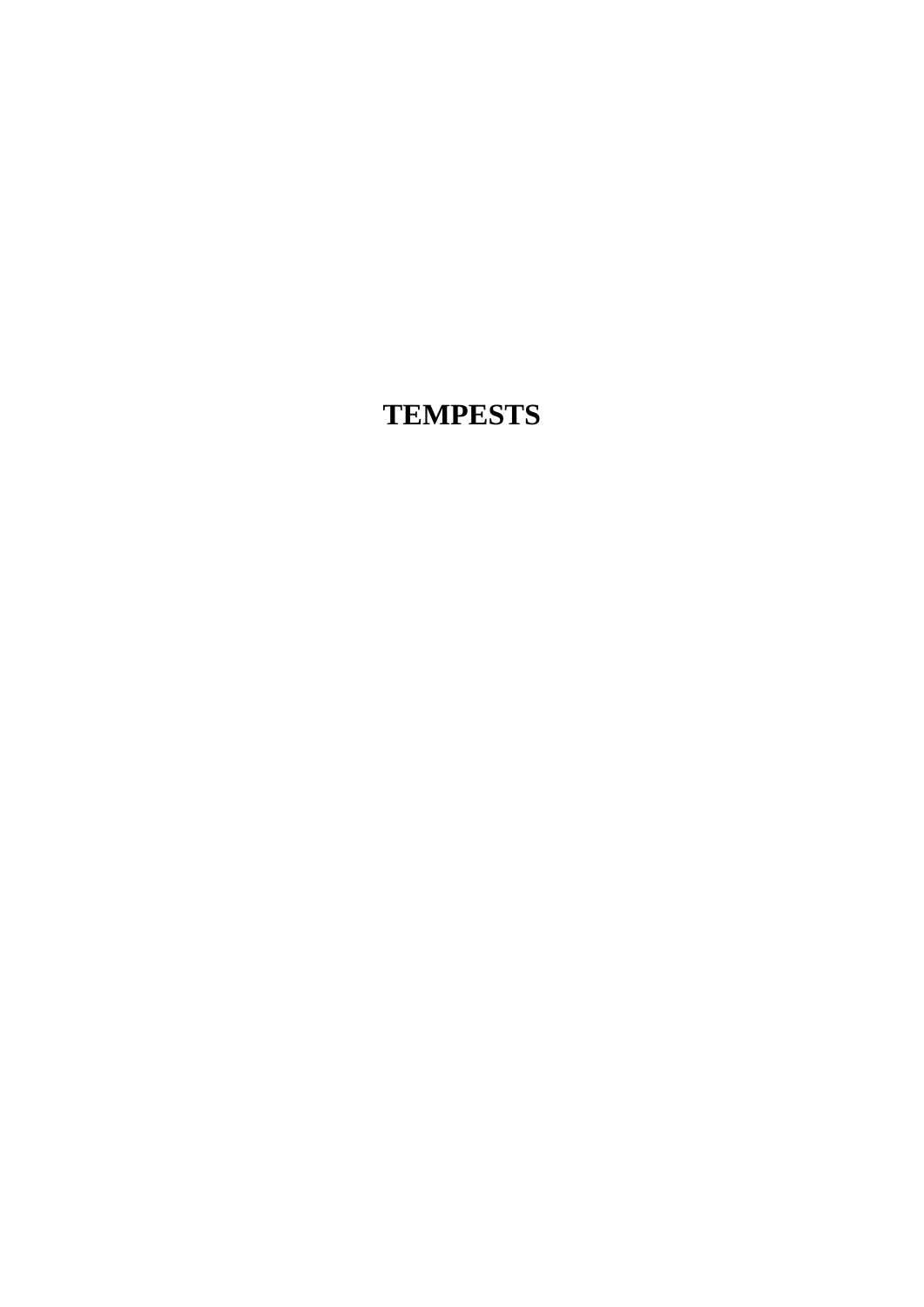#### **I. THE VISION OF THE TEMPEST**

THERE was an old actor and theatre-director, whose name was Herr<br>Soerensen. In his young days he had played in Copenhagen theatres: he<br>had even got so far as to appear as Aristophanes in Adam<br>Osblonschlagger's tragedy 'Soc Soerensen. In his young days he had played in Copenhagen theatres: he had even got so far as to appear as Aristophanes in Adam Oehlenschlaeger's tragedy 'Socrates' at the very Royal Theatre. But he was a man of a mighty, independent character, which demanded the creation and control of his own world around him. As a child he had been taken to stay with his mother's relations in Norway, and he had kept a deep, undying passion for the land of fells, which in his mind loomed heaven-aspiring and wind-swept, as back-drop and wings for 'Hakon Jarl' and for Macbeth's and Ossian's Scotland. He read the Norwegian poet Wergeland and heard tell of the Norwegian folk's longing for great art, and his soul grew restless within him. Visions and voices filled him, a crown was indicated for him, and he received his orders to sally forth for the North. Late in life he abruptly pulled up his roots from the soft mould of Copenhagen to plant them afresh in stony ground, and at the time—about a hundred years ago—when steamers first began to ply regularly along the Norwegian coast he travelled with his own small company from town to town up and down the fjords.

His old Copenhagen friends among themselves discussed the sad comedown it must be for a Royal Copenhagen actor to appear on provincial stages with a half-trained cast and before a half-barbarous public. But Herr Soerensen himself delighted in his freedom, his being blossomed in the swell of wind and wave, in dressing-rooms made from rough boards, in draughts and among tallow-dips. On gala nights he was the highly-appreciated ambassador to the great powers, glittering with stars and royal favour, at other times, groaning away in his narrow berth and in the merciless hand of sea-sickness, he was their hard-tried prophet, Jonah in the belly of the whale. But always and everywhere he was the chosen one, the wanderer in his vocation.

Herr Soerensen in his nature had a kind of duplicity which might well confuse and disturb his surroundings and might even be called demoniacal, but with which he himself managed to exist on harmonious terms. He was on the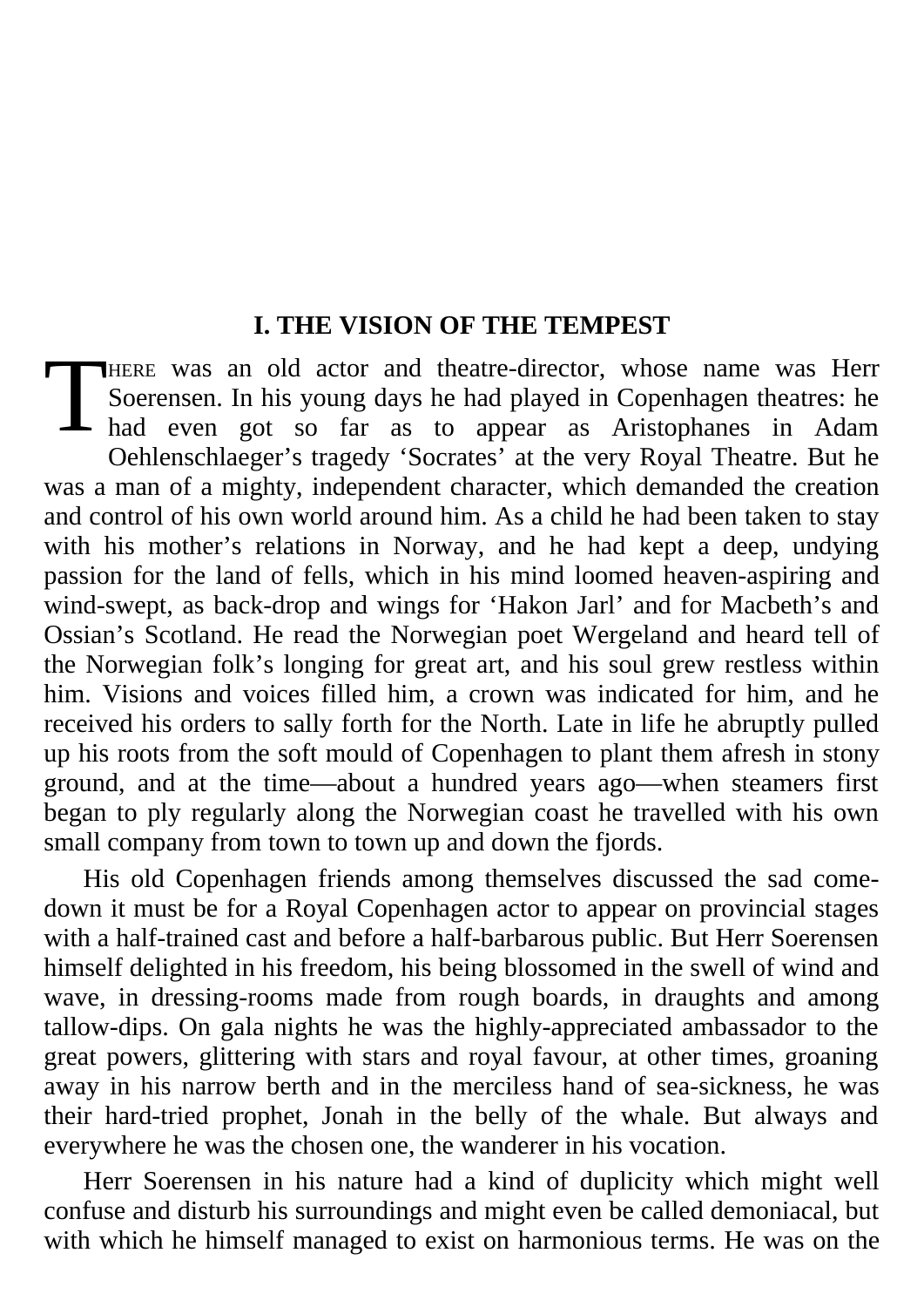one hand a wide-awake, shrewd and untiring business man, with eyes to the back of his head, a fine nose for profit, and a completely matter-of-fact and detached outlook on his public and humanity in general. And he was at one and the same time his art's obedient servant, a humble old priest in the temple, with the words 'Domine, non sum dignus' graven in his heart.

He did not, in his contracts, let himself be done for as much as a farthing. While laying on his mask in front of a dim chipped mirror, he might suddenly get a bright idea which put him in a position to steal a march on other folk. He played in many coarse farces (which in his time were called Possen), giving his audience their hearts' desire of capering, roaring and fantastic grimacing, and thanking them for their deafening applause with his hand on his heart and the sweetest of smiles on his lips—and all the time he had the evening's accounts, down to the smallest item, in his head.

But when, later at night, after having enjoyed his modest supper, with a little glass of schnaps thrown in, he ascended to his bedroom, candle in hand, up a staircase as steep and narrow as a hen-coop ladder, in spirit he moved as high as an old angel on Jacob's ladder. Up there he sat down again to table with Euripides, Lopez de Vega and Molière, with the poets of his own country's golden age, and with the one who most of all looked like a human being, with William Shakespeare himself. The immortal minds were his brethren and understood him as he them. In their circle he could let himself go, free and jubilant, or he could shed tears of deepest weltschmerz.

Herr Soerensen at times had been characterised by business-connections as a shameless speculator. But in his relations to the immortals he was as chaste as a virgin.

Only a few close friends knew of his theory that much which is unworthy in human life might be avoided if people would but accustom themselves to talking in verse. 'It need not exactly rhyme,' he said. 'Nay, it really ought not to rhyme. Rhyming verse in the long run is an underhand attack on the true being of poetry. But we should express our feelings, and communicate with each other, in blank verse—for iambics gently sway our nature's rawness—to noble worth, and zealously divide—chatter and tripe and scandal's overspill from gold and silver in the human speech.' In the great moments of his existence Herr Soerensen himself thought in iambics.

Only the Registrar-General of Births and Deaths in Copenhagen—who had shown himself highly reluctant to the idea—knew of a codicil to his will, in accordance with which his old cranium would one day be polished and through the ages to come would figure on the stage as Yorick's skull.

Now one year it happened that Herr Soerensen in doing his accounts found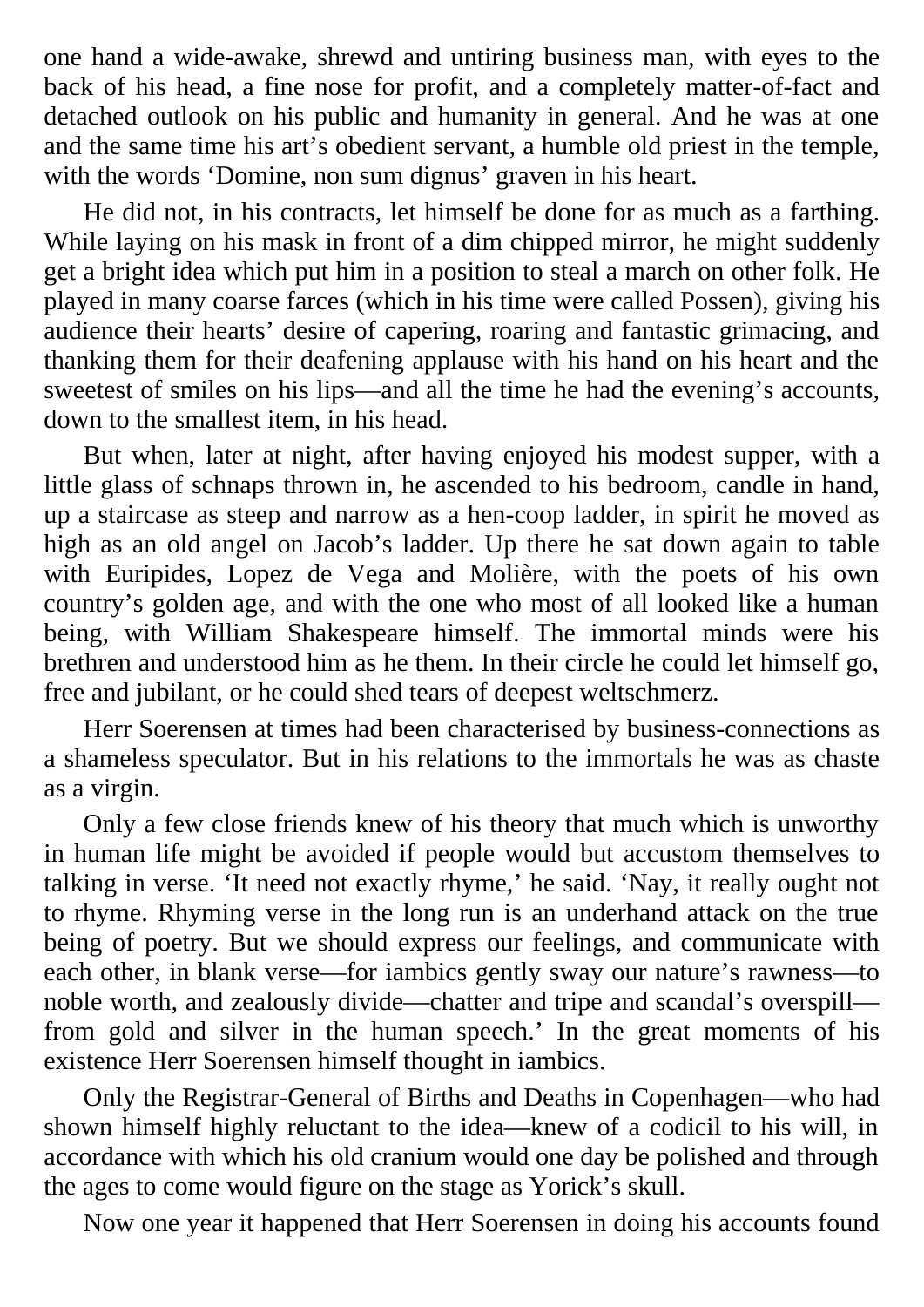his last season to have been more profitable than any previous one. The old manager felt that the great powers above had looked to him kindly and that in return he ought to do something for them. He determined to put into operation a life-old dream. He would produce *The Tempest* and himself play the part of Prospero.

No sooner had he taken this decision than he got up from his bed, dressed and went for a long walk in the night. He gazed at the stars above him and reflected that he had been led along strange ways. 'Those wings for which all my life I have been longing and looking,' he said to himself, 'have now been granted me—in order that I may fold them together! My thanks to those in whose hands I have been, and am.'

## **II. A PART ASSIGNED**

He lay wakeful through many a night, shifting his males and females here and there in the play's cast, as if they had been pieces in a choice game of chess. At length, except for one single figure, he had the whole distribution of parts on his fingers and was pleased with it. But an Ariel he had not yet found, and he tore his hair in despair over his inability. Already in his mind he had tried his best artists in the part and in exasperation had flung them out of it again, when one day his eye fell on a young girl who had recently become a member of the troupe, and in a couple of small parts had won modest applause.

'My Lord and Judge,' Herr Soerensen at the same instant cried out in his heart. 'Where have I had my eyes? Here have I been on my knees, imploring heaven to send me a serviceable air-spirit! I have been on the point of losing all hope and giving up! And all the time the most exquisite Ariel the world has ever known has been walking up and down under my nose without my recognising him!' So moved was he that he overlooked his pupil's sex.

'My girl,' he said to the young actress. 'You are to play Ariel in *The Tempest*.'

'Am I!' she cried.

'Yes,' said Herr Soerensen.

The girl to whom he was talking was big, with a pair of clear, undaunted eyes, but with a peculiar reserved dignity in her manner. Herr Soerensen who, so far as the morals of his young actresses went, had preserved the high traditions of the Royal Copenhagen theatre, occasionally had noticed her just because she seemed difficult to approach. She was a pretty girl, and to a chivalrous nature like that of Herr Soerensen there was something moving or pathetic in her face. Still no theatre-man but one with the eyes of genius would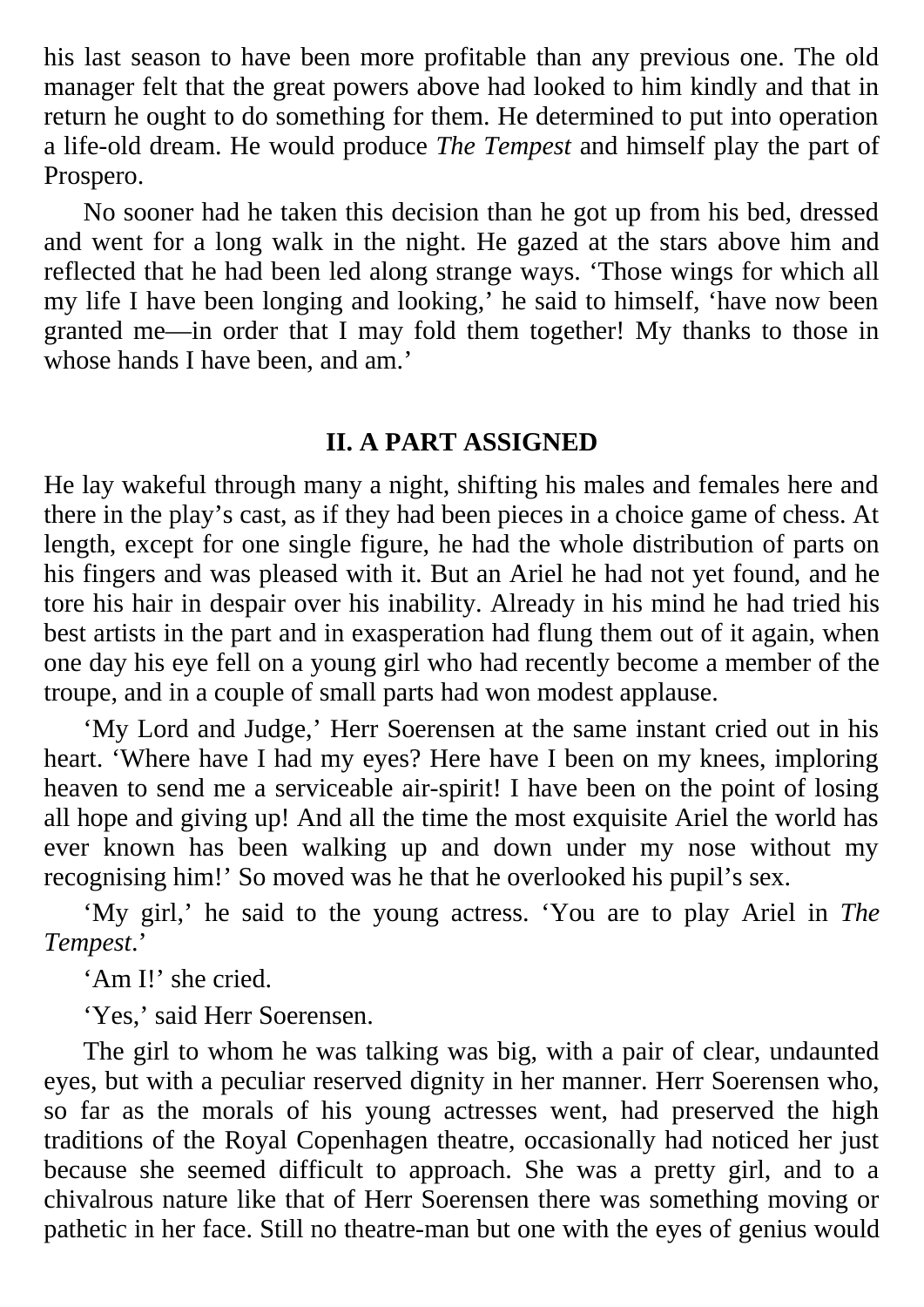ever have imagined her in the part of Ariel.

'She is somewhat skinny,' Herr Soerensen thought, 'because she had had to live on short commons, poor chit. But it becomes her, because the structure of her skeleton is exceptionally noble. If it be correct—as my Copenhagen director, of blessed memory, did hold forth to me—that woman is to man what poetry is to prose, then are the womenfolk we come across from day to day poems read aloud—They're read aloud with taste, and please the ear—or else they're badly read, and grate and jar—But this my grey-eyed lassie is a song.'

'Now then, little one,' he said, as he lit one of the fat cigars which were the only luxury he allowed himself. 'Now we two will set to work, and set to work in earnest. We are here to serve Will Shakespeare, the Swan of Avon. And we are not going to think of ourselves at all, for we are nothing at all in ourselves. You are prepared to forget everything for his sake?'

The girl thought the matter over, blushed and said: 'If only I am not too big.'

Herr Soerensen looked her over observantly from head to foot and even walked round her once in order to become certain.

'To hell with stones and pounds,' he burst out. 'I could, *au contraire*, wish that there was more of you. For you are light in yourself, in the way of a gasballoon: the more one fills into it the higher it will go. Besides, surely our William is man enough to do away with such a hackneyed regulation as the law of gravity.

'And look at me now. I am a little man as I walk about on my dreary daily round. But do you think that once in the cloak of Prospero I shall look the same? Nay, the danger will then be that the stage will become too cramped for my stature, the rest of my cast will find it a bit of a tight fit. And when I order myself a new suit of clothes—which the Lord knows I need—the tailor, who has had a seat in the pit, will put up his price, because he realises that he will come to use extra material for my volumen!

'I am aware,' he continued after a long pause and in deep earnest, 'that even among theatre managers there may be found those who have the heart and the means—to let Ariel come swooping on to the stage on a wire from the wings. To hell with it! Such things to me are an abomination. It is the words of the poet which are to make Ariel fly. Ought we, who are our William's servants, to rely more on a bit of steel than on his heavenly stanzas! That, on this stage, shall come to happen only over Valdemar Soerensen's dead body!

'You are a bit slow in your movements,' he went on. 'That is as it should be. Rapid Ariel must not be, nor bustling either. And when he answers Prospero: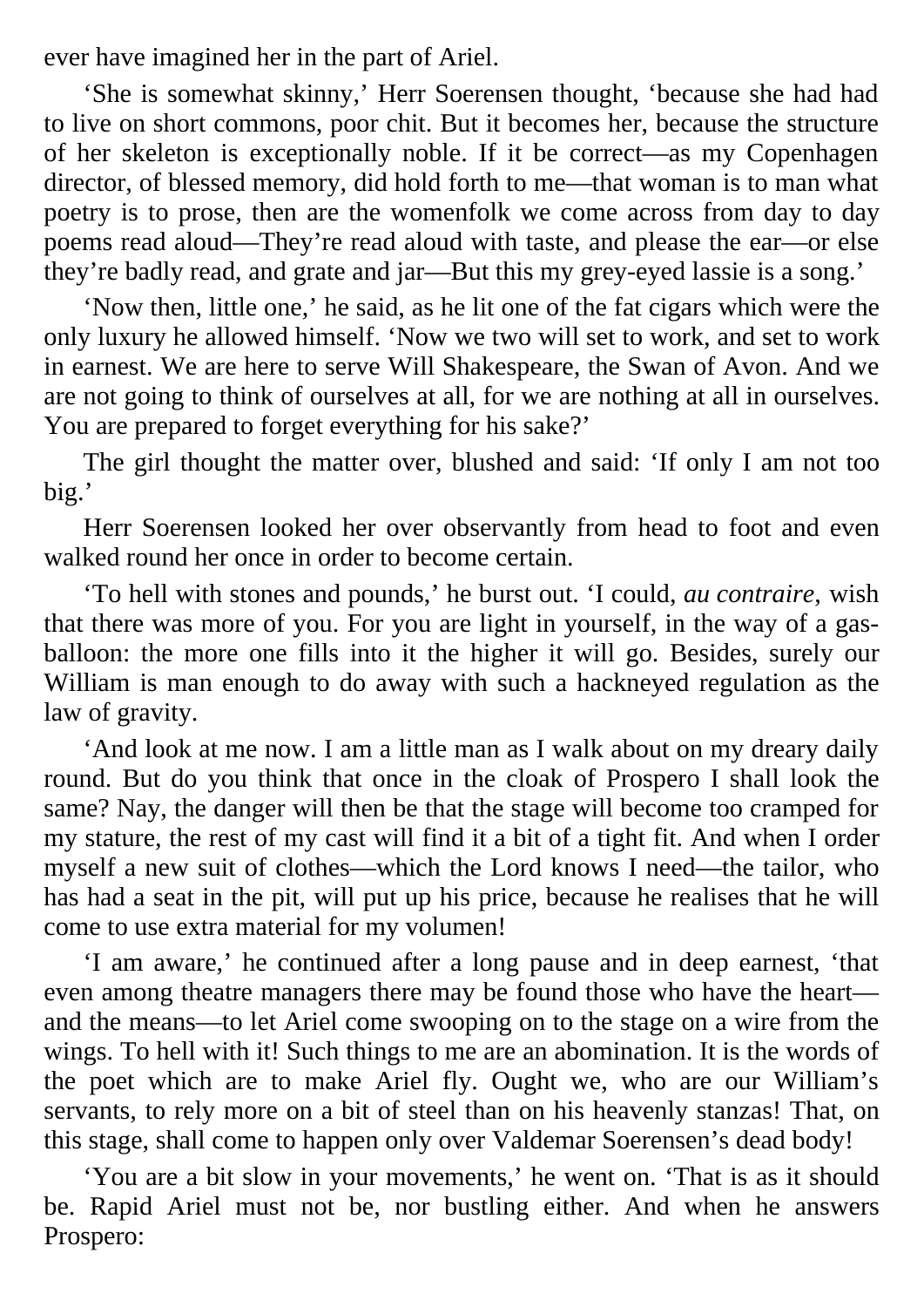## "I drink the air before me and return or e'er your pulse twice beat"

the public will believe him. Certainly they will believe him. But, by Jove, it shall not be because they think: "Ay, maybe he can do it, the way he can hustle." No, they must not be in doubt even for a fraction of a second, for they must at the very moment be blissfully a-tremble in their hearts and there cry out: "Oh, what witchcraft!"'

'Nay, I will tell you something, wench,' Herr Soerensen took up the tale a moment after, mightily carried away by his own fantasy. 'If one imagines—for one may imagine anything—that for once in a while a girl had come into the world with a pair of wings to her back, and she came to me and begged for a part in a play, I should answer her: "In the works of the poets there is a part for every single child of man, ergo one for you too. Indeed, one will find more than one heroine in the kind of comedies we have to put up nowadays who might profit by losing a bit of her avoirdupoids! The Lord be with you, you may play one of those. But Ariel you cannot play because already you have got wings to your back, and because, in stark reality and without any poetry at all, you are capable of flying!" '

## **III. THE CHILD OF LOVE**

The girl who was to play Ariel for some time had known in her heart that she would be an actress.

Her mother sewed hats for ladies in a small fjord-town, and the daughter sat beside her and dizzily felt that the swell in her own heart was like that in the water. Sometimes she thought that she would die from it. But she knew no more about the soundings of the heart than about those of the sea. She picked up her thimble and scissors with a pale face.

Her father had been a Scotch ship's captain, by name Alexander Ross, whose ship twenty years ago had suffered damage on her way to Riga and had had to lie up through the summer in the town-harbour. During these summer months the big handsome man, who had sailed round the world and taken part in an antarctic expedition, had created much stir and unrest among the townsfolk. And he had, in haste and with a will, such as he did everything, fallen in love with and married one of their loveliest girls, the seventeen-yearold daughter of a customs-officer. The young maiden had defended herself in sweet emotion and confusion, but had still become Madam Ross before she knew where she was. 'It's the sea that brought me, little heart of mine,' he had whispered to her, in his queer, broken, adorable Norwegian. 'Stop wave-beat,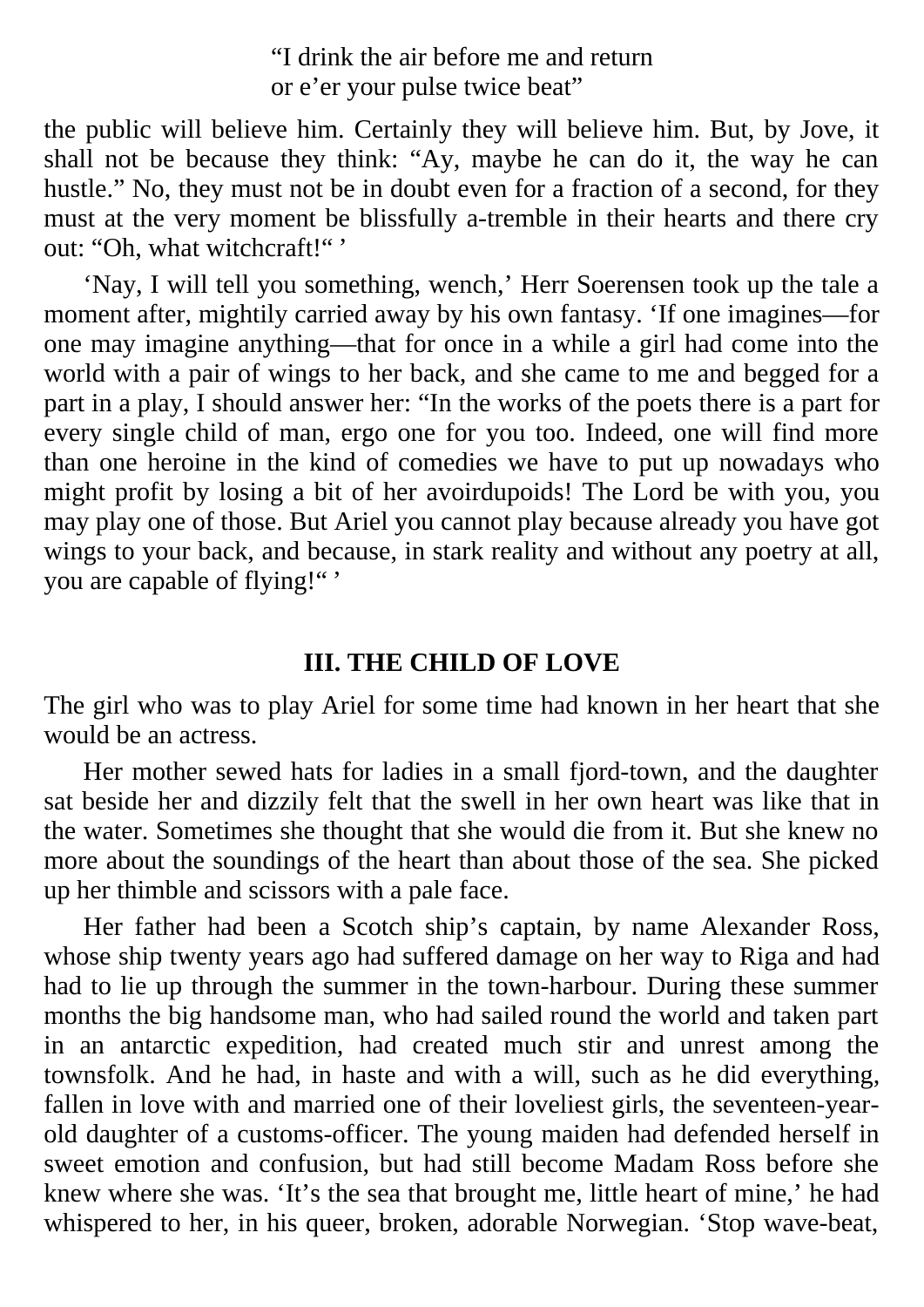stop heart-beat.'

Towards the end of the summer the captain's ship was cleared, he embraced and kissed his young bride, laid a pile of gold coins on her worktable and promised her to come again before Christmas to take her with him to Scotland. She stood on the quay in the fine East Indian shawl he had given her, and saw him sail away. He had been one with her: now he became one with his ship. Since that day no one had seen or heard anything of him.

The young wife next spring, after the long terrible waiting of the winter months, realised that his ship had gone down, and that she was a widow. But the townsfolk began to talk: never had Captain Ross intended to come back. A little later it was said that he had already got a wife at home in Scotland—his own crew had hinted at it.

There were those in the town who blamed a maiden who had been in such a hurry to throw herself into the arms of a foreign sea-captain. Others felt sympathy for the forlorn Norwegian girl, and would have liked to help and comfort her. But she was sensitive to something in their help and comfort that she did not want or could not bear. Even before her child was born, with the money her lover had given her when he left she set up her little milliner's shop. She just put one single sovereign aside, for her child was to have an heirloom of pure gold from its father. From now on she kept back from her own family and her old acquaintances in town. She had nothing against them, but they would not leave her time to think of Alexander Ross. When once more it began to show green round the fjord she gave birth to a daughter who would, she thought, in years to come help her in the task.

Madam Ross had had her daughter christened Malli because her husband had sung a song about a Scotch girl called Malli, who was all in all complete. But she told her customers who peered at the child lying within its cradle in the shop that this was a family name among her husband's kin, his mother had been called Malli. She ended up by believing it herself.

During the months in which she had been waiting in rising anxiety and finally, as it were, in deep darkness, the unborn child to her had been a sure proof that her husband was alive. It grew and kicked in her womb, it could not be a dead man's child. Now, after the rumours about her husband had reached her, the child to her slowly became a just as certain proof that he was dead. For a child so healthy, beautiful and gentle could not be a deceiver's gift to her. As Malli grew up she realised, without her mother having ever expressed it in words, nor having ever been able to express it, what a powerful, mystic, at the same time tragic and blissful importance her very existence had to that gentle, lonesome mother. So the two lived wonderfully quiet and secluded, and very happily, together.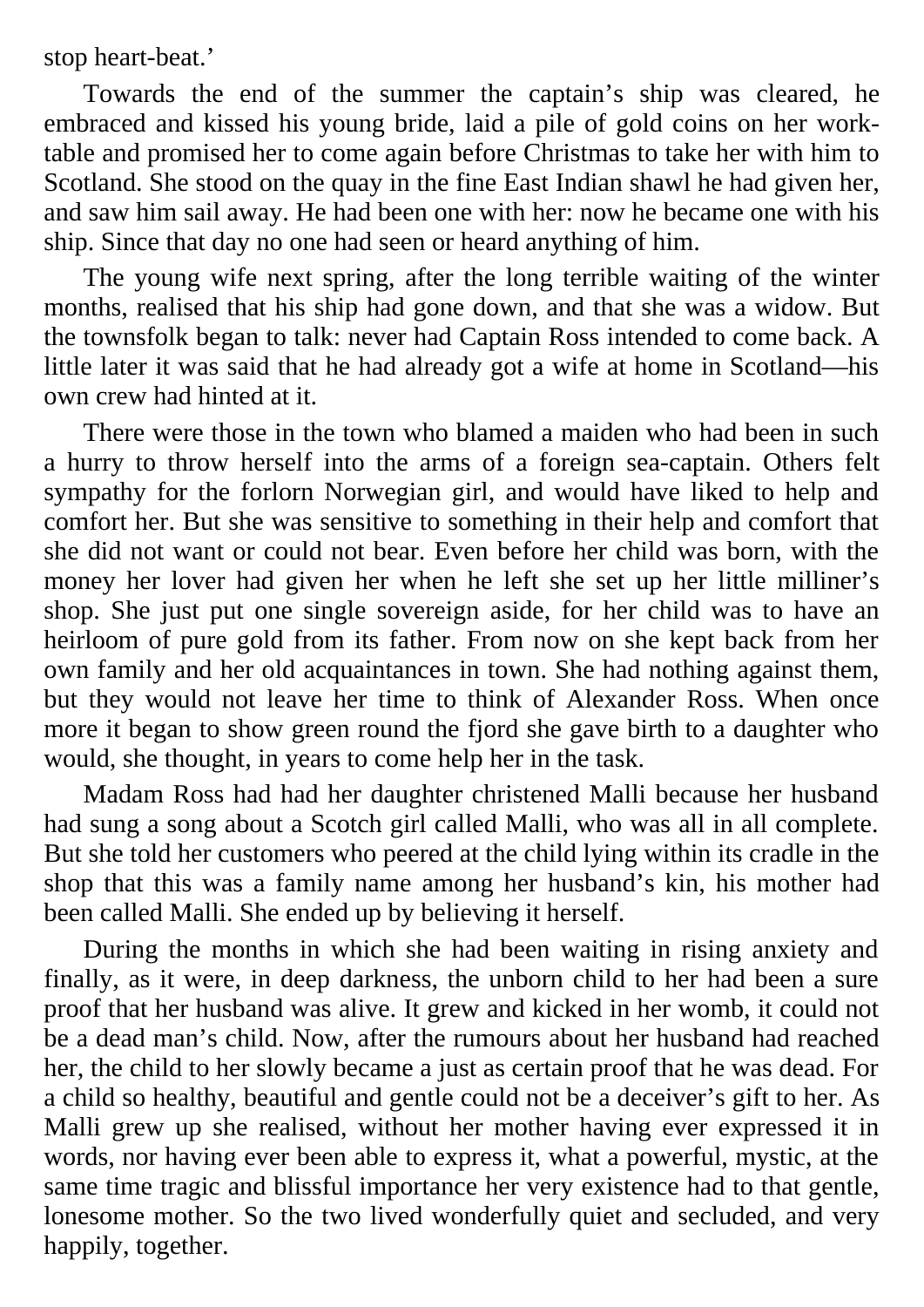When the girl grew older and now and then came out among people, she heard her father spoken of. She was quick-witted and had an ear for intonation and silence, she soon got the wind of the sort of name Captain Ross had in the town. No one came to know what she felt about it. But she took her mother's side against the whole world with growing vigour. She stood guard over Madam Ross like an armed sentry, and she became exaggeratedly wise and demure in all she did. Without making it really clear even to herself, in her young heart she decided that never in the conduct of the daughter should people find any confirmation of the belief that the mother had let herself be seduced by a bad man.

But when Malli was alone she happily gave herself up to thoughts of her big, handsome father. For her he might well have been an adventurer, a privateer-captain, like those one heard of in time of war—indeed even a corsair or a pirate! Below her quiet manner there lay a vital, concealed gaiety and arrogance, in her contempt for the townspeople was mingled forbearance for her own mother. She herself, and Alexander Ross, knew better than they.

Madam Ross was proud of her obedient, thoughtful child, and to the eyes of the town became somewhat ludicrous in her maternal vanity. She had Malli taught English by an old spinster who was still sitting about in the fjord-town after coming there a generation ago as governess to Baron Loewenskiold's daughters. In the dried-up, beaky-nosed Englishwoman's small room above a grocer's shop Malli learnt her father's tongue. And up here a meeting took place, fateful for the girl: one day she also read Shakespeare. With trembling voice and with tears in her eyes the old maid read out her bard to the young one, the exiled woman asserted her lineage and her wealth, and with majestic dignity introduced the milliner's daughter to a circle of noble and brilliant compatriots. From then on Malli saw her hero Alexander Ross as a Shakespearian hero. In her heart she cried out with Philip Faulconbridge:

> 'Madam, I would not wish a better father. Some sins do bear their privilege on earth, And so doth yours . . .'

Malli as a child had been tall for her age, but she was late in developing into womanhood. Even when at the age of sixteen she was confirmed she looked like a lanky boy. When she grew up she grew beautiful. No human being has a richer experience than the unlovely, awkward girl who in the course of a few months turns into a beautiful young maiden. It is both a glorious surprise and a fulfilled expectation, both a favour and a well-deserved promotion. The ship has been becalmed, or has tossed in stormy currents, now the white sails fill and she stands out for open sea. The speed itself gives an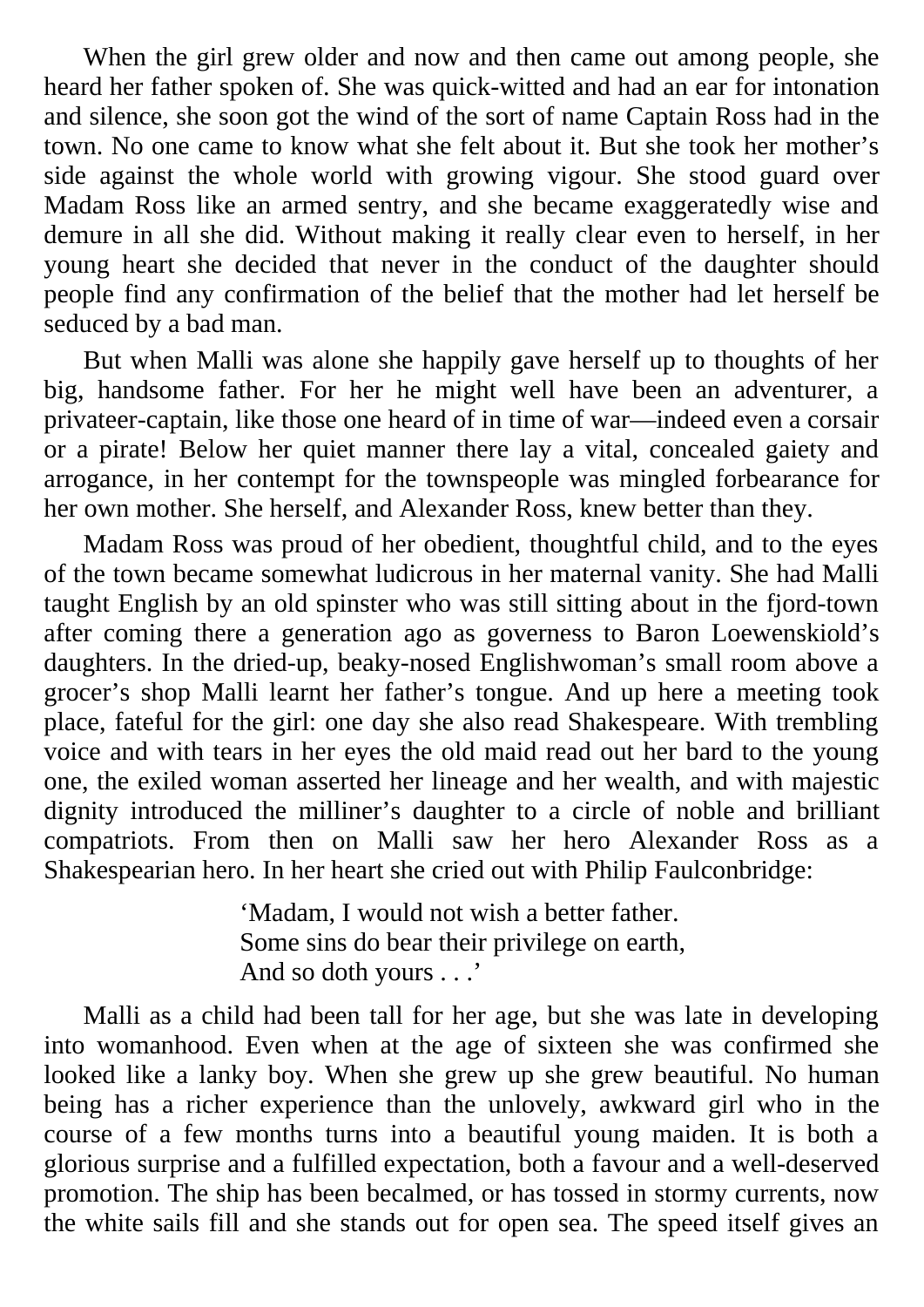even keel.

Malli sailed her high and mighty course, as daringly and surely as if Captain Ross in person had stood at the helm. The young men turned round to look at her in the street, and there were those who imagined that her exceptional position would make her an easy prey. But in this they were mistaken. The maiden might well consent to be a corsair's daughter, but by no means would she consent to be a corsair's prize. As a child she had been softhearted, as a young girl she was without mercy. 'No,' she told herself, 'it is they that shall be my victims.' All the same the unaccustomed admiration, the new defensive and offensive, brought unrest to the first years of her youth. And as now here Malli's story is being written and read, one is free to imagine that had it drawn out longer she would have become what the French call *une lionne*, a lioness. In the story itself she is but a lion-cub, somewhat whelp-like in movement and, up to the last chapter, uncertain in her estimation of her own strength.

#### **IV. MADAM ROSS**

It so happened that one evening in the town's small theatre, Malli saw Herr Soerensen's company give a performance. All the vigour and longing in her, which for years had been forcibly mastered, were released into perfect clarity and bliss, just as if she had been hit right in the heart by a divine arrow. Before the performance came to an end she had reached her irrevocable decision: she would become an actress.

As she was walking home from the theatre the street heaved and swung beneath her and round her. In her little room she took down her books, and the room became a starry night above Verona and a crypt there. It grew verdant and filled with the sweet song and music of the forest of Arden, and deep Mediterranean waves here rolled blue round Cyprus. Secretly, with trembling heart as if she were facing doomsday, she shortly afterwards made her way to the little hotel where Herr Soerensen had settled in, was admitted into his presence and recited to him some of the parts she had taught herself.

Herr Soerensen listened to her, looked at her, looked again and said to himself: 'There is something there!' So much was there that he would not let the girl go away, but took her on at a small consideration for three months. 'Let her,' he thought, 'ripen a while unnoticed in the atmosphere of the stage. And then let's see.' Malli could now reveal her decision to her mother, and the neighbours too soon got news of it.

The life and calling of an actress to the townsfolk were something utterly foreign and in itself dubious. Also Malli's special position caused her to be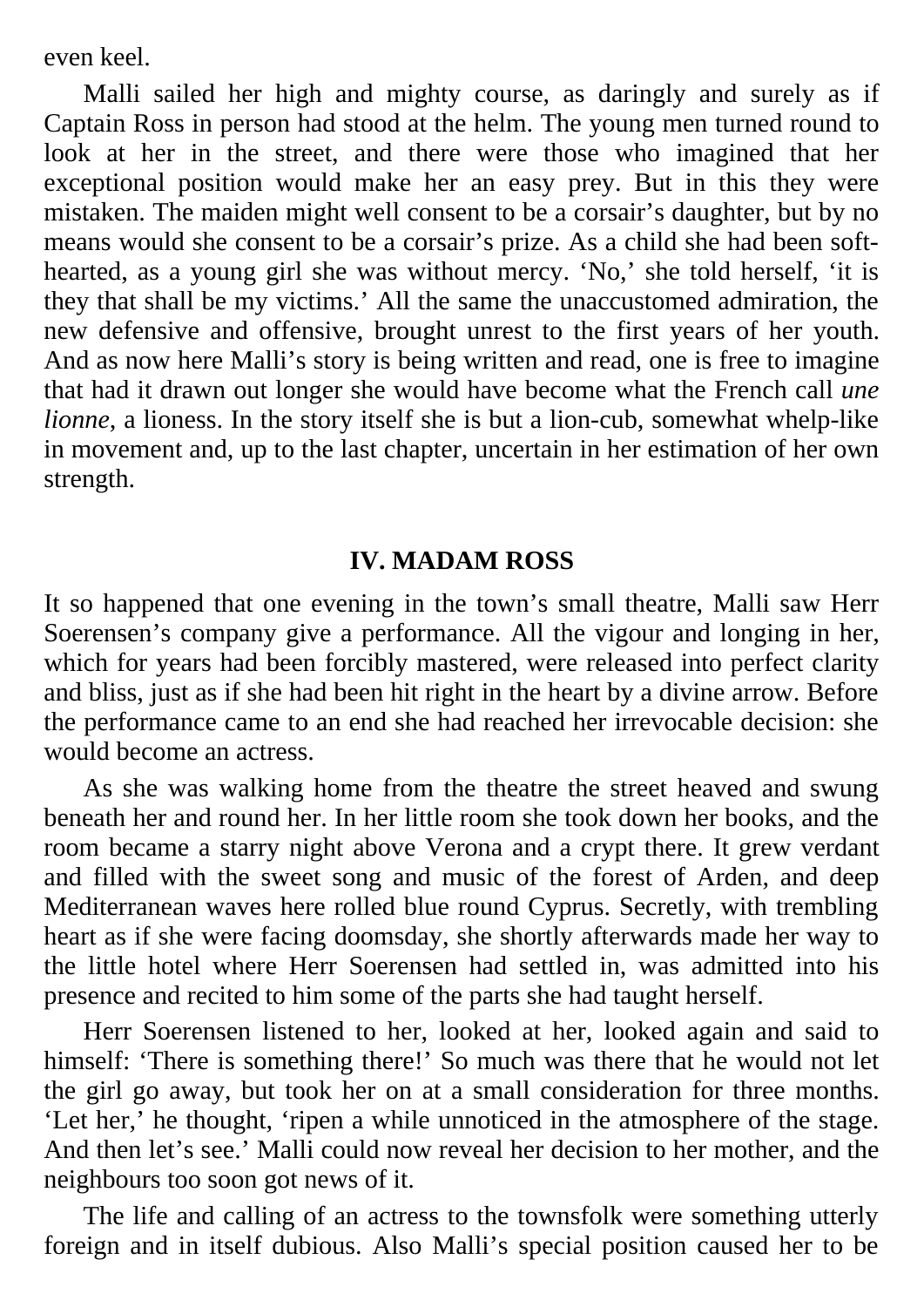harshly judged or ridiculed. But so sure of herself was the girl that while till now she had at all times been accurately aware of what the town was thinking and opining, and had kept her account of it, she now completely overlooked it or bothered about it not at all. She was genuinely surprised at her own mother's dismay the day she laid her plan before her.

Madam Ross had never needed to constrain her daughter's nature and had none of an ordinary mother's authority. In her present conflict with her daughter she became as if deranged with horror and grief, while on her side Malli was completely unbending. It came to a couple of great wild scenes between the two, and it might have ended with one or the other of them walking into the fjord.

In this hour Malli received support where she could least have expected it. Her dead or disappeared father himself became her ally.

Madam Ross had loved her man and had believed in him without ever having understood him. Now, whether in punishment or reward, through all eternity she must love and believe in what she did not understand. Had Malli's purpose lain within the scope of her own conceptions, she might have found a means to combat it. But confronted with this wild, carefree madness she was carried off her feet, dizzy with sweet and strange memories and associations. During the time in which she strove against her daughter's obsession she inexplicably lived her short marriage over again. It was from day to day the same surprises and emotions: a foreign, rich and enrapturing power, that had once taken her by storm, again surrounded her to all sides. Malli's manner grew as insinuating and enticing as that of her lover of twenty years ago. Madam Ross remembered that Alexander, the strong, handsome seafarer, had knelt down before her and had whispered up to her: 'Nay, let me lie here. This is the most fitting place of all.' She fell in love with her daughter as she had once fallen in love with the father, so that she forgot that years had passed and that her own hair had grown grey in their passing. She blushed and blanched in Malli's presence and trembled when the girl left her, she felt her own will impotent before her child's gaze and voice, and there was in this impotence a dream-like, resurrected bliss.

When finally in a stormy and tearful interview she gave the girl her blessing, it was to her as if she were being wed again. From now on she was incapable of grieving or fearing as the town expected her to do. The day Malli went away with Herr Soerensen's company mother and daughter took leave of one another in full, loving understanding.

# **V. MASTER AND PUPIL**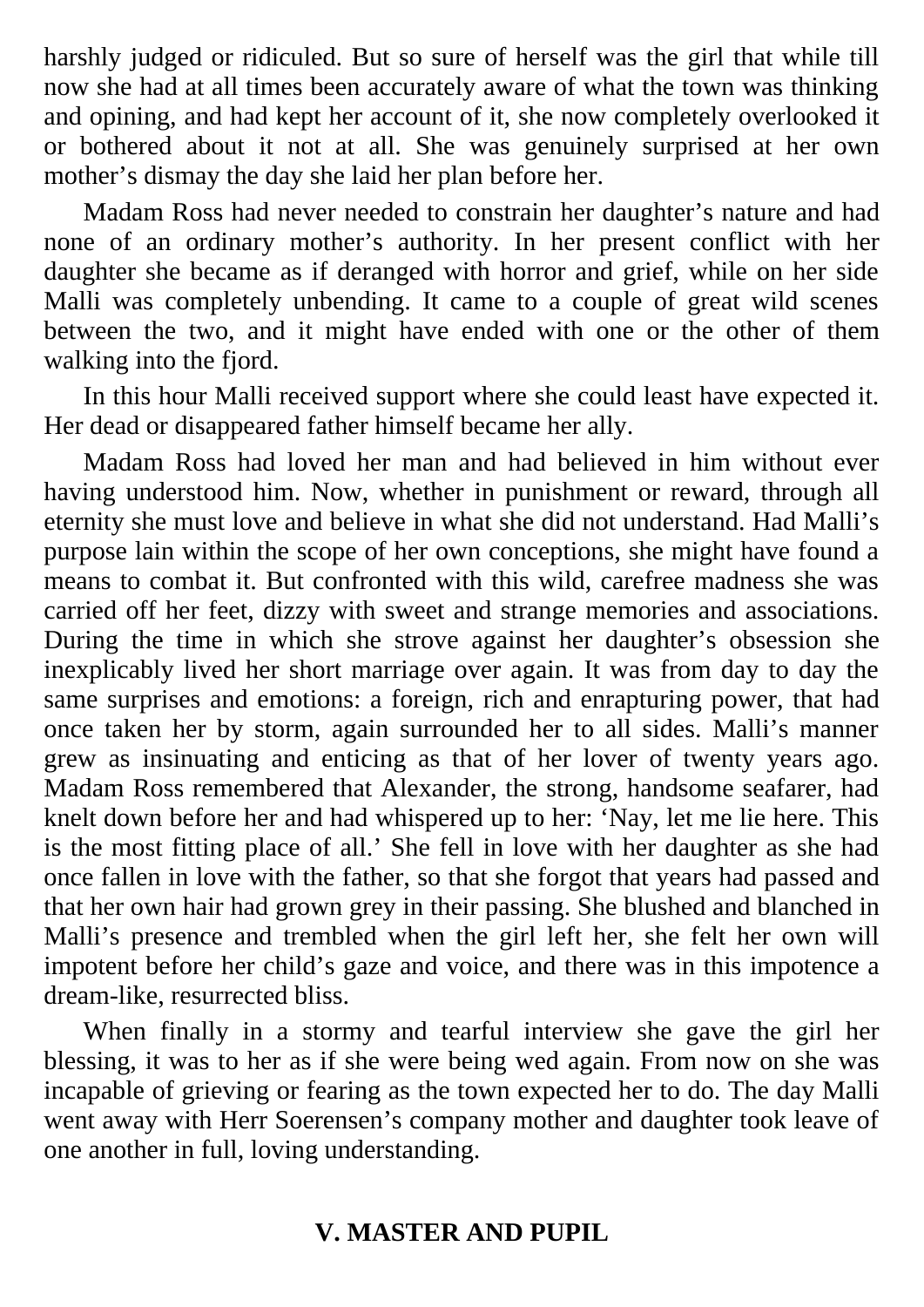Now Malli learned Ariel's part by heart, and Herr Soerensen took upon himself to perfect her in it. He did not leave her in peace either day or night. He scolded and swore, with inspired cruelty sneered at her facial expression and her intonation, pinched her slim arms black and blue and even one day soundly boxed her ears.

The other members of the troupe, who had been astonished witnesses of the bashful girl's sudden advancement and might well have been jealous of her for it, instead took pity on her. The company's leading lady, Mamzell Ihlen, a beauty with long black hair, who was to play Miranda, once or twice ventured to protest to the director on Malli's account. The *jeune premier*, a fair-haired young man with fine legs, more meekly waited in the wings to comfort the novice when she came reeling off the stage from a rehearsal. If none the less they did not, either on or off the stage, attempt to come nearer to Herr Soerensen's victim, and did not even talk much about her among themselves, it was not due to lack of sympathy—they were as uncertain in face of what went on before their eyes as are the people who follow the growth of a young tree under the fakir's spell. Such a relationship may awaken admiration or uneasiness, it baffles discussion or condemnation.

'But Herr Soerensen himself grew happier from lesson to lesson, and Malli understood that he was fuming for her own good and that it was all love. It also came about that at one of her lines the old actor abruptly halted his berserk rage and looked hard and searchingly at his pupil. 'Say that once more,' he begged her gently and humbly. When Malli repeated:

> 'I have made you mad, And even with such like valour, men hang and drown their proper selves.'

Herr Soerensen remained stock-still for a moment, like a person who finds it hard to believe his eyes and ears, until he at last drew a deep breath and found release in one of Prospero's own lines:

> 'Bravely the figure of this harpy hast thou Performed, my Ariel.'

He nodded to her and went on with the lesson.

He would also, in exuberant pride and joy, give her a few fatherly taps on her behind and then, more to himself than to her, develop his theories upon female beauty.

'How many women,' he said, 'have got their tails where they ought to be? In some of them—God help them—they are coming down to their heels! You, ducky,' he added cheerfully with his cigar in his mouth, 'are long in the leg!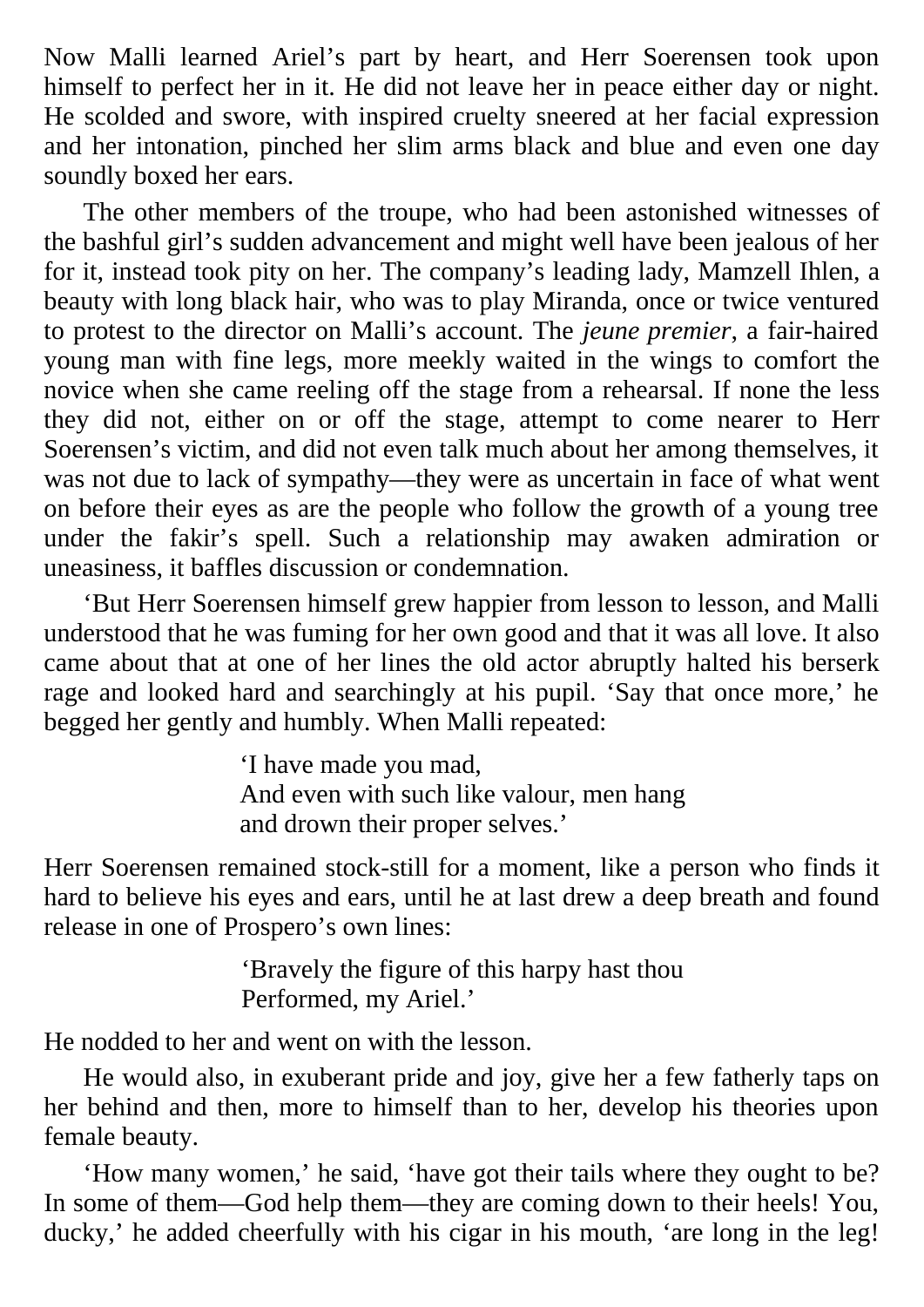Your trotters don't pull you downwards—Nay, your two legs are straight and noble columns—which proudly carry, where you walk or stand—your whole nice little person heavenwards!'

One day he clapped his hands to his head and burst out: 'And I meant to have a girl like that trip about in a pair of French silk slippers! Fool! Fool that I was, who did not know that it was a pair of seven-league boots that fitted those legs!'

#### **VI. A TEMPEST**

So day by day Malli grew more Ariel, just as, day by day, Herr Soerensen grew more Prospero, and the date of *The Tempest's* first performance in Christianssand was already fixed for March 15th, when an unexpected and fateful event overwhelmed both Herr Soerensen and Malli, and the whole theatrical company. This event was so sensational that it did not only become far and wide the one topic of conversation, but it also got into print on the first page of the *Christianssand Daily News* as follows:

# *A Heroine*

During the hard weather which in the past week has supervened along the coast, there occurred in our neighbourhood a calamity, which by all human reckonings must have led to a deplorable loss of life as well as of a good seaworthy coasting-steamer, had not at the very last moment, next to the mercy of providence, a brave girl's pluck brought about a happier solution. We present to our readers a short account of the drama.

On Wednesday, March 12th, the passenger-boat *Sofie Hosewinckel* left Arendal for Christianssand. The visibility was poor, with snow and a stiff breeze from the South-East. Late in the afternoon the wind rose to gale-force, and as all know, we experienced some of the worst weather which within the memory of man has ravaged our coast. *Sofie Hosewinckel* had aboard sixteen passengers, among whom was the well-known and respected theatre-manager Herr Valdemar Soerensen with his company, on their way to give a performance in Christianssand.

Our steamer with difficulty had worked her way to Kvaasefjord when the storm broke in all earnest. She was compelled to heave to, but was none the less driven in towards the skerries outside Randsund, without it being possible for those on board to make a landfall, owing to the snow-mist, and because the hull was ceaselessly awash from bow to stern from the heavy seas.

At 8 o'clock in the evening sunken rocks were visible on both quarters,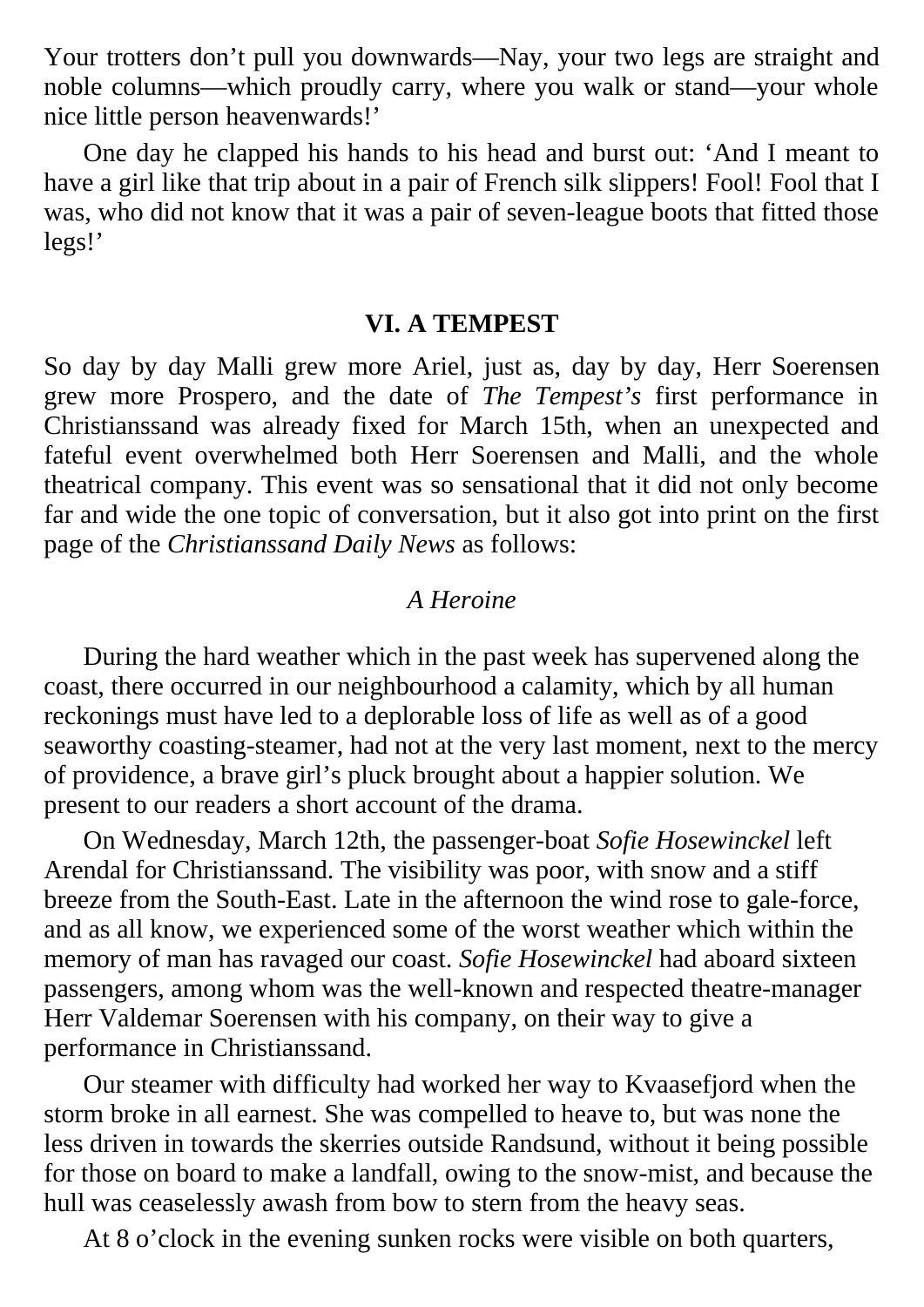with the roaring sea breaking over them house-high. *Sofie Hosewinckel* was lucky enough to slip over the outermost skerry into somewhat smoother water in the lee of a narrow islet, but here the ship ran head-on on to a sunken rock and immediately shipped a quantity of water. During the storm the captain himself, with two of his crew, had been injured, and it was now difficult for the mate to maintain order aboard. One of the steamer's lifeboats was found to be smashed by the seas, but our gallant seamen succeeded in launching the other boat, which could hold twenty. The passengers, with as many of the crew as were required to manœuvre the boat, took their seats in it in order to row to the island. Only a nineteen-year-old girl, Mamzelle Ross, of Herr Soerensen's theatrical company, made known her decision to remain on board, giving up, with noble woman's courage, her place in the boat to one of the injured sailors.

The intention was that the mate should return to the ship with the boat to take ashore those remaining on board. But during the landing on the island the fragile craft was completely shattered. The people who were in it came safe ashore, but it was now impossible to renew contact with the steamer, which those ashore could only glimpse through flying snow and spray. Soon after it became apparent to those on the island that a sea lifted her off her rocky bed, and one could only surmise that her last hour had come.

Also on board they were clear about the imminent danger that the vessel would fill with water and quickly go to the bottom. The ten men of the crew left on her became almost panic-stricken and came within an ace of giving up the struggle with the elements. As a last possibility of saving life they thought of running the *Sofie Hosewinckel* into the wind as close to shore as they could. This in all probability in the dense darkness would have brought about total loss.

It was at this moment that Mamzelle Ross, as if at the summons of higher powers, lone woman on the ship in distress, by her very dauntlessness struck courage into the breasts of the crew. This quite young girl first of all went down into the stokehold and persuaded the chief engineer and the stokers to get up full steam again. She herself helped in the dangerous work of setting the pumps going, and after this achievement, right through the night while the ship lay hove-to under the breakers and with each hour sank deeper, she stood indefatigable by the side of the helmsmen of the changing watches.

It is understandable that a maiden's unconquerable spirit in the hour of need might prevail upon and strengthen our struggling seamen. But it is as good as inconceivable that a young female, unproved in seafaring life, should be found in possession of so great a strength. A young ordinary seaman, Ferdinand Skaeret by name, at this point deserves marked recognition. From the very first moment he stood shoulder to shoulder with Miss Ross, and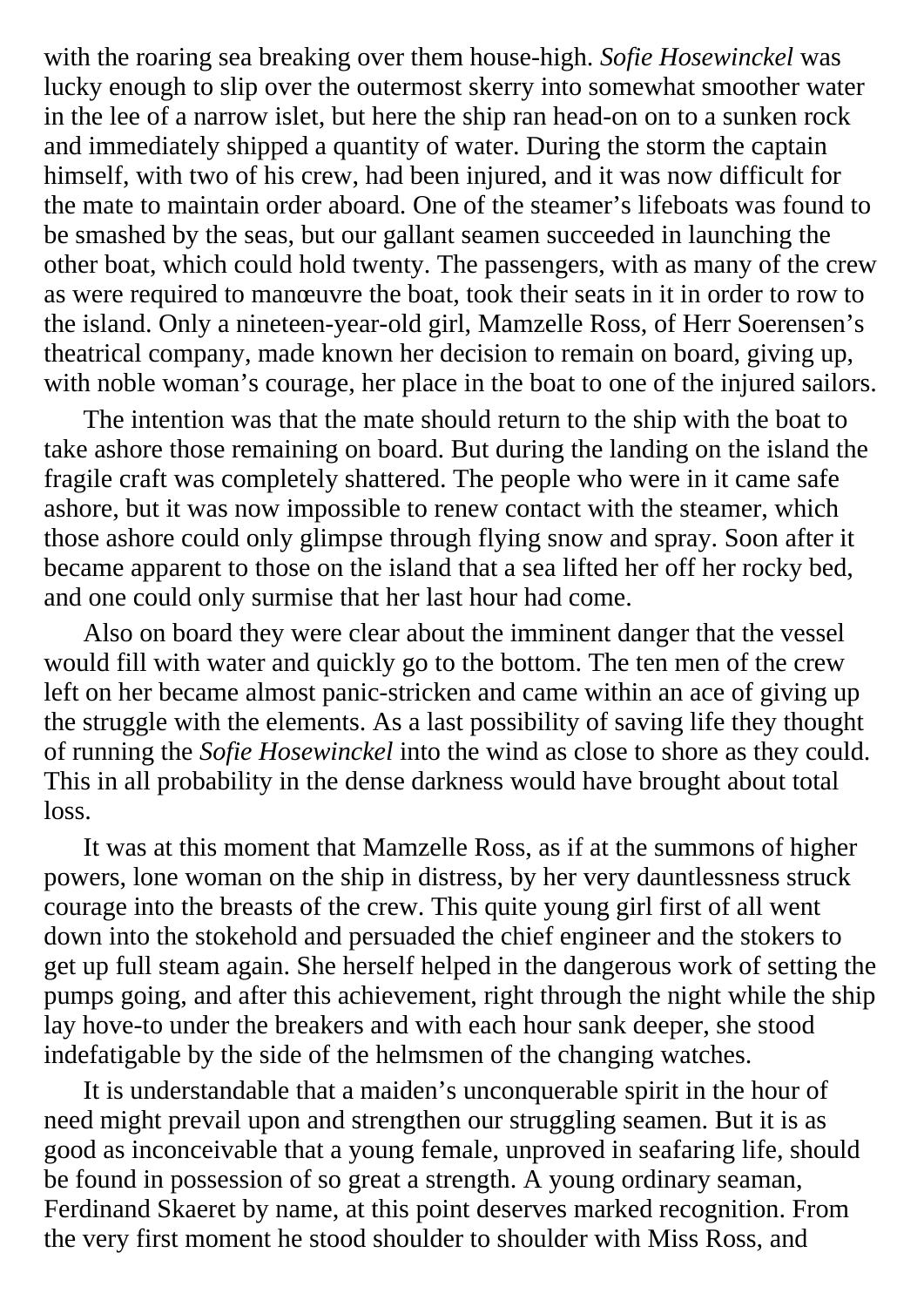through all the stormy night carried out each of her orders. Above the weather's roaring din the girl could often be heard calling him aloud by name.

Towards the early hours of Thursday, March 13th, the storm abated somewhat. At daybreak it became possible to bring *Sofie Hosewinckel* in through Christianssand Fjord and run her aground in sinking condition by Odder Island, from where the steamer can be salvaged from shore without difficulty. And at the moment when this paper is going to press, the owner of the steamer, our honoured townsman Jochum Hosewinckel, no less than the wives and mothers of our good seamen, from the bottom of their hearts will be thanking, after God, the heroic maiden for the rescue of the ship.

#### **VII. FOR BRAVERY**

During the night of storm described in the *Christianssand Daily News* lights were lit in all rooms on the first floor of the fine yellow wooden house in the market-square where lived the shipowner Jochum Hosewinckel.

The shipowner himself walked up and down the rooms, halted, listened to the storm, and walked again. His thoughts were with the ships he had at sea that night, most of all with *Sofie Hosewinckel* which was on her way from Arendal. This ship was named after his favourite sister, who a lifetime ago had died at the age of nineteen. Towards morning he fell asleep in the grandfather's chair by the table, and when he woke up he felt convinced that the ship had gone to the bottom and was lost.

At that moment his son Arndt, whose rooms were in a side wing of the house, came in, his hair and cloak all white with snow, straight from the harbour, and told his father that the *Sofie Hosewinckel* was saved and was off Odder Island. A fisherman had brought in the news at daybreak. Jochum Hosewinckel laid his head upon his folded hands on the table, and wept.

Arndt next recounted how the ship's rescue had been brought about. Then was the old shipowner's joy so great that he had to talk over the event with his brethren of the shipping world. He took his son's arm and walked with him to the harbour, and from the harbour around the town. Everywhere the news was greeted with wonder and joy, all details were gone through time after time, and more than one glass was drunk to the rescue of the ship and to the health of Mamzelle Ross. Jochum Hosewinckel after the terrible, endless night became as light of heart and head as he had not been for many a year. He sent word home to his wife that when the noble girl arrived in town they would take her into their own house, and would have ready for her the room which had once been Sofie's.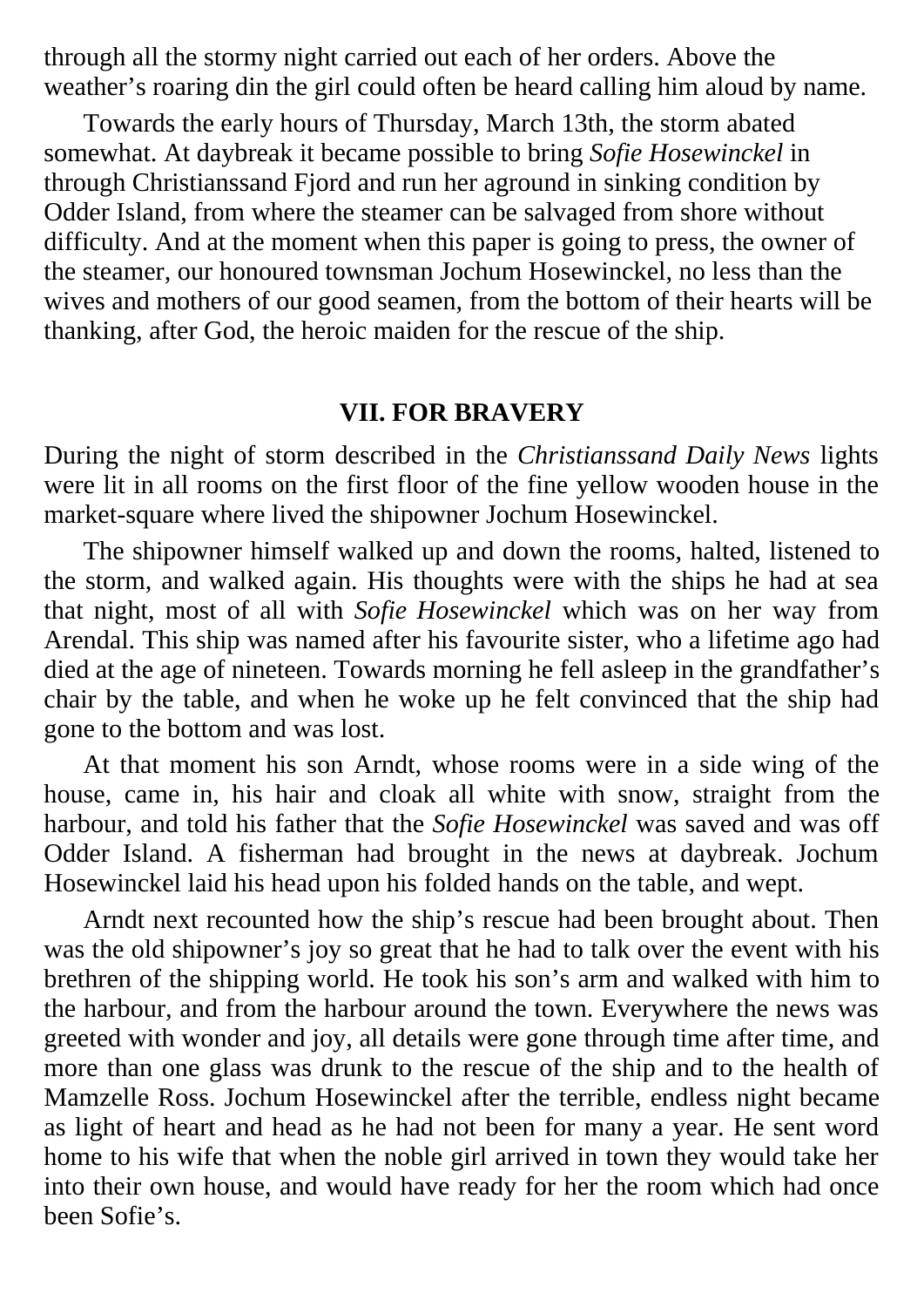When late in the afternoon the fishing-boat from Odder Island, bringing the shipwrecked folk into the town, stood into the harbour, half Christianssand was present. People greeted the shipowner with happy faces—a particular circumstance, a tradition or legend in Jochum Hosewinckel's family, added something almost devotional to the salutations.

It was a wild, turbulent evening. It had ceased to snow, the sky was dark, only along the horizon ran a faint light. As the sun went down, a strange copper-coloured gleam fell over the deeply disturbed waters, and the many faces on the quay became aglow with it.

The boat was received with an acclaim such as a seafaring nation accords to its sea-heroes. All eyes searched her for the maiden who had saved *Sofie Hosewinckel*, and who to the imagination took the form of an angel. They did not find her at once, for she had changed her wet clothing for a fisherman's jersey, trousers and sea-boots, and in this equipment, which was too big for her, looked like a ship's boy. For a few seconds disappointment and anxiety ran through the crowd. But a thickset man in the boat lifted the girl up and shouted to those on shore: 'Here is a treasure for you!' At the instant when the angel was revealed in the likeness of a young seaman, one of their very own, a hundred hearts melted as one. A tremendous cheering burst forth, caps were waved in the air, and the whole assembly laughed towards the boat. Yet there were many who wept at the same time.

The girl's sou'wester had fallen off as she was lifted up, her hair, tumbled and curly from salt water and snow, by the evening sun was turned into a halo behind her head. She was unsteady on her feet, a young man took her in his arms and carried her. It was Arndt Hosewinckel. Malli stared into his face, and thought that she had never seen so beautiful a human face. He looked into hers, it was very pale with black rings round the eyes and a trembling mouth. He felt her body in its coarse clothes against his own, a lock of her hair strayed into his mouth and tasted salt: it was as if she had been slung into his embrace by the sea itself.

One moment she was unaware of what the black mass in front of her meant, her light, wide-open eyes sought Arndt's. In the next instant she heard her own name shouted, so that the air vibrated with it. At that she surrendered herself—in the deep wave of blood which rose to her face, in a wide, dizzy glance and in one single movement—completely to the crowd about her, as delighted and wild with joy as the crowd itself. Arndt had her radiant face close to his, he gave her a kiss.

The people made room for the old shipowner, who with bared head and in a loud, deeply moved voice addressed a few words to the girl and the assembly. Arndt laughingly shielded her against being embraced by all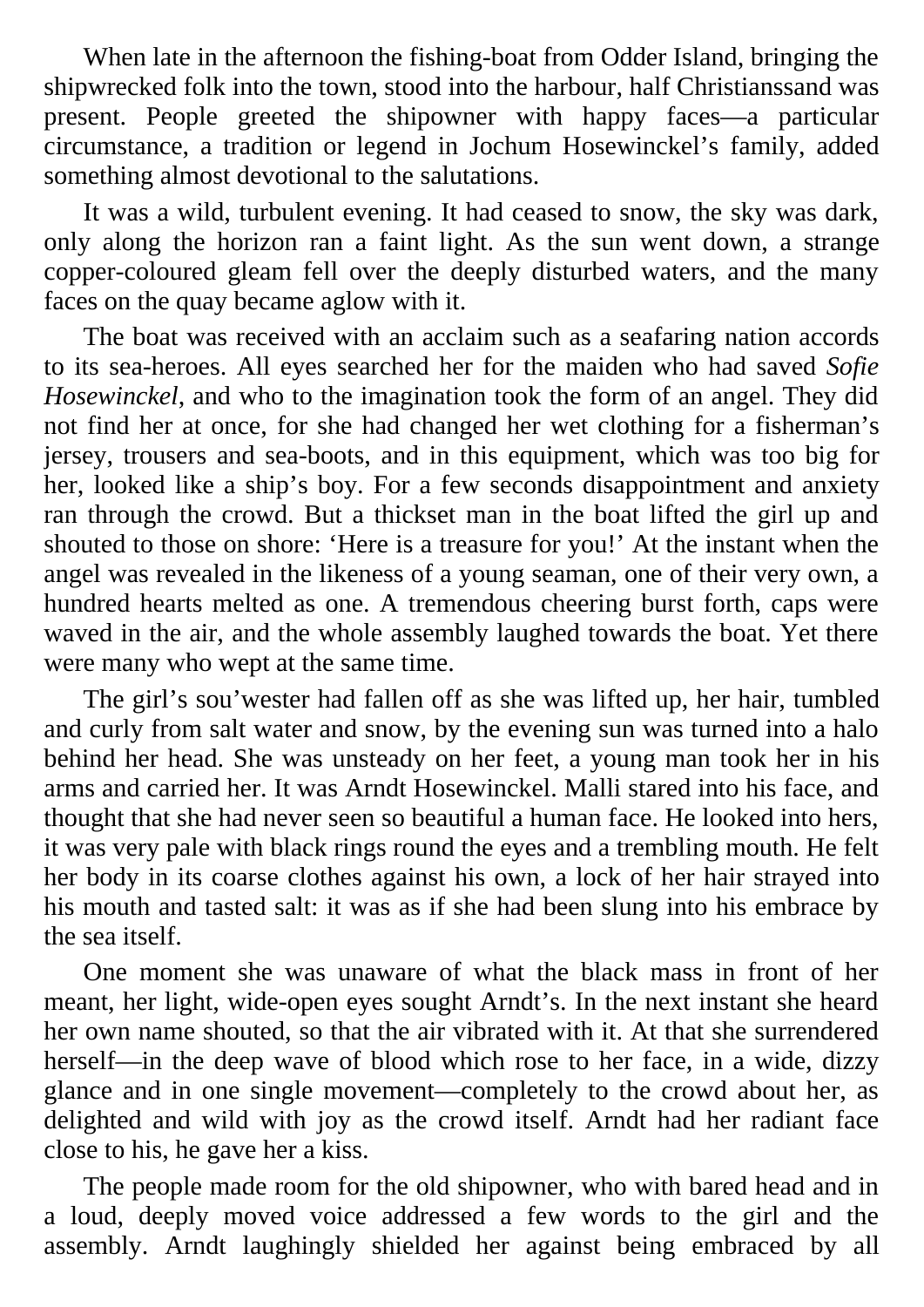Christianssand. When the crowd realised that the owner of the rescued ship was taking the girl to his own house, she and her host were accompanied to the gate with cheers.

The young sailor Ferdinand, who to the minds of the cheerers stood by the girl's side as the hero of the great happy drama, had his home in the town with his widowed mother. He was carried to it shoulder high.

A little later in the evening the other shipwrecked folk, who had been set safely ashore on the island, were brought in, and people had an opportunity of remaining in their festive mood. Herr Soerensen with lightning speed conceived his position. He no longer thought of his own sufferings, but beamed in the reflection of his young disciple's glory, and by his authoritative and powerful attitude affirmed the fact that he had created her, and that she was his. Apart from this nothing was really clear to him, and particularly not what was up and what was down in the world around him. In the course of the day he had become very hoarse, now he lost his voice altogether, and spent the first few days after the shipwreck with a number of woollen scarves round his throat, in complete silence. In the town the rumour went that during the storm, at the thought of the danger to Mamzelle Ross his hair had turned white. The truth was that his chestnut wig had been whirled away into the waves from the lifeboat. He bore the loss with fine, regal calm, conscious that in exchange for a temporal possession he had won an eternal experience, and also that he would have his loss replaced when his old carpet-bag was brought ashore.

Soon also the other members of the theatrical company were landed, pale and semi-conscious, but one and all proud and undaunted. In the boat Mamzelle Ihlen let her long dark hair cover her like a cloak. The troupe's fairhaired leading young man the day after the rescue wrote an 'Ode to the North Wind,' and had it accepted by the daily paper, the more weather-wise readers of which realised that a poet cannot be expected to have an insight both into versifying and the points of the compass.

The theatrical performances for the moment had to be postponed. Yet in the course of the week some of the actors, as a foretaste, gave extracts from their programme in the smaller hall of the hotel 'Harmonien.' The proprietor of the hotel under the particular, moving circumstances magnanimously allowed the company to stay at reduced prices. And when it became known that costumes and set pieces on board *Sofie Hosewinckel* had been damaged by salt water, a collection was started on behalf of the sufferers. It brought in a fine return, and Herr Soerensen in his bed and his dumbness, reflected upon the public's valuation of an artist's efforts in art and life respectively.

The stately house in the market-square had opened its doors to Malli, and shut them behind her, in generous heartfelt gratitude to the lonely young girl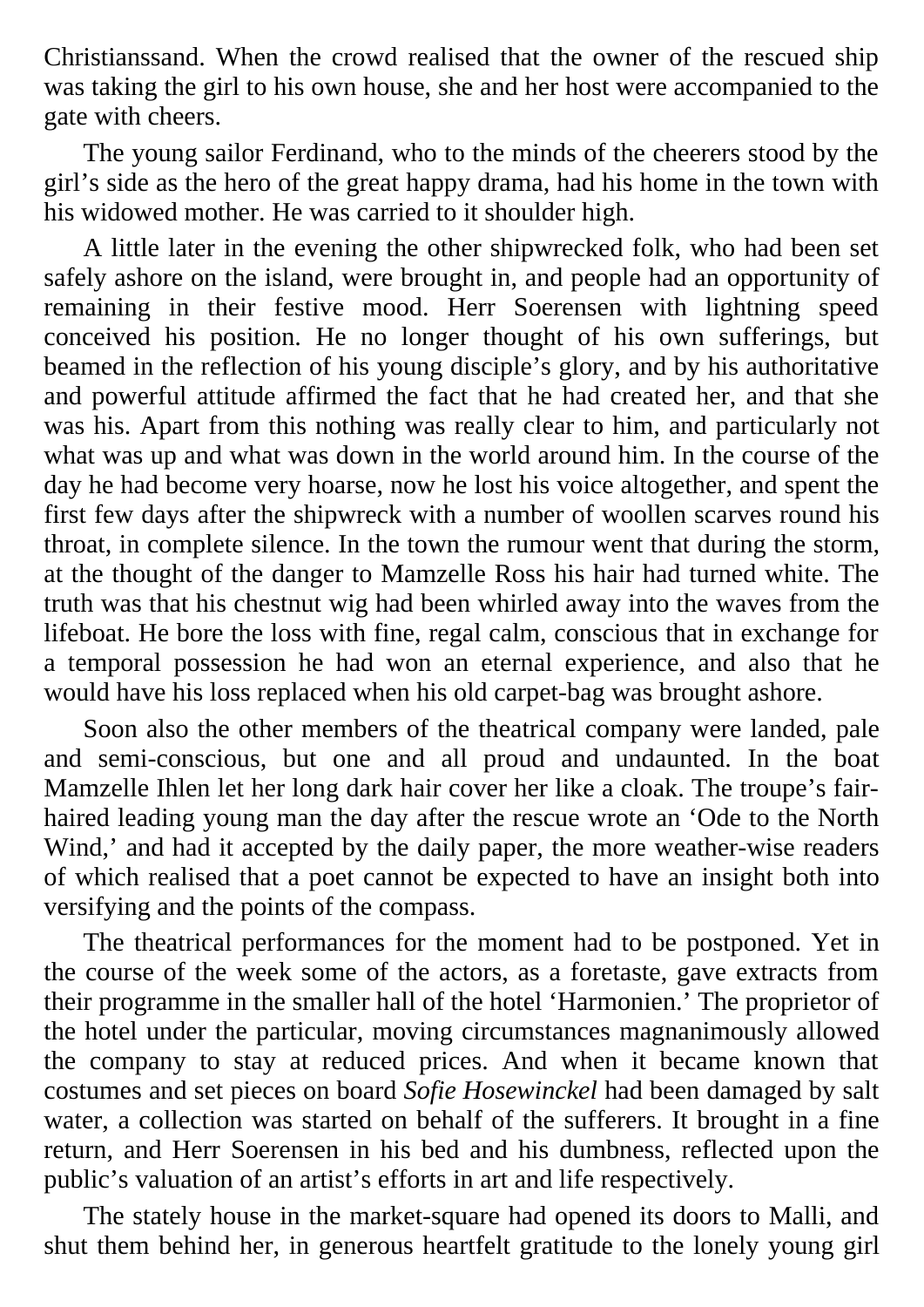who had risked her life for one of its ships.

Among a people that lives by and from the sea, reality and fantasy become strangely interwoven. During the first days after the girl's arrival the faces of her housemates when turned towards her were stamped with a kind of awe. They could not tell whether the sea, that ever-present and ever-inscrutable supreme force, had really let go its grip of her. Would not the next of the long rollers which lifted high the craft in the harbour suck her back with it, so that when they sought her in her room they would find it empty, with a dark streak of seawater and weed along the floor like the ones which ghosts from the sea leave behind them? After some days, however, the house felt surer about her. She then became a symbol to it, half of the ship *Sofie Hosewinckel* which had been in distress at sea, half of young Sofie Hosewinckel herself, who had once blossomed in its rooms.

Malli never in her life had been inside such a magnificent house. She gazed at the crystal chandeliers in the ceiling, the lace curtains, the gold-framed family portraits on the walls and the camphor-wood chests, and felt that she ought to curtsey to them all. And in this house she was made much of, she was given coffee and buns in bed, and violet-scented soap by her washbasin.

She was still shy and did not have much to say. Of her great exploit she related no more than she had to bring out as answers to the questions of the others. But she was happy—she walked, smiling, amid smiles. She felt that the house, the day after her arrival, was surprised to see that she was pretty. She had entered it pale and dirty of face and in ugly clothes, in its embrace she became, as she herself saw in the mirror, prettier day by day. Also at this fact, that it had believed her to be plain, while in reality she was a lovely girl, the old house smiled. So Malli, with the house's own approval, went a small step further and looked around among the people who lived in it.

She felt most at ease in the company of the old shipowner. It was, she thought, because for such a long time she had been longing for a father that she liked being with men, and herself felt that in glance, posture and voice she had much to give them. Towards the lady of the house she was more bashful. Mrs Hosewinckel was a stately lady in a black silk gown, with a long gold watchchain on her bosom. She had a large, delicately pink and white face, and Malli thought that she resembled Queen Thora in *Axel and Valborg*. Mrs Hosewinckel did not say much, but Queen Thora in the tragedy has but one single line, addressed to her son, 'May God forgive thee!' and yet the audience knows her to be kind and majestic, and to wish the noble characters well. Of Arndt, the son of the house, Malli only knew or thought that his face had been wondrously beautiful when he had lifted her ashore from the boat.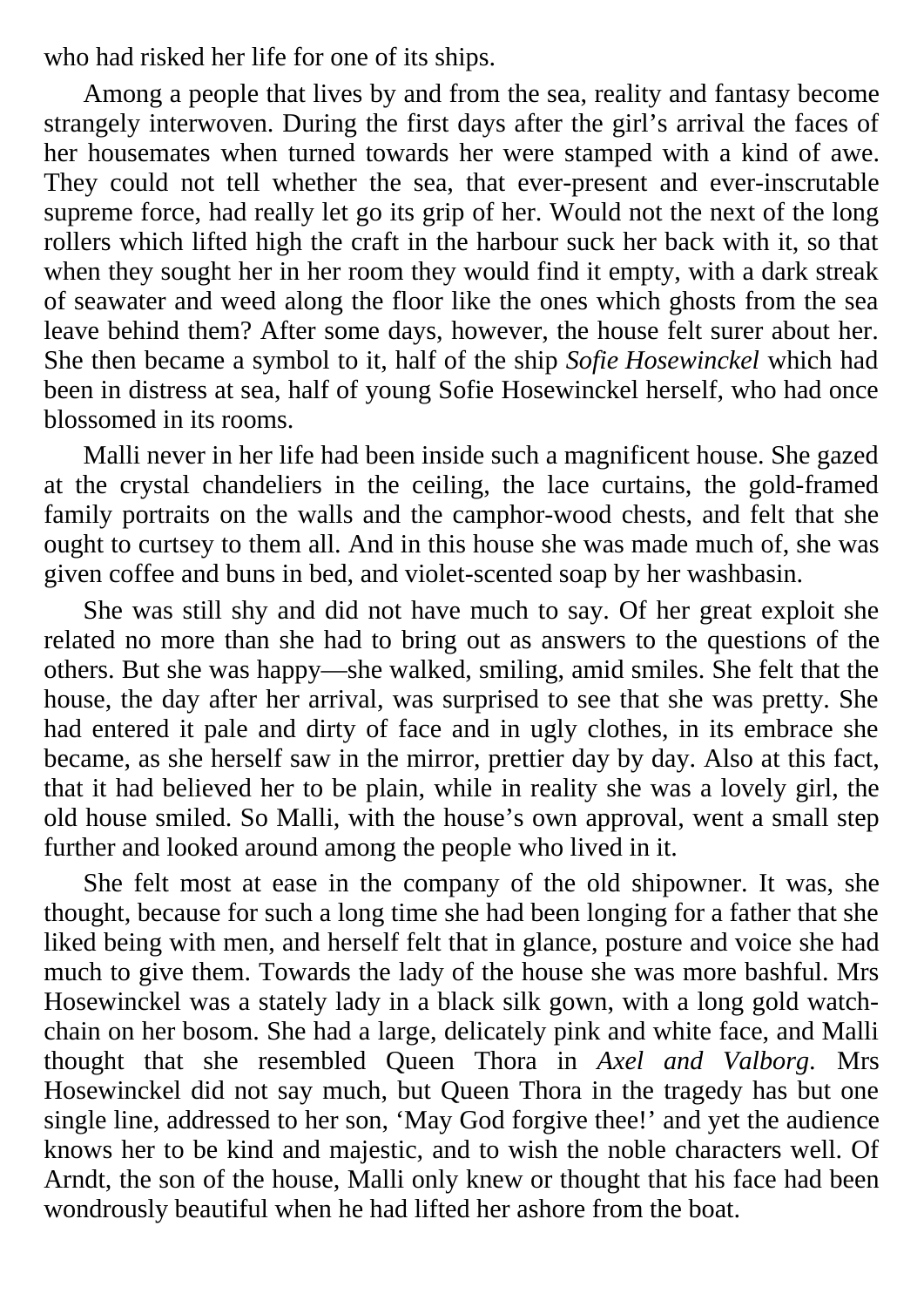## **VIII. THE HOUSE IN THE MARKET-SQUARE**

Jochum Hosewinckel and his wife were godfearing folk, their house was the most decorous in the town and the most charitable to the poor. They had married young and had lived together happily, but for a long time their marriage had been childless. In the Hosewinckel family it was a tradition that while paying one's respects to Providence in church on Sunday and in the daily morning and evening prayers, one did not push oneself forward with personal petitions. Only by a strict, righteous life had the couple brought themselves and their longing to the notice of the Almighty. A small, disturbing question was concealed beneath their silence: was not the Almighty in this matter standing somewhat in his own light? Eighteen years after their wedding their unexpressed prayer was heard, their son came into the world. And gratitude they felt free to show openly. At the christening of the child large endowments were made which bore Arndt Jochumsen Hosewinckel's name. From now on the house displayed a generous hospitality.

But the shipowner and his wife as years went by became almost uneasy about their good fortune.

For their son from his tenderest age was so radiantly lovely that people stood still and were stricken to silence when they saw him. And as he grew up he became intelligent, quick to learn, gallant and noble beyond other boys. When as a young man he was sent to Lübeck and Amsterdam to learn the shipping business, by his clear-headedness, his pleasant manner and his upright conduct he everywhere won the confidence and affection of those set in authority over him. At the age of twenty-one he became his father's partner in the shipping company and there displayed a remarkably good understanding of ships and shipping. Everything he set his hand to turned out well, and both seamen and clerks were happy to serve him. He had a special love of music, and himself played and sang well.

Within the last few years from time to time a particular shadow was cast over his parents' happiness: it did not look as if Arndt Hosewinckel thought of marrying. In the family many had died young and unmarried, as if they had been too good and fine to mingle the world's nature with their own. Was it going to turn out the same in the case of its last, late-born and precious child? The old people, however, were not going to worry themselves unnecessarily. After all, their son was honourable, straight and chivalrous to all young girls in Christianssand, and could make his choice from among them when he wished.

All those who now looked at Arndt Hosewinckel, with unconscious deep delight let their eyes dwell on the beauty, power and charm of his body, on the remarkable perfection of his features, and the peculiar expression of his face, at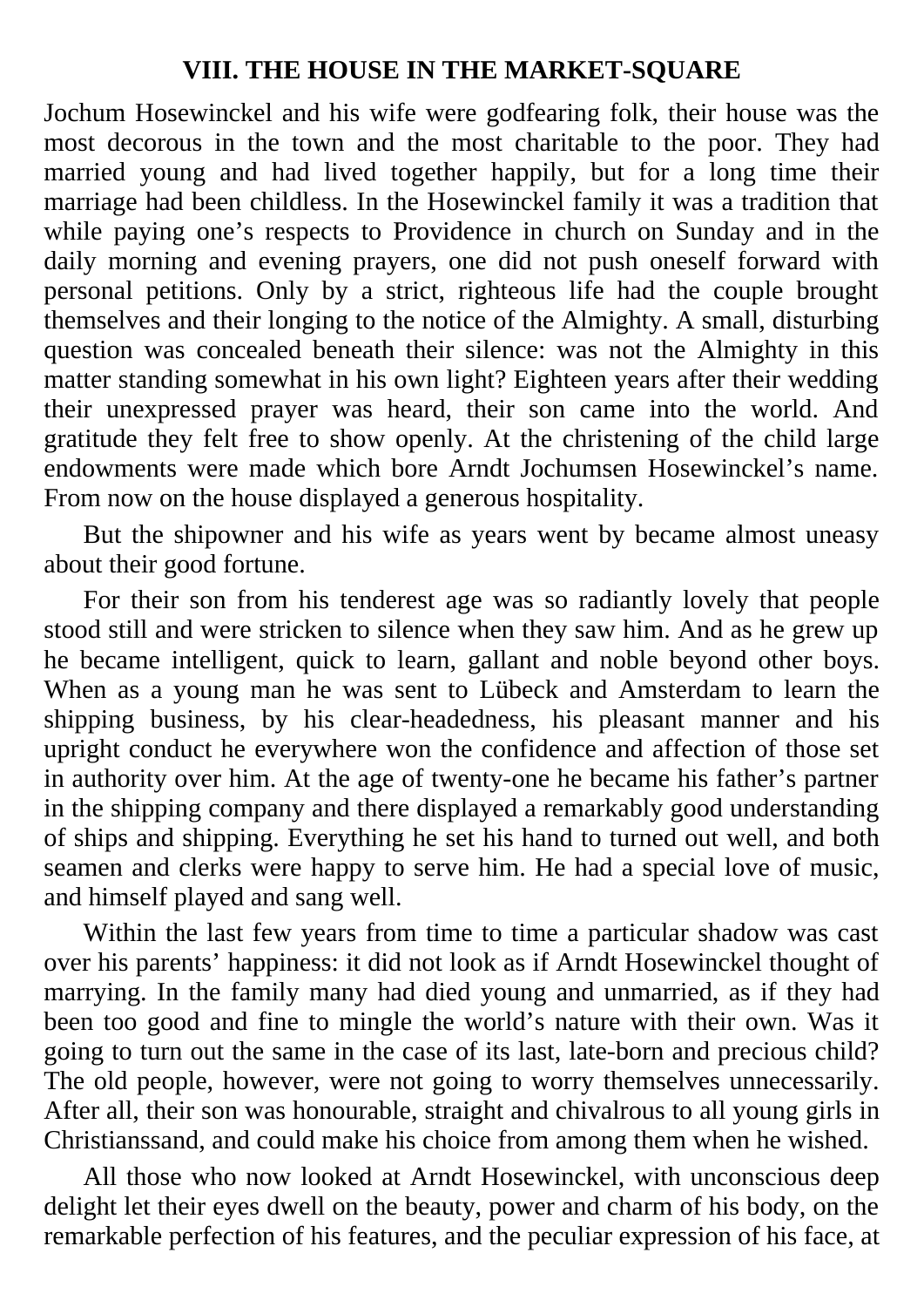the same time frank and thoughtful, and reflected that this young man from Christianssand in his cradle had received everything that a human being can desire, and almost more than anyone can easily bear.

He had received even more than they knew of. He had a receptive and reflective nature and he had made his experiences in life.

When Arndt was fifteen years old a fisherman's daughter from Vatne, whose name was Guro, had come as maid to his parents' home. She was a year older than the son of the house, but the handsome boy, with wealth and the admiration of people surrounding his head like a halo, had awakened a mighty, irresistible emotion in the half-savage girl's breast. She was incapable of hiding her passion from him, they were lovers before they knew of it. He was so young that he felt no guilt. He had never in his life feared, nor had had reason to fear, that the things he wanted by nature might possibly conflict with noble conduct or ways of thinking. An unknown sweetness and desire, a game which was all the more delightful because it was secret, had grown up between him and Guro. They smiled at one another, they wished one another well from the bottom of their hearts. Of his father and mother—if at that time they ever came into his mind at all—the boy thought: 'They would not understand this.' They were so much older than he, as long as he had known them, while he had felt himself full of spirit and determination they had been staid people. It hardly entered his head that they themselves might once have known the same game.

The secret love-affair in the shipowner's house lasted six weeks. Then one spring-night Guro threw her arms around her young lover's neck and cried out in a storm of tears: 'I am a lost creature because I have met you and have looked at you, Arndt!' On the morrow she was gone, and two days later she was found floating in the fjord.

Arndt saw Guro again when she was carried into the house, white, ice-cold, with salt water running from her clothing and her hair. The reason for her desperate act was soon known: Guro was with child. Three days passed during which the boy believed himself to be the one who had caused the young woman's misfortune and death. But after that time her father and mother came to the town to fetch her body home, and the house got to know that things had been wrong with the girl before she entered it. She had a sweetheart in Vatne, he had deserted her, but had since thought better of it and had twice looked her up in town, asking her to marry him. But now Guro would have nothing to do with him. The master and mistress of the house were dismayed at the dark, sorrowful tale that had come to pass under their roof. They were loath to speak of it in their young son's hearing, but they felt it to be unavoidable, or even to be their duty, to tell him the truth quite briefly, adding a few solemn words on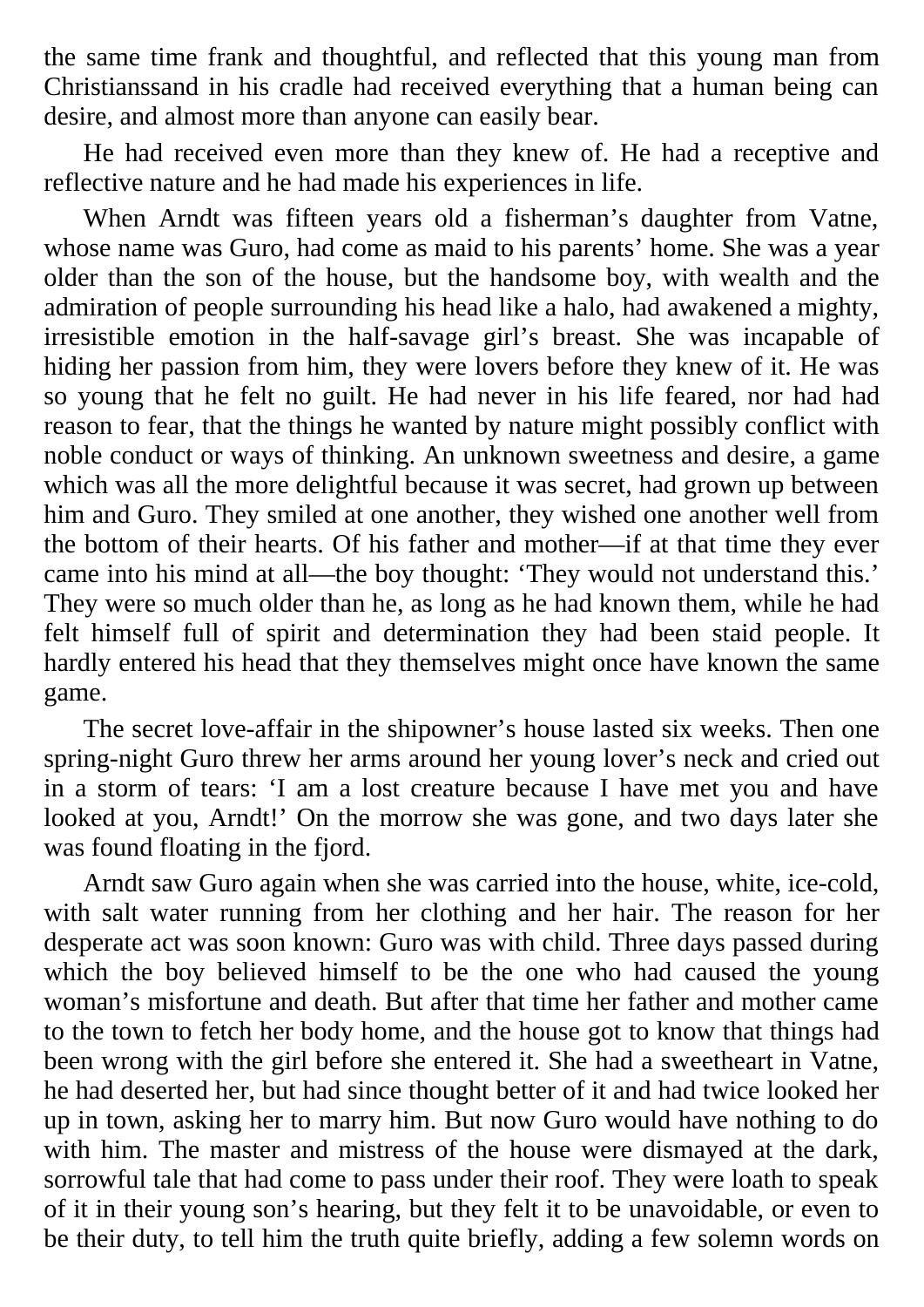the wages of sin.

This truth which Arndt had from the lips of his father and mother did away with his own guilt. But it seemed at the same time to do away with everything else, so that he himself was left with empty hands. There was nothing there but a longing which for many a day sucked at his heart, and which was less for the girl herself or the happiness she had brought him than for his own faith in her and in it. A secret felicity in life had revealed itself to him and proved its existence, then immediately afterwards had denied itself and proved that it had never been. And Guro's farewell words rang in his ears like a fateful prophecy that it was a misfortune to meet him and to look at him, even to those for whom he wished the very best. 'I am a lost creature because I have met you!' she had lamented with her tear-wet face against his own. The events had passed through his life in the course of a few months and without any living soul knowing about them. And so to him, the tenderly watched-over child, it was as if he had come to know most of what there is to know in the world in complete isolation.

All this had happened twelve years ago. Since then he had looked around the world and had had to do with many people and circumstances. He had had friends in many countries, and had known girls who were as pretty and devoted as the fisherman's daughter from Vatne. He thought of her no longer, and hardly remembered how it had first come about that he preferred to keep himself somewhat aloof from people, lest through him they should be lost.

#### **IX. A BALL IN CHRISTIANSSAND**

Now ladies and gentlemen from the town's best society came to the house in the square to see and pay their respects to Mamzelle Ross. They combined to give a ball in her honour in the ballroom of 'Harmonien.' Malli till that day had gone about in the rich house in her one modest frock, and had not given it a thought, a ball-frock she had never possessed. But for the ball Mrs Hosewinckel, in all haste, had her own dressmaker make up a tulle gown with flounces and a sash for the house's young guest. The elderly woman on the evening of the ball was surprised to see how easily and regally the milliner's daughter wore her finery, and wondered a little whether she herself and the whole town did not do wrong to treat, in return for a heroic deed, the heroine like a toy. She might have spared herself her worry. Such treatment might have turned the head of another girl, but here one had to deal with a young person who accepted being treated as a toy with gratitude, and who could at the same time treat a whole town with its harbour, streets, town-hall and citizens as her own plaything.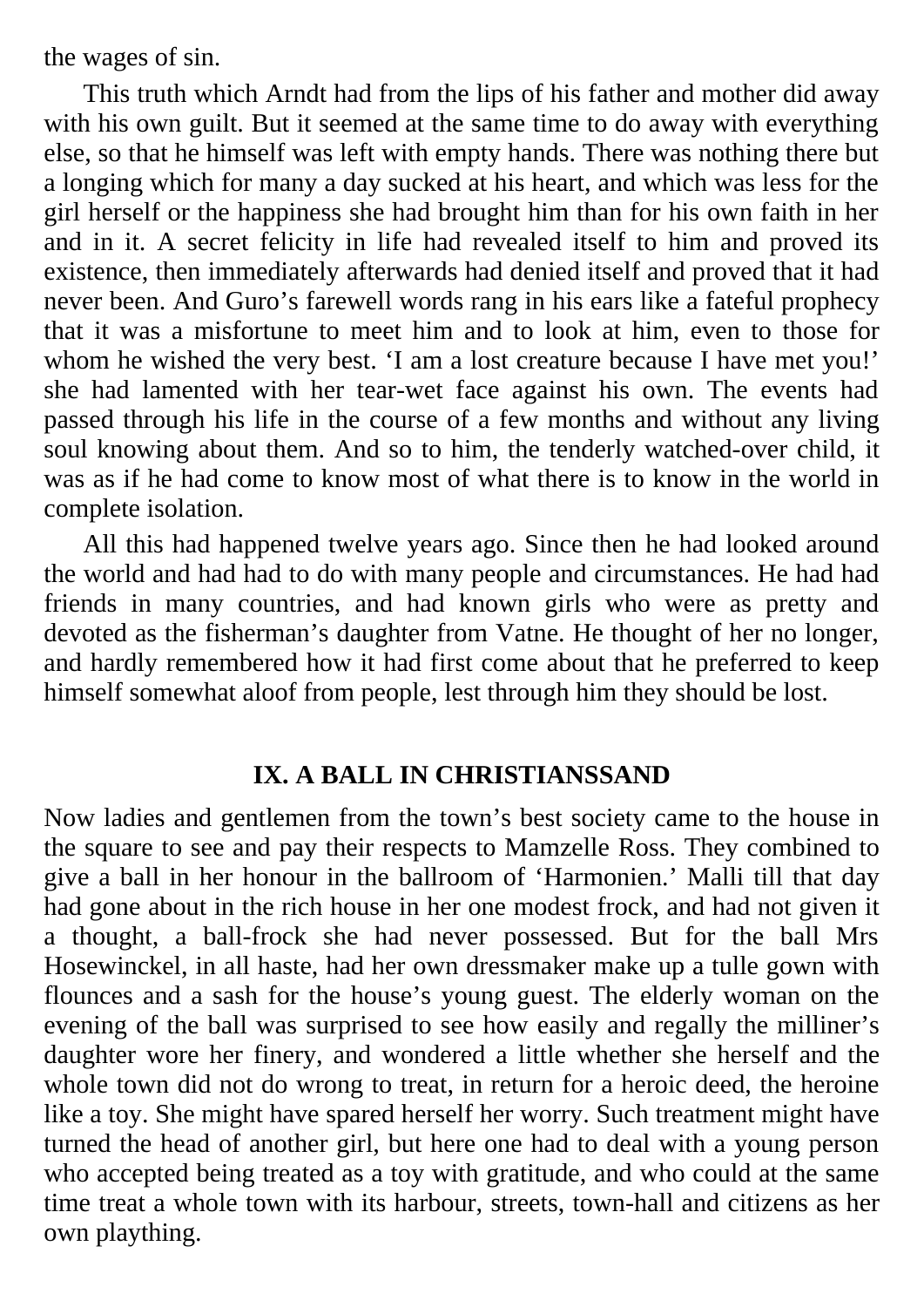So Malli went to the ball, but she could not take a full part in it, for she had never learnt to dance. One of the ladies of the committee begged her instead to sing to the party. Malli did this gladly, and all listened with pleasure to her pure clear voice, the old gentlemen at the card tables raising their punchglasses high to her as she gave them a sea shanty from their own young days. A young girl next suggested that she should sing something they could dance to. Malli held back a little, and then, like a bird in a tree, with a longconcealed, suddenly emerging delight broke into her own song, Ariel's song:

> 'Come unto these yellow sands, And then take hands: Curtsied when you have, and kiss'd— The wild waves whist— Foot it featly here and there, And, sweet sprites, the burden bear.'

The dance swept on in time with the song, and Malli stood in the midst of the glittering hall and watched it turning and swaying to the command of her beat.

Ferdinand had been invited to the ball, and Malli had been happily looking forward to seeing him and talking with him, for the two had not met since the night of the storm. But he had sent word that he could not come. Now the singer fixed her eyes on Arndt Hosewinckel.

Arndt had stood talking to some old merchants, but when Malli began to sing he listened, and when she sang for the dance he joined in the dancing. She saw how well he danced, and in one single glance realised what he meant in the ballroom and the town, and what the lovely young ladies at the ball, who had learnt to dance, thought of him. But the simple girl, who had bought her entry to the only ball of her young life by risking that life itself, while watching the town's first young man dancing, realised even more. She thought: 'God! what deep need!' And again: 'I can help there. I can help him in his need and save him!'

Malli did not go to bed when she came home, but kept sitting for a long time in her filmy gown in front of her candle-lit mirror. Arndt Hosewinckel did not go to bed either, but went out of the house for a long night-walk. Not seldom did it happen that he went out at night like this to the harbour and to the warehouses there, or further out, along the fjord.

# **X. EXCHANGE OF VISITS**

Malli wished to visit the sick Herr Soerensen, and Arndt Hosewinckel walked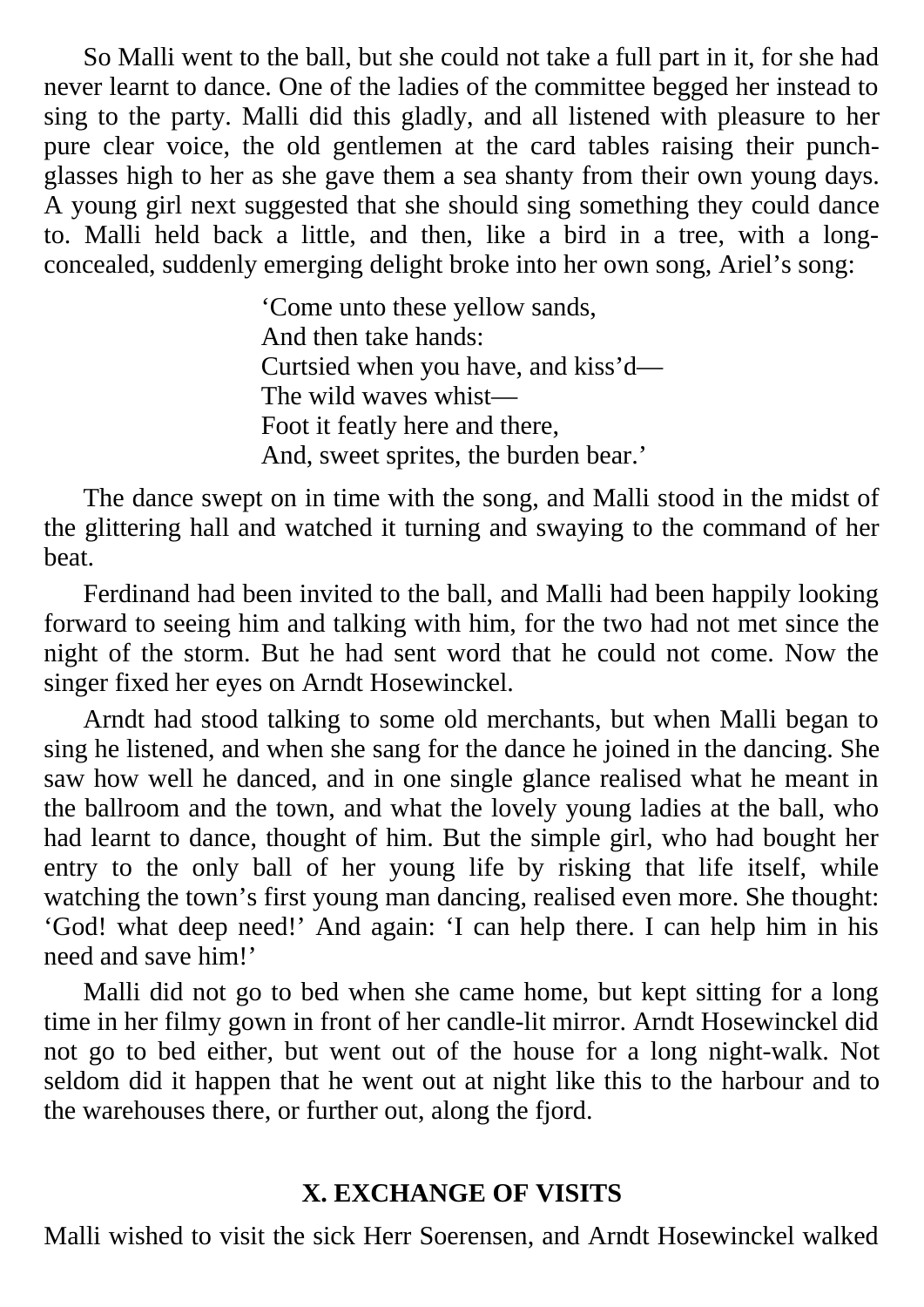with her to show her the way to the hotel, and to pay his respects to the man who together with the girl had endured distress at sea on board the *Sofie Hosewinckel*.

Herr Soerensen was out of bed in an easy-chair, but he was still as good as dumb. The relationship between the old man and the girl was so much conditioned by the boards that Malli, once she had adjusted herself to the situation, immediately turned the whole meeting into pantomime, just as if her old teacher, because he had lost his voice, must of necessity also have become deaf. Master and pupil lighted up in each other's company, and Malli at once understood that Arndt's beauty strongly affected and moved the old director, and that he was thinking: 'Ay, if one had only got a first lover like that!' She did not know that he was at the same time wondering at her own appearance and asking himself: 'How can this girl's bosom have grown so rounded in such a short time?' All her movements were thus rounded and soft while, in pantomime, she was explaining to him with how much friendliness she had met since the two had been together.

When time came for her and Arndt to say good-bye, Herr Soerensen took her hand, pressed it to the best of his ability and feebly whispered or wheezed to her: 'Why, that's my dainty Ariel! I shall miss thee!' At that Malli found her voice. 'And I you!' she cried aloud, without remembering that there had been no talk of parting at all.

Herr Soerensen was left alone, and for several days remained deeply gripped and moved. He understood, or by glimpses caught, his young pupil's attitude, and was impressed. Here was a mighty undertaking: the whole world, the everyday common life, lifted on to the stage and being made one with it. Thy will be done, William Shakespeare, as on the stage so also in the drawingroom! Here in very reality his Ariel did spread out a pair of wings and did rise into the air straight before his eyes. Suddenly and strangely it was brought back to him how once, in the exuberance of heart of a young actor, he himself had dreamed of such an apotheosis. And it now also happened to him, for the first two or three nights after Malli's visit, in regular dreams in the narrow bed of his lodging, to find himself a partner in her venture, one time as Prospero on a father-in-law visit to the young King and Queen of Naples, another time as the fool in the Hosewinckel house. But when again awake he dismissed the idea. In the course of a long life he had gained experience and insight, and to any person of experience and insight, indeed to anyone but a young actress in love, the project of lifting daily life on to the stage was paradoxical, and in its essence blasphemous. For it was more likely that daily life would drag down the stage to its own level than that the stage would succeed in maintaining it so highly elevated—and the whole world-order might well end up pell-mell.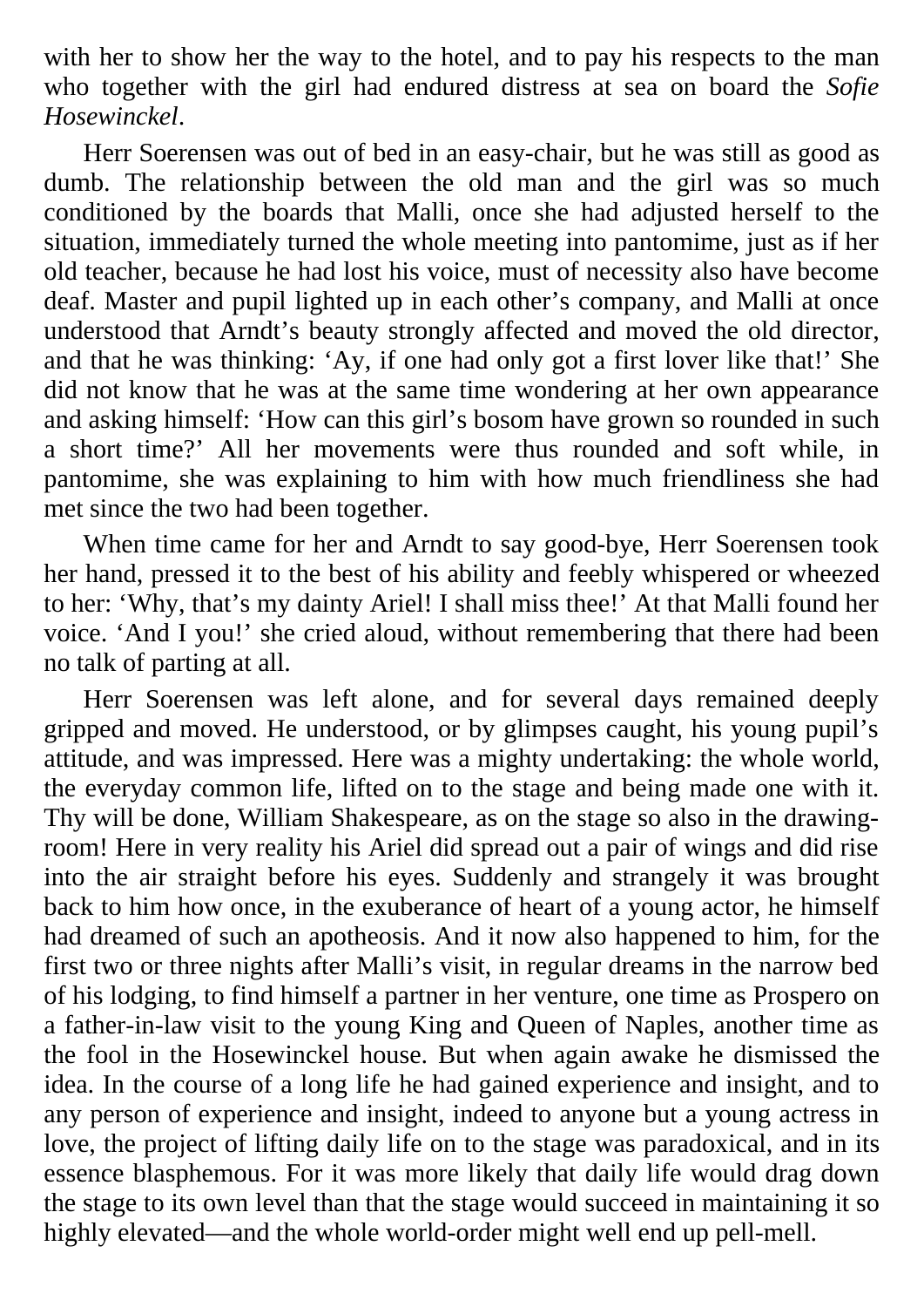He next reflected that he was now to lose his Ariel, and that the great enterprise of his life would never materialise. At this he grieved. Why, he asked himself, must the hideous, wet tempest in Kvasefjord break right into the middle of his William's *Tempest*? Could it be that it had been brought about by the will of that forceful, fearless, formidable child?

Yet as soon as the old director had to some extent regained the modulated register of his voice, he paid a return visit to the shipowner's house. For the occasion he had purchased a pair of lavender-coloured gloves, which stood out against his old frock-coat and frayed top-hat, but was in harmony with his carriage and tone of voice. His manner was so courteous and obliging that Fru Hosewinckel, who was not accustomed to such self-effacing men of the world, became almost bashful. He made a bow each minute and was untiring in his praise of everything in the rooms. If he had overlooked any single object, he hastened to make good the neglect, as if he were making the lofty mirrors between the windows or the view over the market-place the humblest apologies for his forgetfulness.

He burst out: 'What glorious, magnificent possessions—collected in old Europe at what cost!—What treasures brought from China and the Indies!— Oh, what extremely charming chandeliers—and brilliant paintings of majestic ships!'

Herr Soerensen and Malli for a moment were alone in the drawing-room. Herr Soerensen put a finger to his lips, blew Malli a little kiss, and solemnly announced: 'My girl, you are Dame Fortune's favourite!' As Malli looked back at him in a clear, firm gaze, he himself looked aside, pulled an old silk handkerchief out of his coat pocket, mopped his forehead, and finished up, somewhat subdued and more to himself than to her:

> 'My Pegasus is slack, Plays truant when he can! But wait, thou ancient hack, I'll show thee who's the man.'

When he had again taken his leave in a series of sweet bows, Malli kept standing by the window, letting her eyes follow his figure as it strode proudly across the square, grew smaller and disappeared.

# **XI. THE STORY OF AN ENGAGEMENT**

The thought or notion that Malli, instead of continuing the journey with Herr Soerensen and his company, might remain in the town and come to belong to it, first arose among the people who had cheered her when her boat came into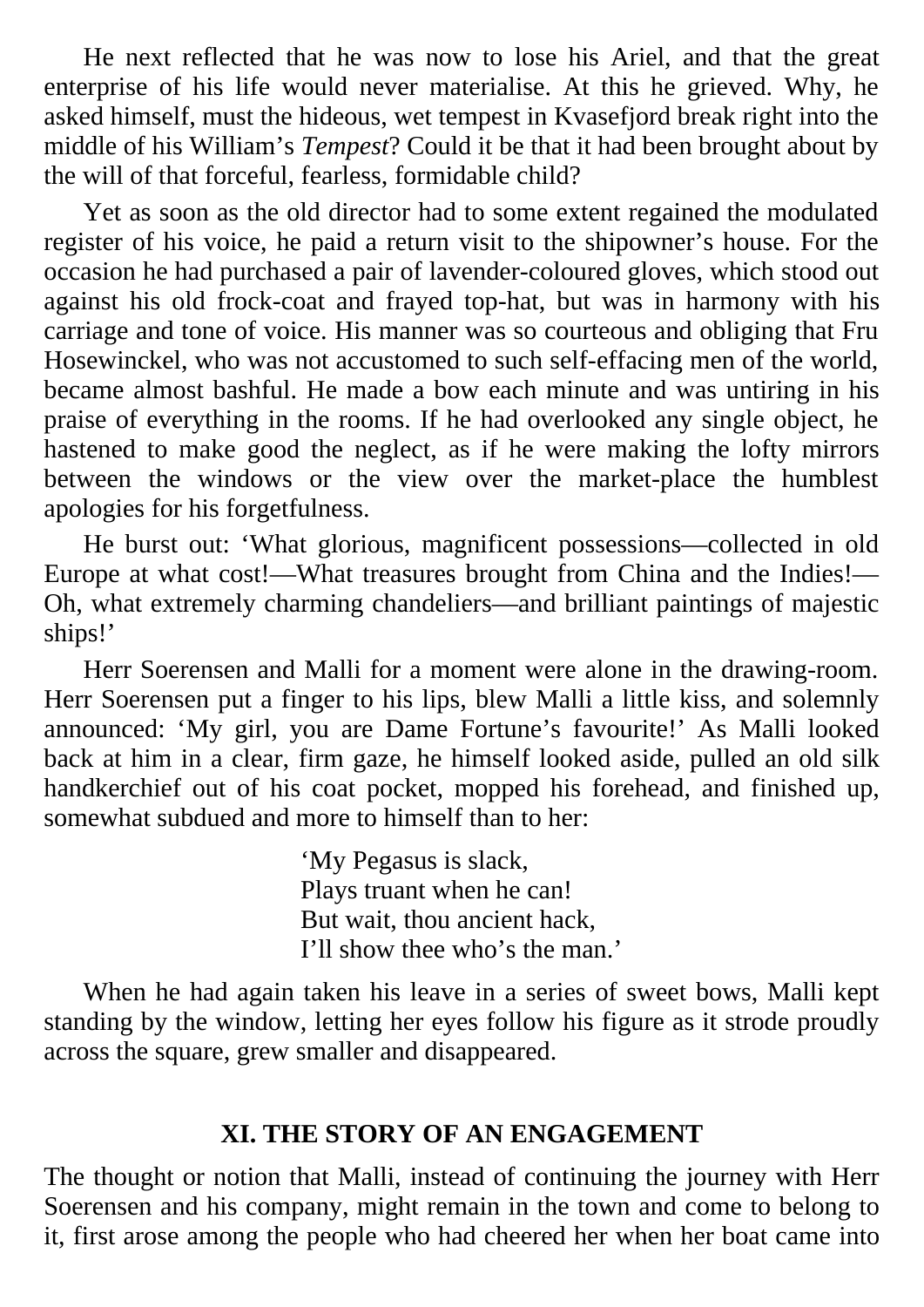the harbour. One might say that in the town community this thought or notion moved in a spiral: as its rings became narrower it constantly rose higher, both socially and emotionally. When in the end it reached those on whom it turned, it also reached its zenith of tension and destiny.

In a small community where not many things happen, as a rule there is much talk. There an engagement is the supreme topic of conversation and discussion, and the more interest beforehand existent in the young persons who are believed to become engaged, the more lively the talk. It may therefore be worth recording that in this case so little was said. Arndt Hosewinckel was the town's darling and its best match, Malli was its heroine. But as the two drew closer together and to the mind of the people became one, it was as if their figures eluded observation. A deep breath of comprehension passed through the town, but the names were spoken less often than before.

The plain people of the town took pleasure in the idea that Arndt Hosewinckel and Mamzelle Ross might become a pair. It was once again the happy ending, both surprising and foreseen, to the old tale in which Cinderella marries the prince. Their town in reward for a handsome deed handsomely gave the best it had to give. That the yellow house in the market-place should come to open its door to a poor daughter-in-law, a drowned skipper's child, rejoiced and moved the sailors' wives, and there was in their joy no kind of malice towards the shipowner or his lady. For had it not been proclaimed in the very harbour that the bride was a treasure? In as much as she symbolised the sea, the bread-winner and the fate of all, she united, even as the sea itself, the town's humble folk with its richest citizen.

The thought or notion climbed its spiral path to a higher and narrower circle and gained access to the houses of the best society. Then Malli's good name for a day or two trembled on the brink of an abyss. For up here one asked oneself whether the heroine was not in reality an adventuress gambling on the town's admiration and gratitude in order to make a match above her station? But something in the picture of the girl herself almost immediately tipped the balance in her favour. The old gentlemen of the ball were the first to acquit her. Their wives, who were honest folk and who had often trembled for ships and crews, examined Malli's behaviour in the night of the storm, and acknowledged that nothing in it could be interpreted as calculation.

Possibly each single one of the young burghers' daughters, to whose dancing Malli had sung, reasoned that if she could not herself have Arndt Hosewinckel, the girl from the wreck was the one to whom she could easiest renounce him. Or perhaps those girls, who had known one another from their days of curved combs and pantalettes, knew too much of one another's shortcomings. Of one young beauty, who was specially admired for her small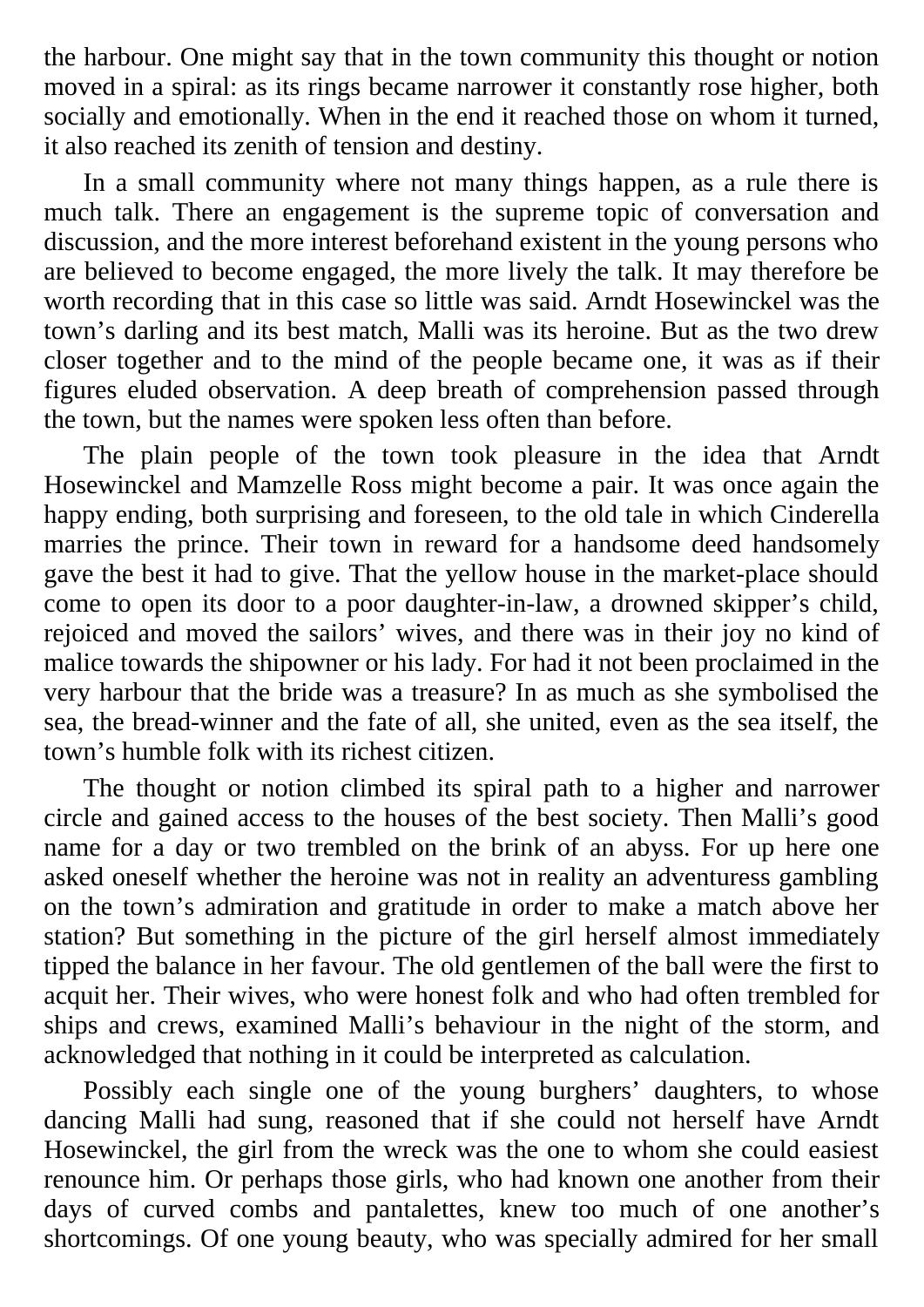feet, they knew that she had her shoes made yet a size smaller and so had acquired a corn. Of another charmer they knew that her shining golden tresses did not all grow on her own head. Of the stranger the fair young girls knew that she was poor, badly dressed and too big to be elegant, and that she could not dance. But there was in her special shy manner so much trust in, and so much recognition of, all beauty round her, that in her presence everyone thought herself more beautiful. It also happened that they suddenly felt the girl from the sea to have in her a laughter different from their own. It had rung out through a storm, or had accompanied it.

The thought or notion reached the house on the square. It found a foothold in the servants' hall before it rose to the first floor, and was here felt to be of extreme importance. The servants' hall finished by accepting Malli, it even silently closed a ring round the house's young lady-to-be, who owned only one frock and three shifts, and who sang so sweetly.

The thought or notion came up the stairs and into the drawing-room of the paintings of majestic ships, and filled it with pregnant silence. It had reached high in its course, in here it was the future itself.

It found the atmosphere in the drawing-room prepared or expectant, like the tuned instrument for the melody. The old master of the house at this time was in high spirits, with a delicate pink in his cheeks, he put on chokers and brought home presents: lace for his lady and sugar plums for Malli. With his ship's miraculous rescue in the night of the storm something romantic and heroic had come into his precisely regulated life—a gale's breath, the song of the wind in the sails. It was very fitting that he himself as father-in-law should in the end be taken by storm by a heroine. It may be considered a dangerous thing to extend one's enthusiasm for a heroic deed to everyday life, and the experienced shipowner might well have been somewhat uneasy about a heroic daughter-in-law—had she been the Maid of Orleans herself—whose exploits had been carried out ashore. But Malli's halo had been won at sea, amid salt breakers and surf-spray. Jochum Hosewinckel as a very young man had suffered shipwreck on one of his father's ships. He would not mind a daughterin-law in whose presence he would once more be eighteen years.

Malli's obscure origin might have cast a shadow over her young figure as it moved about the house. But since the sea had once shown itself to be the girl's ally, it was taken for granted that the harmony between the two was perfect, and that Alexander Ross had gone down with his ship an honourable man. Indeed, his daughter's steadfastness on the *Sofie Hosewinckel* in some mystic way became a proof of this fact. Jochum Hosewinckel called to mind the name of an old Swedish Commander Ross, a friend of his father's, who had also been of Scotch origin, and about whose figure some mystery had also rested.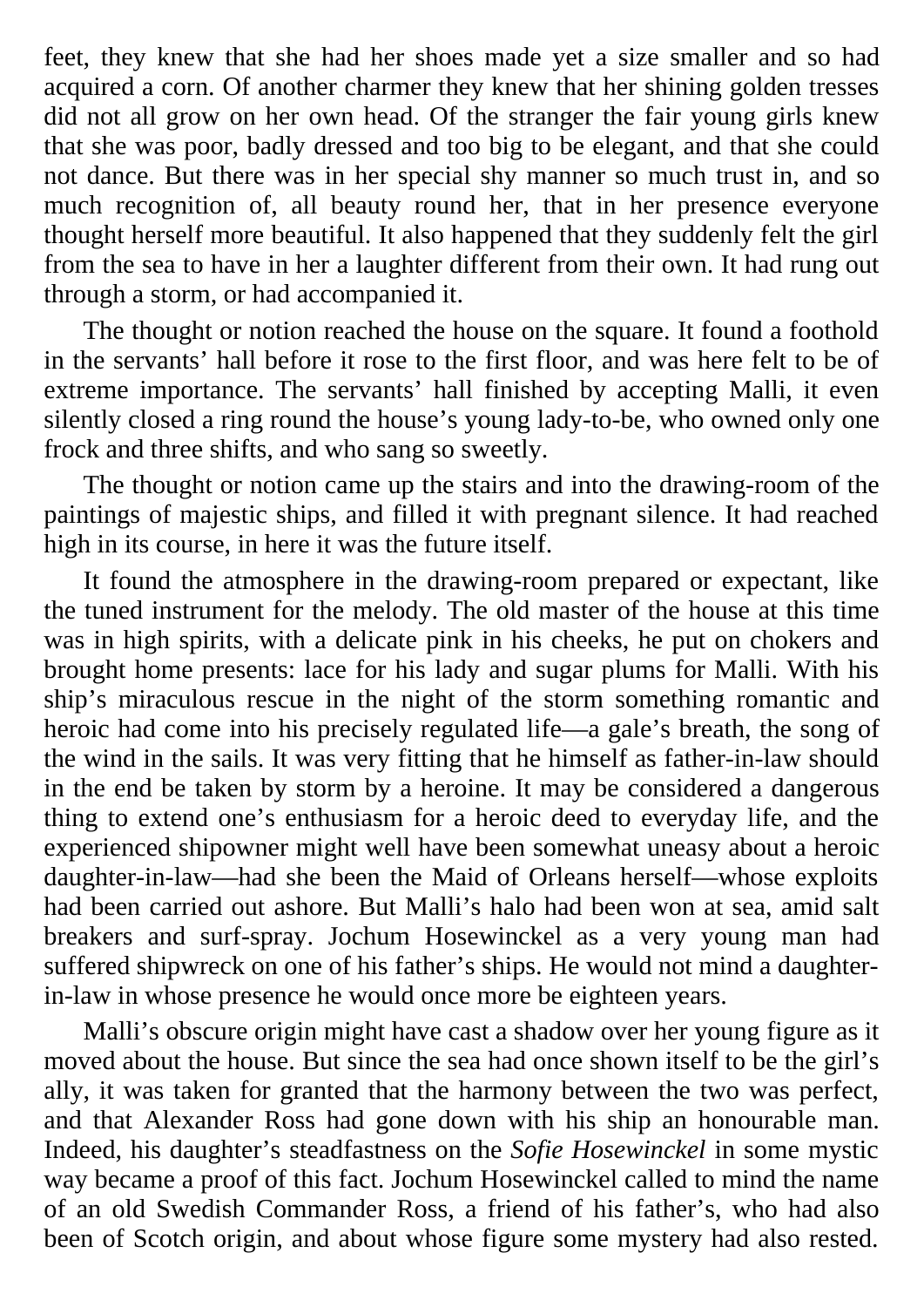The Commander could well have been a relative of the lost ship's captain, and one might well here have to do with a family of heroes.

Fru Wencke Hosewinckel, ever a woman of few words, in silence wondered at the quickness with which all men-folk seemed able to take up a standpoint in face of life's events. She watched her son's face, listened to his voice, and bided her time.

The thought or notion finally reached its close and its summit with the two young people themselves who were to be the happy pair. It took them both by surprise like an amazing, brilliant idea from an outside world which they had forgotten. For some weeks they had dwelt among immortal powers. As now the mortal world too gave them its blessing, they happily accepted that too, and from now on their eternity could become their every day.

For Malli this came to be the completion and perfection of her own mighty rise. She had once been given wings, they had grown miraculously and had been able to carry her, ever upward, to this unspeakable glory. She stood on a dizzying height, but she could fearlessly cast herself out from it anywhere, because anywhere Arndt's arms would catch her and bear her. Now she was also to become his wife, to have his name and make his house her home, she was to

> 'share all that he doth possess, by having him making herself no less.'

She had tremblingly dreamt of playing Juliet, now life had given her a role as fine as Juliet's. And she was the maid of Arendal who would not consent to be anybody's prize!

Arndt's happiness was of a different kind. Promises of long ago, which his own mind had rejected, now rose again and were fulfilled. The world had been restless, disorganised and empty. A young girl looked at it, and under her eyes it became united, became a cosmos.

He had received, at the harbour, the penniless, valiant girl who had saved one of his house's ships. Such a young maiden was the last human being he wanted to make unhappy, he was not going to become her destiny. He had kissed her, and to make up for the kiss had at first in his parents' house kept away from her. But one day Malli had looked at him with bright, candid eyes, openly enough to make him feel that neither he nor anyone else in the world could make this young lass unhappy. This struck the rich youth as a jest on the part of Fate, he looked back at the girl, approached her and spoke to her. And behold, he himself then had a destiny—clear-eyed, generous, without *arrière pensées*.

Ay, she was a heroine, a lion-hearted maiden, as they all said. But she was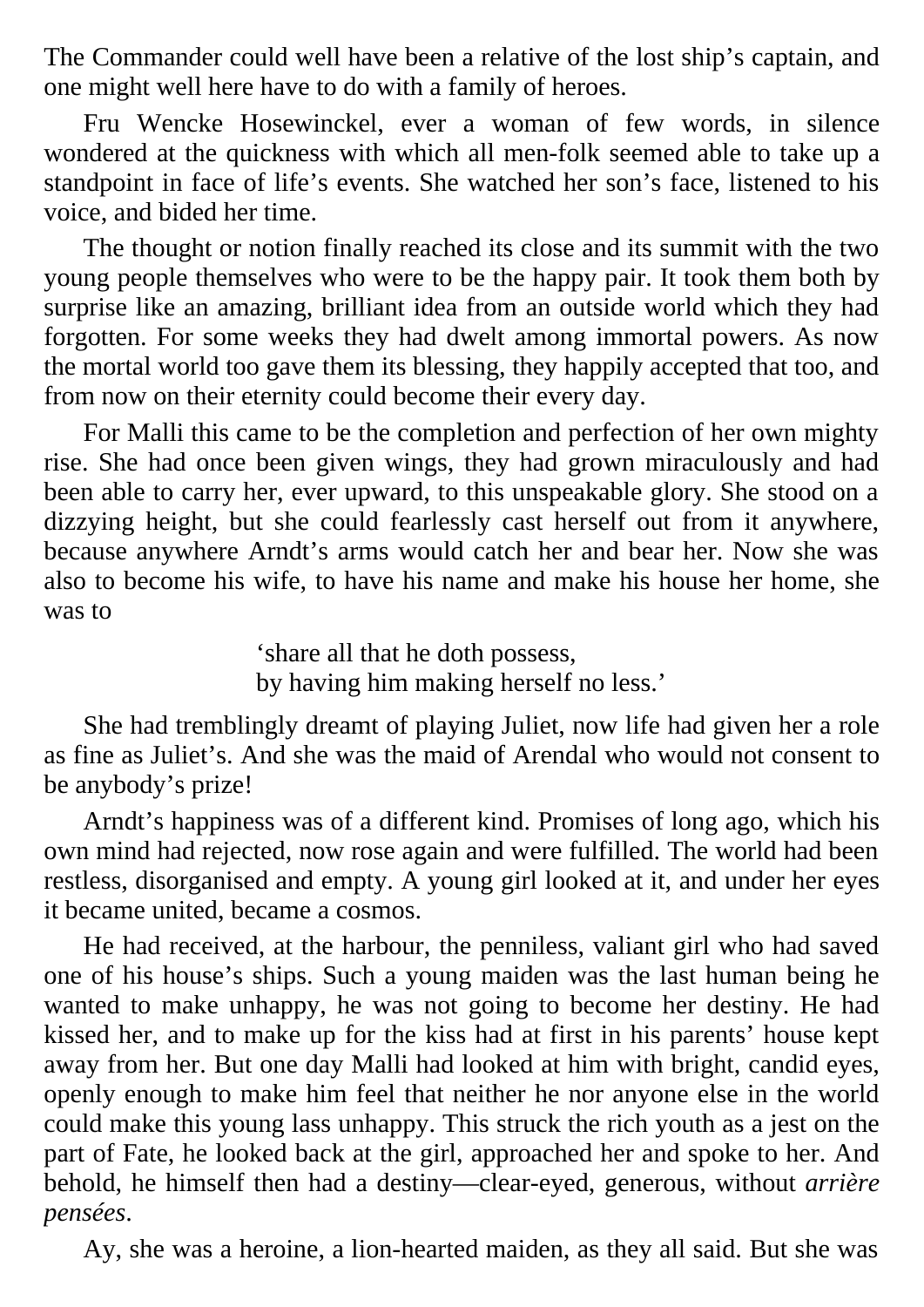so in a manner other than they knew of. She had no need to fear, for where she was, danger was not. There were still shipwrecks, distress and misfortune. But shipwrecks, distress and misfortune were changed, and became evidence of God's omnipotence and mercy.

Later in the night he saw, strangely, the picture of himself as he had been before she came. He thought: 'She has power to wake the dead.'

Just before daybreak came also the picture of Guro, of whom he had not thought for many years. And he remembered that they had been friends and happy together, rich in desire and tenderness in the spring-nights, in such nights as this one. He understood that in the very last spring night the sea had taken Guro in a mighty embrace wherein there was power and love, forgiveness and forgetfulness.

'And sweet sprites, the burden bear!' it echoed around him in the dim house.

It is reasonable to assume that Arndt will have asked Malli to become his wife in a completely ordinary suitor's fashion, and that she will have answered yes in the manner of an ordinary girl. But the question was put and answered as if it was to decide his and her eternal salvation.

They stood closely embraced, borne and elevated on the same wave. But they did not kiss, a kiss did not fit into this instant of eternity.

A while later as they were sitting together on the sofa by the window, she asked him lowly and gravely: 'Are you happy?' He answered her slowly: 'Yes, I am happy. But it is not happiness that you are, Malli. It is life. I was not sure that life was to be found anywhere in the world. People said: "That is a matter of life and death," and I thought "What a small matter it is." I thought of myself that I knew about everything, and that I portended ruin. O Malli, today I am an enigma to myself, and a harbinger of joy to the world.'

Shortly after he had spoken she sank down before him, and as he would raise her up she prevented him by laying her clasped hands upon his knee.

'Nay, let me lie here,' she said. 'This is the most fitting place of all.'

Her gentle, enraptured and humble face shone up towards him.

'Yes,' she went on very slowly. 'Yes. "I am the resurrection and the life," saith Malli. "He that believeth in me, though he were dead, yet shall he live. And whosoever liveth and believeth in me, shall never die, but have everlasting life." '

Arndt had to go to Stavanger for the firm, owing to a sudden bankruptcy a ship was for sale there. He set out a few days later, early in the morning.

He had not known how much it would cost him to part from Malli, now at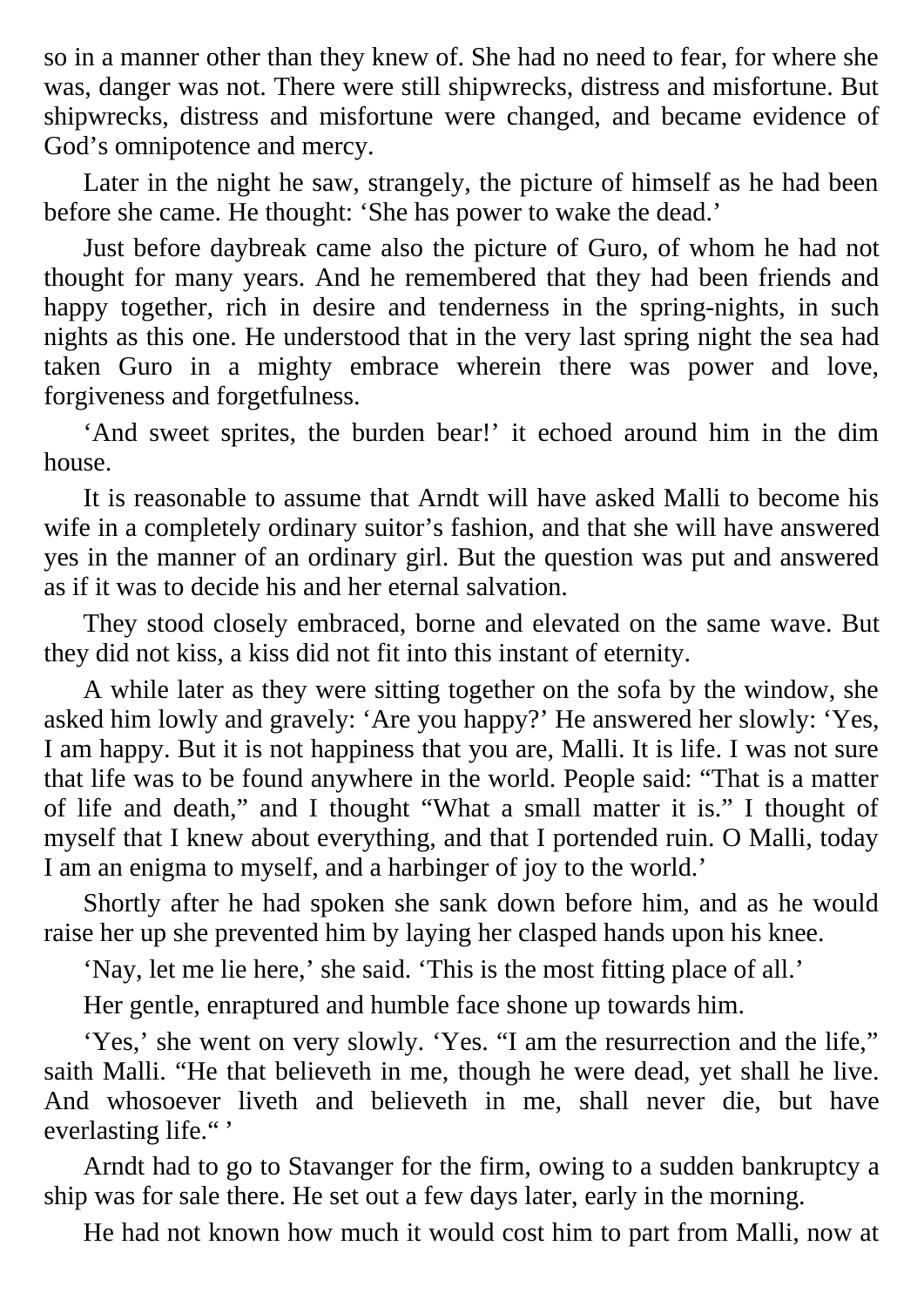the last moment he had to force himself to leave. Malli too, on her side, had taken this separation of a few days lightly, she almost felt that she needed to draw her breath. It was only when at his departure she saw him so pale that she herself became very pale. Something terrible might happen to him on the journey. She ought to have prevented him from going away, or she ought to have gone with him in order to ward off the misfortune that threatened him. In the chill spring morning she stood on the front steps of the house in the East Indian shawl her mother had given her, and watched his carriole depart.

'My God!' she thought. 'If it goes with him as with Father! If he never comes back!'

## **XII. FERDINAND**

It now happened, the day after Arndt had left, that a couple of ladies of the town were paying a call to Fru Hosewinckel, and that while they were sitting around the coffee-table Malli came into the room in cloak and bonnet, radiant with happiness, ready to go out. Fru Hosewinckel asked her where she was going, and she answered that she was going to see Ferdinand. The ladies fell silent and looked at one another. Fru Hosewinckel got up from her chair, went towards Malli, and took her hand.

'My dear girl,' she said. 'You cannot see Ferdinand any more.'

'Why not?' asked Malli in amazement.

'Alas, Ferdinand is dead,' said Fru Hosewinckel.

'Ferdinand!' Malli cried aloud.

'Yes, our poor, good Ferdinand,' said Fru Hosewinckel.

'Ferdinand!' Malli cried again.

'Such was the will of God,' said Fru Hosewinckel.

'Ferdinand!' Malli cried for the third time, as if to herself.

The two ladies of the town said that they were very sorry indeed, and then went on to report in detail what had happened to Ferdinand. On board the *Sofie Hosewinckel* he had, on the night of the tempest, been struck by a falling piece of the yard-arm and had suffered severe internal injuries. These at first had not appeared to be serious, but yesterday he had died.

'So after all it was the tempest,' said one of the ladies, 'which brought on the death of the brave young man.'

'The tempest!' Malli exclaimed. 'The tempest! No, how can you think that? I must go to him. Then will you see that you are utterly mistaken!'

'Unfortunately there can be no doubt about it,' said the other lady. 'And it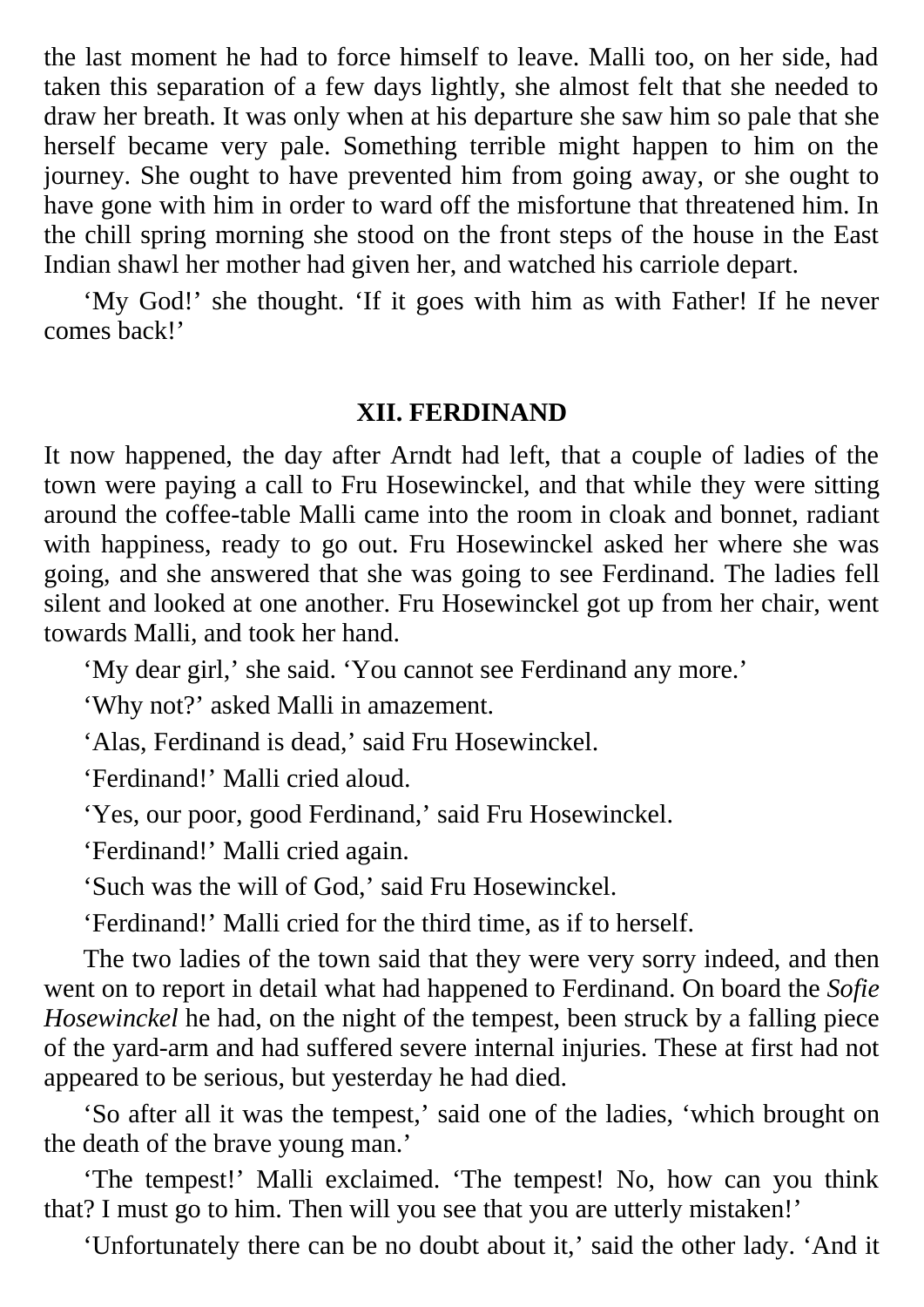is such a very poor home. How, now, is his poor mother to get along? Alas no, Mamzelle Ross, there is no doubt at all.'

Malli stood for a while considering.

'Indeed yes,' she then burst out forcefully. 'He stood on the deck with me, you know! We were together the whole night through. In the morning, in the fisherman's hut, he was the one who helped me change my clothes. And you have seen for yourselves,' she went on, turning to face the ladies, 'that he came ashore in the boat with me. No, Ferdinand is not dead!' Once more she was silent.

'I must go to him at once!' she cried. 'God! to think that I have not gone before!'

The ladies did not know what to do about this wild, disturbed agitation, so remained silent and let the girl go her way.

Malli came into Ferdinand's home just as the young seaman was being laid in his coffin. His mother and small brothers and sisters and a few relatives who had assisted them, stood around and in their dark clothing filled up the small dark room. They all made way for the girl, and the dead boy's mother greeted her, took her by the hand and led her forward, so that she should see Ferdinand for the last time.

Malli had sped through the streets like a gale and was panting after her run, now she stood as if turned to stone. Ferdinand's young face on its pillow of shavings was as peaceful as if he were asleep. Suffering and agony had passed over it and again away, and had left behind as it were a deep, solemn experience. Malli had never before seen a corpse, neither had she ever seen Ferdinand so quiet.

The strangers in the room had been about to leave when she came, they now said good-bye to her and she shook hands with them one by one, with wide-open, dumb eyes. Ferdinand's mother saw the visitors out, Malli was alone with him.

She fell on her knees by the coffin.

'Ferdinand!' she called out very gently. And again: 'Ferdinand! Dear Ferdinand!'

As he did not answer, she stretched out her hand and touched his face. Death's icy chill penetrated through her fingers, she felt it go right into her heart and withdrew her hand. But a little after she laid it back again, let it rest on the boy's cheek until she thought that her hand had become as cold as that cheek itself, and so began slowly to stroke the still face. She felt the cheekbones and the eye-sockets against the tips of her fingers. Her own face the while took on the expression of the dead sailor-boy's face, the two grew to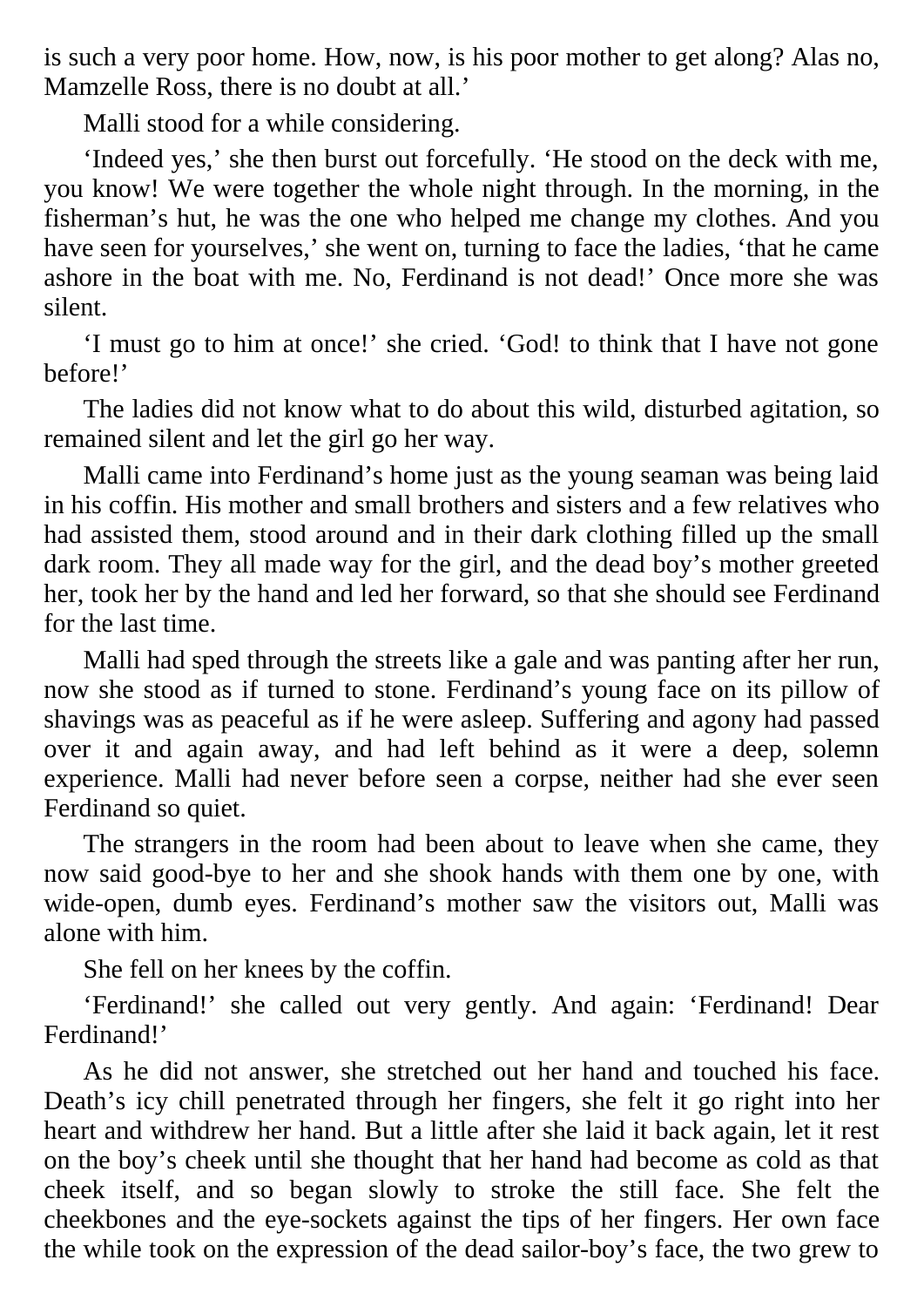resemble one another like brother and sister.

Ferdinand's mother came into the room again and made Malli sit down on a chair. She began to tell about Ferdinand and about what a good son he had always been to her. She went over his short life, relating small traits and incidents from his childhood and boyhood, and as she did so the tears, ran down her cheeks. But when she began to tell of how Ferdinand had ever laid aside almost all his pay to give to his mother when he came home, she ceased to cry. She only sighed deeply and heavily over how hard life would now be for his small brothers and sisters, and for herself.

'Ferdinand,' she said sorrowfully, 'would have been so grieved to see it.'

Malli listened, and deep in her heart recognised this subdued woman's wailing. It was her own mother's anxiety about bread for herself and her child. She looked about her and now also recognised the needy, narrow room. This was the room of her own home, here she had grown up. The old familiar bare world came back to her, so strangely gentle, and so inescapable.

It was as if a hand—and was it Ferdinand's own cold hand, on which hers had just rested?—seized her by the throat, and she grew giddy and sank, or everything round her sank. The elder woman looked at her, and with the quiet tact of the poor changed the subject. She began to tell of Ferdinand's pride at being the young lady's friend. She had from Ferdinand's own lips heard more of the shipwreck than anyone else, and had followed Malli's steps from the deck to the engine-room, and from the engine-room to the helm. By her son's sick-bed she had had to read aloud to him so many times the report of the *Christianssand Daily News* that she now knew it all by heart. A little smile broke out on her careworn face as she explained how, to please him, she herself had had to repeat the young lady's cry through the din and roaring of the tempest: 'Ferdinand!'

At that Malli rose from her chair, pale as death. She looked at the simple bench and table, at the one poor flower-pot in the window and at the woman's threadbare clothes. Lastly she turned towards the silent face in the coffin. But now she dared not go near it. She merely for an instant wrung her hands in its direction in a movement that was like a shriek. Then she gave Ferdinand's mother her hand and went away.

When she came home, she sought out Fru Hosewinckel and said to her:

'Ay, Ferdinand is dead. And it is such a poor home. How, now, is his mother to get along?'

Fru Hosewinckel felt sorry for the pale girl.

'Dear Malli,' she said. 'We will not forget Ferdinand's loyalty. We will stand by this poor mother.'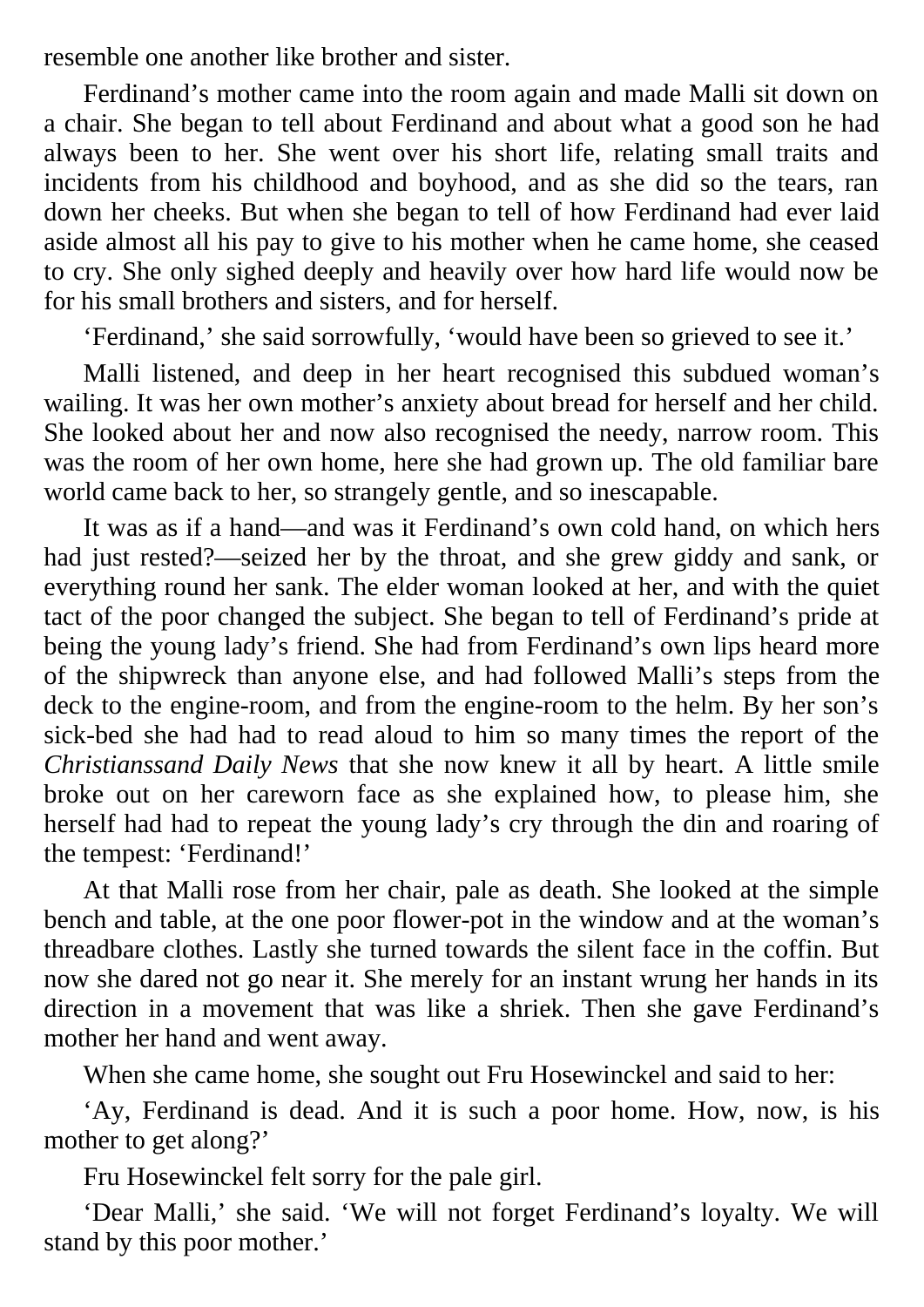Malli stared at her as if she had not understood what was said, and was waiting to hear something she could better comprehend.

'My dear child,' said Fru Hosewinckel. 'That is the happiness of possessing wealth, that one may help where need is great.'

When next morning Malli came downstairs, she was so changed that her housemates were frightened. She was once more the girl with the stiff, white face and the dark rings under her eyes, paralysed in all her joints, who had been brought in from the wreck. And she was now also dumb, as upon that time Herr Soerensen himself. She would not go out, but also seemed afraid to stay in, she got up from one chair to sit down on another. Fru Hosewinckel proposed sending for the family doctor, but Malli begged her not to with such anguish that she again gave up the idea. The household then in perplexity left her in peace, only the lady of the house attentively followed the distressed expressions in the young face.

## **XIII. FRU HOSEWINCKEL GOES TO CHURCH**

As long as Arndt was in the house it had been difficult to Fru Hosewinckel, in the strong light with which her son's love surrounded Malli, really to catch sight of the girl. In her sober way she had almost looked forward to his absence, during which she would have time and peace to look at her. The sudden ominous change in Malli's face and manner frightened her, and she did not know what to think about it. For some days her son was still so close to her that she saw Malli with his eyes. The girl then was to her a precious possession, and she tried to the best of her ability to help and console her.

Now she also reproached herself, more seriously than on the evening of the ball, with having thoughtlessly allowed Malli to be the object of so many people's curiosity and homage. This very young girl had looked death in the face, had immediately after been taken up into new, rich surroundings, and there to all probability had had her life's course decided. Let good fortune be ever so sweet, the elderly woman reflected, it takes strength to bear even that. Now there must be an end to parties and gatherings, and Malli must remain unobserved and undisturbed under the protection of the house.

As Fru Hosewinckel spoke of her resolve to Malli herself, it was as if for the first time since Ferdinand's death the girl did really grasp what was said to her.

'Yes, unobserved,' whispered Malli. 'Be subject to no sight but thine and mine, invisible to every eyeball else! What lovely words.'

But soon afterwards she was once more white and restless in the grip of her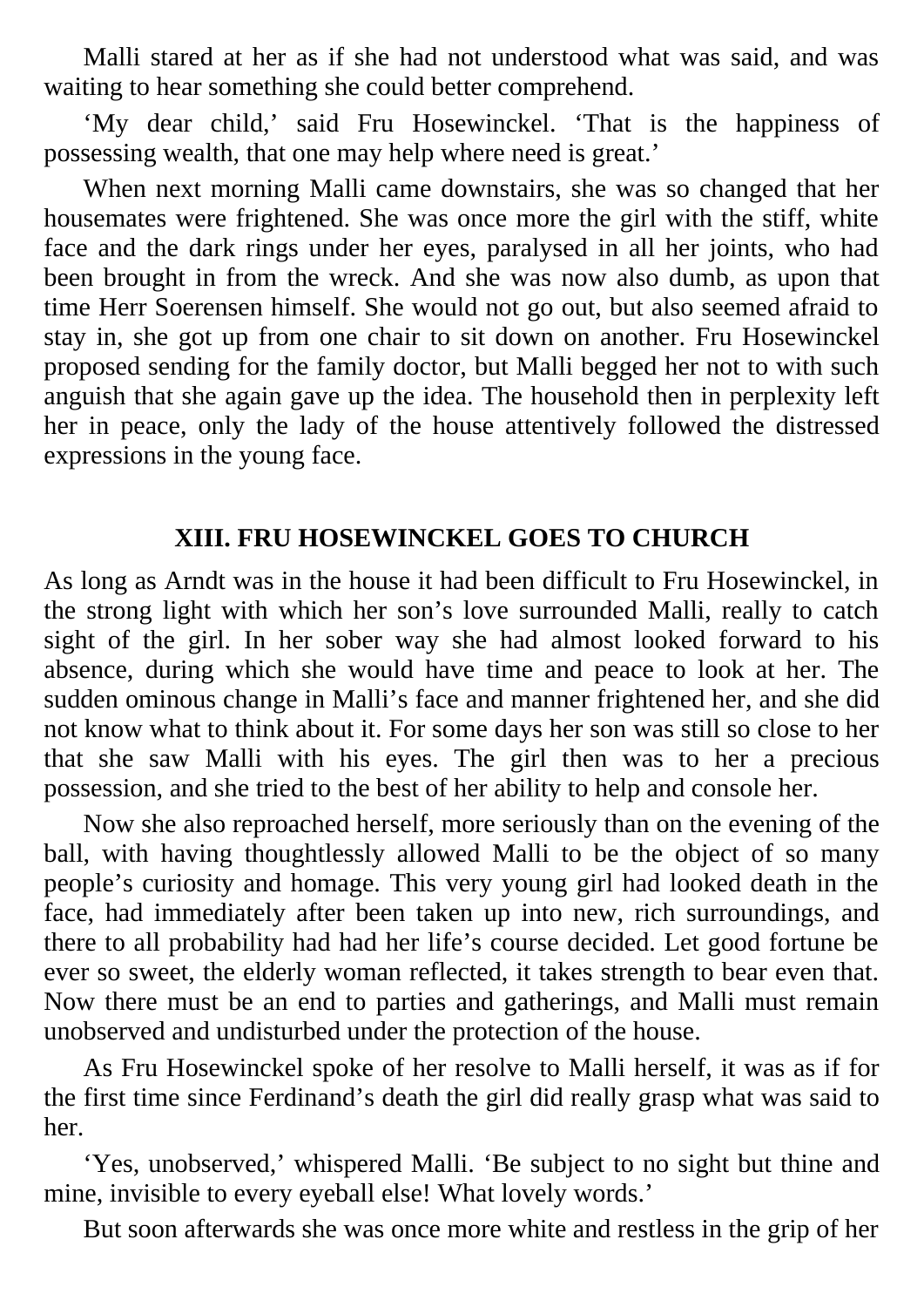grief.

Arndt's mother knew Malli so little that she could not guess what she was grieving about. She noticed that least of all the girl could bear to hear her son's name mentioned, it was as if each time the sound of it stuck at the heart. A terrible thought for a while gained hold of Fru Hosewinckel's mind. Was it possible that this girl was not all there? Nobody had really known her father, and who could tell what ghosts of old forgotten times had been admired to the house together with the valiant maiden? Yet till now no one had noticed any derangement in Malli, and she again dismissed her fear. There was something else weighing on the girl's mind, and what was it?

She called to mind that it was the news of Ferdinand's death which had brought Malli to despair. What could there have been between the girl and the young sailor? While pondering on this she called to mind that she herself, while her engagement to Jochum Hosewinckel was still a secret, had had another suitor applying for her hand, and had been unhappy about it. Malli in the turbulence of the storm might have given Ferdinand a promise, and might now be grieving because she had not got herself released from it in time. Slowly Fru Hosewinckel groped her way further into the idea, at times amazed at the unwonted audacity of her own fantasy. Did the girl, she wondered, now imagine that the dead young ordinary seaman might rise from his grave and call her to account? Young girls have strange notions and may almost die of them. But a secret distress to be relieved must be brought into the light of day. She must persuade or force Malli to speak.

For a few days she cautiously questioned the girl on her childhood and her time with Herr Soerensen's troupe. Malli artlessly answered all her questions, in this past there were no secrets. Fru Hosewinckel went on to mention Ferdinand's name, and it seemed evident that Ferdinand had never caused Malli any sorrow but his death. The elder woman almost lost patience with the young one, who suffered and would not let herself be helped. Then she bethought herself that in this world there are powers stronger than the human will, and decided to turn to them with regard to Malli's salvation.

As already mentioned, she was unaccustomed to troubling heaven with direct petitions, this was perhaps the first time she approached it with a personal plea. But she did it for the sake of her only son, and because she had now gone so far into the matter that to her there was not retreat. Neither could she hand over her task to anyone else. Her husband was as pious as herself, and for more than forty years the two had said their evening prayers together. But just as Fru Hosewinckel—although she inwardly hoped that she might be wrong—could not quite believe that any man could attain to eternal life, she could not quite imagine that a person of the male sex could put a matter before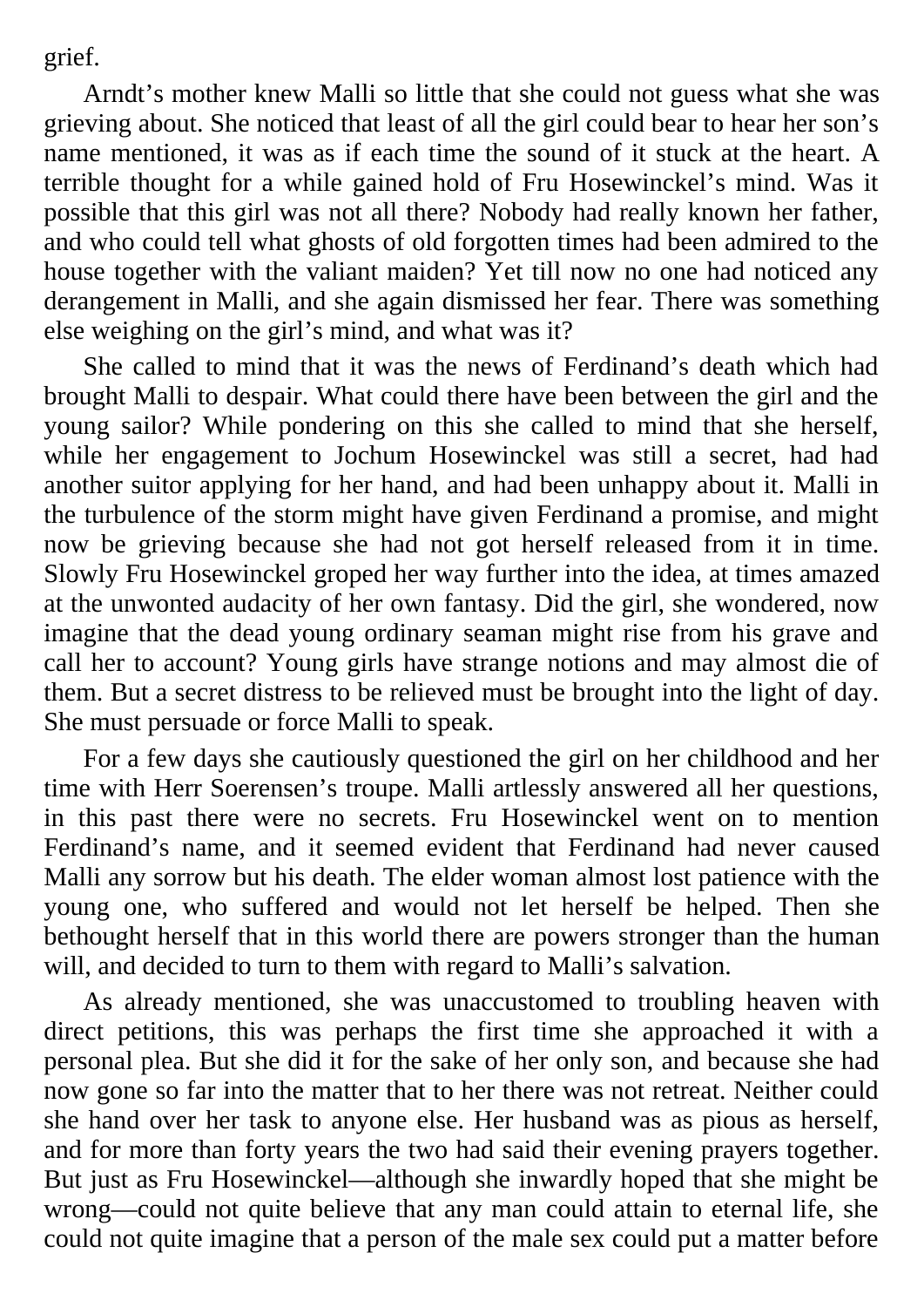God in the form of prayer.

So next Sunday she went to church and collected herself to submit her demand. She did not ask for strength or patience, what was required of these she must, she knew, herself supply. But she prayed for an inspiration to find clarity in the affair and help for the sorrowing girl, for she realised that she herself was not rich in inspiration. She walked home from church with hope in her heart.

Fru Hosewinckel, in her gratitude for the rescue of *Sofie Hosewinckel*, had wished to present her church with a new altar cloth, a fine piece of drawnthread work fitted together in squares which could be embroidered separately and when ready joined together. She herself worked on one such piece and had asked Malli, who had been taught needlework by her mother, to do another, and this occupation, a return to days of old, was the only one in which the girl seemed to be at ease; she worked on steadily, almost without looking up. On Sunday evening the lady of the house and its young guest were sitting together by the drawing-room sewing, in the large, dim room the linen shone a delicate white in the gleam of the paraffin lamp. Shortly after the master of the house came into the room and sat down with them.

## **XIV. OLD FOLK AND OLD TALES**

Old Jochum Hosewinckel during the last years had been living under the growing shadow of a fate hard to bear because to him it seemed to include some kind of guilt or shame—he had never spoken about it to anyone. Yet this was no personal or individual visitation, but a share in conditions common to all the human race: when men live long enough they come to know it. He had begun to feel the burden of old age. The people of his family were long-lived, he had watched his father and his grandfather grow old in a manner both expected and respected, becoming hard of hearing and in the end stone-deaf, stiff in the back as in mode of thought, walking about as honourable and honoured memorials to a long row of years and experiences. With him, it seemed, old age was making itself known in a different way, and in his own mind he blamed his mother's mother, who had come from the far north of Norway, for the fact. He did not grow stiff or petrified, but the whole world and he himself with it, day by day seemed to be losing in weight, and dissolving. Matters and ideas changed colour as the coat of paint on a boat that has been out in wind and weather will change colour—the hues on the boat's planks may become almost prettier than before, there will be a new play in them, but all the same it is not as it should be, and one has one's boat painted afresh. It became difficult to him to keep his accounts and to determine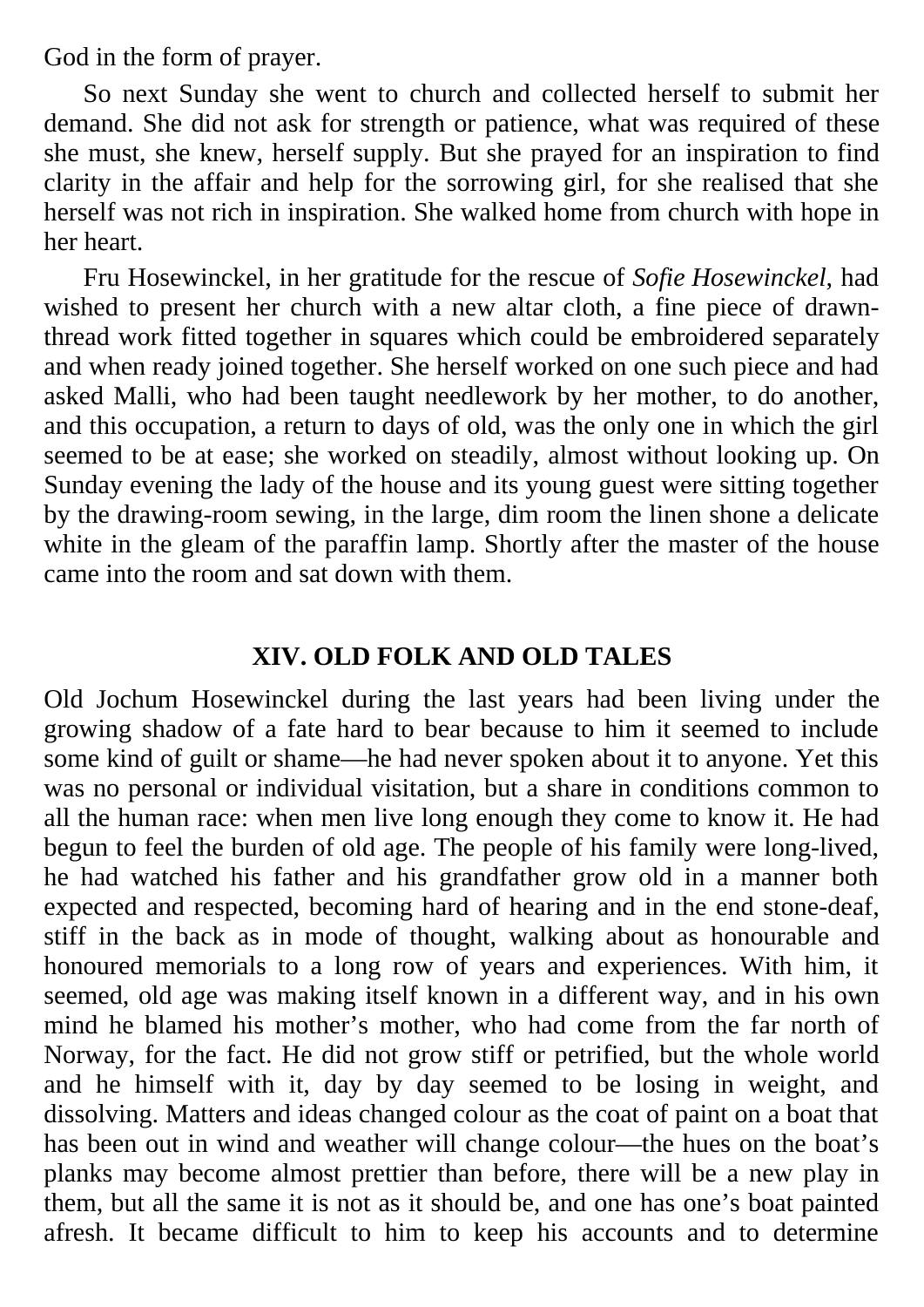whether things happening round him were of an advantageous or undesirable, of a gay or sad nature, ay, whether in the books of his conscience they ought to be entered as credits or debits. At times it seemed to him that he could no longer rightly distinguish between past and present, his mind willingly let go its grasp of near things to run back to vanished times, childhood games and boy's pranks grew more alive to him than cargoes and rates of exchange. He was afraid lest his surroundings should discover the decay in him, and became highly watchful in all communication with his skippers and clerks. He was least worried in front of his wife, who once for all had taken him for what he was, and now as a rule did not look much at him, but it happened that he shunned his son's company. In himself he might at times feel happy and even buoyant in an existence without accounts, but this fact to an old man of an old family, whose struggle throughout life had been to keep assets and liabilities apart, was disquieting, and he called himself to account. It went so far with him that the suspense in the days round *Sofie Hosewinckel's* shipwreck for a while had brought him a feeling of relief, because here one could clearly distinguish between good and bad luck.

Then Malli came into the house, a young being whose idea of the universe could not be expected to include strict border lines, and who none the less, against the views of competent people, had headed straight for a goal and had saved his own good ship—a child who deserved to be spoiled and jested with. A joyous understanding and confidence sprang up between the old host and the young guest, as if within the whole household those two belonged to one another. She accompanied him on his early morning walks to the harbour and the warehouses, she took trouble to recall songs of old days and sang them to him, one time when he had brought her a bird in a cage she kissed him on both cheeks.

As now she grew ill or deeply melancholy and kept back from all other people, the understanding between the two was strengthened and found a particular expression. Malli was loath to hear about matters or events of the present day, but was pleased to listen to accounts of old times, even to plain nursery tales. And her old ally and protector, with his gentle, bony face and his white whiskers, was pleased to recount to her childhood-experiences, and tales which more than sixty years ago had been told himself by the house's servants, by old skippers and fishermen and by his mother's mother. So it became a kind of tradition in the Hosewinckel house that when in the evening the ladies sat sewing by the table, its master would come in from his office, settle down in his grandfather's chair and bring out a story to them. At such hours he did not mind being heard by his wife to indulge in queer fancies. He might imagine himself and Malli to be running, hand in hand, into a twilight, a darkness of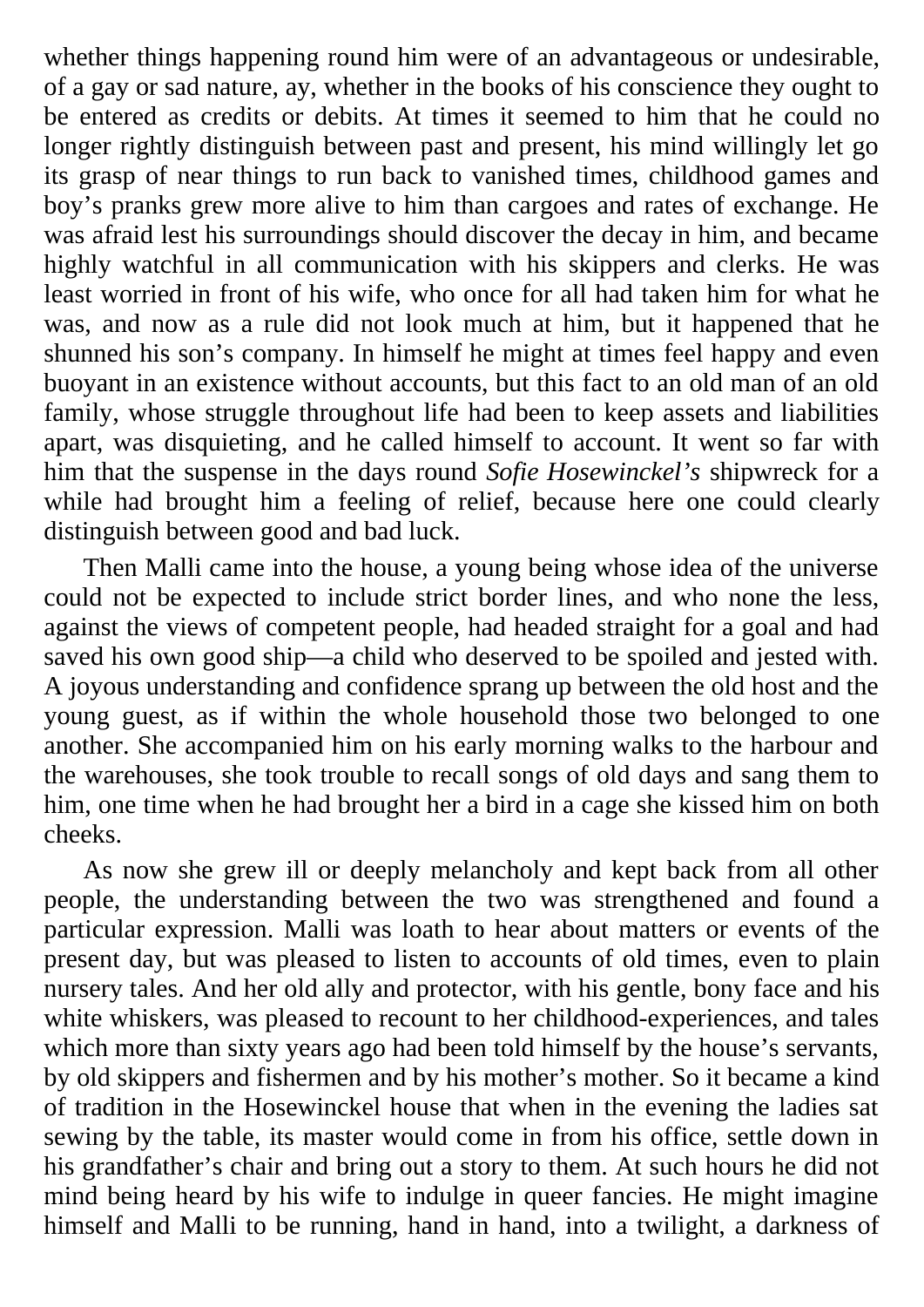their own. But it was not barren, it was the mighty night of Northern lights, and in it things lived: heavy, shaggy bears padded and puffed, wolves whirled in long trails through the blizzard over the plains, ancient Finns, who knew witchcraft, chuckled while selling fair winds to the seamen. Old Jochum Hosewinckel sat in his chair smiling, as if on a refuge in life, to which a bad conscience was not admitted.

On this Sunday evening he entered the room with a story for Malli ready at hand, and shortly after set to tell it.

'Tonight, Malli,' he said, 'I am going to tell you about a grave danger that once threatened the house in which you are sitting—God preserve it from another such. And also about my grandmother's grandfather, Jens Aabel. I myself had the story told me when I was a small boy.'

## **XV. JENS AABEL'S STORY AND HIS GOOD ADVICE**

'This old Jens Guttormsen Aabel,' he began his tale, the light from the lamp, which did not reach his face, falling upon his big old folded hands, 'had come here from Saeterdalen, where the folk at that time were still half heathen, but he himself was a good Christian. He was a well-to-do man held in respect by the whole town, and already getting on in years, when in the month of February 1717 the great fire broke out in Christianssand.

It was a grave disaster, in six hours more than thirty houses were burnt to ashes. It was reported that the mighty glow from the fire on the sky could be seen from Lillesand and from ships lying off Mandal. That night it blew a gale from the north-west, so that the fire, which first sprang up in Lillegade, ran straight towards my great-great-grand-father's house and warehouses in Vestergade, and it looked as if they were doomed.

Already Jens Guttormsen's servants and shop-assistants had begun to bring out money-chests and ledgers. Many people had gathered at the other end of the street, and some of them wept for the good man who was to see all that he had collected in life brought to nothing. So close was the fire, old people of the town have been telling, that in the midst of winter it was as hot in the street as in a bake-house.

'Then, my girl,' the old shipowner went on, 'Jens Aabel came out of his gate with his scales in his right hand and his yardstick in his left. He took his stand in the street and spoke in a loud voice so that all heard it. He said: 'Here stand I, Jens Guttormsen Aabel, merchant of this town, with my scales and my measure. If in my day I have made wrong use of any of them, then, wind and fire, proceed against my house! But if I have used these righteous things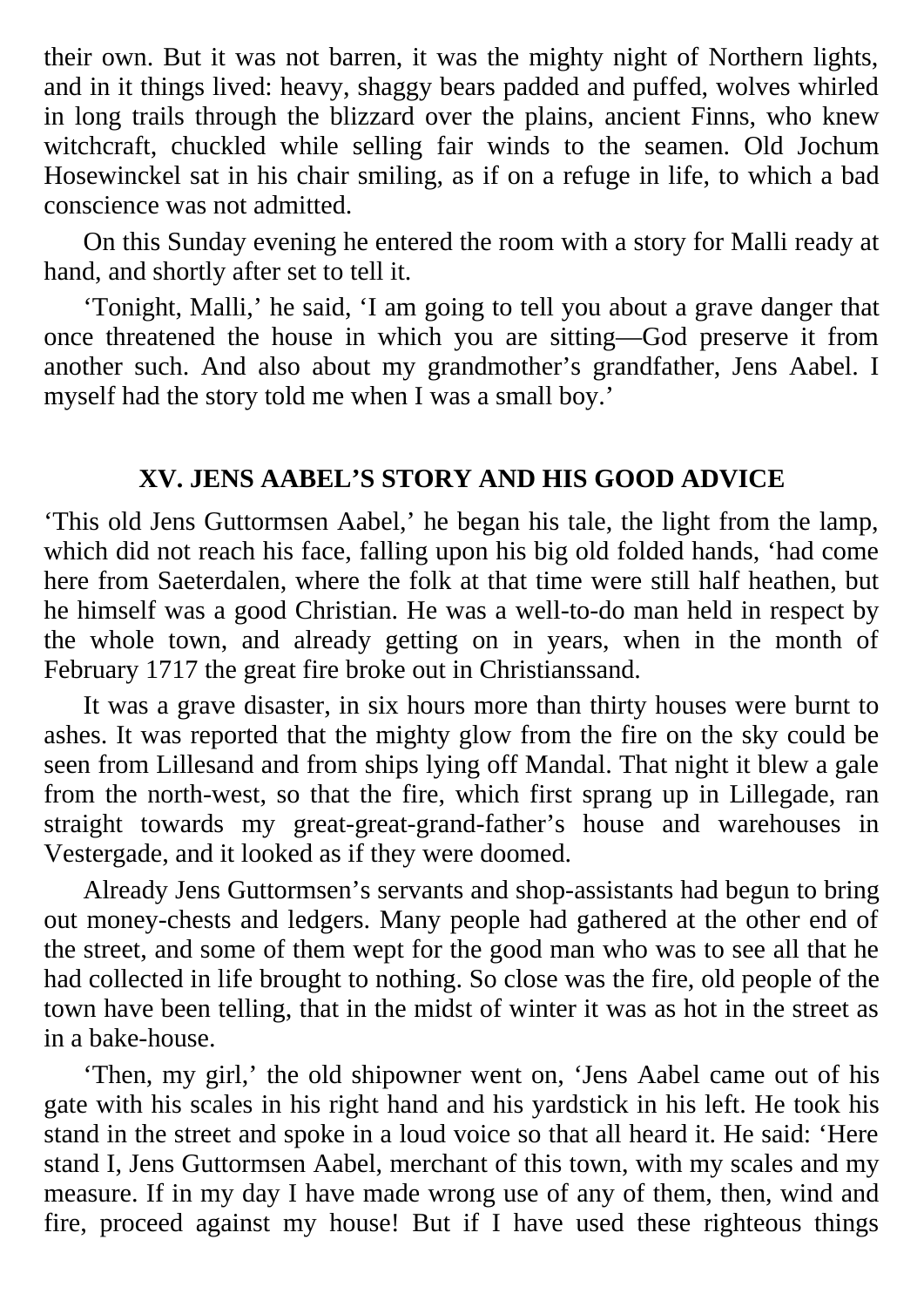righteously, then you two wild servants of God spare my house, so that in years to come it may serve men and women of Christianssand as before.'

'And at that moment,' Jochum Hosewinckel recounted, 'just when he had spoken, all people in the street saw the wind waver and for a moment cease altogether, so that smoke and sparks swept down over them. But immediately after it changed and shifted from north-west to due north, and the fire swerved off Vestergade and down towards the market-place. Jens Aabel's house in this way was out of danger, and the things which had just been brought out could be brought in again.'

The big clock in the room slowly struck eight, and the old narrator and the listening girl remained silent, absorbed in the story, as if they had stood together in Vestergade on that winter's night.

'You will have seen, Malli,' Jochum Hosewinckel, who could not all at once bring himself to return to everyday life, took up the tale again, 'you will have seen the big Bible lying on the table in my office. That is Jens Aabel's Bible, which has come into the family through my father's mother. And it has got this quality to it, that if anyone in the house, uncertain as to what he ought to do, goes to it to ask advice from it and lets it fall open where it chooses, he will get from it the right answer to what he is seeking.'

Fru Hosewinckel looked across the table at Malli, and at that moment it seemed to her that her prayer was being answered. She sat still on her sofa, but she followed the conversation closely.

'I can tell you,' said her husband, 'how I myself did once ask Jens Aabel's Bible for advice. But you must then take a candle and fetch it in here, so that I can find the right text. It is heavy, you will have to carry it on both arms and to leave the candle standing till you have laid the book back again.'

Malli went away with the candle and came back with the book, carrying it on both arms, and laid it on the table in front of the old gentleman who was waiting for it.

He took up his glasses, hesitated a moment, sat back in his chair and related:

'One time many years ago my cousin Jonas came to me to make me go halves with him in the purchase of a ship. For the sake of my good aunt, his mother, I was loath to say no, but when I considered the man himself I was even more unwilling to say yes, for he was an unsafe man in all his dealings and had duped me before. As now he sat on the sofa, impatient to get my answer, and I walked up and down the floor sadly uncertain about it, my eyes fell on our Bible.

' "Why, yes," I thought, "give me your advice, Jens Aabel," ' and I went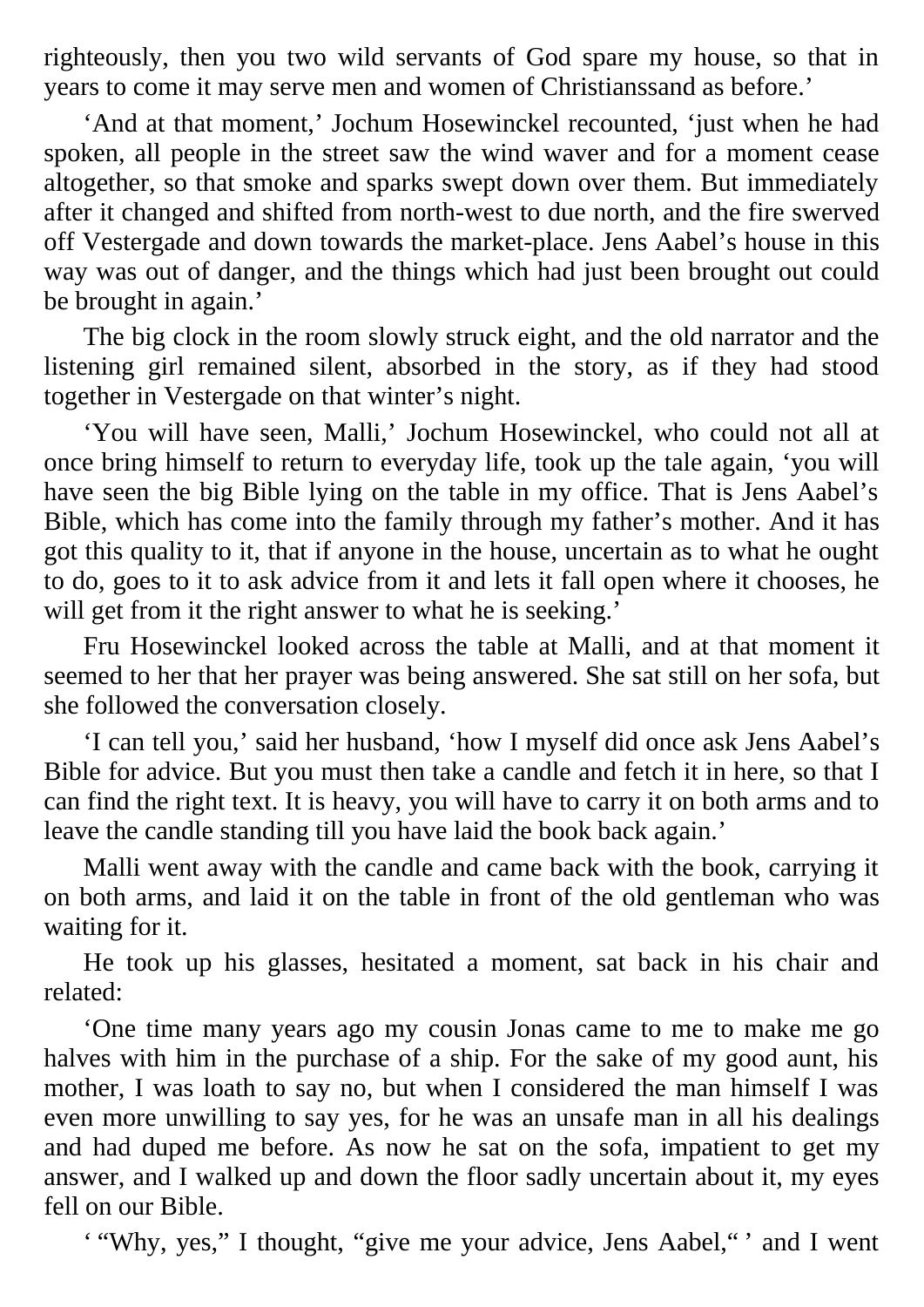and opened it, as if I were looking for something among the papers on the table.

'It was, that time, at the book of Ecclesiasticus that it fell open, the 29th chapter. And I shall read to you now what I read to myself that evening, more than thirty years ago.'

He put on his glasses and wetted his finger to turn the pages of the book, and when he found his place he read out slowly:

"Many have reckoned a loan as a windfall, and have given trouble to those that helped them."

' "Just so," I thought, "that fits cousin Jonas, here behind my back, well enough." And then came further:

"And when payment is due he will prolong the time, and return words of heaviness, and complain of the times."

' "Just so," I thought again. I was about to close the book and turn round to him, when the next verse came in as of its own accord, and it went:

"Howbeit with a man in poor estate be long suffering, and let him not wait for thine alms. Lose thy money for a brother and friend, and it shall profit thee more than gold."

'Then for a moment I stood stock-still. "Say you that? Say you that, Jens Aabel?" I asked.

'And now, my girl, I can finish off my tale by telling you that this good ship *The Attempt*, the which Jonas and I bought together, on her very first trip made an exceptional catch of herring and paid me my money back then and there.'

'But on her second journey,' the old man concluded after a short silence, and with a new expression running over his face, or indeed with a new face, the story-teller's face, 'it happened that cousin Jonas went overboard off Bodoe after a merry evening ashore. His mother in this way was spared any further distress on his account.'

The old gentleman for a while sat lost in his recollections.

'You will bear the book back where it belongs, Malli,' he said, 'for Arndt, too, must be able to find advice in it one day, when somebody wants to trick him, and all the same with a person in poor estate he should be long-suffering.'

Fru Hosewinckel's gaze again rose to Malli's young figure, as she stood up, and followed it through the door.

A few minutes later husband and wife in the drawing-room heard a heavy fall to the floor in the next room. They found the girl lying in front of the table as if she were dead, and the book open upon it.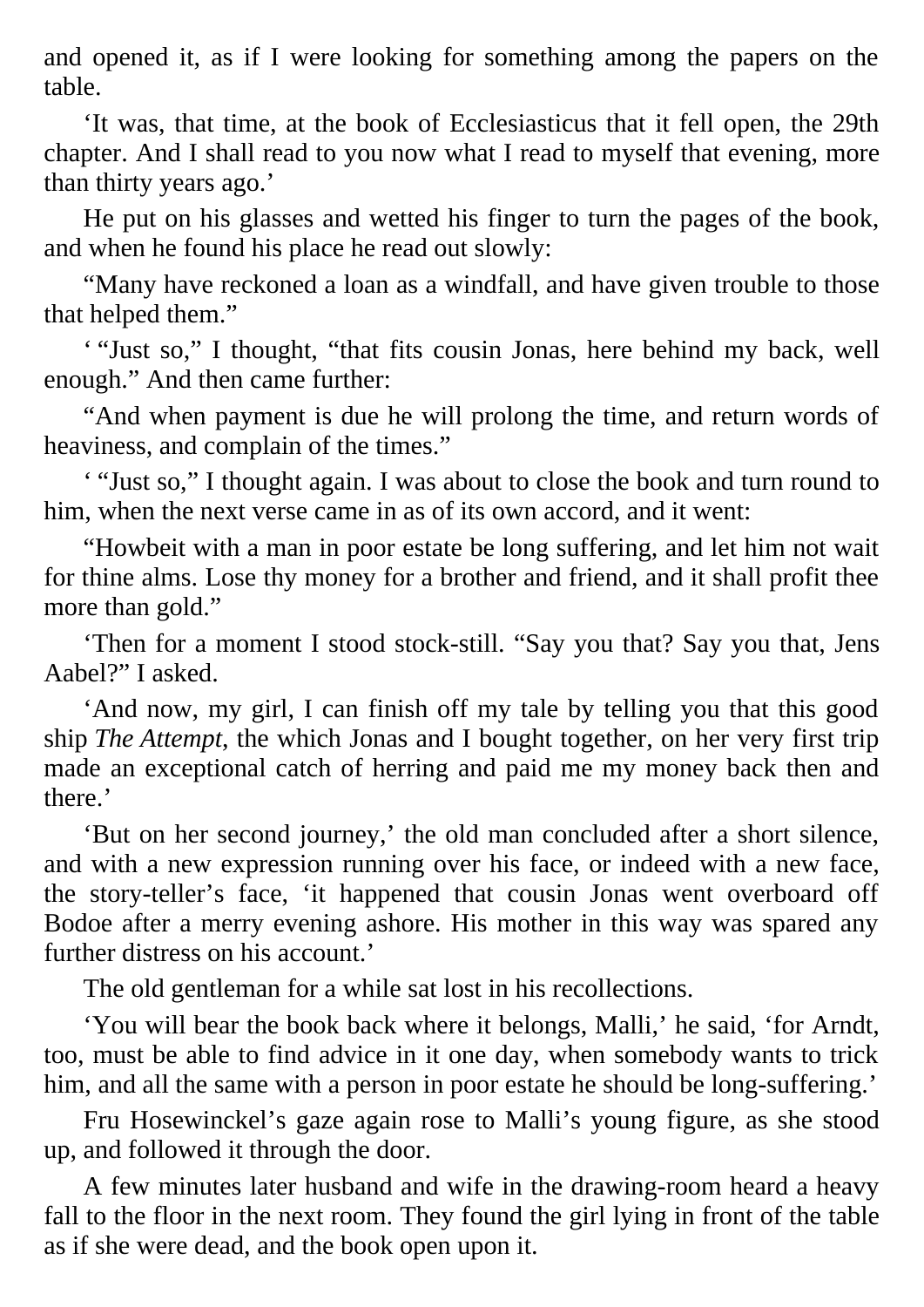Fru Hosewinckel never forgot that in that moment she seemed to hear her son's voice: 'Is this what you wanted?'

They lifted up Malli and laid her on the horsehair-covered sofa. She opened her eyes, but appeared to see nothing. In a while she raised her hand and stroked the old man's face. 'I felt dizzy, Arndt,' she whispered.

Fru Hosewinckel rang for the maids and with their help supported Malli upstairs and had her put to bed.

When she came down into the office again her husband stood where she had left him, gazing into the candle by the open Bible on the table. He looked up at her and closed the book. She made a movement to stop him, but he went on to fasten the heavy clasp.

### **XVI. PUPIL AND MASTER**

Early next morning, before the Hosewinckel household were awake, Malli got up quietly, dressed and went down the back-stairs, and through the back-door out into the side street. As late as the day before she would have had to look round for the way to Herr Soerensen's hotel, now she steered straight to it like a homing-pigeon to its cot.

For many long hours of the night she had longed for dawn. As now she hurried along she saw the world about her slowly regain light and colour. Scents met her, and a gentle breeze, and she thought: 'Everything here is different to what it was when I first came, that is because spring has come. Later comes summer.' She suddenly called to mind, almost word to word, Arndt's plan of how in the summer, in one of his father's ships, he and she would go north to where the sun never sets.

While her thoughts ran thus, she had come through the gateway of the hotel and up Herr Soerensen's small staircase, and without knocking, as if she had known she was expected, had opened the door.

Herr Soerensen as usual was up before other people and busy with his meticulous morning-toilet. When he saw Malli enter he withdrew behind a screen and from there instructed her to sit down on a chair by the window. She did not, however, settle down at once, but looked round the room, at a picture of the coronation of King Carl Johan and at Herr Soerensen's old carpet-bag propped against a wardrobe. Then she slowly took off her hat and coat as if to show that she had come to stay, and sank down on the chair pointed out to her.

Herr Soerensen popped his head over the screen three times in various stages of lathering and shaving, observing her attentively. But he said not a word.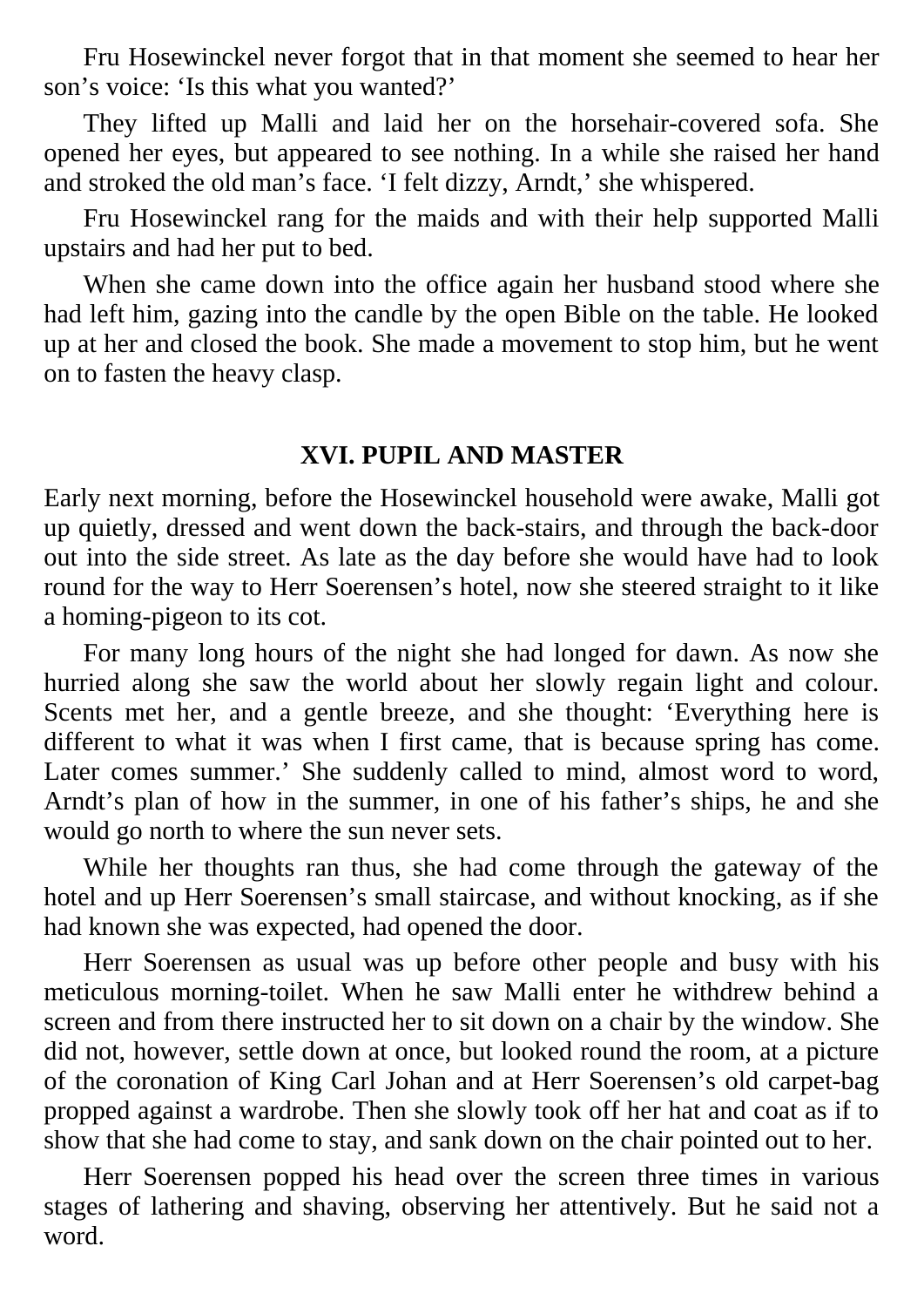In the end he came out into the room freshly shaved and with his wig on, in a dressing-gown of which the wadding stuck out here and there. Malli got up and threw herself in his arms, she was trembling so violently that she could not speak. Herr Soerensen made no attempt to calm her and did not even put his arms round her, but let her cling to him like a drowning person to a piece of timber.

During the conversation that followed she in turns drew back from him in order to watch his face, and again pressed against him as if she sought a dark shelter where she did not need to see anything.

She first of all cried out lowly and hoarsely at his breast: 'Ferdinand is dead!'

'Yes,' Herr Soerensen said gently and gravely. 'Yes, he is dead.'

'Did you know?' she cried out as before. 'Had you heard of it? Did you believe it?'

'Yes,' he answered. 'I did so.'

She steadied herself and regained control of her voice, let go of him and stood back a step.

'Arndt Hosewinckel loves me!' she cried in full, ringing tones.

Herr Soerensen's glance followed the change in her face.

'And do you love him too?' he asked. Because the question lay close to a line in a beloved tragedy, he repeated it, this second time in the tragedy's own words:

'And lovest thou him too, pure maiden?'

The tragedy's cues were also retained in Malli's heart, she immediately cried back to him with great force:

> '—sun and moon, The starry host, the angels, God himself and men may hear it: I am steadfast in my love for him!'

'Well,' said Herr Soerensen.

'Well,' he said again after a silence. 'And what now Malli?'

'Now?' Malli wailed in a cry of distress like a seabird in the breakers. 'Now I must go away. God, I must go away before I make them all unhappy.'

She wrung her hands hanging down before her.

'I will not make people unhappy,' she said. 'I will not! I will not! God himself knows that I was not aware I was doing so! I thought, Herr Soerensen, that I had told no lies, and made no mistakings.'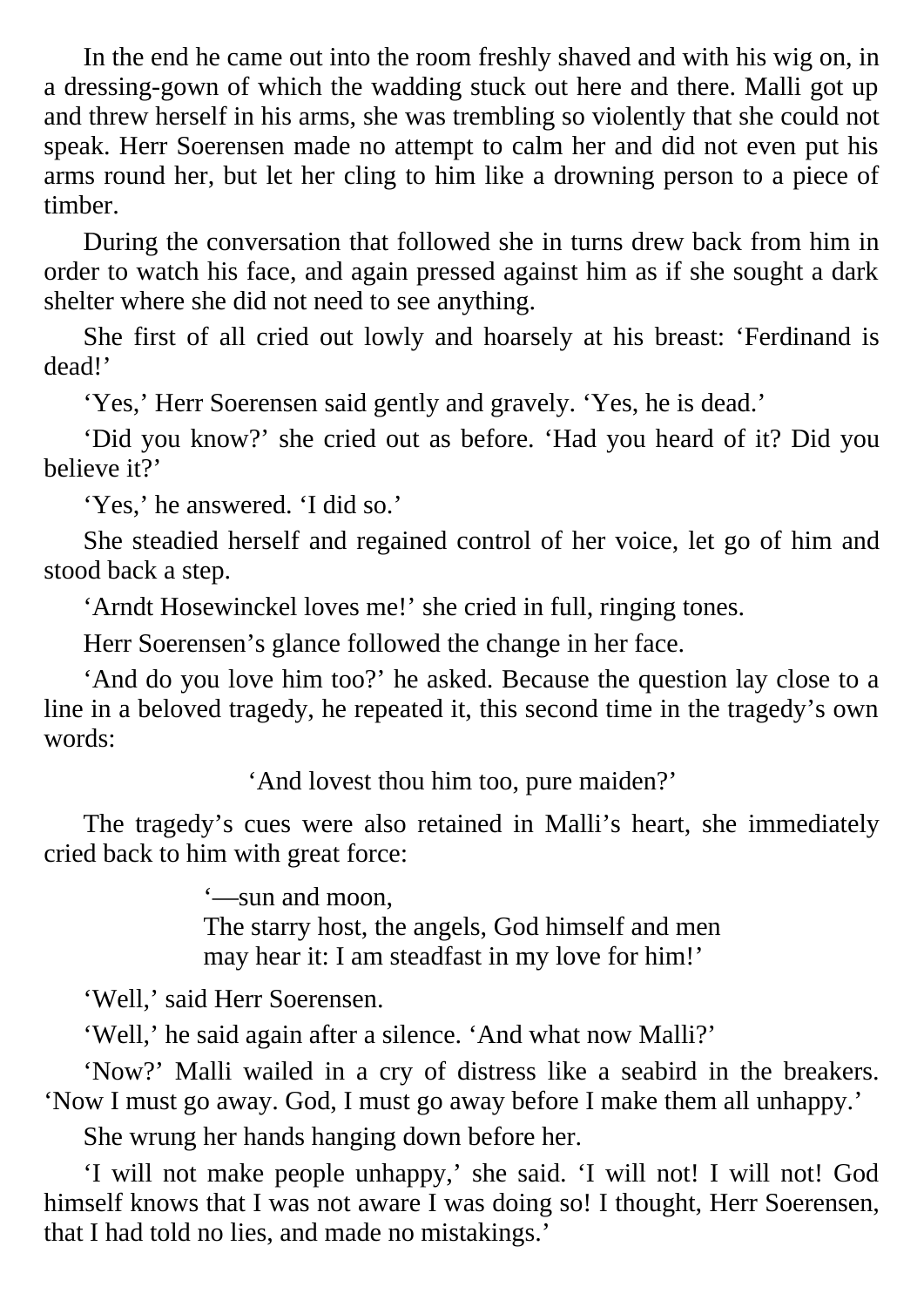'Now I must go away, I cannot stay here any longer,' she cried again, abruptly, as if it were some quite new decision of which she was informing him. 'I cannot, you know that I cannot, go back into that house on the square, unless I know that soon, as soon as I can, I shall be leaving it again. For I have been shown the door of it, Herr Soerensen. A righteous man, who has never made a wrong use of his scales or his measure, showed me the door yesterday evening. Righteous people can halt a gale, so that it changes from north-west to due north. But I!' she lamented. 'Our gale of Kvasefjord came straight to where I was. Yet I never prayed God to send it, I swear that I never did.'

'My old grandmother's sister,' she suddenly began, as if she was seeking a fresh course of thought, but once more found herself up against the misery of the preceding one, 'was so angry with her for marrying Father, that she would not set foot in her house. But one day she met me in the street, made me come into her room, and spoke to me of Father. She said: 'Your father, Malli, did not come from Scotland, and was no normal seaman. He was one of whom many people have heard, and for whom they have got a name. He was "The Flying Dutchman"—Do you think that is true, Herr Soerensen?'

After some consideration Herr Soerensen answered: 'No, I don't.'

Malli for a moment seemed to find consolation in his assurance, then a returning wave of despair again engulfed her.

'All the same,' she cried, 'I betray them all, as Father betrayed Mother!'

Again Herr Soerensen considered for a while, then said: 'Whom have you betrayed, Malli?'

'Ferdinand!' cried Malli. 'Arndt!'

'When I am far away,' she said, 'then I shall have the courage to write to Arndt how matters stand with me. But I cannot, I dare not tell him to his face.'

At the thought of this face she grew silent for a while. Then she once more wrung her hands.

'I must go away,' she said. 'If I do not go away I shall bring misfortune upon him. Oh, misfortune and misery, Herr Soerensen!'

Here she took one of her short steps backwards and looked him in the face with clear, wide-open eyes.

'You may well believe me, Herr Soerensen,' she said. 'For I speak as one that has a familiar spirit, out of the ground.'

There was a long silence in the room.

'Well, yes,' said Herr Soerensen. 'I can believe you all right, Malli. For see you, little Malli, I have been married myself.'

'Married?' Malli repeated in surprise.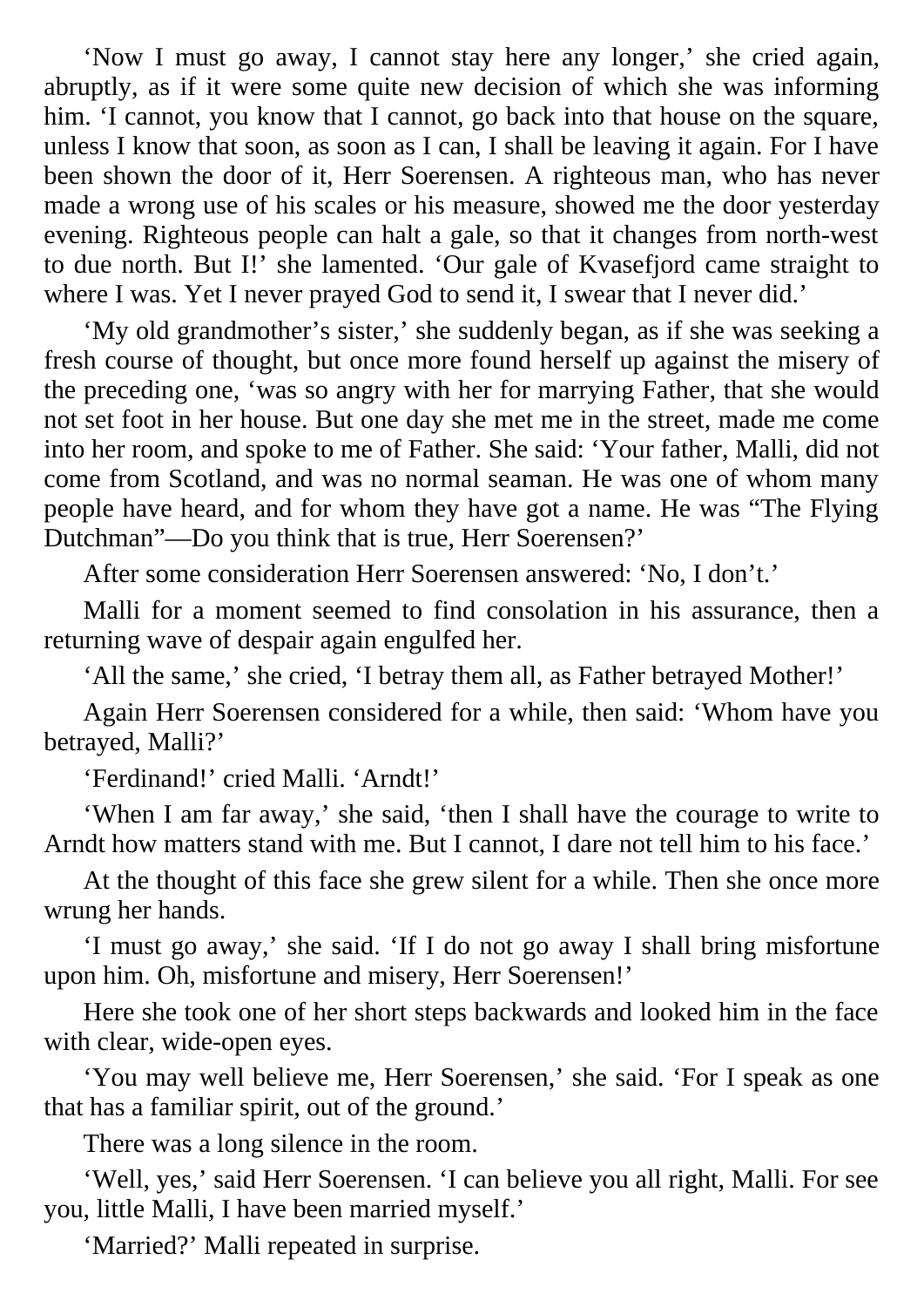'Yes,' he said. 'In Denmark. To a good, lovable woman.'

'Where is she now?' Malli asked and looked around bewildered, as if the lost Madam Soerensen could be found in the small room.

'Thanks be to God,' said Herr Soerensen. 'Thanks be to God, she is married now. To a good man. In Denmark. They have children together. She and I had no children.'

'I went away,' he continued, 'without letting her know, in secret. The last evening we sat together in our little home—we had a beautiful little home, Malli, with curtains and a carpet—she said to me: "Everything you do in life, Valdemar, you do to make me happy. That is so sweet of you." '

'O, yes,' the girl cried out, as if struck to the heart. 'That is how they talk to us, that is what they believe about us.'

Herr Soerensen for the third time stood deep in thought, then took Malli's hand, said: 'My girl,' and was silent as before.

'Let us sit down and talk together,' he at last said, and led her to a small sofa with broken webbing. They sat down side by side without it coming to any talk between them. But after a while Malli in her need of human sympathy and as if to appease a judge, or as in an attempt to comfort another unhappy person under the same sentence as herself, began to fumble over Herr Soerensen's shoulders, neck and head. She let her fingers run through his wig, so that a lock or two of it stood right on end. And as, while beseeching or caressing him she did not look up at him, in order to avoid getting the imploring fingers in his eyes or his mouth he had to take aim with his head and butt it gently in the air to the right and left.

Herr Soerensen, who was accustomed to being obeyed and admired, but not to being caressed, allowed the situation to prolong itself for several minutes, and remained sitting as before, even after Malli had let fall her hands. He at first felt that their group was taking form like that of the old unhappy king and his loving daughter. But presently the centre of gravity was shifted and he became fully conscious of his authority and responsibility: he was no fugitive, it was his young disciple who had fled to him for help. He once more became the man powerful above others: Prospero. And with Prospero's mantle round his shoulders, without lessening his pity of the despairing girl by his side, he was aware of a growing, happy consciousness of fulfillment and reunion. He was not to abandon his precious possession, but she was still his and would remain with him, and he was to see his life's great project realised.

At long last he spoke:

'. . . now I arise. Sit still, and hear the last of our sea-sorrow.'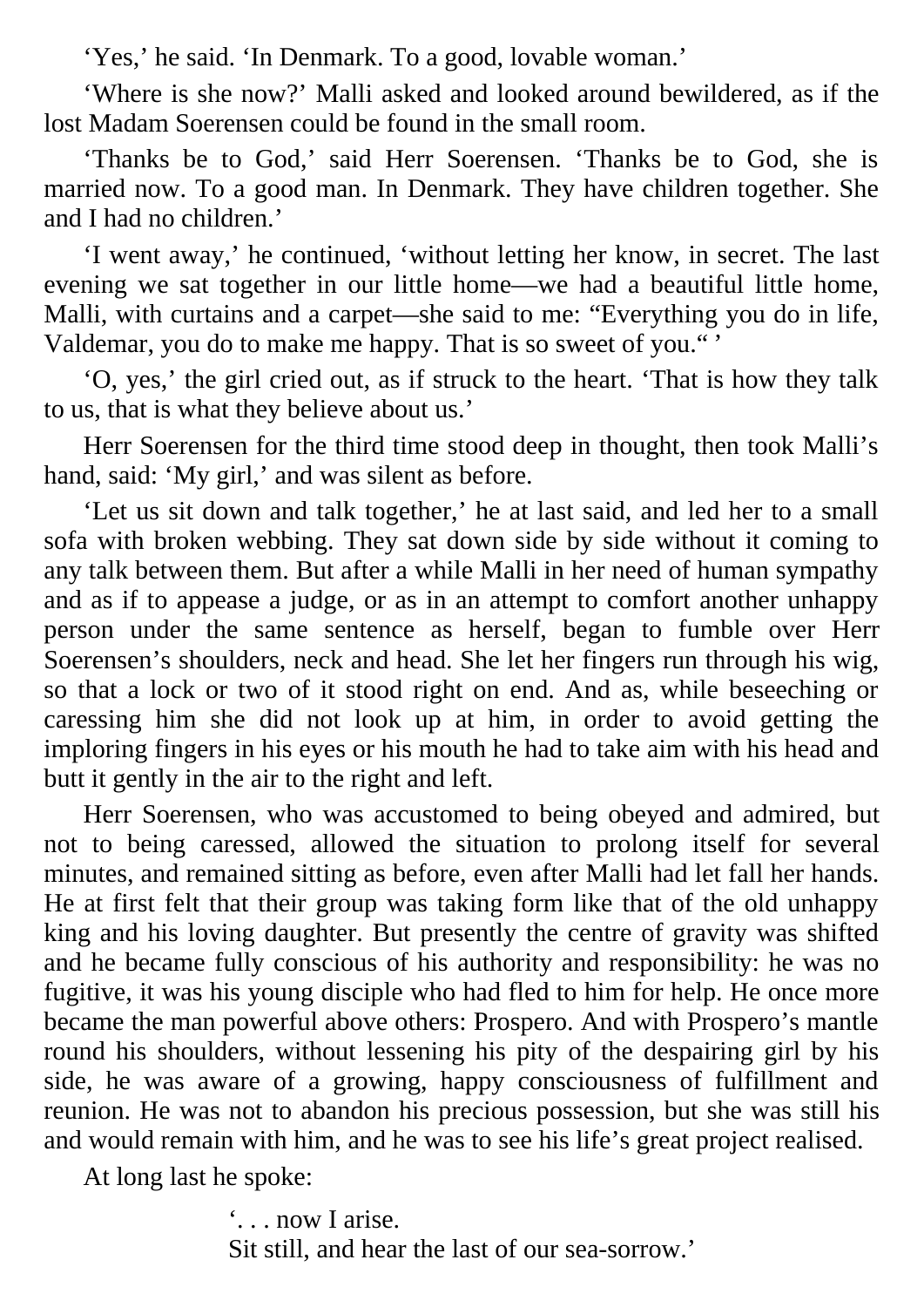He rose, and erect and with firm steps walked to a small rickety table by the other window in the room, which served him as writing-table. He took papers out of the drawer and buried himself in them, sorting them, making notes, putting some of them back and taking out others. It lasted a long time, and as once Malli stirred, he beckoned her off without turning his head. In the end he pushed his papers and pencils aside, but remained sitting with his back to her.

'I shall,' he said, 'give up my performances in Christianssand.'

There was no answer from Malli.

'Ay,' he continued in a firm voice. 'Ay. I shall have it announced to the town that I cancel the performance and am moving on to Bergen. Why, of course,' he declared as if she had been raising objections, 'it will be at a cost. We might have had a big, a singular success in this town. On your account, my poor lass. It will be a loss. But not so big a loss as I had feared. The collection of the townsfolk will make up for it not a little. And in life, Malli, one must keep one's profit-and-loss account open.'

'I myself, and you,' he said, 'will go away from here first, secretly. The others, on my instructions, will follow later.'

He heard Malli get up, take a step towards him and stop.

'When will you be going?' her trembling voice asked behind his back.

Herr Soerensen answered: 'I am fairly sure there is a ship on Wednesday.' And briefly, with the authority of an admiral on his deck, he repeated: 'On Wednesday.'

'On Wednesday,' came from Malli like a long sorrowful echo in the fells.

'Yes,' said Herr Soerensen.

'The day after tomorrow!' came in the same manner from her.

'The day after tomorrow,' from him.

As he gave his orders he still felt his own figure to be expanding, but he was at the same time sensitive to her deep silence behind him, and silence was ever a difficult thing for him to bear. As if he had had a pair of keen eyes to the back of his head he saw her standing in the middle of the small room, deathly pale from long hardships, as on the evening after the shipwreck, in the boat. Within this conflict between his consciousness of power and his compassion, he for some moments wavered in spirit, and also rocked a little on his chair. Finally he spun right round, and laid his arms on the back of the chair and his chin on his arms, ready to face the sight of the whole world's distress.

Malli loosened herself from the spot on the floor where she was standing,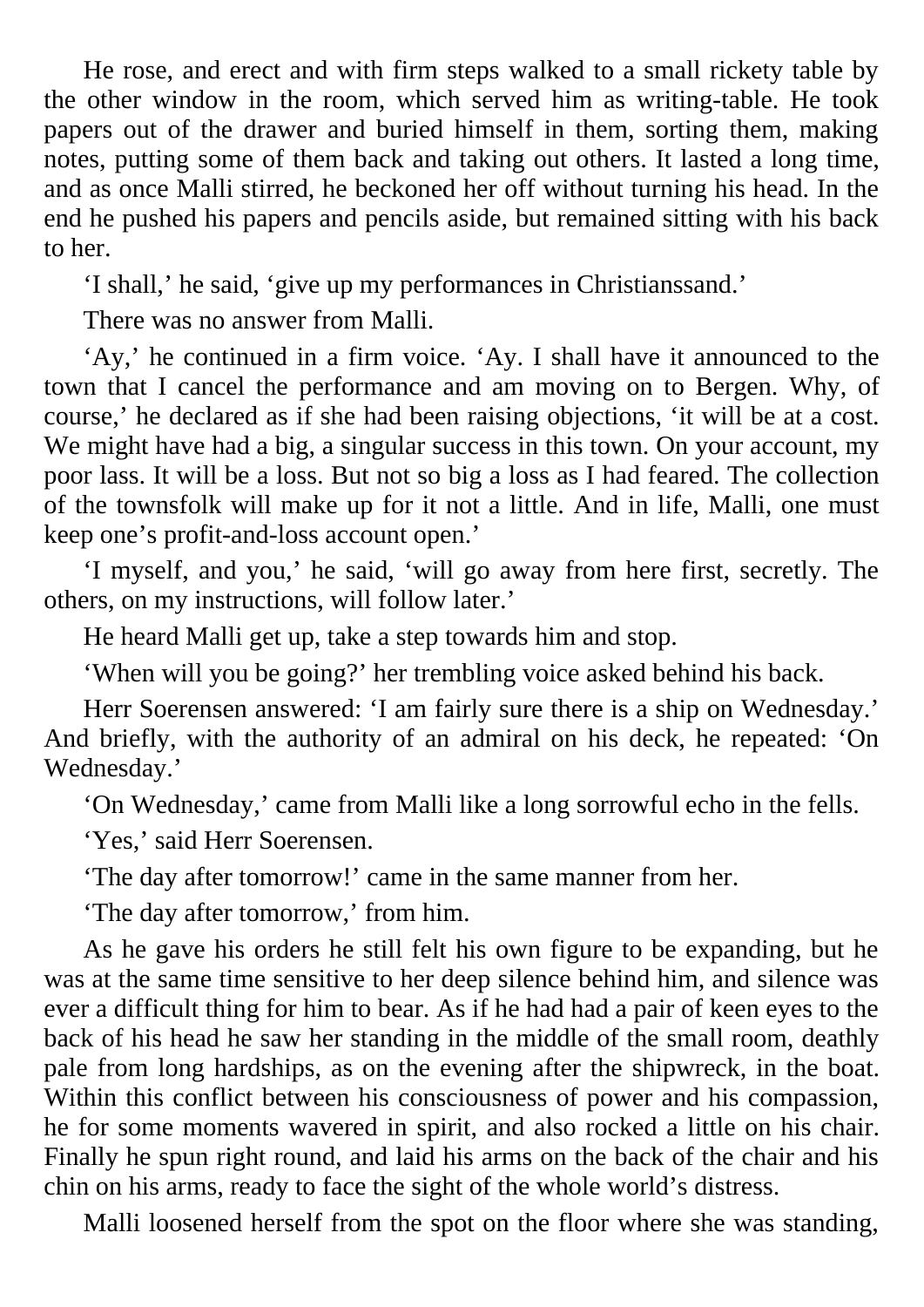and came towards him, tardively but with great strength, like a wave running towards the coast. Everything in the following conversation came from her very slowly, with each sentence slower, not loudly but with clear, profound ring of a bell. She said:

> 'I prithee Remember, I have done thee worthy service; Told thee no lies, made no mistakings, serv'd Without or grudge or grumblings:'

Herr Soerensen sat perfectly still, he thought: 'God preserve me, how that girl's eyes shine! She is not looking at me, perhaps she does not see me at all. But her eyes shine!'

There was a short pause, then she slowly continued:

'All hail, great master! grave sir, hail! I come To answer thy best pleasure; be't to fly, To swim, to dive into the fire, to ride On the curl'd clouds: to thy strong bidding task Ariel and all his quality.'

Another pause. And then again:

'the elements

Of whom your swords are, temper'd, may as well Wound the loud winds, or with bemock'd-at stabs Kill the still-closing waters, as diminish One dowle that's in my plume.'

Herr Soerensen was in no way taken aback by Malli skipping from one place in the text of the drama to another, he was as much at home in the text as she and could skip in it himself.

Now she looked straight at him, altogether collected in glance and voice, and again spoke, so sweetly, meekly and straightforwardly that Herr Soerensen's heart melted in his breast and came into his eyes as clear tears:

> 'Full fathom five now Malli lies, Of my bones are coral made, Those are pearls that were my eyes, Nothing of me that doth fade, But doth suffer a sea-change Into something rich and strange. Sea-nymphs hourly ring my knell. Hark! now I hear them—ding dong bell.'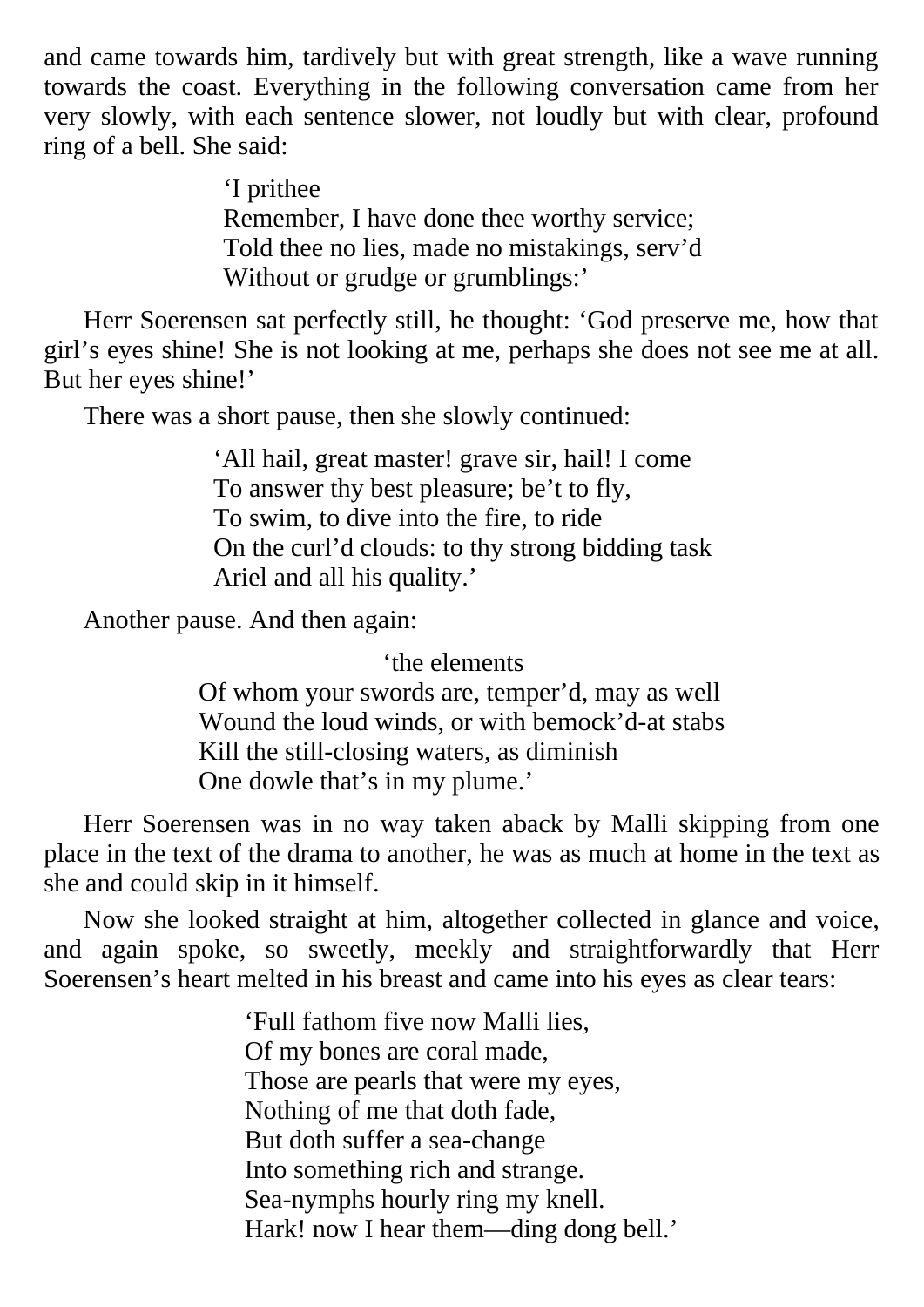There was a last and very long silence.

But Herr Soerensen could not let himself be put out of the running like this. He raised his head, stretched his right arm straight towards her above the back of the chair and, slowly as she herself, spoke:

> 'My Ariel, chick, then to the elements be free, and fare thou well!'

Malli stood on a while, then looked about her for her cloak and put it on, and he noticed that it was her old cloak from home. When she had buttoned it she turned towards him.

'But why,' she asked him, 'must things go with us like that?'

'Why?' Herr Soerensen repeated.

'Why must things go with us so disastrously, Herr Soerensen?' she said.

Herr Soerensen was mightily exalted and inspired after Prospero's last words, he was conscious that he must now answer her out of his experience of a long life, and said:

'Maiden, be silent. We must never question—it is the others shall come questioning us—it is our noble privilege to answer—O answers fine and clear, O wondrous answers!—the questions of a baffled and divided—humanity. And ne'er ourselves to ask.'

'Yes,' said Malli after a moment or two. 'And what do we get fork?'

'What do we get for it?' he repeated.

'Yes,' she said again. 'What do we get in return, Herr Soerensen?'

Herr Soerensen looked back over their conversation, then looked further back over that long life out of which he was to answer her.

'In return? Alas, my little Malli,' he said in an altogether changed voice, and this time he was not aware that he continued in his chosen, sacred tongue: 'And in return we get the world's distrust—and our dire loneliness. And nothing else.'

### **XVII. MALLI'S LETTER**

When on Friday evening Arndt Hosewinckel came home from Stavanger they handed him a letter with a gold coin in it. The letter ran as follows:

Dear beloved Arndt,

I am writing to you with streaming tears. When you read this, I shall be far away, and we shall never see one another again. I am not the one for you, for I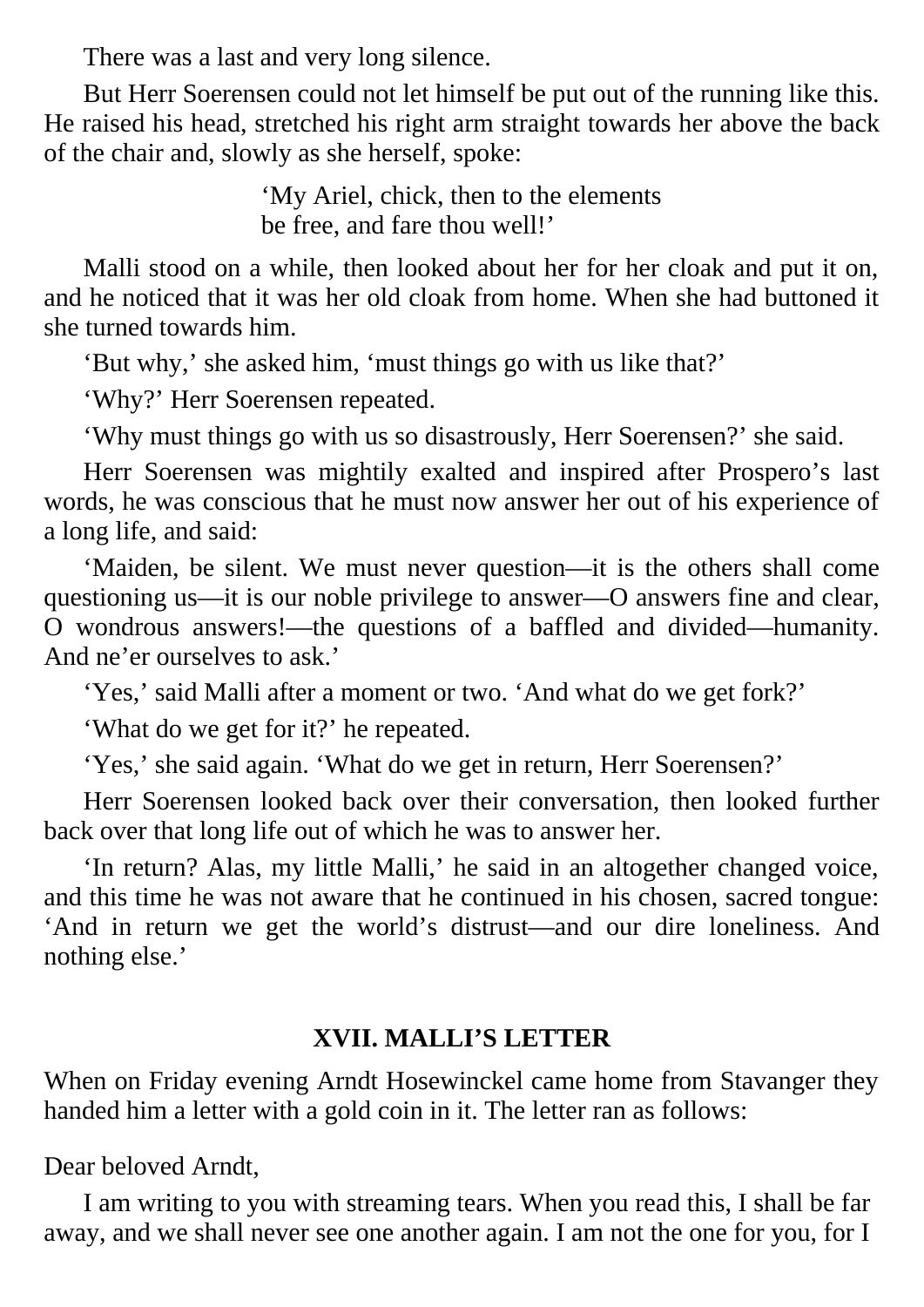have deceived you and been unfaithful to you.

Yes, I had deceived you before I saw you for the first time, and you lifted me from the boat. But yet I swear to you that I did not know of it and did not understand how things were with me. And one more thing I swear to you, and this too you must believe. That as long as I live I shall love you.

I have a secret to tell you in this letter. I know, Arndt, that you love me, and maybe when I have told this secret to you you will forgive me and tell me that it shall be as it was between you and me. But it cannot be so. For I carry my unfaithfulness towards you within myself, and wherever I am there it is too. I believed that nothing in the world was stronger than our love. But my unfaithfulness to you is stronger.

The very first time I understood this was when I heard that Ferdinand had died. For he has died, but of that you do not know in Stavanger. And when I saw him lying in his coffin and heard his poor mother's sorrowing words, then I guessed, as if somebody had spoken it from far away, that this death would come to part you and me. Still I did not yet fully understand that things were as they were, but it seemed to me that perhaps even now everything could turn out lovely for me as before. Alas, how lovely!

But there was more to it, as I went about in great sadness and uneasiness and knew not in my heart what to believe. For on Sunday evening, as we sat in the drawing-room, your father to please me told me the story of Jens Aabel and the fire. Your father afterwards told me also that if some person in despair wanted good advice, he must let Jens Aabel's Bible fall open on its own, and he would then find it there. In my sorrow I betook myself to do this. But what I read was terrible.

I have tonight brought the Bible into my room here, and it is lying before me. And I have looked up the text to write it to you. In this way it is to me as if I were writing in the presence of that good, deserving man, Jens Aabel. And when you read, you must also imagine that he has been sitting by me while I wrote.

What I came upon was the Book of Isaiah, the 29th chapter, the 1st verse which runs thus:

'Woe to Ariel, to Ariel! And thou shalt be brought down! and thou shalt speak out of the ground, and thy voice shall be as of one that hath a familiar spirit, out of the ground, and thy speech shall whisper out of the dust!'

These words of the prophet Isaiah filled me with great fear. Yet it was not until I read further that I fully understood how to me all hope was gone. For I read then the 8th verse:

'It shall even be as when an hungry man dreameth, and behold, he eateth;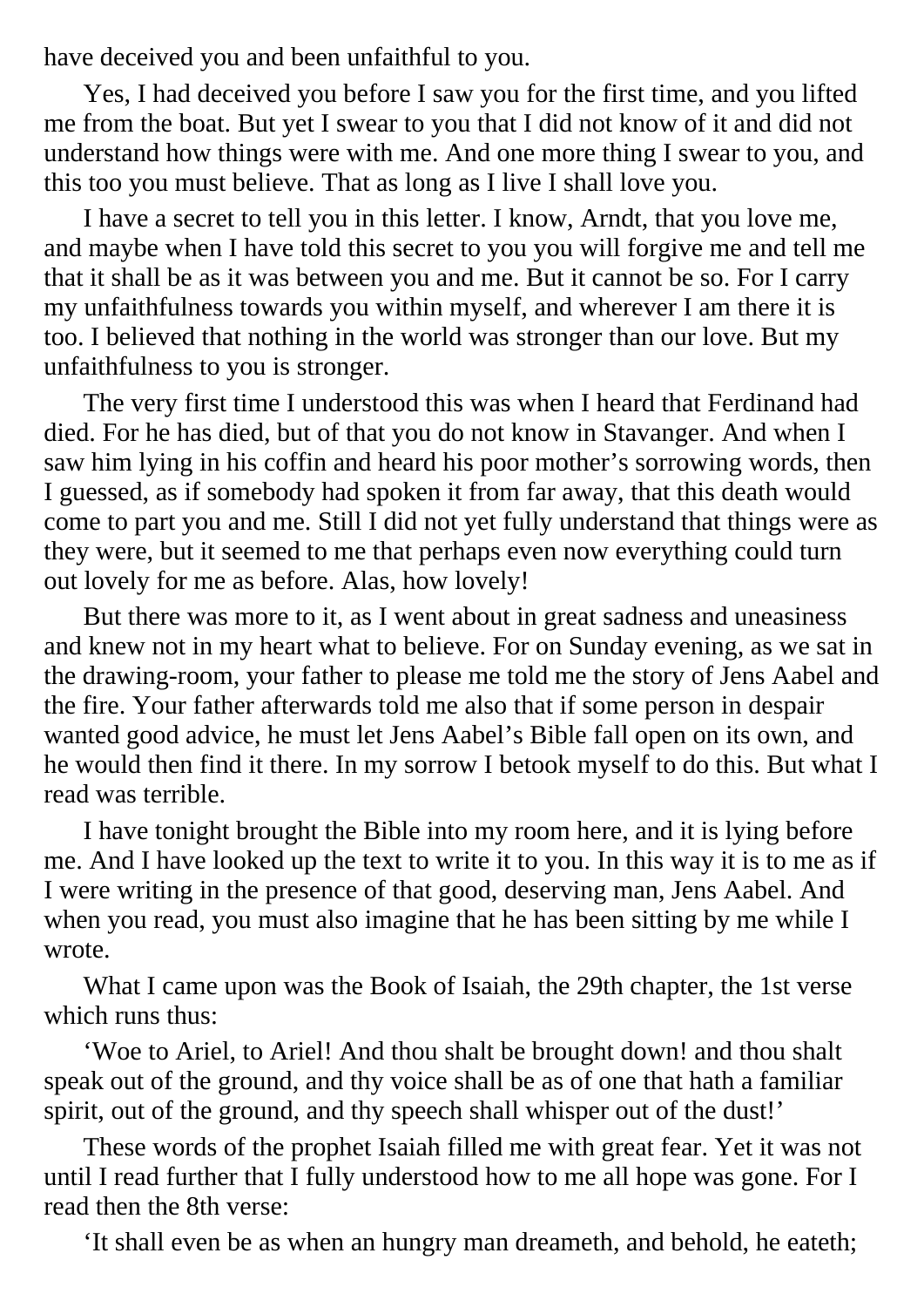but he awaketh, and his soul is empty: or as when a thirsty man dreameth, and behold, he drinketh; but he awaketh, and behold, he is faint, and his soul hath appetite.'

Yes, Arndt, this is as it would come to be with you if you kept me, and no otherwise. Therefore I tell you that you shall not think of forgiving me, because that is such a thing as cannot be done.

We are both young, and I am the younger of us two. But in what I now write I speak to you as if I were as old as the prophet Isaiah, for that I am at this hour. And as if I were as wise as he, for that I am at this hour. And it seems to me as if, in my boundless unhappiness, I shall yet find words that will console you a little. It shall never come to be of no avail to you, Arndt, that you have met me. And it shall never come to be of no avail to me that you grieve over me.

I will write to you too that tonight I have made a poem. I have never before made a poem, so that this one is not as it should be. Still you shall read it, and have it in your thoughts when you remember me. For it goes like this:

> I have made you poor, my sweetheart dear. I am far from you when I am near. I have made you rich, my dearest heart. I am near when we are far apart.

And now I have gained courage, and I will write to you the secret of which you know nothing.

You are to know then, Arndt, that when I was in the midst of the storm in Kvasefjord *then I was not in the least afraid*.

People in Christianssand call me a heroine. But a heroine is such a girl as sees the danger and is afraid of it, but defies it. But I, I saw it not, and understood not that there was danger.

Alas, Arndt, in that same hour your good father went about in great fear for *Sofie Hosewinckel* and Ferdinand's mother was in deep fear and dread for her son. And I understand now, and see well, that in a human being it is beautiful to fear, and also I see clearly that the one who does not fear is all alone, and is rejected and outcast from among people. But I, I was not in the least afraid.

For I thought or believed something that you can never imagine on your own, but that I shall now explain to you. I thought that the storm was the storm in that play *The Tempest* in which I was then soon to play a part, and which I had read more than a hundred times. Therein I myself am Ariel, a spirit of the air, and a mighty magician, Prospero, is my master. And in that night I thought that if *Sofie Hosewinckel* went down, I could fly off and wing my way from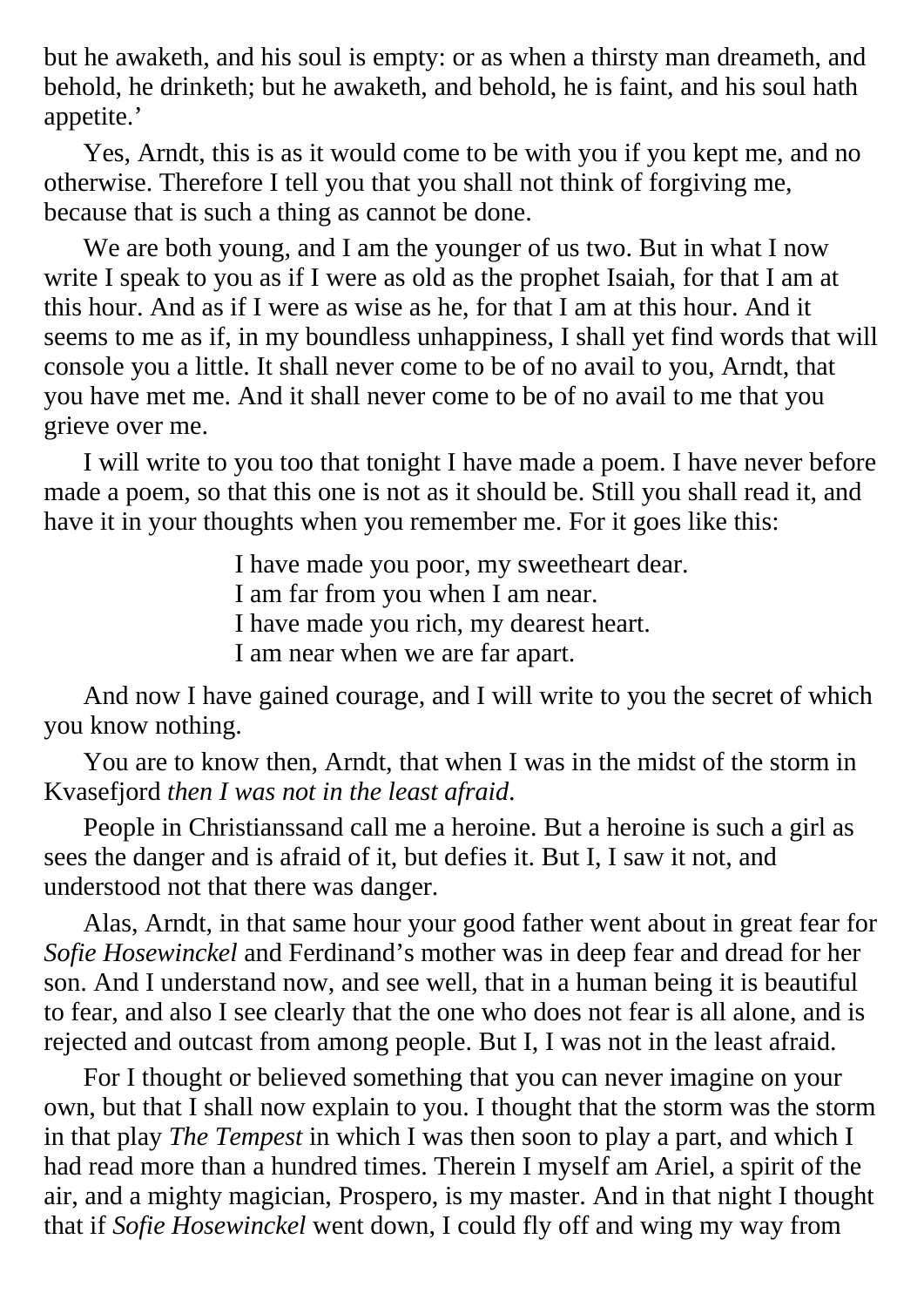her. When I heard the crew shout 'All lost!' then I recognised the words, and thought our shipwreck was the wreck in the first scene. And when in great distress they cried out, 'Mercy on us,' I recognised these words also. And may God have mercy on me myself, I laughed aloud at them in the storm.

They tell me that in that night I called out many times for poor Ferdinand. But that too was for the same reason, and because the hero in that play is called Prince Ferdinand. And so on board the *Sofie Hosewinckel* it was Ariel who in the roaring gale called Prince Ferdinand to him in a loud voice.

In that play there is also a lovely island full of tones, sounds and music sweet, on it in the end all the shipwrecked folk are rescued unharmed. And I thought, in the midst of the snowstorm, that this island was not far away.

Yes, now you know all. And it is for such a reason that you cannot keep me, but I belong elsewhere and must now go there. For it is possible, I know, that you might forget what had once happened. But it would ever be the same in all that happened between you and me. Ay, that the hungry man dreameth, and behold, he eateth; and he awaketh, and his soul is empty. And that the thirsty man dreameth, and behold, he drinketh; but he awaketh, and he is faint, and his soul hath appetite.

I am putting a gold coin for you in this letter, by which you shall remember me. It comes from my father, but it is pure gold.

Now I will sit quite still and wait an hour before I close my letter. So I have got one hour more in which I have disclosed nothing to you, and in which nothing is over between you and me. But I am your sweetheart, who am to be wedded to you.

Now the hour is at an end. Within it I have thought of two things.

The first of the two is this: That when soon I sail from here, I may again run into such a storm as the one in Kvasefjord. But that this time I shall clearly understand that it is not a play in the theatre, but it is death. And it seems to me that then, in the last moment before we go down, I can in all truth be yours. And I am thinking that it will be fine and great to let wave-beat cover heartbeat. And in that hour to say: 'I have been saved, because I have met you and have looked at you, Arndt!'

But the other of the two is this: If now I heard your steps on the stairs from the office, and you came into the room to me! It seems to me now that those moments in which I did so hear your steps on the stairs were the happiest in my whole life. Then my arms ached so badly in their longing to lie round your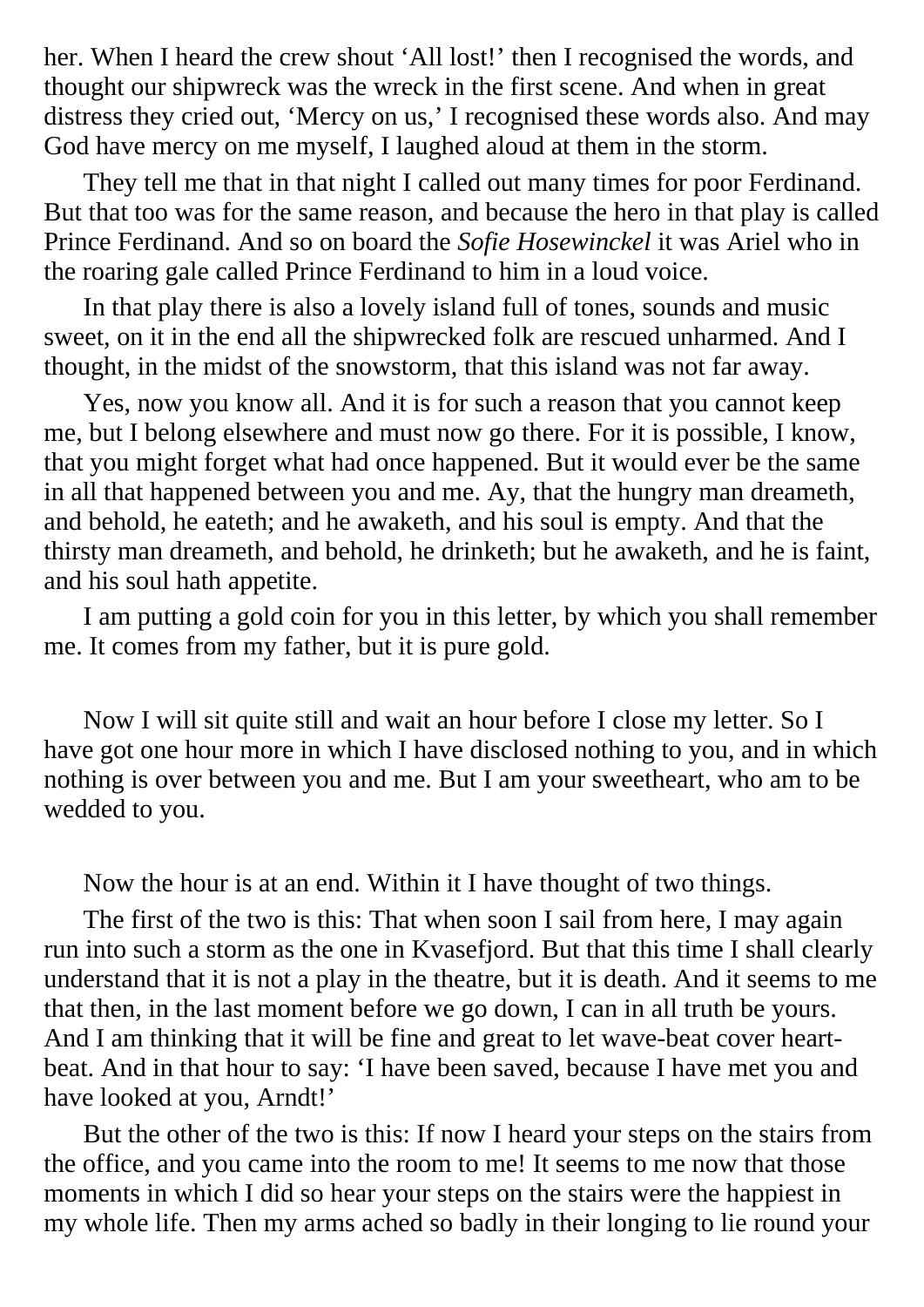neck that I could have cried out for pain. Ay, how they ache!

Farewell then. Farewell. Farewell, Arndt.

Yours upon earth faithless and rejected, but in death, in the resurrection, in eternity faithful,

Malli.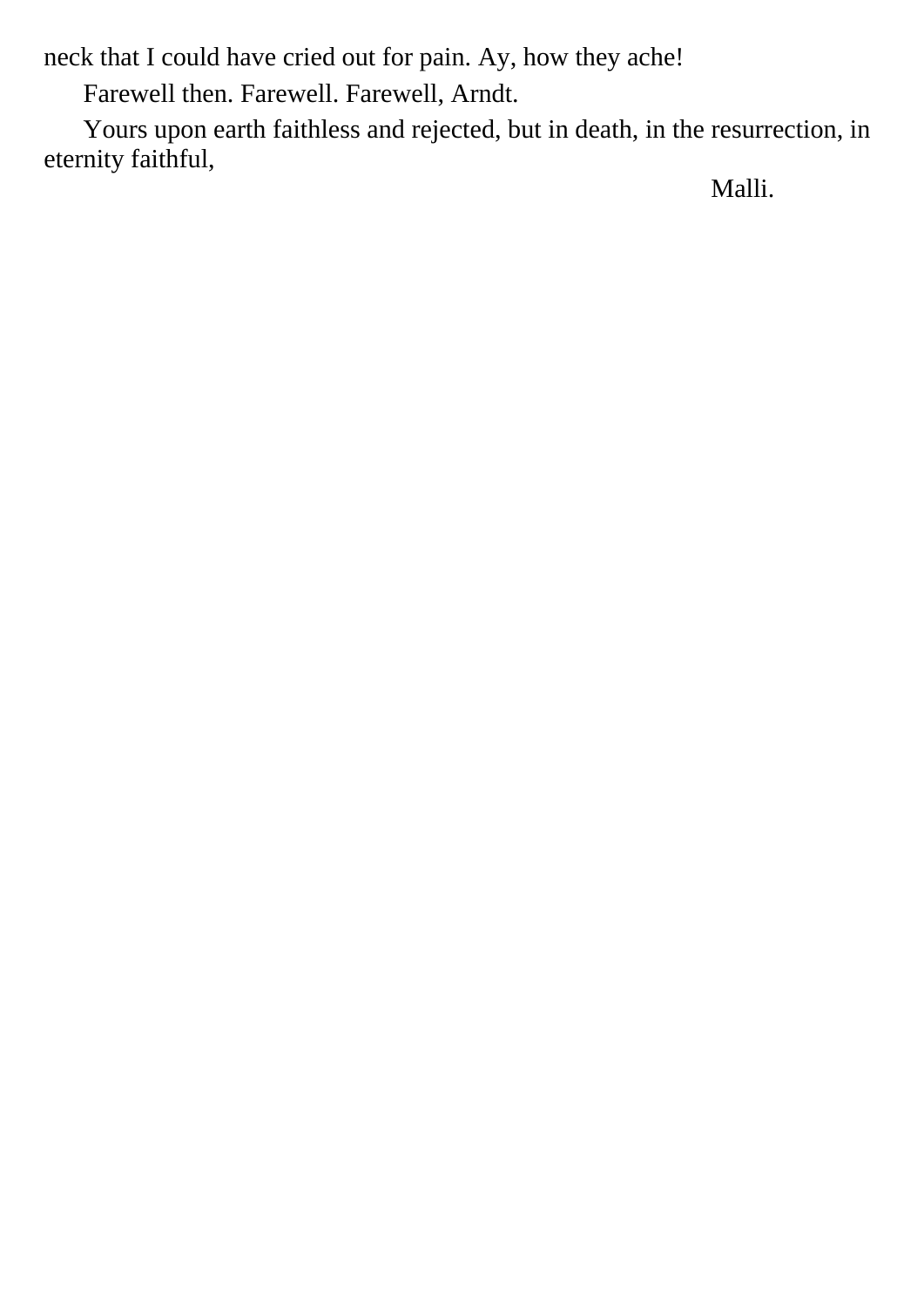# **THE IMMORTAL STORY**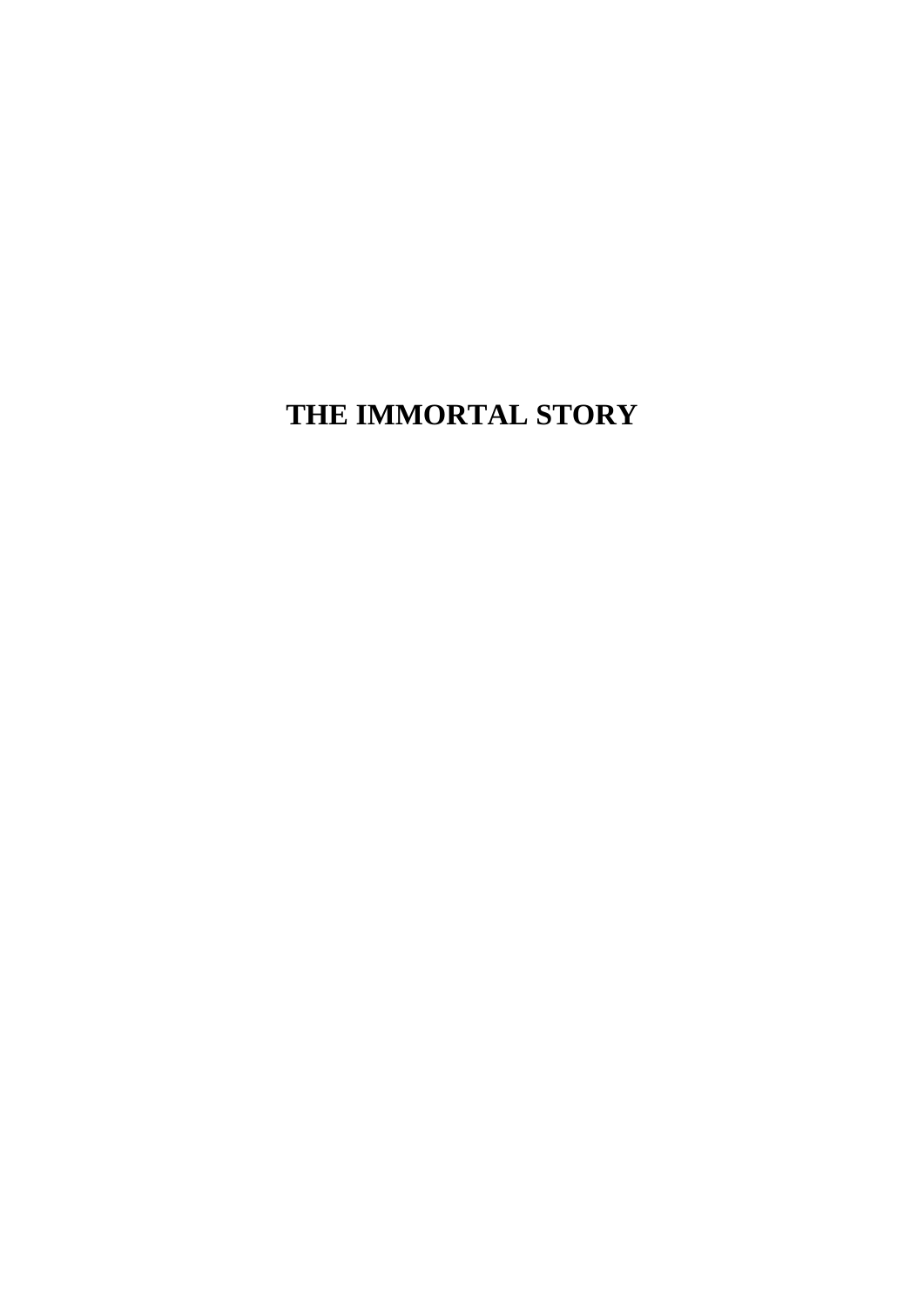### **I. MR CLAY**

I u  $\mathbf{T}$ <sup>N</sup> the 'sixties of last century there lived in Canton an immensely rich teatrader, whose name was Mr Clay.

He was a tall, dry and close old man. He had a magnificent house and a splendid equipage, and he sat in the midst of both, erect, silent and alone.

Amongst the other Europeans of Canton Mr Clay had the name of an ironhard man and a miser. People kept away from him. His looks, voice and manner, more than anything actually known against him, had gained him this reputation. All the same two or three stories about him, many times repeated, seemed to bear out the general opinion of the man. One of the stories ran as follows:

Fifteen years ago a French merchant, who at one time had been Mr Clay's partner but later, after a quarrel between them, had started on his own, was ruined by unlucky speculations. As a last chance he tried to get a consignment of tea on board the clipper *Thermopylae*, which lay in the harbour ready to go under weigh. But he owed Mr Clay the sum of three hundred guineas, and his creditor laid hands on the tea, got his own shipment of tea off with the *Thermopylae*, and by this move finally ruined his rival. The Frenchman lost all, his house was sold, and he was thrown upon the streets with his family. When he saw no way out of his misfortune he committed suicide.

The French merchant had been a talented, genial man, he had had a lovely wife and a big family. Now that, in the eyes of his friends, he was contrasted with the stony figure of Mr Clay, he began to shine with a halo of gay and gentle rays, and they started a collection of money for his widow. But owing to the rivalry between the French and English communities of Canton it did not come to much, and after a short time the French lady and her children disappeared from the horizon of their acquaintances.

Mr Clay took over the dead man's house, a big beautiful villa with a large garden in which peacocks strutted on the lawns. He was living in it today.

In the course of time this story had taken the character of a myth. Monsieur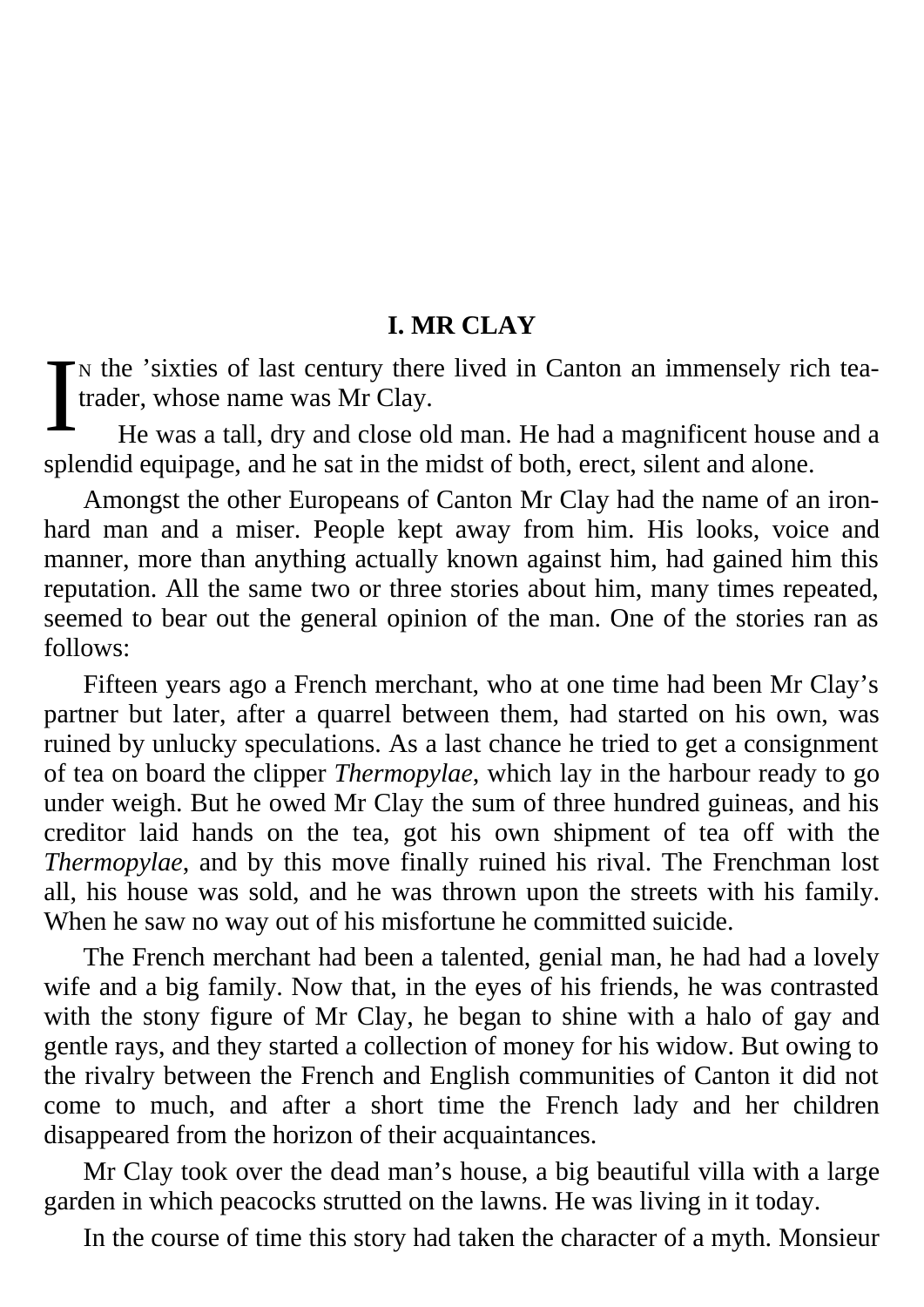Dupont, it was told, on the last day of his life had called together his pretty, gentle wife and his bright young children. Since all their misery, he declared, had risen from the moment when he first set eyes on the face of Mr Clay, he now bound them by a solemn vow never, in any place or under any circumstances, to look into that face again. It was also told that when he had been about to leave his house, of which he was very proud, he had burnt or smashed up every object of art in it, asserting that no thing made for the embellishment of life would ever consent to live with the new master of the house. But he had left in all the rooms the tall gilt-framed looking-glasses brought out from France, which till now had reflected only gay and affectionate scenes, with the words that it should be his murderer's punishment to meet, wherever he went, a portrait of the hangman.

Mr Clay settled in the house, and sat down to dine in solitude, face to face with his portrait. It is doubtful whether he was ever aware of the lack of friendliness in his surroundings, for the idea of friendliness had never entered into his scheme of life. If things had been left entirely to himself, he would have arranged them in the same way, it was only natural that he should believe them to be as they were because he had willed them to be so. Slowly, in his career as a Nabob, Mr Clay had come to have faith in his own omnipotence. Other great merchants of Canton held the same faith in regard to themselves and, like Mr Clay, kept it up by ignoring that part of the world which lay outside the sphere of their power.

When Mr Clay was seventy years old he fell ill with the gout, and for a long time was almost paralysed. The pain was so severe that he could not sleep at nights, and his nights then seemed infinitely long.

Late one night it happened that one of Mr Clay's young clerks came to his house with a pile of accounts that he had been revising. The old man in his bed heard him talk to the servants, he sent for him and made him go through the account-books with him. When the morning came he found that this night had passed less slowly than the others. So the next evening he again sent for the young clerk, and again made him read out his books to him.

From this time it became an established rule that the young man should make his appearance in the huge, grandly furnished bedroom by nine o'clock, to sit by his employer's bedside and read out, by the light of a candle, the bills, contracts and estimates of Mr Clay's business. He had a sonorous voice, but towards morning it would grow a little hoarse. This vexed Mr Clay, who in his young days had had sharp ears, but was now getting hard of hearing. He told his clerk that he was paying him to do this work and that, if he could not do it well, he would dismiss him and take on another reader.

When the two had come to the end of the books now in use at the office,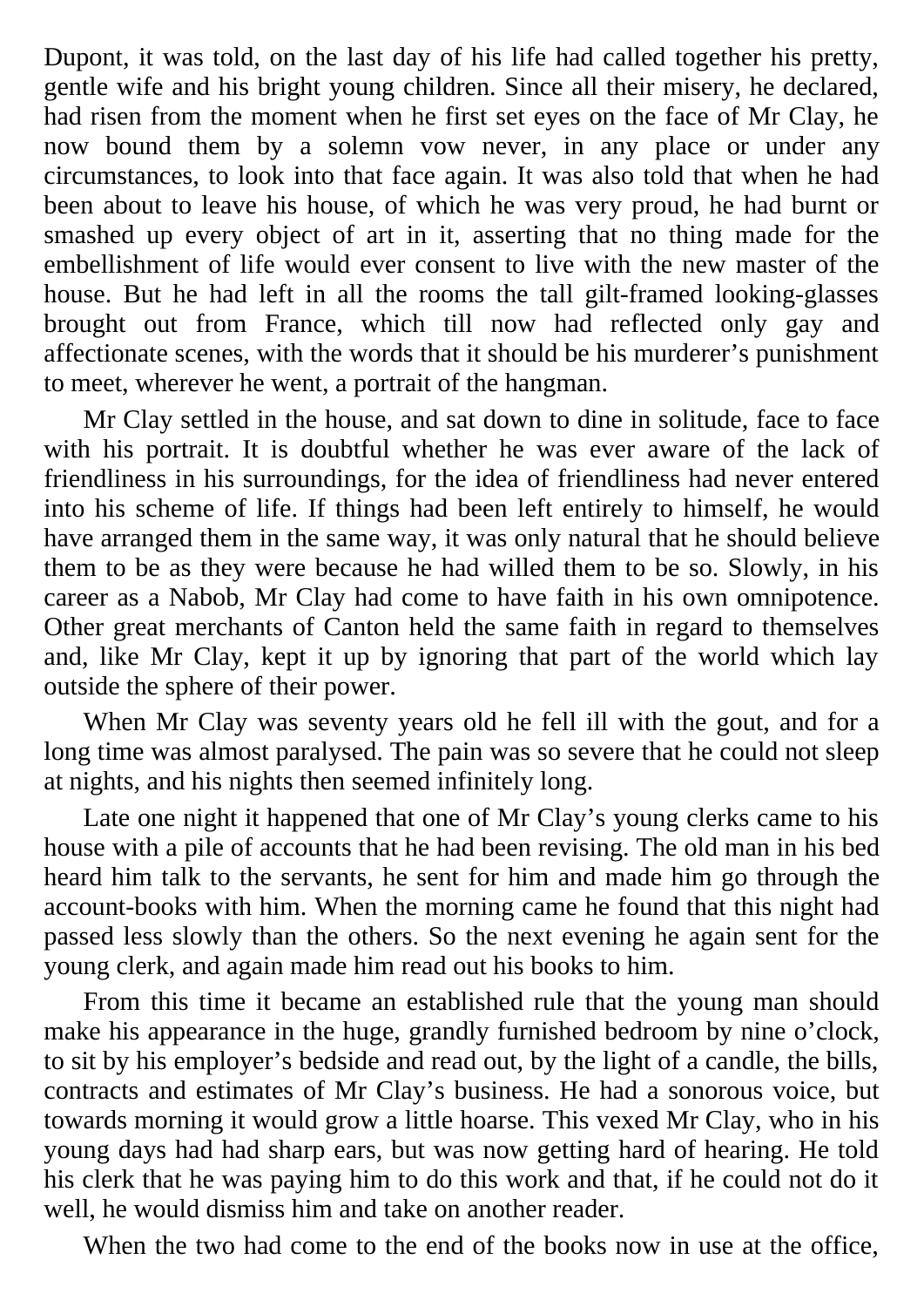the old man sighed and turned his head on the pillow. The clerk thought the matter over, he went to the lockers and took out books five, ten and fifteen years old, and these he read out, word for word, during the hours of the night. Mr Clay listened attentively, the reading brought back to him schemes and triumphs of the past. But the nights were long, in the course of time the reader ran short even of such old books and had to read the same things over again.

One morning when the young man had for the third time gone through a deal of twenty years ago, and was about to go home to bed himself, Mr Clay held him back, and seemed to have something on his mind. The workings of his master's mind were always of great moment to the clerk, he stayed on a little to give the old man time to find words for what he wanted.

After a while Mr Clay asked him, reluctantly and as if himself uneasy and doubtful, whether he had not heard of other kinds of books. The clerk answered no, he had no knowledge of other kinds of books, but he would find them if Mr Clay would explain to him what he meant. Mr Clay in the same hesitating manner told him that he had in mind books and accounts, not of deals or bargains, but of other things which people at times had put down, and which other people did at times read. The clerk reflected upon the matter and repeated, no, he had never heard of such books. Here the talk ended, and the clerk took his leave. On his way home the young man turned Mr Clay's question over in his mind. He felt that it had been uttered out of some deep need, half against the speaker's own will, with bashfulness and even with shame. If the clerk had himself had any sense of shame in his nature he might have left his old employer at that, and have wiped his one slip from dignity off his memory. But since he had nothing of this quality in him he began to ponder the matter. The demand, surely, was a sympton of weakness in the old man, it might even be a foreboding of death. What would be, he reflected, the consequence to him himself of such a state of things?

### **II. ELISHAMA**

The young clerk who had been reading to Mr Clay was known to the other accountants of the office as Ellis Lewis, but this was not his real name. He was named Elishama Levinsky. He had given himself a new name, not—like some other people in those days emigrating to China—in order to cover up any trespass or crime of his own, he had done it to obliterate crimes committed against himself, and a past of hard trials.

He was a Jew and had been born in Poland. His people had all been killed in the big Pogrom of 1848, at a time when he himself had been, he believed, six years old. Other Polish Jews, who had happened to escape, had happened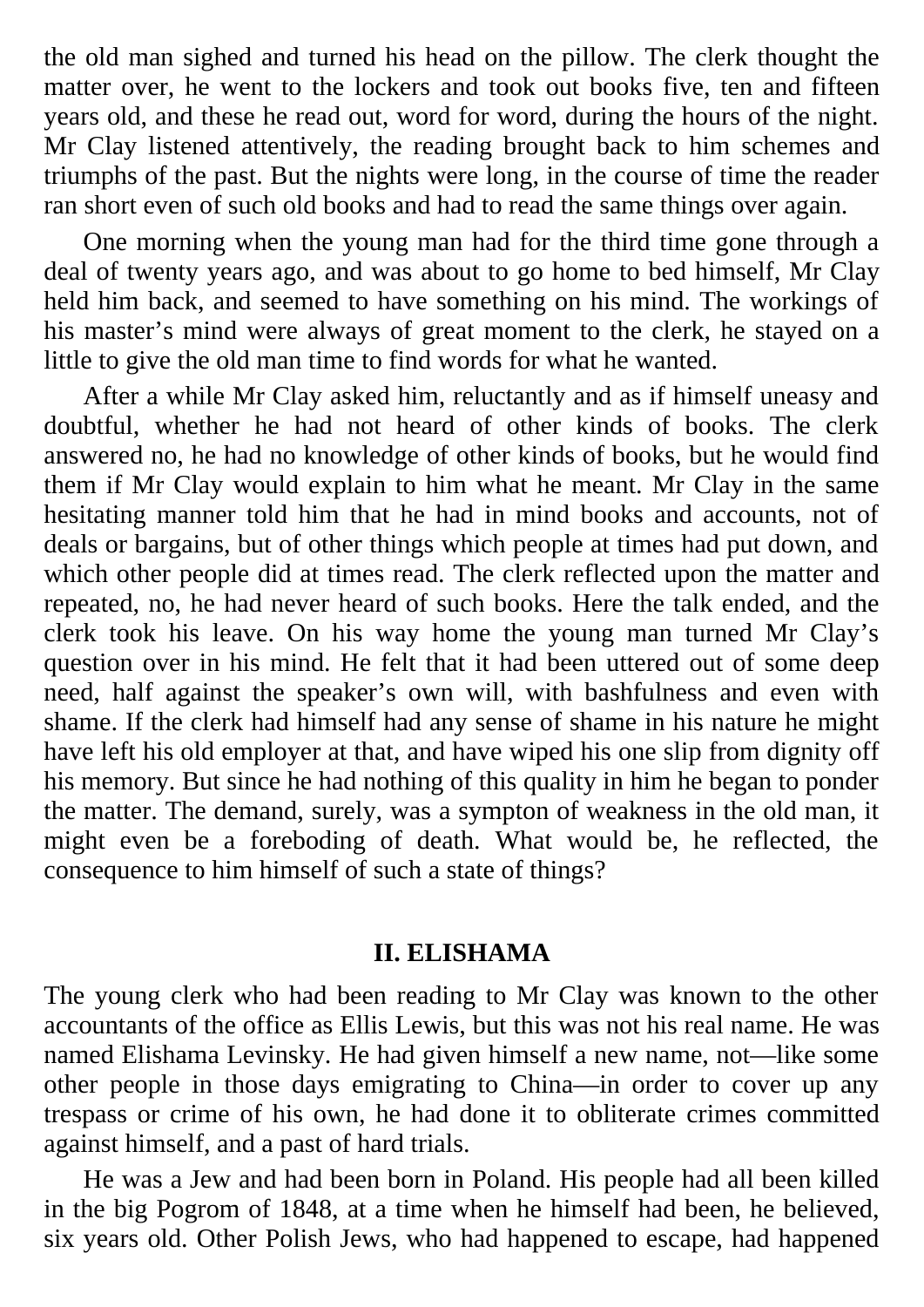to carry him with them among other sad and ragged bundles. Since that time, like some little parcel of goods in small demand, he had been carried and dropped, set against a wall and forgotten, and after a while once more flung about.

A lost and lonely child, wholly in the hands of chance, he had gone through strange sufferings in Frankfurt, Amsterdam, London and Lisbon. Things not to be recounted and hardly to be recalled still moved, like big deepwater fish, in the depths of his dark mind. In London chance had put him in the hands of an ingenious old Italian book-keeper, who had taught him to read and write, and who had, before he died, in one year implanted in him as much knowledge of book-keeping by double entry as other people will acquire in ten years. Later the boy was lifted up and shifted eastward, where in the end he was set down in Mr Clay's office in Canton. Here he sat by his desk like a tool grinded upon the grindstone of life to an exceedingly sharp edge, with eyes and ears like a lynx, and without any illusions whatever of the world or of humanity.

With this equipment Elishama might have made a career for himself, and might have been a highly dangerous person to meet and deal with. But it was not so, and the reason for the apparently illogical state of things was the total lack of ambition in the boy's own soul. Desire, in any form, had been washed, bleached and burnt out of him before he had learnt to read. To look at he was a fairly ordinary young man, small, slim and very dark, with veiled brown eyes, and might have passed as a citizen of any nation. Mentally he had nothing of a youth, but all of a precocious child or a very old man. He had no softness or fullness in him, no yearning for love or adventure, no sense of competition, no fear and no wish to fight. Outwardly and inwardly he was like some kind of insect, an ant hard to crush even to the heel of a boot.

One passion he had, if passion it may be called—a fanatical craving for security and for being left alone. In its nature this feeling was akin to homesickness or to the instinct of the homing pigeon. His soul was concentrated upon this one request: that he might enter his closet and shut his door, with the certainty that here no one could possibly follow or disturb him.

The closet which he entered, and to which he shut the door, was a modest place, a small dark room in a narrow street. Here he slept on an old sofa rented from his landlady. But in the room there were a few objects which did really belong to him—a painted, ink-stained table, two chairs and a chest. These objects to their owner were of great significance. Sometimes in the night he would light a small candle to lie and gaze at them, as if they proved to him that the world was still fairly safe. He would also, at night, draw comfort from the idea of the numeral series. He went over its figures—10, 20, 7,000. They were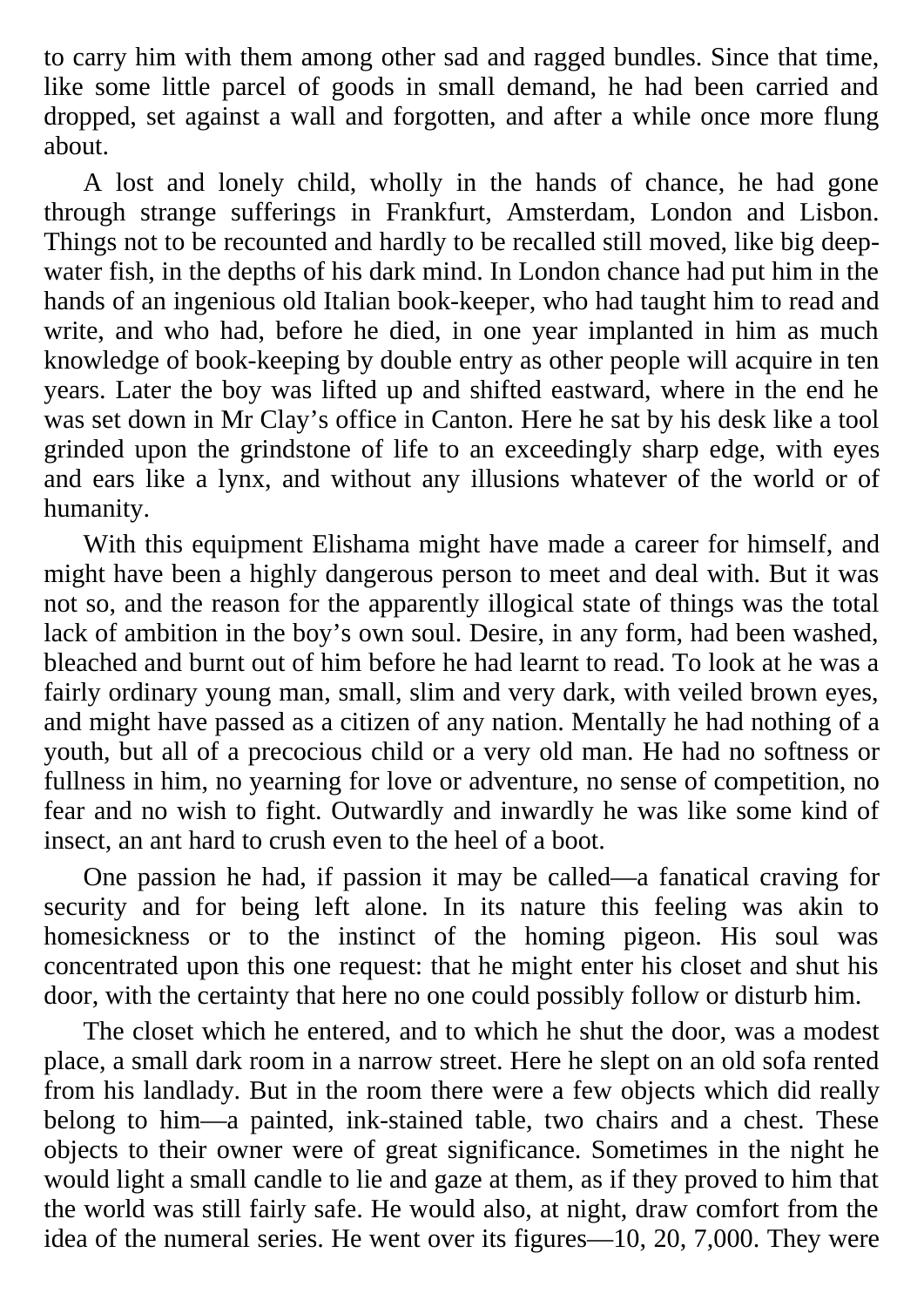all there, and he went to sleep.

Elishama, who despised the goods of this world, passed his time from morning till night amongst greedy and covetous people, and had done so all his life. This to him was as it should be. He understood to a nicety the feelings of his surroundings and he approved of them. For out of those feelings came, in the end, his closet with the door to it. If the world's desperate struggle for gold and power were ever to cease, it was not certain that this room or this door would remain. So he used his talents to fan and stir up the fire of ambition and greed in people round him. He particularly fanned the fire of Mr Clay's ambition and greed, and watched it with an attentive eye.

Even before the time of their nocturnal readings there had existed between Mr Clay and Elishama a kind of relation, a rare thing to both of them. It had first begun when Elishama had drawn Mr Clay's attention to the fact that he was being cheated by the people who bought his horses for him. Some unknown ancestor of Elishama's had been a horse-dealer to Polish Princes and Magnates, and the young book-keeper in Canton had all this old Jew's knowledge of horses in his blood. He would not for anything in the world have been the owner of a horse himself, but he encouraged Mr Clay's vanity about his carriage and pair, from which, in the end, his own security might benefit. Mr Clay on his side had been struck by the young man's insight and judgement, he had left the superintendence of his stable to him and never been disappointed. They had had no other direct dealings, but Mr Clay had become aware of Elishama's existence, as Elishama had for a long time been aware of Mr Clay's.

The relationship showed itself in a particular way. It might have been observed that neither of the two ever spoke about the other to anybody else. In both the old and the young man this was a breach of habit. For Mr Clay constantly fretted over his young staff to his overseers, and Elishama had such a sharp tongue that his remarks about the great and small merchants of Canton had become proverbial in the storehouses and the offices. In this way the master and the servant seemed to be standing back to back, facing the rest of the world, and did indeed, unknowingly, behave exactly as they would have behaved had they been father and son.

In his own room Elishama now thought of Mr Clay, and put him down as a greater fool than he had held him to be. But after a time he rose to make a cup of tea—a luxury which he permitted himself when he came back from his nightly readings—and while he drank it, his mind began to move in a different way. He took up Mr Clay's question for serious consideration. It was possible, he reflected, that such books as Mr Clay had asked about did really exist. He was accustomed to getting Mr Clay the things he wanted. If these books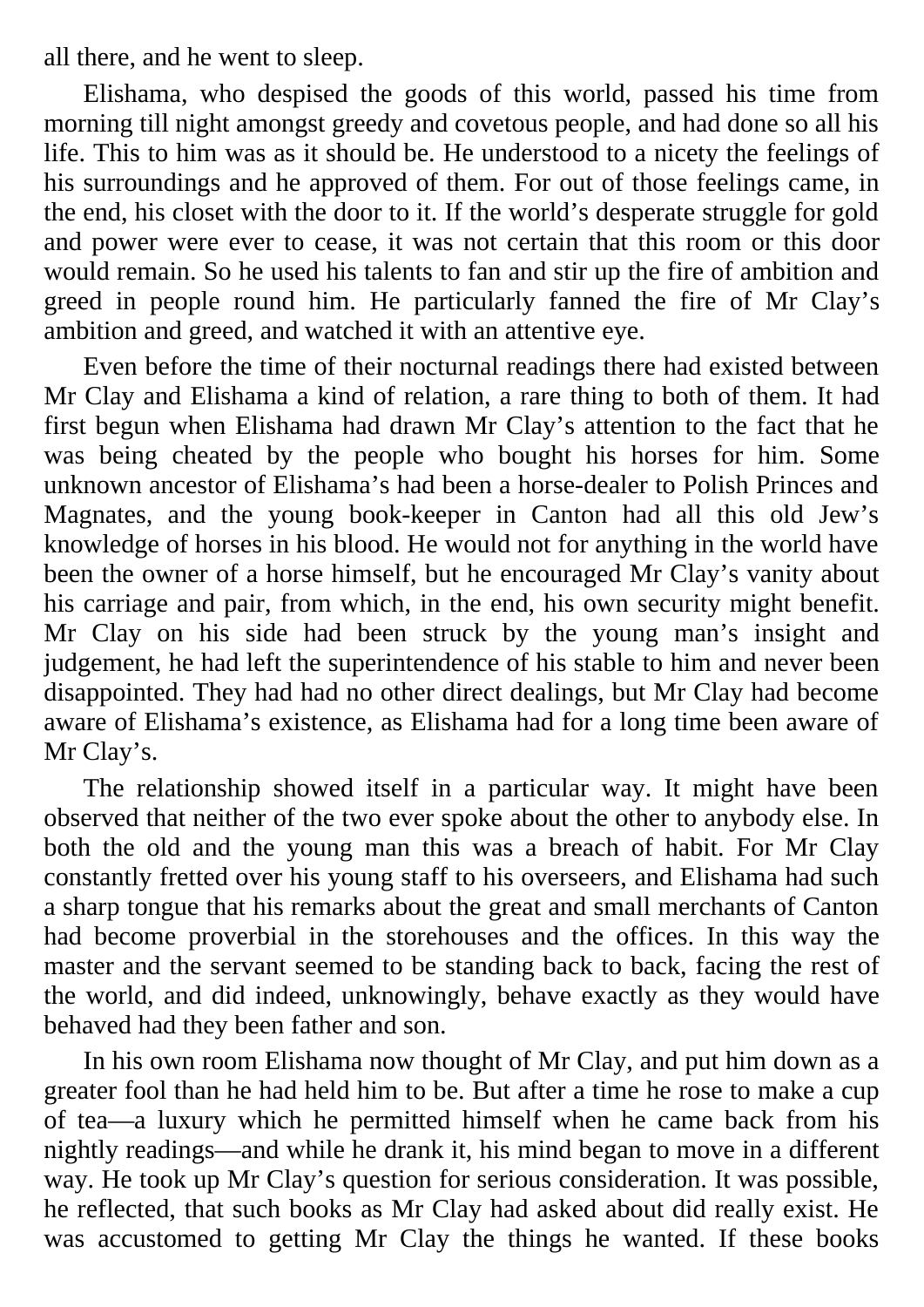existed, he must look out for them, and even if they were rare he would find them in the end.

Elishama sat for a long time with his chin in his hand, then stood up and went to the chest in the corner of the room. Out of it he took a smaller, redpainted box which, when he first came to Canton, had contained all that he owned in the world. He looked it through carefully and came upon an old yellow piece of paper folded up and preserved in a small silk bag. He read it by the candle on the table.

## **III. THE PROPHECY OF ISAIAH**

In the party of Jews who in their flight from Poland had taken Elishama with them, there had been a very old man who had died on the way. Before he died he gave the child the piece of paper in the red bag. Elishama tied it round his neck and managed to keep it there for many years, mainly because during this time he rarely undressed. He could not read, and did not know what was written on it.

But when in London he learned to read and was told that people set a value on written matter, he took his paper out and found it to be written in letters different to those he had been taught. His master from time to time sent him on an errand to a dark and dirty little pawnshop, the owner of which was an unfrocked clergyman. Elishama took the paper to this man and asked him if it meant anything. When he was informed that it was written in Hebrew he suggested that the pawnbroker should translate it to him for a fee of three pence. The old man read the paper through and recognised its contents, he looked them up in their own place, copied them out in English and gravely accepted the three pence. The boy from now kept both the original and the translation in his small red bag.

In order to help Mr Clay, Elishama now took the bag from his box. Under other circumstances he would not have done so, for it brought with it notions of darkness and horror and the dim picture of a friend. Elishama did not want friends any more than Mr Clay did. They were, to him, people who suffered and perished—the word itself meant separation and loss, tears and blood dripped from it.

Thus it came about that a few nights later, when Elishama had finished reading the accounts to Mr Clay, and the old man growled and prepared to send him off, the clerk took from his pocket a small dirty sheet of paper and said: 'Here, Mr Clay, is something that I shall read to you.' Mr Clay turned his pale eyes to the reader's face. Elishama read out: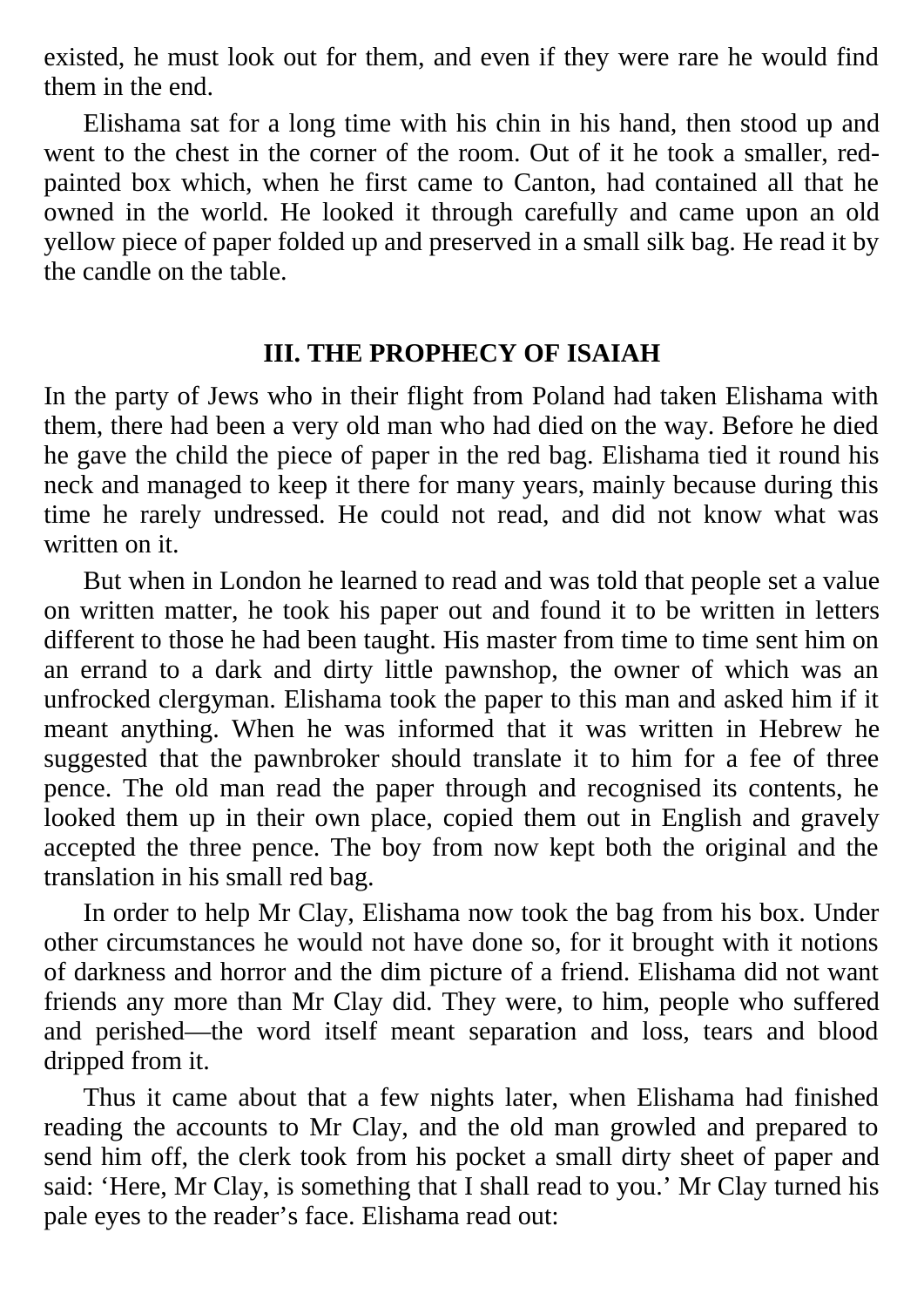'The wilderness and the solitary places shall be glad for them. And the desert shall rejoice and blossom as the rose. It shall blossom abundantly. And sing even with joy and singing. The glory of Lebanon shall be given to it . . .'

'What is that?' Mr Clay asked angrily.

Elishama laid down his paper. 'That, Mr Clay,' he said, 'is what you have asked for. Something besides the account-books, which people have put together and written down.' He continued:

'The excellency of Carmel and Sharon. They shall see the glory of the Lord. And the excellency of our God. Strengthen ye the weak hands. And confirm the feeble knees. Say to them . . .'

'What is it? Where have you got it?' Mr Clay again asked.

Elishama held up his hand to impose silence, and read:

'Say to them that are of a fearful heart: be strong, fear not. Behold, your God will come with a vengeance. Even God with a recompense. He will come and save you. Then the eyes of the blind shall be opened and the ears of the deaf shall be unstopped. Then shall the lame man leap as a hart, and the tongue of the dumb sing. For in the wilderness shall waters break out. And streams in the desert. And the parched ground shall become a pool, and the thirsty land springs of water, and the habitation of dragons, where each lay, shall be grass with reeds and rushes.'

When Elishama had got so far, he laid down his paper and looked straight in front of him.

Mr Clay drew in his breath asthmatically. 'What was all that?' he asked.

'I have told you, Mr Clay,' said Elishama. 'You have heard it. This is a thing which a man has put together and written down.'

'Has it happened?' asked Mr Clay.

'No,' answered Elishama with deep scorn.

'Is it happening now?' said Mr Clay.

'No,' said Elishama in the same way.

After a moment Mr Clay asked: 'Who on earth has put it together?'

Elishama looked at Mr Clay and said: 'The Prophet Isaiah.'

'Who was that?' Mr Clay asked sharply. 'The Prophet—pooh! What is a Prophet?'

Elishama said: 'A man who foretells things.'

'Then all these things should come to happen!' Mr Clay remarked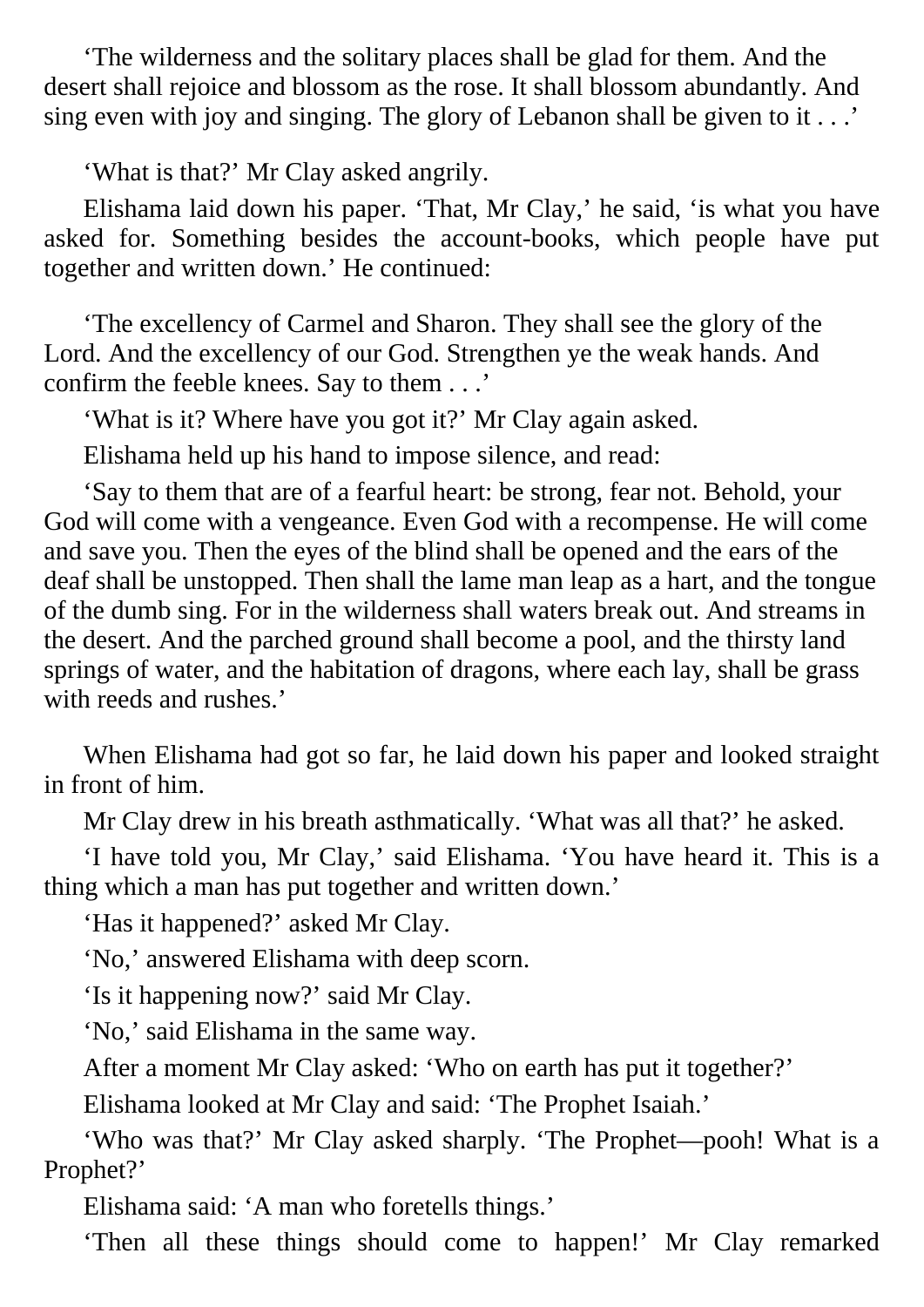disdainfully.

Elishama did not want to disavow the Prophet Isaiah, he said: 'Yes. But not now.'

After a while Mr Clay ordered: 'Read again that of the lame man.'

Elishama read: 'Then the lame man shall leap as a hart.'

Again after a moment Mr Clay ordered: 'And that of the feeble knees.'

'And confirm the feeble knees,' Elishama read.

'And of the deaf,' said Mr Clay.

'And the ears of the deaf,' said Elishama, 'shall be unstopped.'

There was a long pause. 'Is anybody doing anything to make these things happen?' asked Mr Clay.

'No,' said Elishama with even deeper contempt than before.

When after another pause Mr Clay took up the matter, Elishama by the tone of his voice realised that he was now wide awake.

'Read the whole thing over again,' he commanded.

Elishama did as he was told. When he had finished, Mr Clay asked: 'When did the prophet Isaiah live?'

'I do not know, Mr Clay,' said Elishama. 'I think that it will have been about a thousand years ago.'

Mr Clay's knees were at this moment hurting badly, and he was painfully aware of his lameness and infirmity.

'It is a foolish thing,' he declared, 'to foretell things which do not begin to take place within a thousand years. People,' he added slowly, 'should record things which have already happened.'

'Do you want me,' Elishama asked, 'to take out the books of accounts once more?'

There was a very long pause.

'No,' Mr Clay said. 'No. People can record things which have already happened, outside of account-books. I know what such a record is called. A story. I once heard a story myself. Do not disturb me, and I shall remember it.'

'When I was twenty years old,' he said after a long silence, 'I sailed from England to China. And I heard this story on the night before we touched the Cape of Good Hope. Now I remember it all well. It was a warm night, the sea was calm, and there was a full moon. I had been sitting for some time by myself on the afterbody, when three sailors came up and sat down on the deck. They were so close to me that I could hear all that they said, but they did not see me. One of the sailors told the others a story. He recorded to them things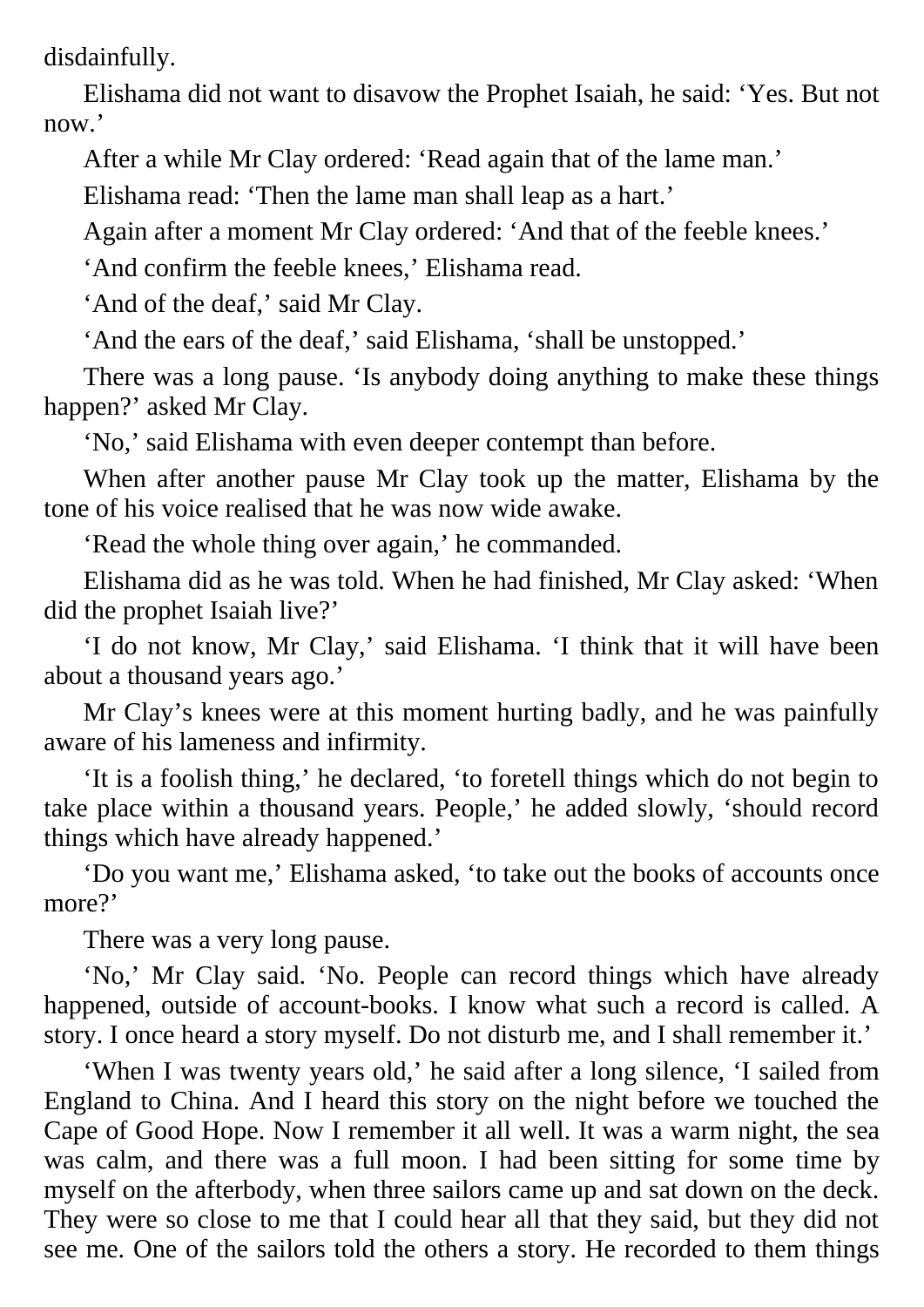which had happened to him himself. I heard the story from the beginning to the end, I shall tell it to you.'

## **IV. THE STORY**

'The sailor,' Mr Clay began, 'had once come ashore in a big town. I do not remember which, but it does not matter. He was walking by himself in a street near the harbour, when a fine costly carriage drove up to him, and an old gentleman descended from it. This gentleman said to the sailor: "You are a fine-looking sailor. Do you want to earn five guineas tonight?" '

Mr Clay was so completely unaccustomed to telling a story, that it is doubtful whether he could have gone on with this one except in the dark. He continued with an effort and repeated: 'Do you want to earn five guineas tonight?'

Elishama, here, put the prophecy of Isaiah back into its bag and into his pocket.

'The sailor,' Mr Clay related, 'naturally answered yes. The rich gentleman then told him to come with him, and drove him in his carriage to a big and splendid house just outside the town. Within the house everything was equally grand and sumptuous. The sailor had never believed that such riches existed in the world, for how would a poor boy like him ever have come inside a really great man's house? The gentleman gave him a fine meal and expensive wine, and the sailor recounted all that he had had to eat and drink, but I have forgotten the names of the courses and the wines. When they had finished this meal, the master of the house said to the sailor: 'I am, as you see, a very rich man, the richest man in this town. But I am old. I have not got many years left, and I dislike and distrust the people who will inherit what I have collected and saved up in life. Three years ago I married a young wife. But she has been no good to me, for I have got no child.'

Here Mr Clay made a pause to collect his thoughts.

'With your permission,' said Elishama, 'I, too, can tell that story.'

'What is that?' exclaimed Mr Clay, very angry at the interruption.

'I shall tell you the rest of that story, with your permission, if you will listen, Mr Clay,' said Elishama.

Mr Clay did not find a word to say, and Elishama went on.

'The old gentleman,' he recounted, 'led the sailor to a bedroom which was lighted by candlesticks of pure gold, five on the right side and five on the left. Was it not so, Mr Clay? On the walls were carved pictures of palm trees. In the room there was a bed, and a partition was made by chains of gold before the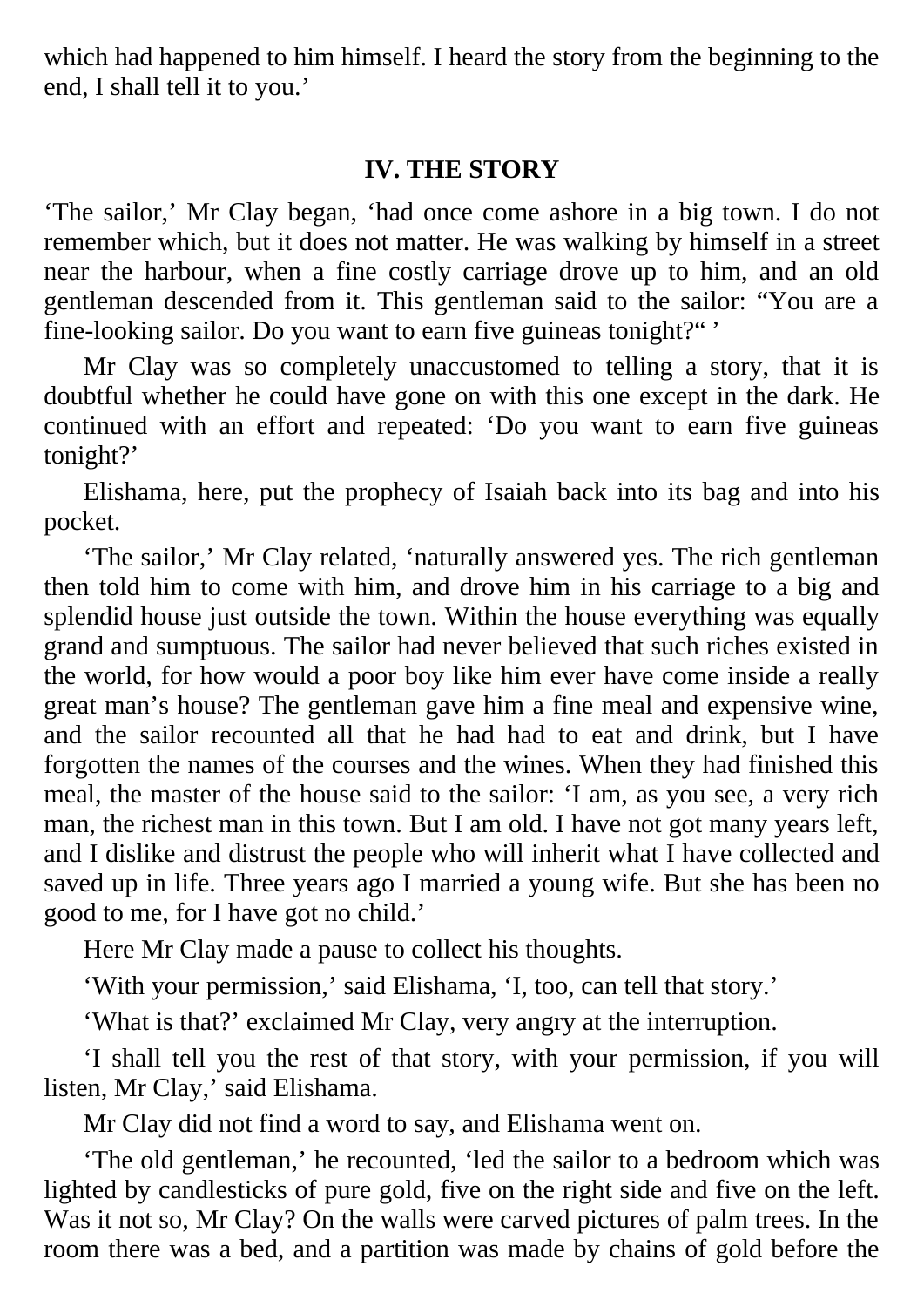bed, and in the bed lay a lady. The old man said to this lady: "You know my wish. Now do your best to have it carried out." Then from his purse he took a piece of gold—a five-guinea piece, Mr Clay—and handed it to the sailor, and after that he left the room. The sailor stayed with the lady all night. But when the day began to spring, the door of the house was opened to him by the old man's servant, and he left the house and went back to his ship. Was it not so, Mr Clay?'

Mr Clay for a minute stared at Elishama, then asked: 'How do you come to know this story? Have you too met the sailor from my ship near the Cape of Good Hope? He will be an old man by now, and these things happened to him many years ago.'

'That story, Mr Clay,' said Elishama, 'which you believe to have happened to the sailor on your ship, has never happened to anyone. All sailors know it. All sailors tell it, and each of them, because he wishes that it had happened to him himself, tells it as if it were so. But it is not so. All sailors, when they listen to the story, like to have it told in that way, and expect to have it told in that way. The sailor who tells it may vary it a little, and add a few things of his own, as when he explains how the lady was made, and how in the night he made love to her. But otherwise the story is always the same.'

The old man in the bed at first did not say a word, then in a voice hoarse with anger and disappointment he asked: 'How do you know?'

'I shall tell you, Mr Clay,' said Elishama. 'You have travelled on one ship only, out here to China, so you have heard this story only once. But I have sailed with many ships. First I sailed from Gravesend to Lisbon, and on the ship a sailor told the story which tonight you have told me. I was very young then, so I almost believed it, but not quite. Then I sailed from Lisbon to the Cape of Good Hope, and on the ship there was a sailor who told it. Then I sailed to Singapore, and on my way I heard a sailor tell the story. It is the story of all sailors in the world. Even the phrases and the words are the same. But all sailors are pleased when, once more, one of them begins to tell it.'

'Why should they tell it,' said Mr Clay, 'if it were not true?'

Elishama thought the question over. 'I shall explain that to you,' he said, 'if you will listen. All people, Mr Clay, in one respect are the same.

'When a new financial scheme is offered for subscription, it is proved on paper that the shareholders will make on it a hundred per cent, or two hundred per cent, as the case may be. Such a profit is never made, and everybody knows that it is never made, still people must see these figures on paper in the issue of stocks, or they will have nothing to do with the scheme.

'It is the same, Mr Clay with the prophecy which I have read it to you. The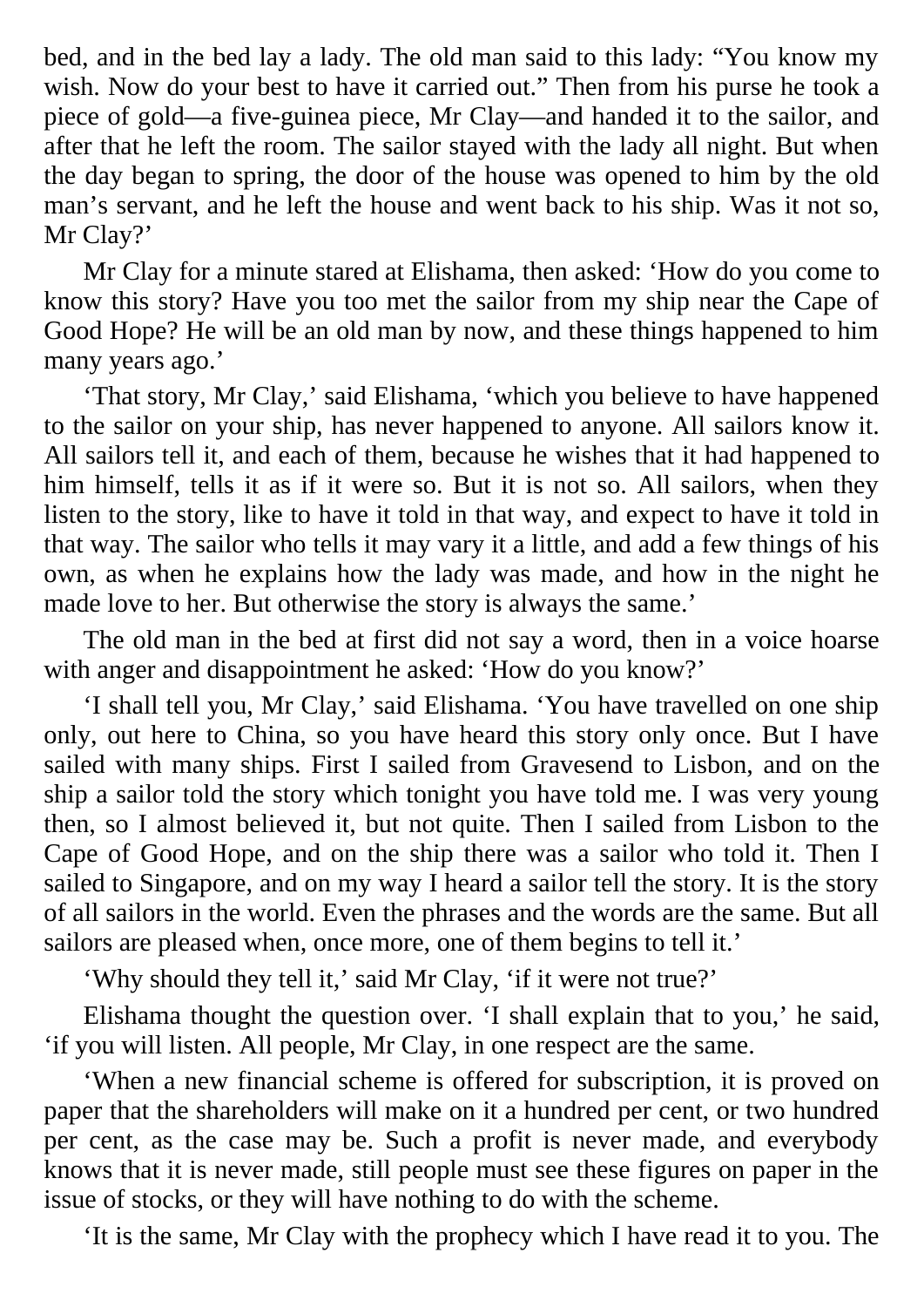Prophet Isaiah, who told it, will, I believe, have been living in a country where it rained too little. Therefore he tells you that the parched ground becomes a pool. In England, where the ground is almost always a pool, people do not care to write it down or to read about it.

'The sailors who tell this story, Mr Clay, are poor men and lead a lonely life on the sea. That is why they tell about that rich house and that beautiful lady. But the story which they tell has never happened.'

Mr Clay said: 'The sailor told the others that he held a five-guinea piece on his hand, and that he felt the weight and the cold of gold upon it.'

'Yes, Mr Clay,' said Elishama, 'and do you know why he told them so? It was because he knew, and because the other sailors knew, that such a thing could never happen. If they had believed that it could ever happen, they would not have told it. A sailor goes ashore from his ship, and pays a woman in the street to let him come with her. Sometimes he pays her ten shillings, sometimes five, and sometimes only two, and none of these women is young, or beautiful, or rich. It might possibly happen—although I myself doubt it that a woman would let a sailor come with her for nothing, but if she did so, Mr Clay, the sailor would never tell. Here a sailor will tell you that a young, beautiful and rich lady—such a lady as he may have seen at a distance, but has never spoken to—has been paying him, for the same thing, five guineas. In the story, Mr Clay, it is always five guineas. That is contrary to the law of demand and supply, Mr Clay, and it never has happened, and it never will happen, and that is why it is told.'

Mr Clay at this moment was so upset, puzzled and angry that he could not speak. He was angry with Elishama, because he felt that his clerk was taking advantage of his weakness, and was defying his authority. But he was upset and puzzled by the prophet Isaiah, who was about to annihilate his whole world, and him himself with it. The two of them, he felt, were holding together against him. After a while he spoke.

His voice was harsh and grating, but as firm as when he was giving an order in his office.

'If this story,' he said, 'has never happened before, I shall make it happen now. I do not like pretence, I do not like prophecies. It is insane and immoral to occupy oneself with unreal things. I like facts. I shall turn this piece of make-believe into solid fact.'

The old man when he had spoken was a little easier at heart. He felt that he was getting the better of Elishama and the Prophet Isaiah. He was still going to prove to them his omnipotence.

'The story shall become reality,' he said slowly. 'One sailor in the world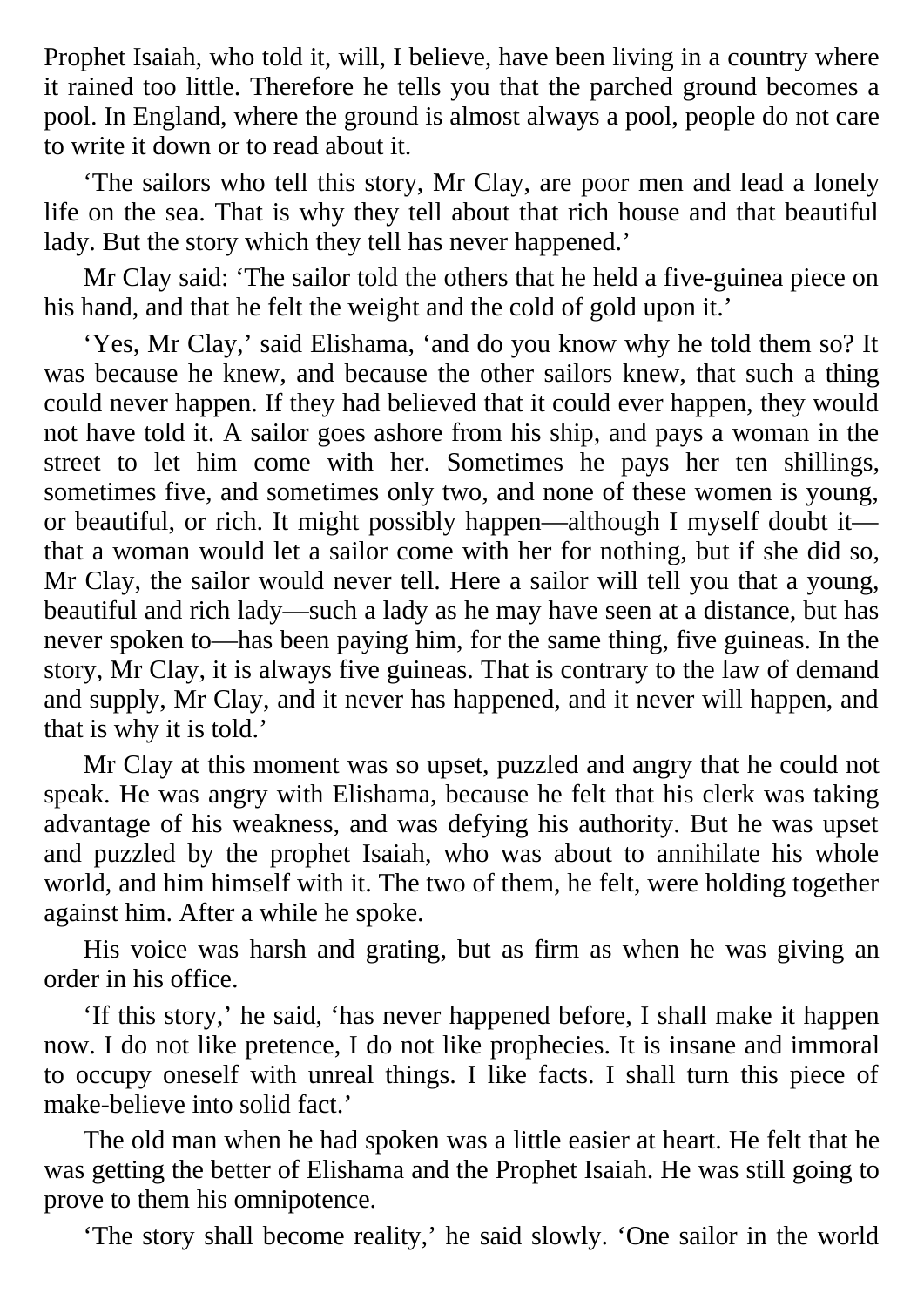shall tell it, from beginning to end with everything that is in it, as it has actually, from beginning to end, happened to him.'

When Elishama walked home in the morning he said to himself: 'Either this old man is going mad, and nearing his end. Or otherwise he will tomorrow be ashamed of his project of tonight, he will want to forget it, and it will be the safest thing not to mention it to him again.'

## **V. THE MISSION OF ELISHAMA**

Mr Clay, however, was not ashamed. His project of the night had seized hold of him, the matter had become a trial of strength between him and the insurgents. Next midnight, as the clock struck, he took up the theme and said to Elishama: 'Do you think that I can no longer do what I want to do?'

This time Elishama did not contradict Mr Clay with a word, he answered: 'No, Mr Clay. I think you can do whatever you want.'

Mr Clay said: 'I want the story which I told you last night to happen in real life, to real people.'

'I shall see to it, Mr Clay,' said Elishama. 'Where do you want it to happen?'

'I want it to happen here,' said Mr Clay, and proudly looked round his big, richly furnished bedroom. 'In my house. I want to be present myself, and to see it all with my own eyes. I want to pick up the sailor myself, in the street by the harbour. I want to dine with him myself, in my dining-room.'

'Yes, Mr Clay,' said Elishama. 'And when do you want the story to happen, to real people?'

'It ought to be done quickly,' said Mr Clay after a pause. 'It will have to be done quickly. But I am feeling better tonight, in a week's time I shall be strong enough.'

'Then,' Elishama said, 'I shall have everything ready within a week.'

After a while Mr Clay said: 'It will involve expenses. I do not mind what the expenses may come to.'

These words gave Elishama such an impression of cold and loneliness in the old man, that it was as if they had been spoken from the grave. But since he himself did feel at home in the grave, he and his employer were at this moment brought closer together.

'Yes,' he said, 'it is going to cost us some money. For you will remember that there is a young woman in the story.'

'Yes, a woman,' said Mr Clay. 'The world is full of women. A young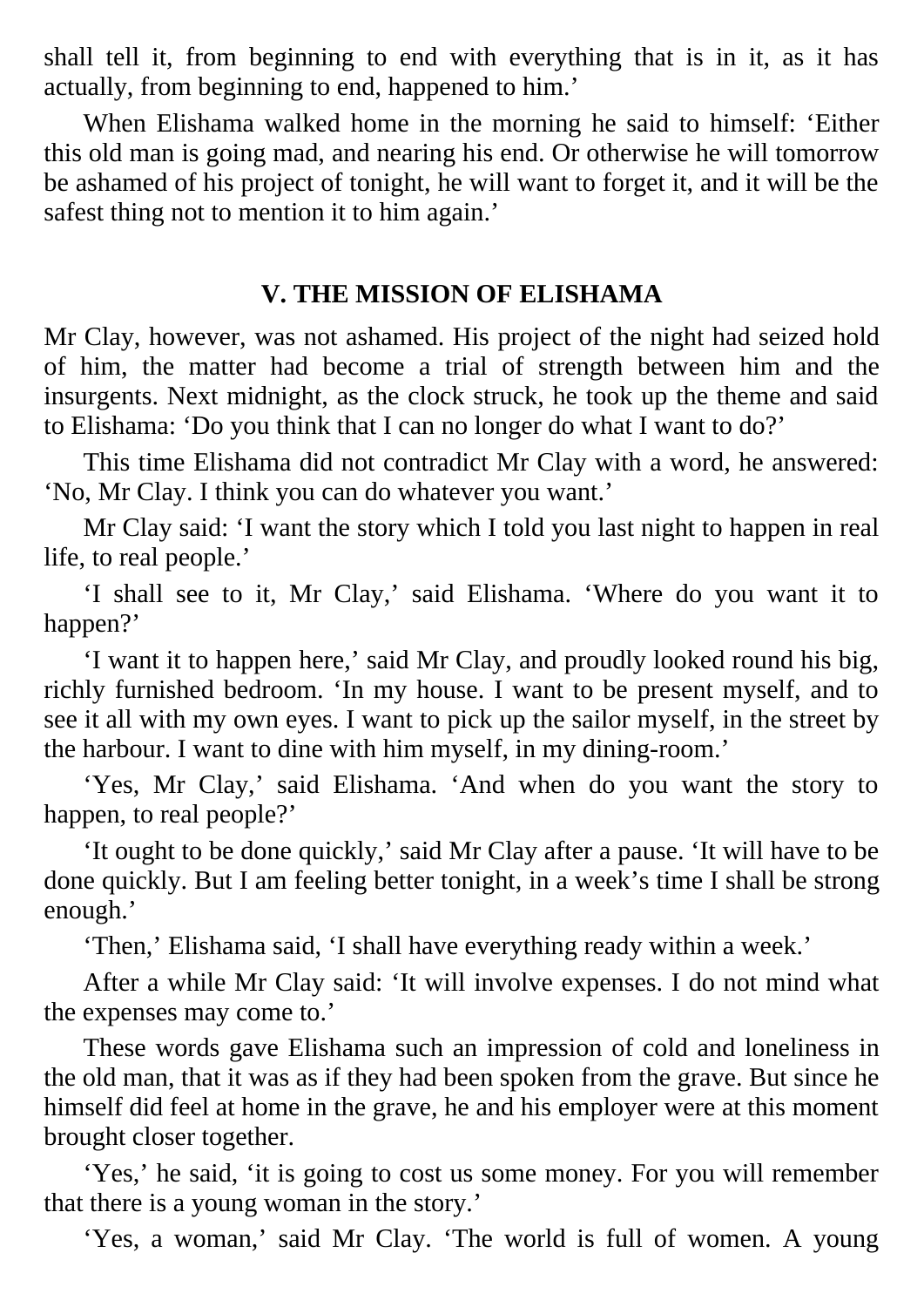woman one can always buy, and that will be the cheapest thing in the story.'

'No, Mr Clay,' said Elishama, 'it will not be the cheapest thing in this story. For if I bring you a woman of the town, the sailor will know her for what she is. And he will lose his faith in the story.'

Mr Clay growled a little.

'And a young Miss I shall not be able to get you,' said Elishama.

'I am paying you to do this work,' said Mr Clay. 'It will be part of your work to find me a woman.'

'I shall have to think it over,' said Elishama.

But he had already, while they talked together, been thinking it over.

Elishama, as has been told, was well versed in book-keeping by double entry. He saw Mr Clay with the eyes of the world, and to the eyes of the world —had the world known of his scheme—the old man was undoubtedly mad. At the same time he saw Mr Clay with his own eyes, and to his own eyes his employer, with his colleagues in the tea-trade and in other trades, had always been mad. And indeed he was not sure whether, to a man with one foot in the grave, the pursuit of a story was not a sounder undertaking than the pursuit of profit. Elishama at any time would side with the individual against the world, since, however mad the individual might be, the world in general was sure to be still more hopelessly and wickedly idiotic. As, once more, he walked away from Mr Clay's house, he realised that from this moment he was indispensible to his master, and could get out of him whatever he wanted. He did not intend to derive any advantage from the circumstance, but the idea pleased him.

In Mr Clay's office there was a young accountant whose name was Charley Simpson. He was an ambitious young man and had resolved to become, in his own time, a millionaire and Nabob like Mr Clay himself. The big ruddy young gentleman considered himself to be Elishama's only friend, treated him with patronising joviality, and had lately honoured him with his confidence.

Charley kept a mistress in town, her name was Virginie. She was, he told his protégé, a Frenchwoman of very good family, but she had been ruined by her amorous temperament and now lived only for passion. Virginie wanted a French shawl. Her lover meant to make her a present of one, but he was afraid to go into a shop to buy it, as somebody might spot him there and report to his father in England. If Elishama would take a collection of shawls to Virginie's house, Charley would show his gratitude by introducing him to the lady herself.

The lovers had had a row immediately before Elishama's arrival with the shawls. But the sight of these somewhat appeased Virginie. She draped one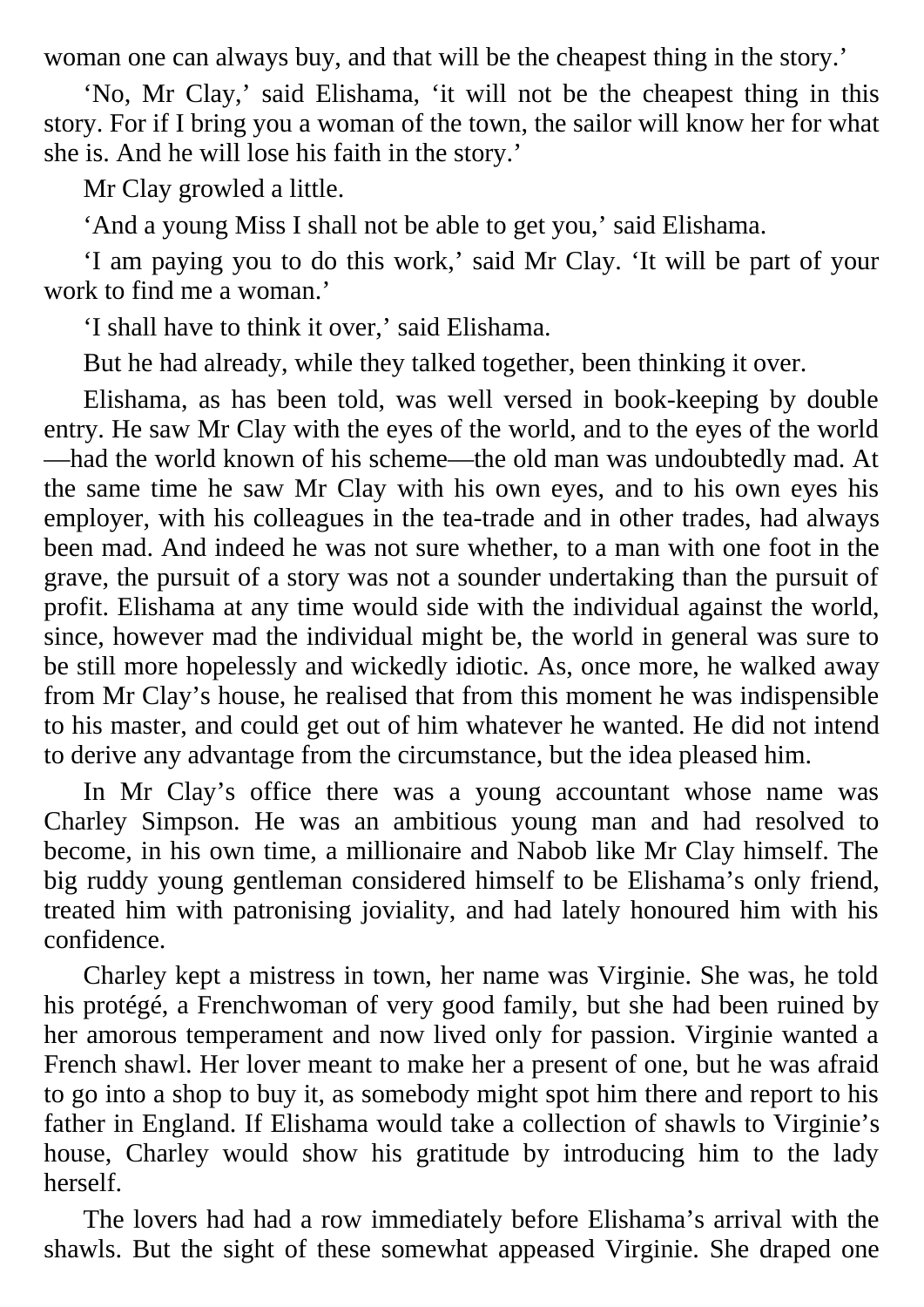shawl after another round her fine figure before the looking-glass, as if the men had not been in the room, and even lifted her skirts neatly over her knee and made a couple of *pas-de-basque's*. Over her shoulder she told her lover that he must now, surely, be able to see for himself that her real calling was the theatre. If she could only raise the money, the wisest thing she could do was to go back to France. There the comedy, the drama and the tragedy still existed, and the great actresses were the idols of a nation!

Elishama was not familiar with the words comedy, drama or tragedy. But an instinct now told him that there was a connection between these phenomena and Mr Clay's story. The day after his last conversation with Mr Clay he turned his steps towards Virginie's house.

Elishama within his nature had a trait which few people would have expected to find there. He felt a deep innate sympathy or compassion towards all women of this world, and particularly towards all young women.

Although, as has already been told, he did not himself want a horse, he could fix to a penny the price of any horse shown him. And although he did not himself in the least want a woman he could view a woman with the eyes of other young men, and accurately determine her value. Only in the latter case he considered the eyes of other young men to be shortsighted or blind, the price to be erroneous, and the article itself in some sad way underestimated and wronged.

Mysteriously, he felt the same sympathy and compassion towards birds. The quadrupeds all left him indifferent, and horses—in spite of his knowledge and understanding of them—he disliked. But he would take a roundabout way to his office in order to pass the Chinese bird-sellers' shops, and to stand for a long time in front of their piled-up birdcages, and he knew the individual birds within them and followed their fate with concern.

Walking along to Virginie's house he might well feel a twofold sympathy. For she was a young woman who reminded him of a bird. As in his thoughts he compared her to the other young women of Canton she there took on the aspect of a golden pheasant or a peacock within a poultry yard. She was bigger than her sisters, nobler and more pompous of gait and feather, strutting somewhat lonely amongst the smaller domestic fowl. At their one meeting she had been a little downcast and fretful, like a golden pheasant in the moulting season. But she was always a golden pheasant.

## **VI. THE HEROINE OF THE STORY**

Virginie lived in a small neat Chinese house with a little garden to it and green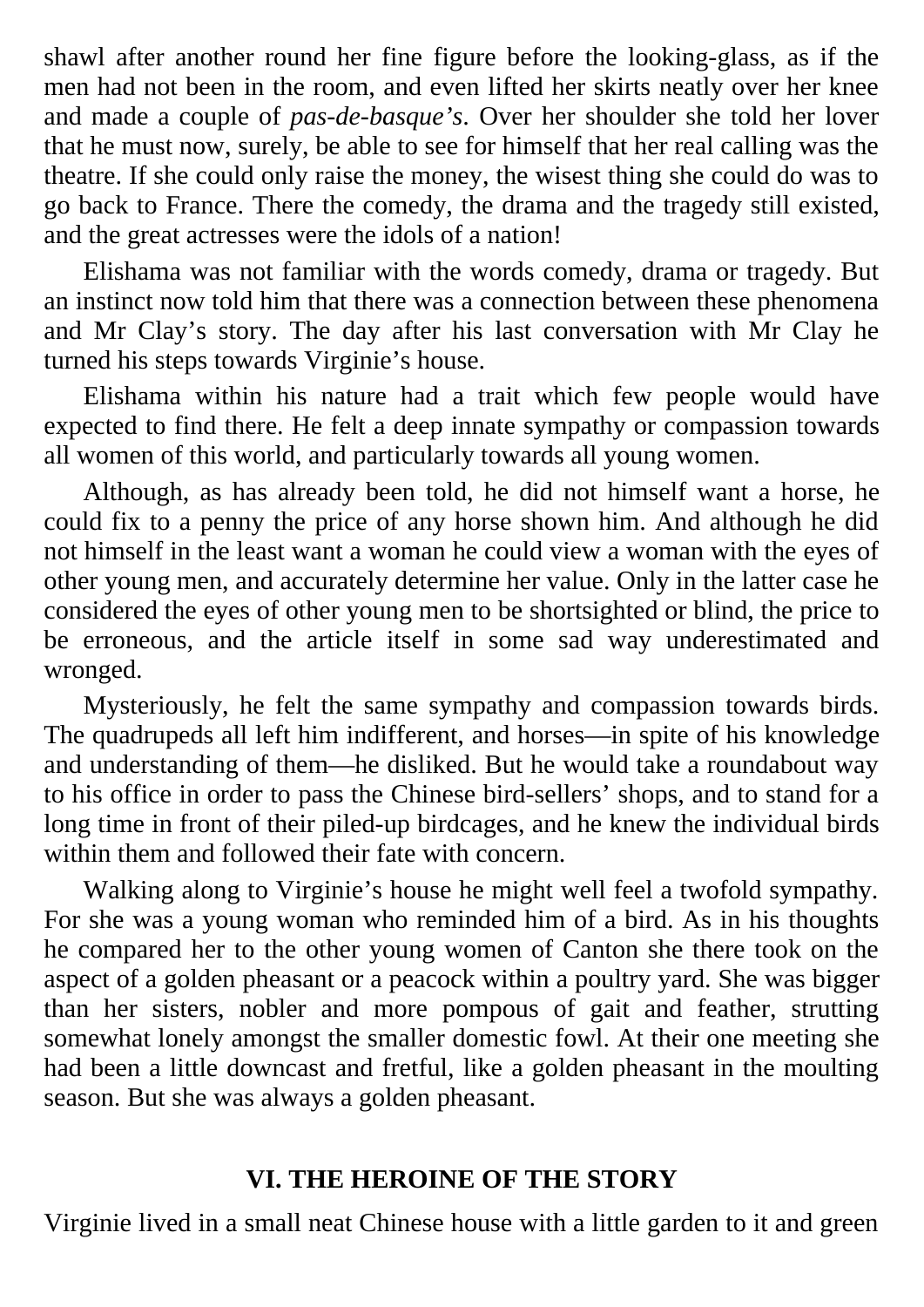shutters to the windows. The old Chinese woman, who owned the house, kept it in order and cooked for her tenant, was out today. Elishama found the door open and went straight in.

Virginie was playing a patience on her table by the window. She looked up and said: 'God, is it you? What are you bringing? Shawls?'

'No, Miss Virginie, I am bringing nothing today,' said he.

'What is the use of you then?' she asked. 'Sit down and keep me company, in God's name, now that you are here.'

Upon this invitation he sat down.

Virginie, in spite of her venturesome past, was still young and fresh, with a flower-like quality in her, as if there had been a large rose in water in the room. She was dressed in a white muslin negligée with flounces and a train to it, but had not yet done up her rich brown hair, which floated down to the pink sash round her waist. The golden afternoon sun fell between the shutters into her lap.

She went on with her patience, but spoke the while. 'Are you still with the old devil?' she asked.

Elishama said: 'He is ill and cannot go out.'

'Good,' said Virginie, 'is he going to die?'

'No, Miss Virginie,' said Elishama. 'He is even strong enough to make up new schemes. With your permission, I am now going to tell you one of them. I shall begin at the beginning.'

'Well, so long as he is too ill to go out, I can stand hearing about him,' said Virginie.

'Mr Clay,' said Elishama, 'has heard a story told. Fifty years ago—on a ship, one night off the Cape—he heard a story told. Now that he is ill and cannot sleep at night, he has been pondering this story. He dislikes pretence, he dislikes prophecies, he likes facts. He has made up his mind to have the story happen in real life, to real people. I have been in his service for seven years who would he get to carry out his wish if not me? He is the richest man in Canton, Miss Virginie, he must have what he wants. Now I shall tell you the story.

'There was a sailor,' he began, 'who went ashore from his ship in the harbour of a big town. As he was walking by himself in a street near the harbour, a carriage with two fine, well-paired bay horses drove up to him, and an old gentleman stepped out of the carriage and said to him: "You are a finelooking sailor. Do you want to earn five guineas tonight?" When the sailor said yes, the old gentleman drove him to his house and gave him food and wine. He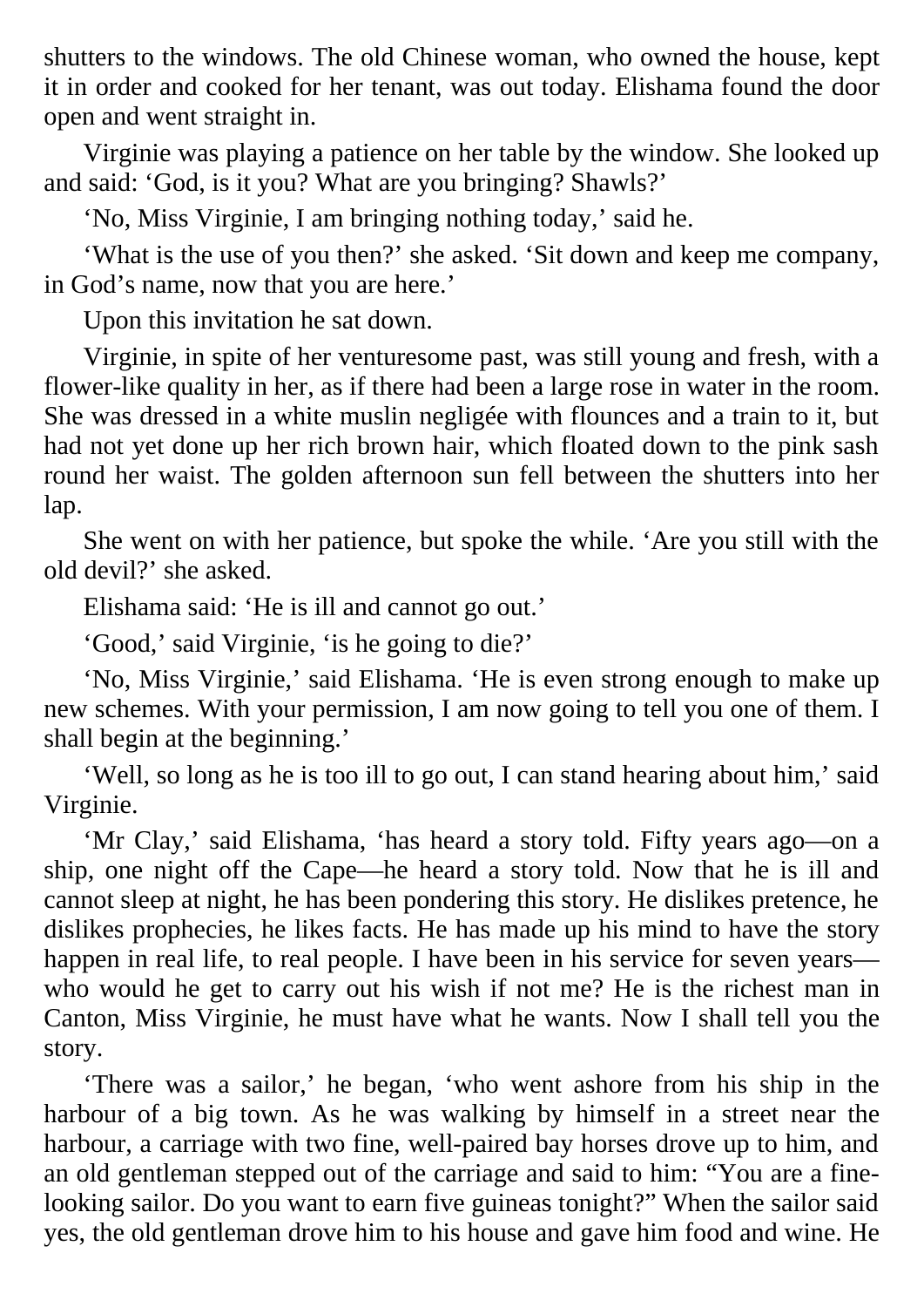then, Miss Virginie, said to him: "I am a merchant of immense wealth, as you will have seen for yourself, but I am all alone in the world. The people who, when I die, are to inherit my fortune are all silly people, continually disturbing and distressing me. I have taken to myself a young wife, but. . . "

Here Virginie cut short Elishama's tale. 'I know that story,' she said. 'It happened in Singapore to an English merchant-captain, a friend of mine. Has he been telling it to you as well?'

'No, Miss Virginie,' said Elishama. 'He has not told it to me, but other sailors have told it. This is a story that lives on the ships, all sailors have heard it, and all sailors have told it. It might have been left on sea and never come ashore, if it had not been that Mr Clay cannot sleep. He is now going to make it happen here in Canton, in order that one sailor in the world may be able to tell it from beginning to end, exactly as, from beginning to end, it has happened to him.'

'He was sure to go mad in the end, with his sins,' said Virginie. 'If now he wants to play a comedy with the Devil, it is a matter between the two of them.'

'Yes, a comedy,' said Elishama. 'I had forgotten the word. People play in comedies and make money by it, they become the idols of nations. Now there are three people in Mr Clay's comedy. The old gentleman he will play himself, and the young sailor he will himself find in the street by the harbour, where sailors come ashore from their ships. But if an English merchant-captain has told you this story, Miss Virginie, he will have told you that beside these two there is also a beautiful young lady in it. On Mr Clay's behalf I am now looking for this beautiful young lady. If she will come into this story, and finish it for him, Mr Clay will pay her one hundred guineas.'

Virginie, in her chair, turned her rich young torso all round towards Elishama, folded her arms upon her bosom and laughed to his face. 'What is all this?' she inquired.

'It is a comedy, Miss Virginie,' said he. 'A dream or a tragedy. It is a story.'

'The old man has got strange ideas of a comedy,' said Virginie. 'In a comedy the actors pretend to do things, to kill one another or to die, or to go to bed with their lovers. But they do not really do any of these things. Indeed your master is like the Emperor Nero of Rome, who, to amuse himself, had people eaten up by lions. But since then it has not been done, and that is a long time ago.'

'Was the Emperor Nero very rich?' asked Elishama.

'Oh, he owned all the world,' said Virginie.

'And were his comedies good?' he again asked.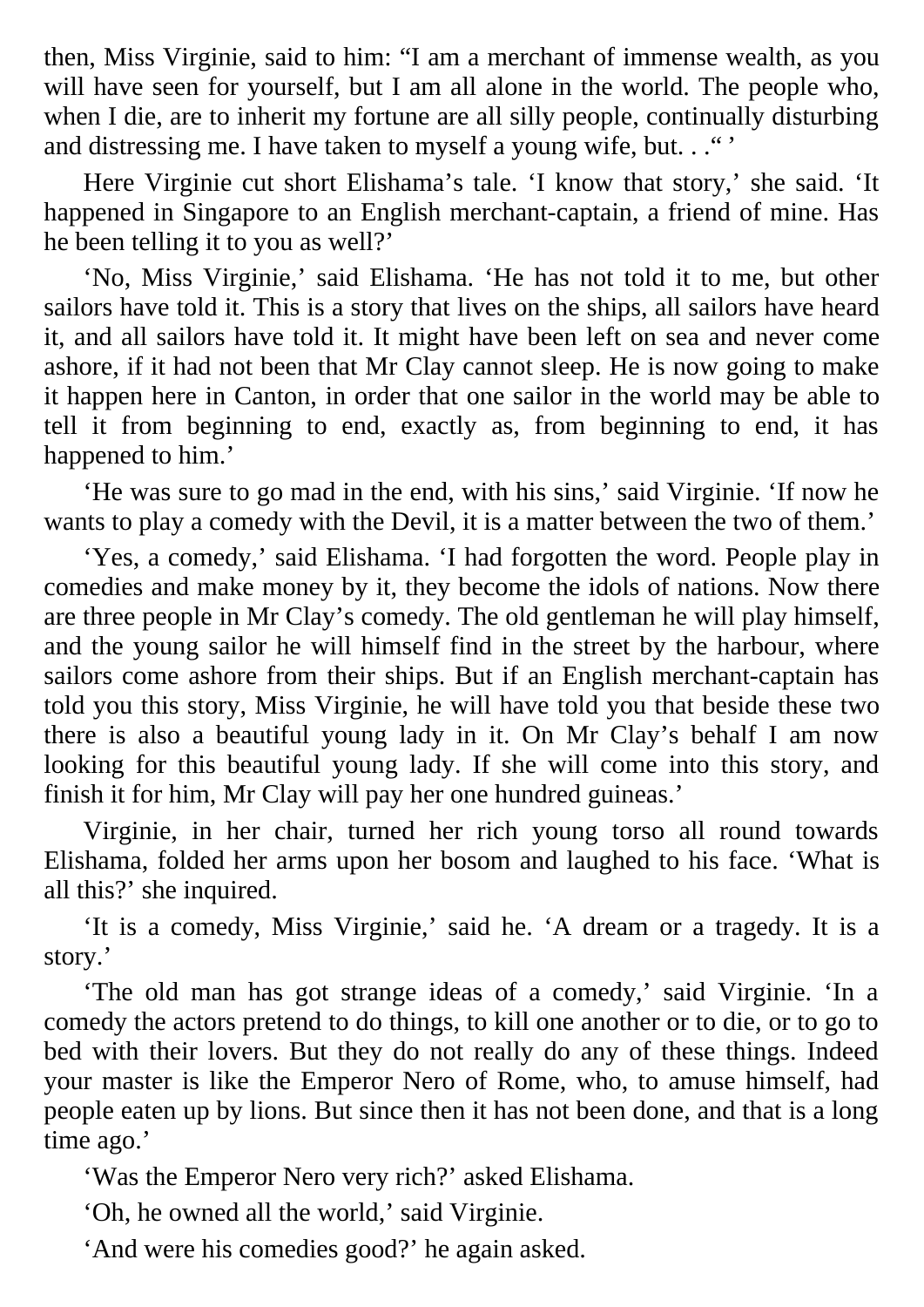'He liked them himself, I suppose,' said Virginie. 'But who would he nowadays get to play in them?'

'If he owned all the world, he would get people to play in them,' said he.

Virginie looked hard at Elishama, her dark eyes shining. 'I suppose that nobody could insult *you*, even if they tried hard?'

Elishama thought her remark over. 'No,' he said, 'they could not. Why should I let them?'

'And if I told you,' she said, 'to go out of my house, you would just go?'

'Yes, I should go,' he said. 'It is your house. But when I had gone you would sit and think of the things for which you had turned me out. It is when people are told their own thoughts that they think they are being insulted. But why should not their own thoughts be good enough for other people to tell them?'

Virginie kept looking at him. Early that same day she had been so furious with her destiny that she had been planning to throw herself into the harbour. The patience had calmed her a little. Now she suddenly felt that she and Elishama were alone in the house and that he had not got it in him to repeat their conversation to anybody. Under the circumstances she might go on with it.

'What does Mr Clay pay you for coming here and proposing this thing to me?' she asked. '*Trente pièces d'argent, n'est-ce pas? C'est le prix!*' When Virginie's mind moved in high spheres she thought, and expressed herself, in French.

Elishama, who spoke French well, did not recognise her quotation, but imagined that she was mocking him for being poorly paid in Mr Clay's service. 'No,' he said. 'I am not being paid for this. I am in Mr Clay's employ, I cannot take on work anywhere but with him. But you, Miss Virginie, you can go wherever you like.'

'Yes, I presume so,' said Virginie.

'Yes, you presume so,' said Elishama, 'and you have been able to go wherever you liked all your life. And you have gone here, Miss Virginie, to this house.'

Virginie blushed deeply with anger, but at the same time she once more felt, and more deeply than before, that the two were alone in the house, with the rest of the world shut out.

### **VII. VIRGINIE**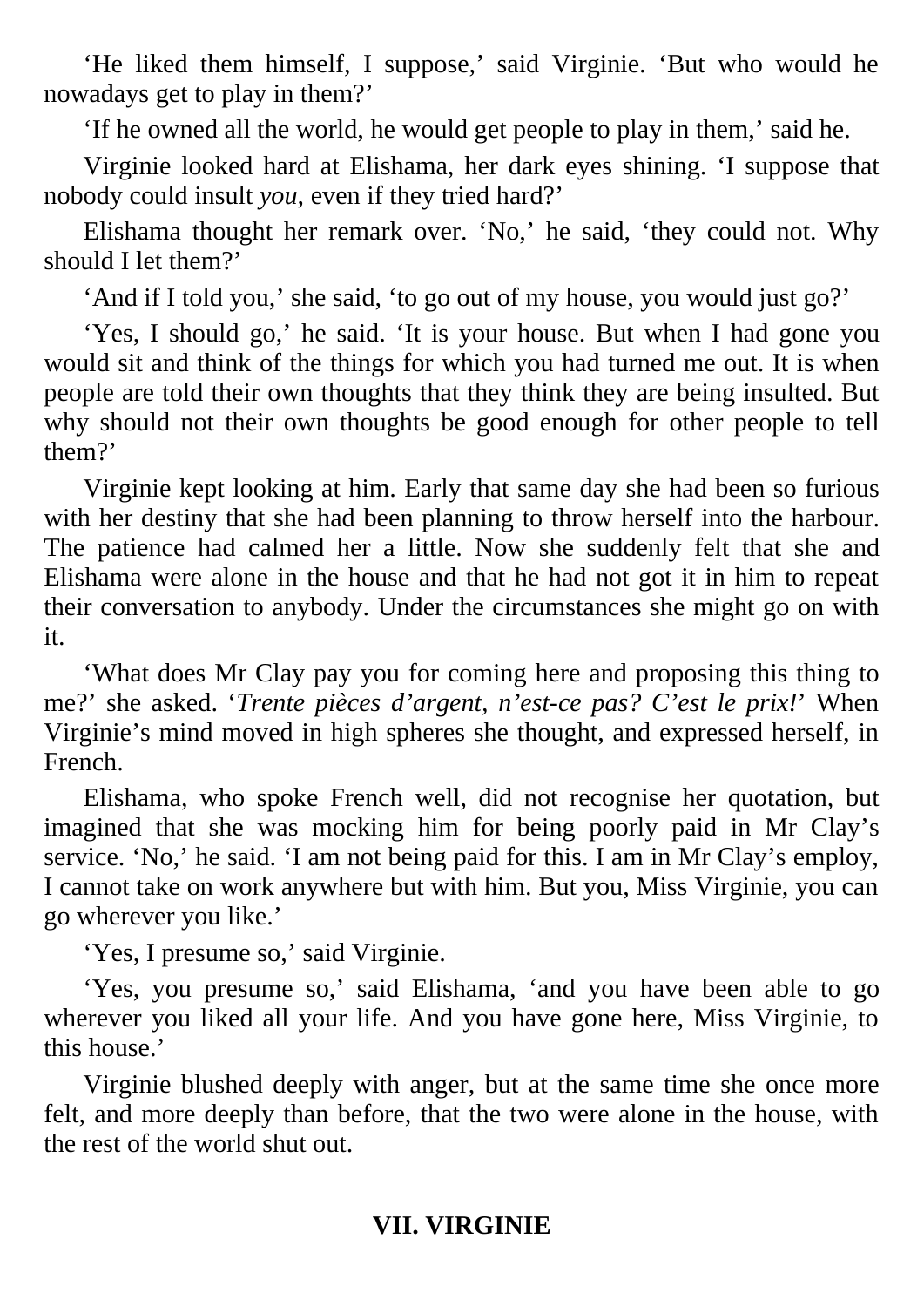Virginie's father had been a merchant in Canton. His motto in life, engraved in his signet ring, had been '*Pourquoi pas?*' All through his twenty years in China his heart had still been in France, and the great things going on there had filled and moved it.

At the time of his death Virginie had been twelve years old. She was his eldest child and his favourite. As a little girl she was as lovely as an angel, the proud father amused himself taking her round and showing her off to his friends, and in a few years she had seen and learned much. She had a talent for mimicry, at home she gave pretty little performances imitating the scenes she had witnessed, and repeating the remarks and the gay songs she had listened to. Her mother, who came from an old seafaring family of Brittany and was well aware that a wife ought to bear with her man's exuberant spirit, would still at times gently reprove her husband for spoiling his pretty daughter. She would get but a kiss in return, and the laughing comment: '*Ah, Virginie est fine! Elle s'y comprend, en ironie!*'

In his young days the handsome and winning gentleman had travelled much. In Spain he had done business with, and been on friendly terms with a very great lady, the Countess de Montijo. When later, out in China, he learned that this lady's daughter had married the Emperor Napoleon III and become Empress of the French, he was as proud and pleased as if he himself had arranged the match. With him Virginie had for many years lived in the grand world of the French Court, in the vast radiant ballrooms of the Tuileries, among receptions of foreign Majesties, Court cabals, romantic love-affairs, duels and the waltzes of Strauss.

After her father's death, during long years of poverty and hardship, and while she herself lost the angelic grace of her childhood and grew up too big, Virginie had secretly turned to this glorious world for consolation. She still walked up marble stairs lighted by a thousand candles, herself all sparkling with diamonds, to dance with Princes and Dukes—and her companions of a lonely, monotonous existence in dreary rooms wondered at the girl's pluck. In the end, however, the Tuileries themselves had faded and vanished round her.

Even when the father had endeavoured to engraft moral principles in the daughter's young mind he had illustrated them with little anecdotes from the Imperial Court. One of them had impressed itself deeply in the little girl's heart. The lovely Mademoiselle de Montijo had informed the Emperor Napoleon that the only way to her bedroom ran through the Cathedral of Notre Dame. Virginie was familiar with the Cathedral of Notre Dame, a big engraving of it hung in her parents' drawing-room. She had pictured to herself a bedroom of corresponding dimensions, and in the middle of it the lovely Mademoiselle Virginie, all in lace. The vision many times had warmed and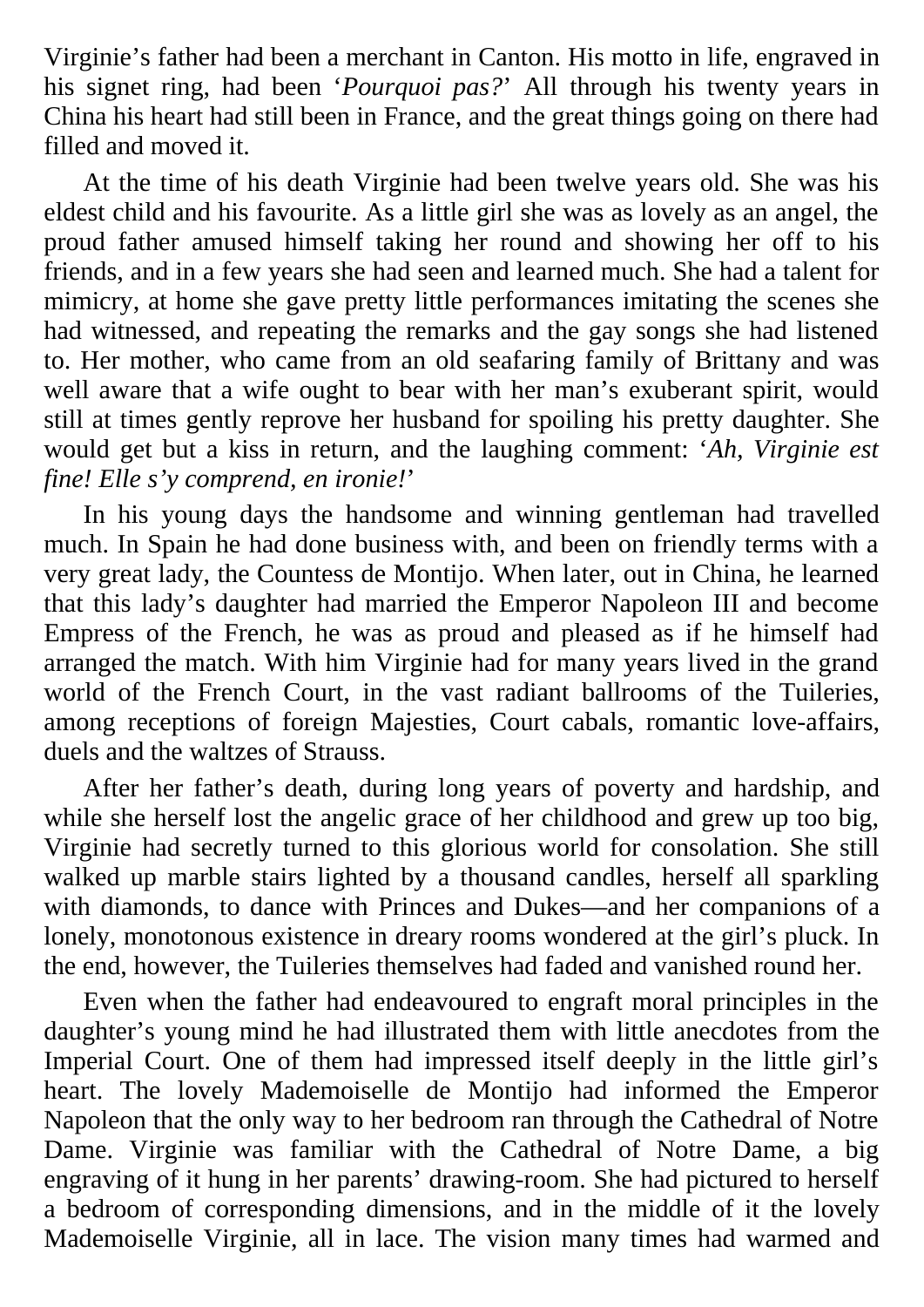cheered her heart.

Alas, the way to her bedroom had not run through the Cathedral of Notre Dame! It had not even run through the little grey French Church of Canton. Lately it had run, without much of a detour, from the offices and countinghouses of the town. For this reason Virginie despised the men that had come by it.

One triumph she had had in her career of disappointments, but nobody but herself knew of it.

Her first lover had been an English merchant-captain, who had made her run away with him to Japan, just then opened to foreign trade. On the couple's very first night in Japan there was an earthquake. All round their little hotel houses cracked and tumbled down and more than a hundred people were killed. Virginie that night had experienced something beside terror—she had lived through the great moment of her life. The thundering roar from heaven was directed against her personally, the earth shook and trembled at the loss of her innocence, the mighty breakers of the sea bewailed Virginie's fall! Frivolous human beings only—her lover with them—within this hour ignored the law of cause and effect and failed to realise the extent of her ruin.

Virginie had a good deal of kindness in her nature. In her present sad situation, after she had definitely come down from the Tuileries, she would have liked her lovers better had they left her free to love them in her own way, as poor pitiful people in need of sympathy. She might have put up with her present lover, Elishama's friend, if she could have made him see their liaison such as she herself saw it—as two lonely people's attempt to make, in an unpretentious bourgeois way and by means of a little mutual gentleness, the best of a sorry world. But Charley was an ambitious young man who liked to see himself as a man of fashion and his mistress as a great Demimondaine. His mistress, who knew the real meaning of the word, in their daily life together was tried hard by this vanity of his, and it lay at the root of most of their quarrels.

Now she sat and listened to Elishama, with her arms folded, and her lustrous eyes half closed, like a cat watching a mouse. If at this moment he had wanted to run away she would not have let him go.

'Mr Clay,' said the young man, 'is prepared to pay you a hundred guineas if, on a night appointed by him, you will come to his house. This, Miss Virginie . . .'

'To his house!' cried Virginie and looked up quite bewildered.

'Yes,' said he. 'To his house. And this, Miss Virginie . . .'

Virginie rose from her chair so violently that it tumbled over, and struck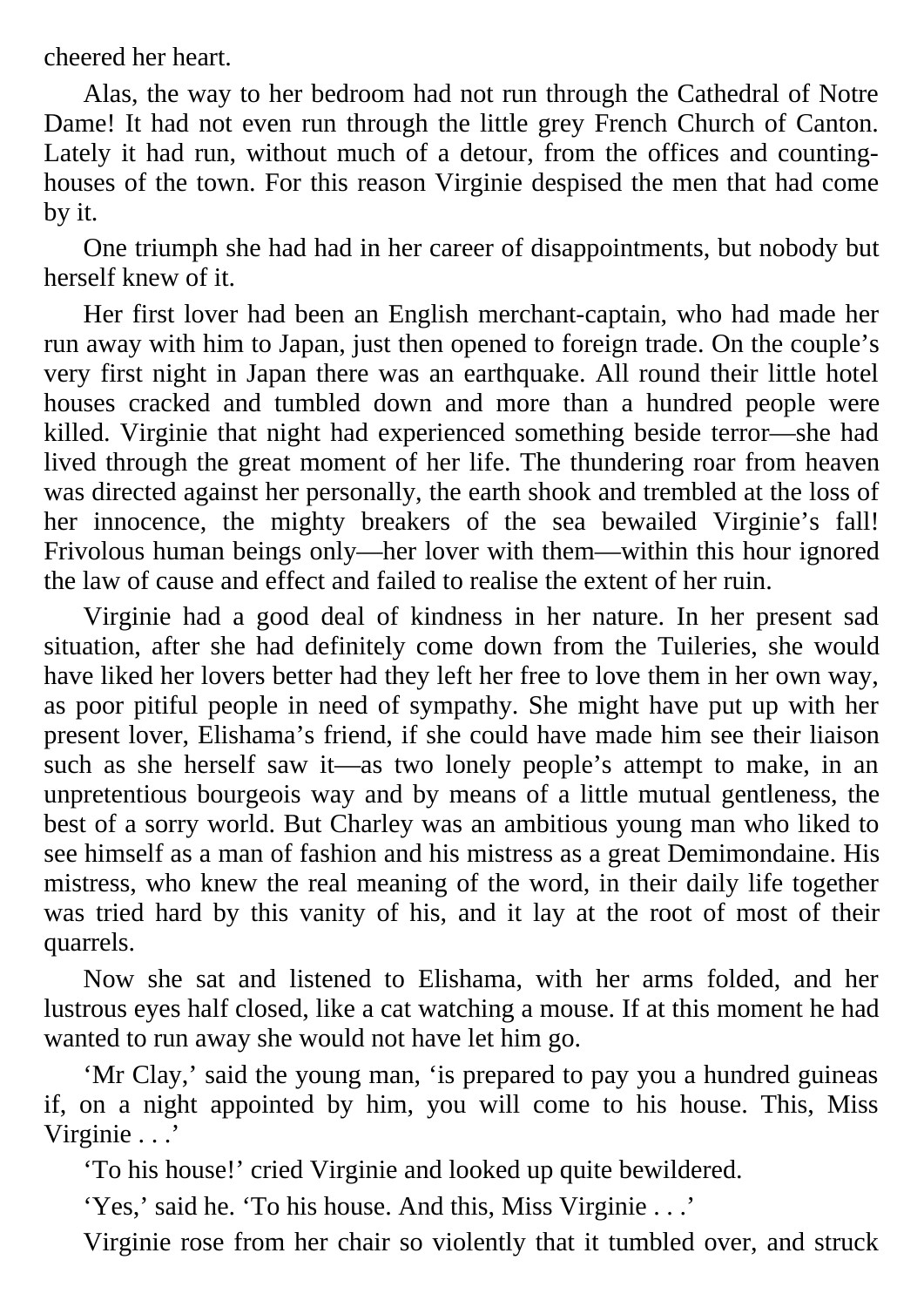Elishama in the face with all her might.

'Jesus!' she cried. 'His house! Do you know what house that is? It is my father's house! I played in it when I was a little girl!'

She had a ring on her finger, when she struck him it scratched Elishama's face. He wiped off a drop of blood and looked at his fingers. The sight of blood shed by her hand put Virginie into a fury beyond words, she walked to and fro in the room so that her white gown swished on the floor, and Elishama got an idea of the drama. She sat down on a chair, got up, and sat down on another.

### **VIII. VIRGINIE AND ELISHAMA**

'That house,' she said at last, 'was the only thing left me from the time when I was a rich, pretty and innocent girl. Every time that I have since then walked past it I have dreamt of how I were to enter it once more!' She caught at her breath as she spoke, white spots sprang out on her face.

'So you are to enter it now, Miss Virginie,' said Elishama. 'So is, Miss Virginie, the young lady of Mr Clay's story rich, pretty and innocent.'

Virginie stared at him as if she did not see him at all, or as if she sat gazing at a doll.

'God,' she said. 'My God! Yes—"*Virginie est fine, elle s'y comprend, en ironie!*" ' She looked away, then back at him. 'You may hear it all now,' she said. 'My father said that to me!'

She stopped her ears with her fingers for a moment, again let her hands drop and turned straight towards him.

'You can have it all now,' she cried, 'you can have it all! My father and I used to talk—in that house—of great, splendid, noble things! The Empress Eugenie of France wore her white satin shoes one single time only, then made a present of them to the convent schools for the little girls there to wear at their first communion! I was to have done the same thing—for Papa was proud of my small feet!' She lifted her skirt a little and looked down at her feet, in a pair of old slippers. 'The Empress of France made a great unexampled career for herself, and I was to have done the same. And the way to her bedroom—you can have it all now, you can have it all—the way to her bedroom ran through the Cathedral of Notre Dame! *Virginie*,' she added slowly, '*s'y comprend, en ironie!*'

Now there was a long silence.

'Listen, Miss Virginie,' said Elishama. 'In the shawls . . .'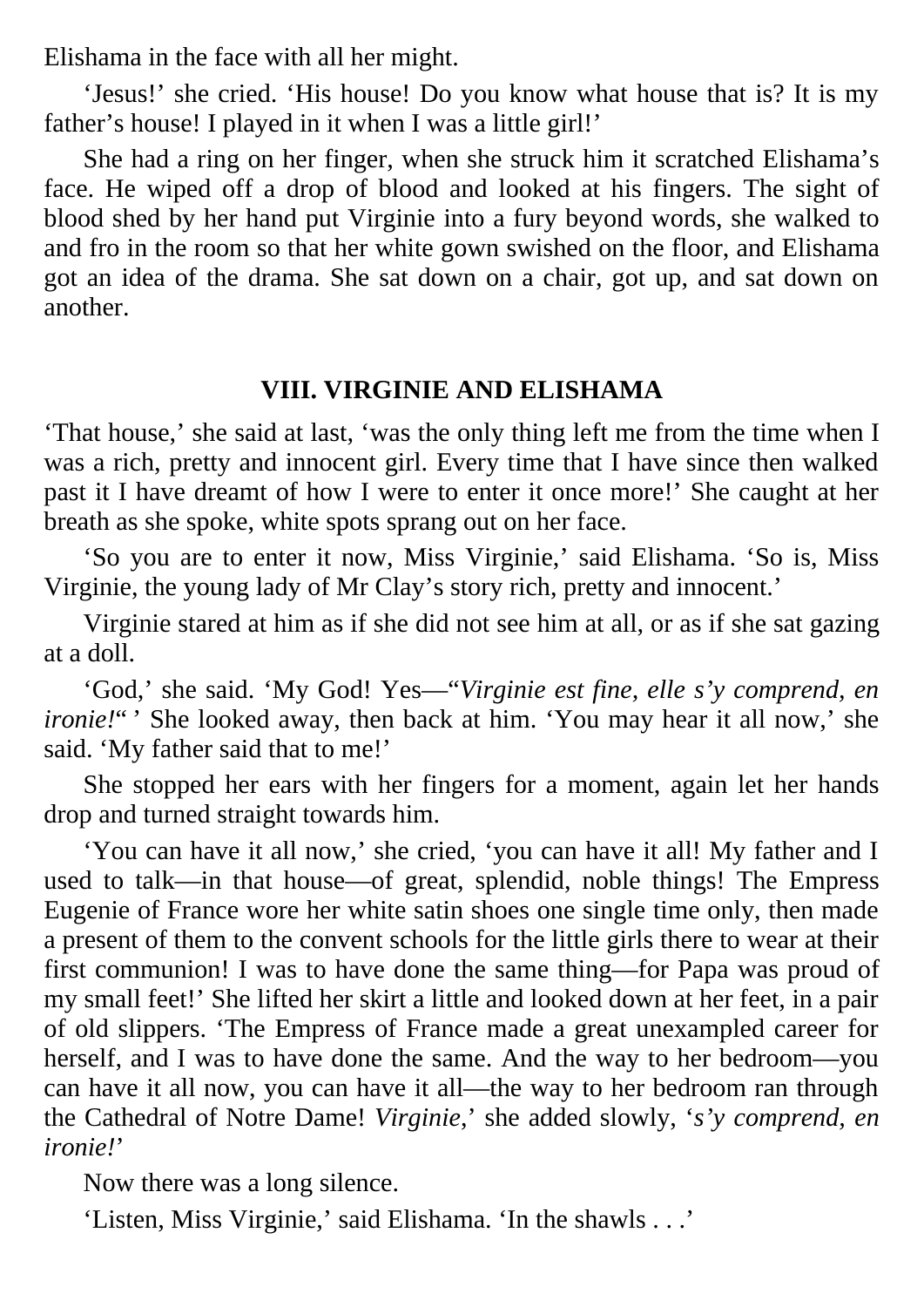'Shawls?' she repeated, amazed.

'Yes, in the shawls that I brought you,' he continued, 'there was a pattern. You told your friend Mr Simpson that you liked one pattern better than another. But there was a pattern in all of them.'

Virginie had a taste for patterns, one of the things for which she despised the English was that to her mind they had no pattern in their lives. She frowned a little, but let Elishama go on.

'Only,' he went on, 'sometimes the lines of a pattern will run the other way of what you expect. As in a looking-glass.'

'As in a looking-glass,' she repeated slowly.

'Yes,' he said. 'But for all that it is still a pattern.'

This time she looked at him in silence.

'You told me,' he said, 'that the Emperor of Rome owned all the world. So does Mr Clay own Canton and all the people of Canton'—all except myself, he thought—'Mr Clay, and other rich merchants like him, own it. If you look out into the street you will see many hundred people going north and south, east and west. How many of them would be going at all, if they had not been told to do so by other people? And the people who have told them, Miss Virginie, are Mr Clay and other rich merchants like him. Now he has told you to go to his house, and you will have to go.'

'No,' said Virginie.

Elishama waited a moment, but as Virginie said no more he went on.

'What Mr Clay tells people to do,' he said, 'that is what matters. You struck me a little while ago, you tremble now, because of what he told you to do. It matters very little in comparison whether you do go or not.'

'It was you who told me,' she said.

'Yes, because he has told me to do so,' said Elishama.

There was another pause.

'Let down your hair over your face, Miss Virginie,' said he. 'If one must sit in darkness, one should sit in one's own darkness. I can wait for as long as you like.'

Virginie, in her very refusal to do as he advised her, furiously shook her head. Her long hair from which, when she rushed up and down the room, the ribbon had fallen, floated round her like a dark cloud, and as she let her head drop, it tumbled forward and hid her face. She sat for a while immovable in this chiaroscuro.

'That road of which you spoke,' said Elishama, 'which ran through the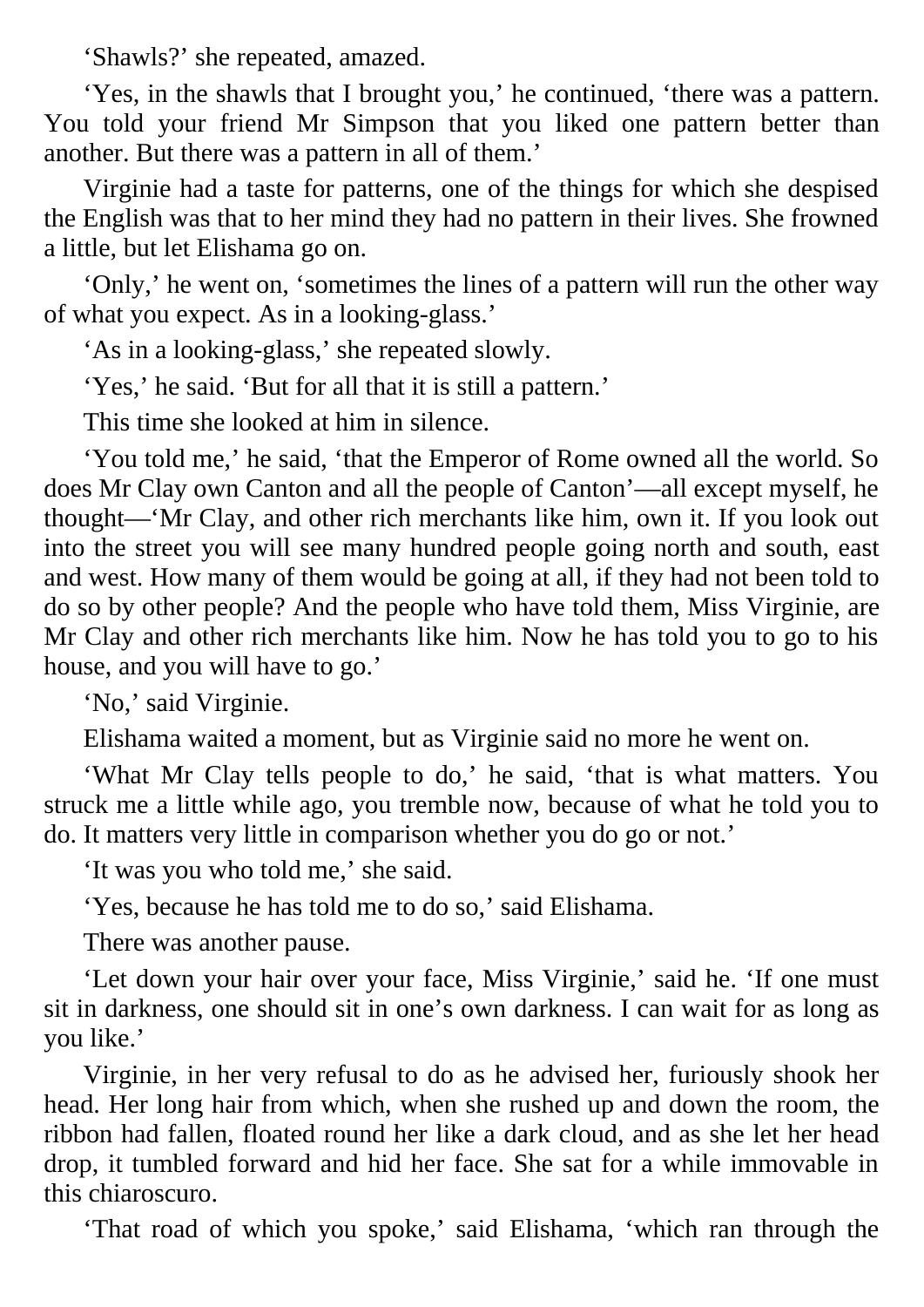Cathedral of Notre Dame—it is in this pattern. Only in this pattern it is reversed.'

From behind her veil of hair Virginie said. 'Reversed?'

'Yes,' said Elishama. 'Reversed. In this pattern the road runs the other way. And runs on.'

The strange sweetness of his voice, against her own will, caught Virginie's ear.

'You will make a career for yourself, Miss Virginie,' said Elishama, 'no less than the Empress of France. Only it runs the other way. And why not, Miss Virginie?'

Virginie, after a minute, asked: 'Did you know my father?'

'No, I did not know him,' said Elishama.

'Then,' she asked again, 'from where do you know that the pattern of which you speak does run in my family, and that there it is called a tradition?'

Elishama did not answer her, because he did not know the meaning of the word.

After another minute she said very slowly: 'And *pourquoi pas*?'

She flung back her hair, raised her head, and sat behind her table like a saleswoman behind her desk. To Elishama her face looked broader and flatter than before, as if a roller had passed over it.

'Tell Mr Clay from me,' she said, 'that I will not come for the price which he has offered me. But that I shall come for the price of three hundred guineas. That, if you like, is a pattern. Or—in such terms as Mr Clay will understand it is an old debt.'

'Is that your last word, Miss Virginie?' he asked.

'Yes,' said Virginie.

'Your very last word?' he asked again.

'Yes,' she said.

'Then, if it is so,' he said, 'I shall now hand you over three hundred guineas.' He took up his wallet and laid the notes on the table.

'Do you want a receipt?' she asked.

'No,' he said, reflecting that this bargain would be safer without a receipt.

Virginie swept the notes and the playing-cards, all together, into the drawer of the table. She was not going to play any more patience today.

'How do you know,' she said and looked Elishama in the face, 'that I shall not set fire to the house in the morning, before I leave it again, and burn your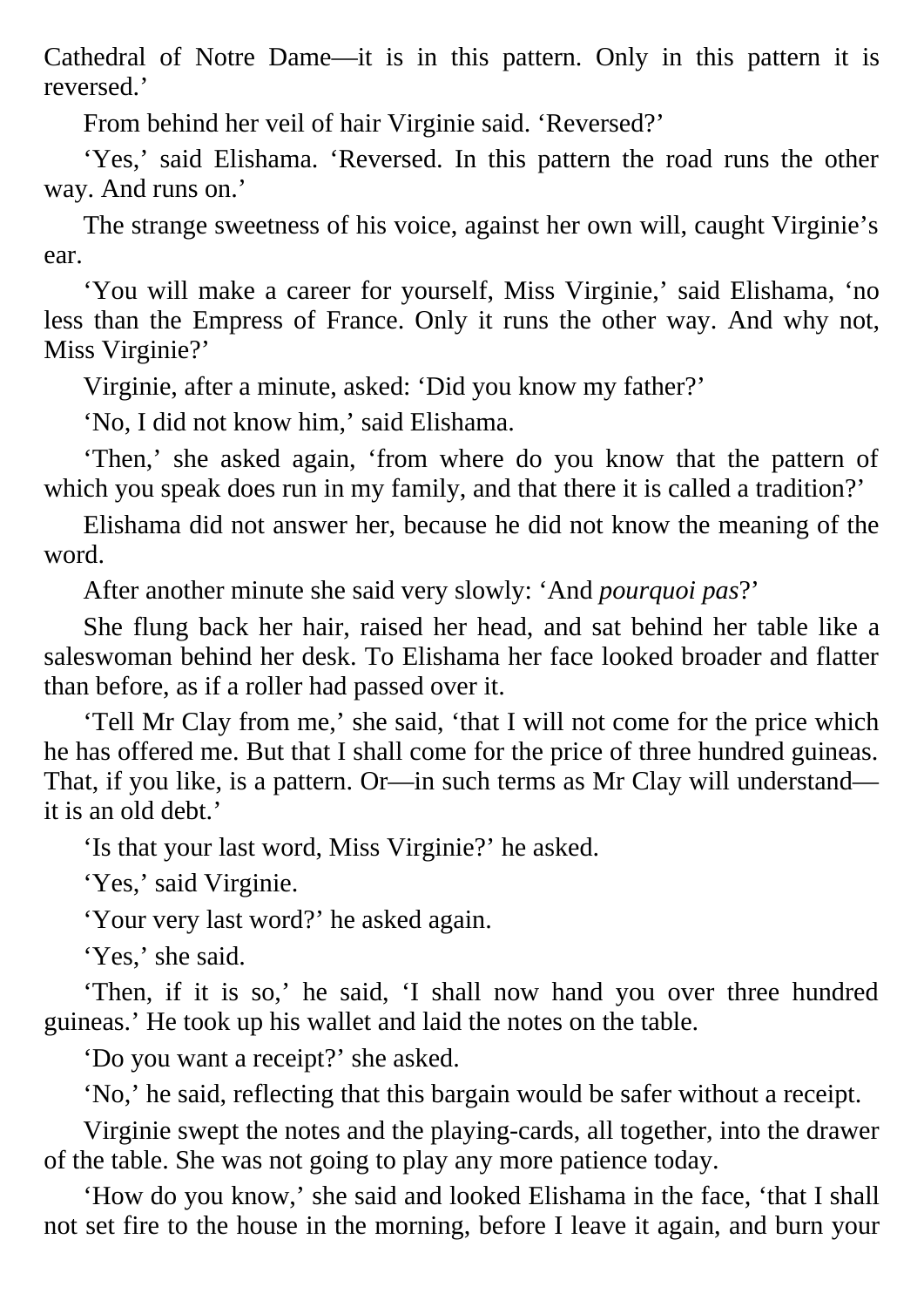master in it?'

Elishama had been about to go, now he stood still.

'I shall tell you one thing before I go,' said he. 'This story is the end of Mr Clay.'

'Do you believe that he is going to die with malice?' asked Virginie.

'No,' said he. 'No, I cannot tell. But one way or another, it will be the end of him. No man in the world, not the richest man within it, can take a story, which people have invented and told, and make it happen.'

'How do you know?' she asked.

He waited a moment. 'If you add up a column of figures,' he said slowly so as to make the matter clear to her, 'you begin from your right-hand side, with the lowest figure, and move left, to the tens, the hundreds, the thousands and the ten thousands. But if a man took into his head to add up a column the other way, from the left, what would he find? He would find that his total would come out wrong, and that his account-books would be worth nothing. Mr Clay's total will come out wrong, and his books will be worth nothing. And what will Mr Clay do without his books? It is not a good thing to me myself, Miss Virginie, I have been in his employ for seven years, and I shall now lose my situation. But there is no getting away from it.' This was the first time that Elishama did ever speak confidentially about his master to a third party.

'Where are you going now?' Virginie asked him.

'Me?' he said, surprised that anybody should take an interest in his movements. 'I am going home now to my room.'

'I wonder,' said she with a kind of awe in her voice, 'where that will be. And what it will be like. Had you a home when you were a child?'

'No,' said he.

'Had you brothers and sisters?' she asked again.

'No,' said he.

'No, I thought so,' said Virginie. 'For I see now who you are. When you came in, I thought that you were a small rat, out of Mr Clay's storehouses. *Mais toi—tu es le Juif Errant!*'

Elishama gave her a quick deep glance from his veiled eyes and walked away.

### **IX. THE HERO OF THE STORY**

On the night which Mr Clay had destined for his story to materialise, the full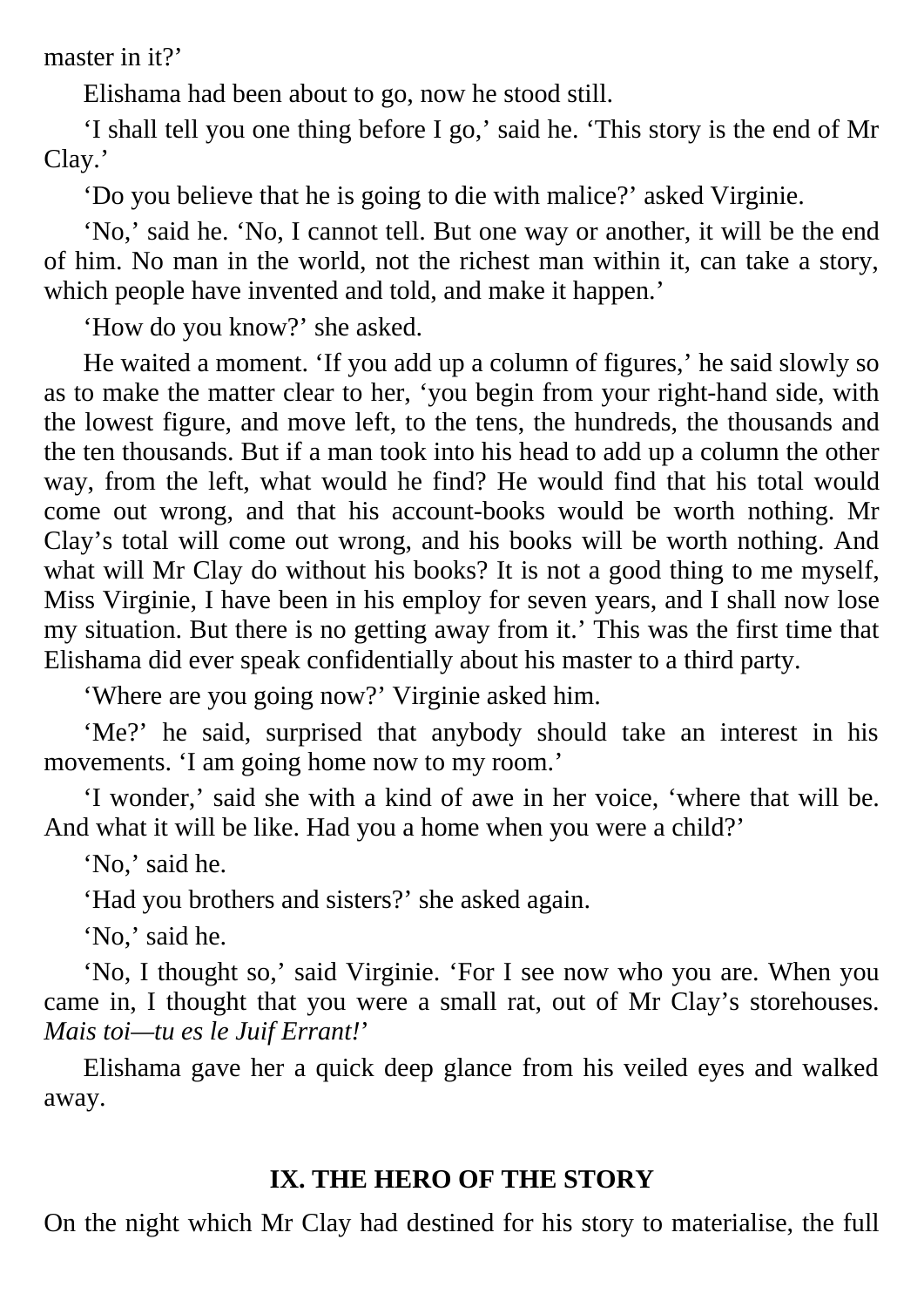moon shone down upon the city of Canton and the Chinese Sea. It was an April night, the air was warm and sweet, and already innumerable bats were soundlessly swishing to and fro in it. The oleander bushes in Mr Clay's garden looked almost colourless in the moonlight, the wheels of his Victoria made but low whisper on the gravel of his drive.

Mr Clay with much trouble had been dressed and got into his carriage. Now he sat in it gravely, erect against the silk upholstering, in a black cloak and with a London top-hat on his head. On the smaller seat opposite to him Elishama, cutting a less magnificent figure, silently watched his master's face. This dying man was driving out to manifest his omnipotence, and to do the thing that could not be done.

They passed from the rich quarters of the town, with its villas and gardens, down into the streets by the harbour, where many people were about and the air was filled with noises and smells. At this time of day nobody was in a hurry, people walked about leisurely or stood still and talked together, the carriage had to drive along slowly. Here and there lamps in many colours were hung out from the houses, like bright jewels in the pale evening air.

Mr Clay from his seat looked sharply at the men on the pavement. He had never before watched the faces of men in the street, the situation was new to him and would not be repeated.

A lonely sailor came walking up the street, gazing about him, and Mr Clay ordered Elishama to stop the carriage and accost him. So the clerk got out and under his master's eye addressed the stranger.

'Good evening,' he said. 'My master, in this carriage, requests me to tell you that you are a fine-looking sailor. He asks you whether you would like to earn five guineas tonight.'

'What is that?' said the sailor. Elishama repeated his phrase.

The sailor took a step towards the carriage to have a better look at the old man in it, then turned to Elishama. 'Say that again, will you?' he said.

As Elishama spoke the words for the third time, the sailor's mouth fell open. Suddenly he turned round and walked off as fast as he could, he took the first turning into a side-street and disappeared.

Upon a sign from Mr Clay Elishama got back into the carriage, and ordered the coachman to drive on.

A little further on, a square-built young man with the look of a seaman was about to cross the street, and had to stop before the carriage, he and Mr Clay looked one another in the face even before it halted. Elishama once more got out, and spoke to him in the same words as to the first sailor. This young man obviously came from a public-house, and was somewhat unsteady on his legs.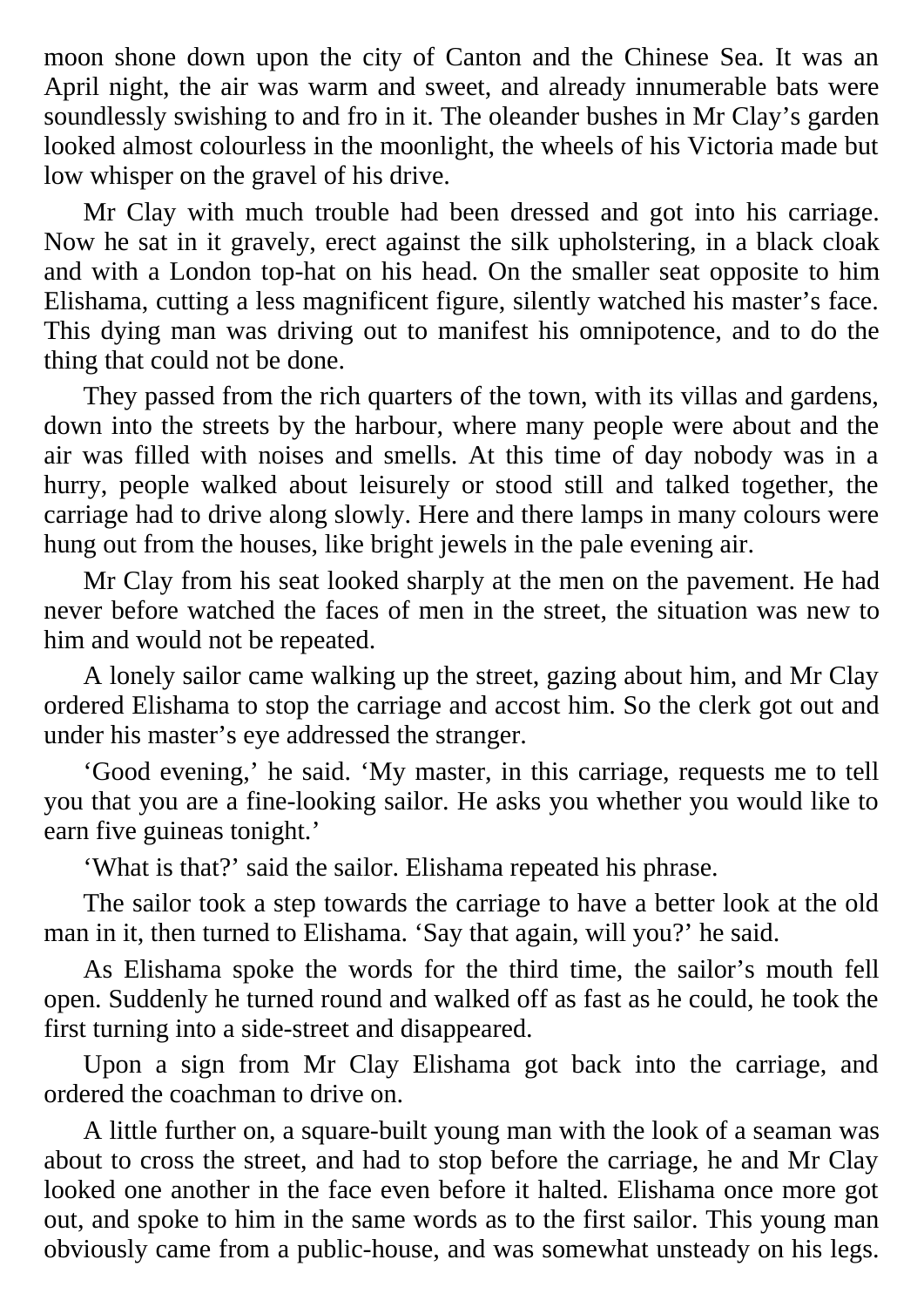He too made the clerk repeat the sentence to him, but before Elishama had finished it the second time he burst out laughing and beat his thigh.

'Why, God help me!' he cried out. 'This, I know, is what happens to a good-looking sailor when he visits the land-lubbers. You need not say any more! I am coming with you, old Master, and you have hit on the right man, too. Jesus Christ!'

He vaulted into the carriage by Mr Clay's side, stared at him, at Elishama and at the coachman, and let his hand run along the seat.

'All silk!' he cried out laughing. 'All silk and softness! And more to come!'

As they drove on he began to whistle, then took off his cap to cool his head. All at once he clapped both hands to his face and sat like that for a moment, then without a word jumped out of the carriage, began to run, and disappeared into a side-street just as the first sailor had done.

Mr Clay made the carriage turn and go back along the same street, then turn once more and drive back slowly. But he did not stop it again. He said nothing during the drive, and Elishama, who now kept his eyes off him, began to wonder if they were to drive like this all night. Then suddenly Mr Clay ordered the coachman to return to the house.

They had already got out of the narrow streets near the harbour and on to the road leading to Mr Clay's house, when three young sailors came straight towards them, arm in arm. As the carriage approached, the two at the sides let go their hold of the one in the middle and ran on leaving the last one in front of it.

Mr Clay stopped the carriage and held up his hand to Elishama.

'I will get out myself this time,' he said.

Slowly and laboriously he descended upon the arm of his clerk, took a step towards the sailor, stood still before him as straight as a pillar, and poked his stick at him. When he spoke, his voice was hard and cracked, with a little deadly, note to it.

'Good evening,' he said. 'You are a fine-looking sailor. Do you want to earn five guineas tonight?'

The young sailor was tall, broad and large-limbed, with very big hands. His hair was so fair and stood out so long and thick round his head, that at first Elishama believed him to have on a white fur cap. He did not speak or move, but looked at Mr Clay quietly and dully, somewhat in the manner of a young bull. In his right hand he carried a big bundle, he now shifted it over to the left and began to rub his free hand up and down his thigh as if at the next moment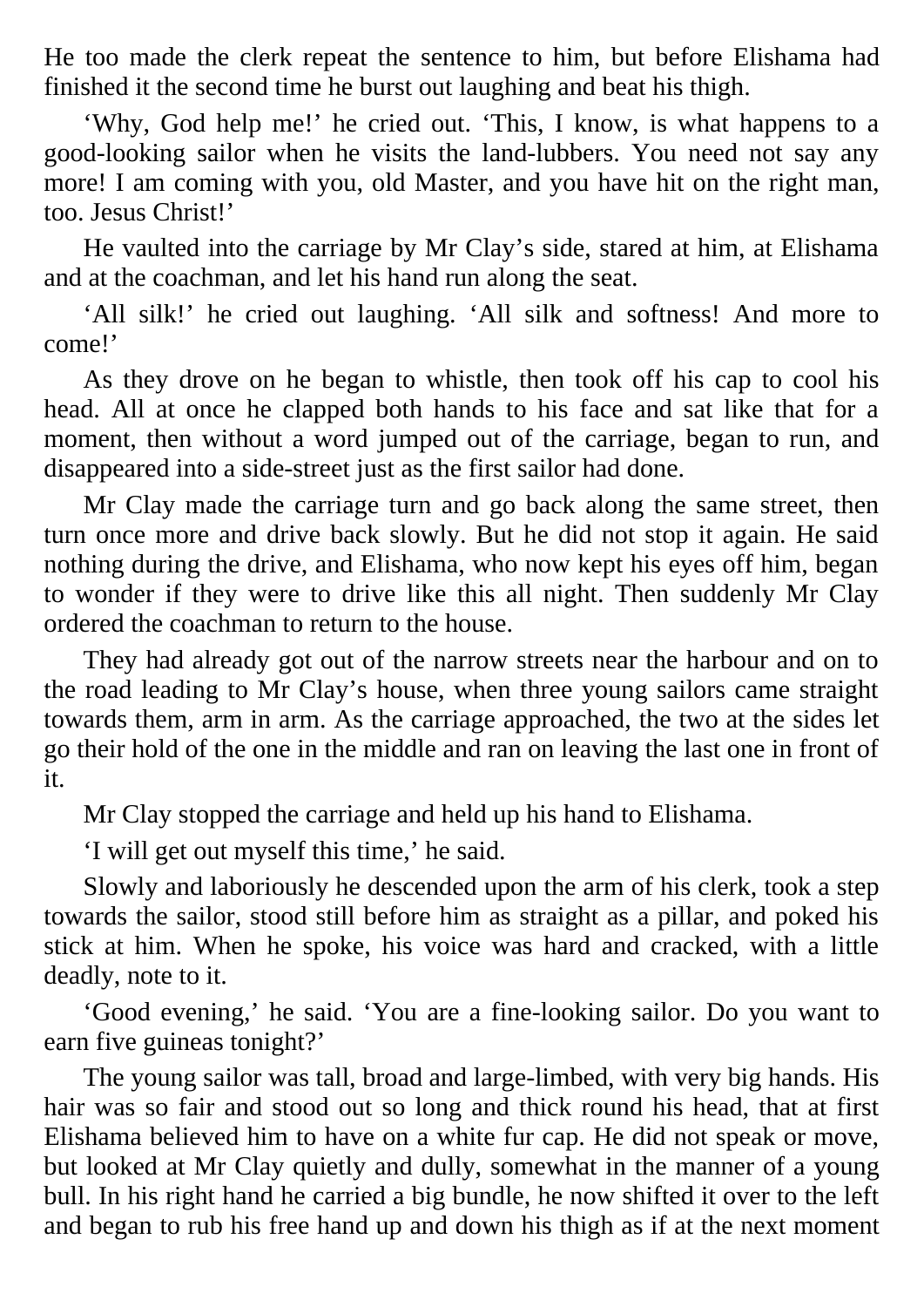he meant to strike out a blow. But instead he reached out and took hold of Mr Clay's hand.

The old man swallowed, and repeated his proposal. 'You are a fine-looking sailor, my young friend,' he said. 'Do you want to earn five guineas tonight?'

The boy for a moment thought the question over. 'Yes,' he said. 'I want to earn five guineas. I was thinking about it just now, in what way I was to earn five guineas. I shall come with you, old gentleman.'

He spoke slowly, with a stop between each of his phrases and with a quaint, strong accent.

'Then,' said Mr Clay, 'you will get into my carriage. And when we arrive at my house I shall tell you more.'

The sailor set down his bundle on the bottom of the carriage, but did not get in himself. 'No,' he said, 'your carriage is too fine. My clothes are all dirty and tarred. I shall run beside, and I can go as fast as you.'

He placed his big hand on the mudguard, and as the carriage started he began to run. He kept pace with the two tall English horses all the way, and when they stopped at the front door of Mr Clay's house he did not seem to be much out of breath.

Mr Clay's servants came out to receive their master and to help him out of his carriage and his cloak, and the butler of the house, a fat and bald Chinaman all dressed in green silk, appeared on the veranda and held up a lantern on a long pole. In the golden light of the lamp Elishama took a look at the host and the guest.

Mr Clay had strangely come to life. It was as if the young runner by his carriage had made his own old blood run freer, he even had a faint pink in his cheeks, like that of a painted woman. He was satisfied with his catch out of the harbour of Canton. And very likely there was not another fish of just that kind to be caught there.

The sailor was little more than a boy. He had a broad tanned face and clear light blue eyes. He was so very lean, his big bones showing wherever his clothes did not cover him, and his young face was so grave, that there was something uncanny about him, as about a man come from a dungeon. He was poorly dressed, in a blue shirt and a pair of canvas trousers, with bare feet in his old shoes. He lifted his bundle from the carriage and slowly followed the butler with the lantern into Mr Clay's house.

### **X. THE SUPPER OF THE STORY**

The lighted candles upon the dinner-table, in heavy silver candlesticks, were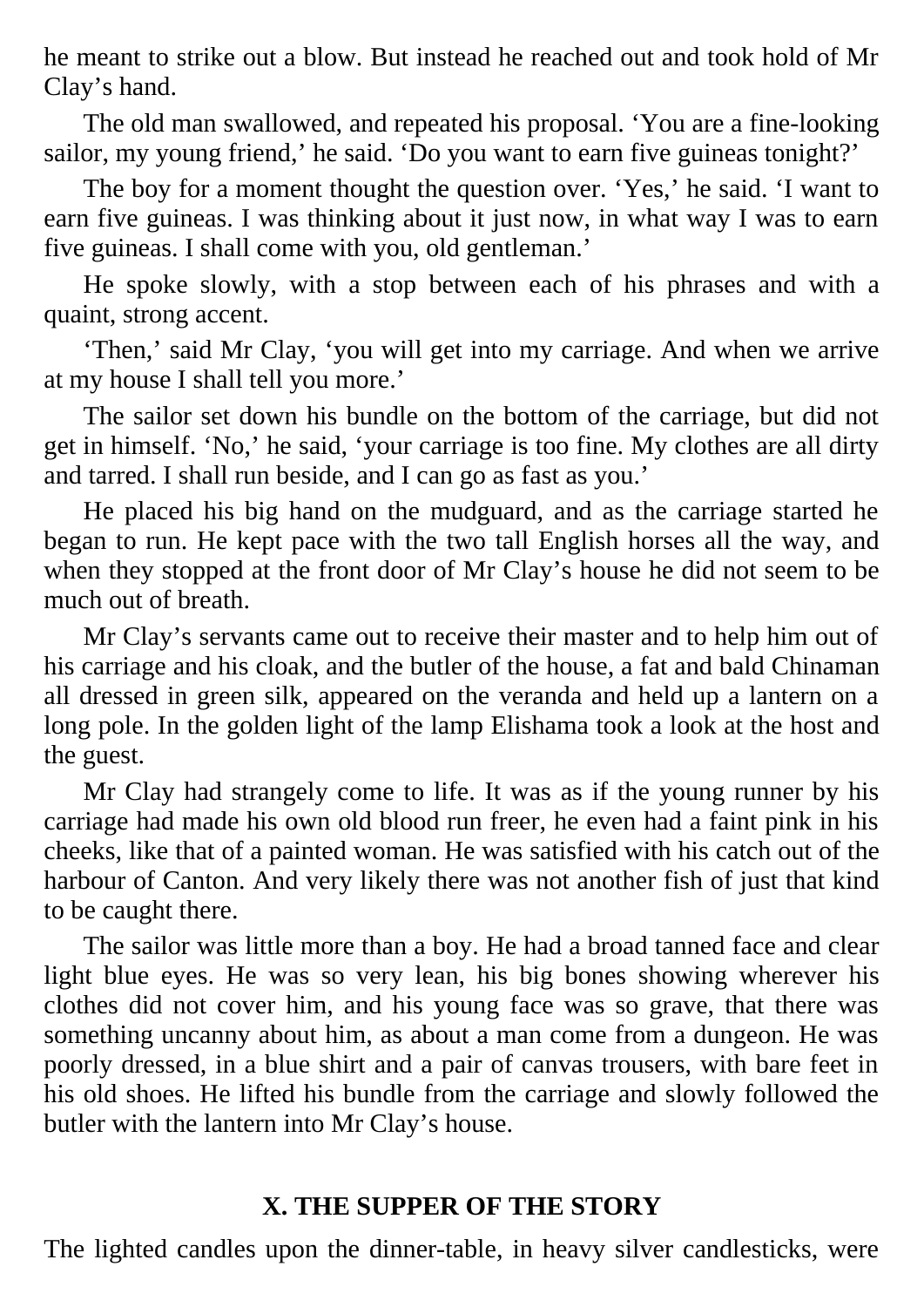manifoldly reflected in the gilt-framed glasses on the walls, so that the whole long room glittered with a hundred little bright flames. The table was laid, the food ready and the bottles drawn.

To Elishama, who had come into the room last and had sat down silently on a chair at one end of it, the two diners and the servants going to and fro noiselessly, waiting on them, all looked like human figures in a picture seen at a great distance.

Mr Clay had been helped into his pillow-filled armchair by the table, and here sat as erect as in the carriage. But the young sailor slowly gazed round him, afraid to touch anything in the room, and had to be invited two or three times to sit down before he did so.

The old man by a movement of his hand told his butler to pour out wine for his companion, watched him as he drank, and all through the meal had his glass refilled. To keep him company he did even, against his habit, sip a little wine himself.

The first glass of wine had a quick and strong effect on the boy. As he put down the empty glass he suddenly blushed so deeply that his eyes seemed to water with the heat from his burning cheeks.

Mr Clay in his armchair drew one profound sigh and coughed twice. When he began to speak his voice was low and a little hoarse, while he spoke it became shriller and stronger. But all the time he spoke very slowly.

'Now, my young friend,' he said, 'I am going to tell why I have fetched you, a poor sailor-boy, from a street by the harbour I am going to tell you why I have brought you to this house of mine, into which few people, even amongst the richest merchants of Canton, are ever allowed. Wait, and you shall hear all. For I have got many things to tell you.'

He paused a little, drew in his breath, and continued:

'I am a rich man, I am the richest man in Canton. Some of the wealth which in the course of a long life I have made, is here in my house, more is in my storehouses, and more even is on the rivers and on the sea. My name in China is worth more money than you have ever heard of. When, in China or in England, they name me, they name a million pounds.'

Again he made a short pause.

Elishama reflected that so far Mr Clay had recorded only such facts as had been long stored up in his mind, and he wondered how he would get on when he should have to move from the world of reality into that of imagination. For the old man, who in his long life had heard one story told, in his long life had never himself told a story, and had never pretended or dissimulated to anybody. When, however, Mr Clay again took up his recount, the clerk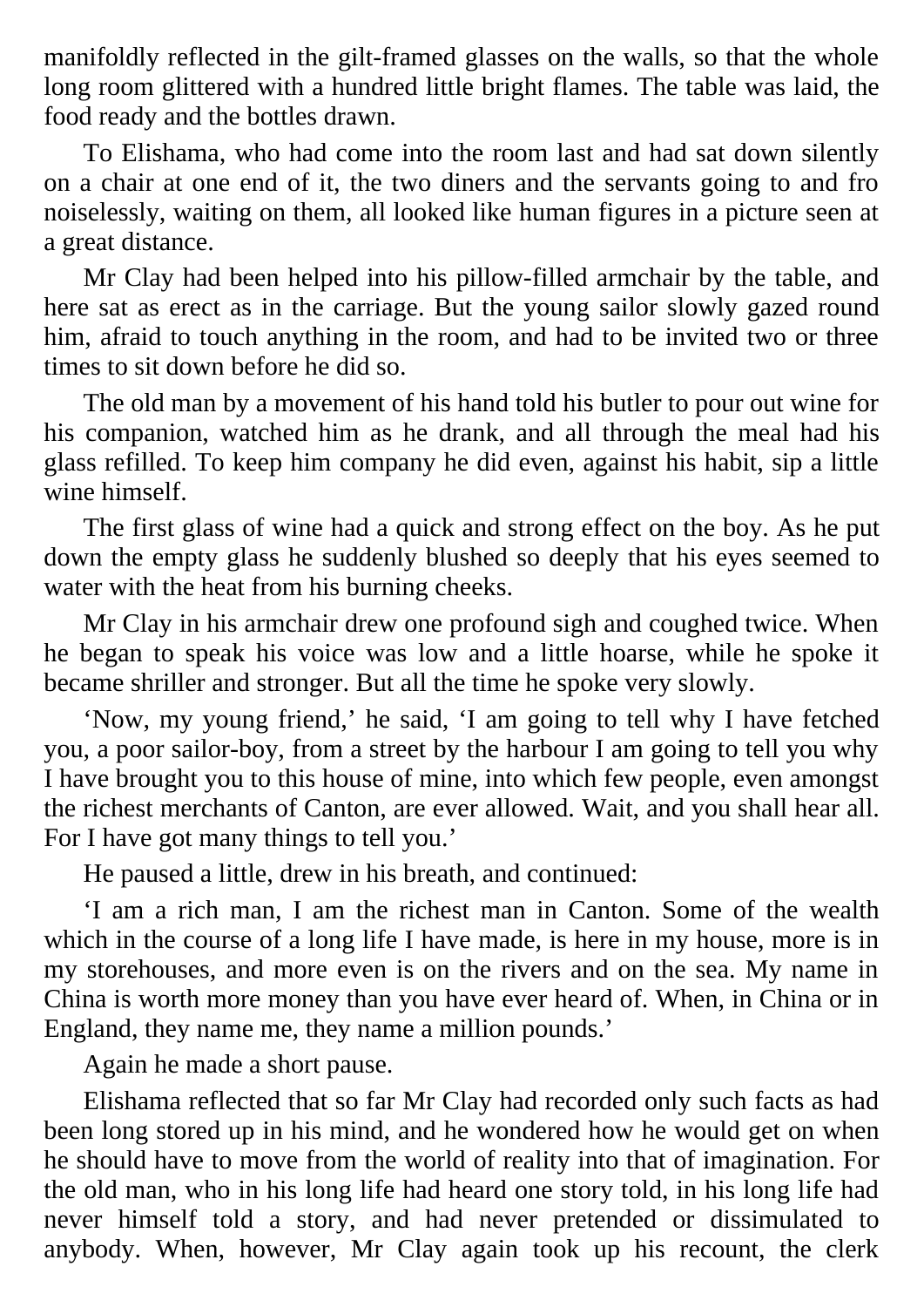understood that he had on his mind more things of which he meant to clear it. Deep down within it there were ideas, perceptions, emotions even, of which he had never spoken and of which he could never have spoken, to any human being except to the nameless, barefooted boy before him. Elishama began to realise the value of what is named a comedy, in which a man may at last speak the truth.

'A million pounds,' Mr Clay repeated. 'That million pounds is me myself. It is my days and my years, it is my brain and my heart, it is my life. I am alone with it in this house, I have been alone with it for many years, and I have been happy that it should be so. For the human beings whom in my life I have met and dealt with I have always disliked and despised. I have allowed few of them to touch my hand, I have allowed none of them to touch my money.

'And I have never,' he added thoughtfully, 'like other rich merchants, dreaded that my fortune should not last as long as myself. For I have always known how to keep it tight, and how to make it multiply.

'But then lately,' he went on, 'I have comprehended that I myself shall not last as long as my fortune. The moment will come, it is approaching, when we two shall have to part, when one half of me must go and the other half live on. Where and with whom, then, will it live on? Am I to let it fall into the hands which till now I have managed to keep off it, to be fingered and meddled with by those greedy and offensive hands? I would as soon let my body be fingered and meddled with by them. When at night I think of it I cannot sleep.

'I have not troubled,' he said, 'to look for a hand into which I might like to deliver my possessions, for I know that no such hand exists in the world. But it has, in the end, occurred to me that it might, give me pleasure to leave them in a hand which I myself had caused to exist.

'Had caused to exist,' he repeated slowly. 'Caused to exist, and called forth. As I have begotten my fortune, my million pounds.

'For it was not my limbs that ached in the tea-fields, in the mist of morning and the burning heat of midday. It was not my hand that was scorched on the hot iron-plates upon which the tea-leaves are dried. Not my hands that were torn in hauling taut the braces of the clipper, pressing her to her utmost speed. The starving coolies in the tea-fields, the dog-tired seamen on the middle watch never knew that they were contributing to the making of a million pounds. To them the minutes only, the pain in their hands, the hail-showers in their faces, and the poor copper coins of their wages had real existence. It was in my brain and by my will that this multitude of little things were combined and set to co-operate to make up one single thing: a million pounds. Have I not, then, legally begotten it?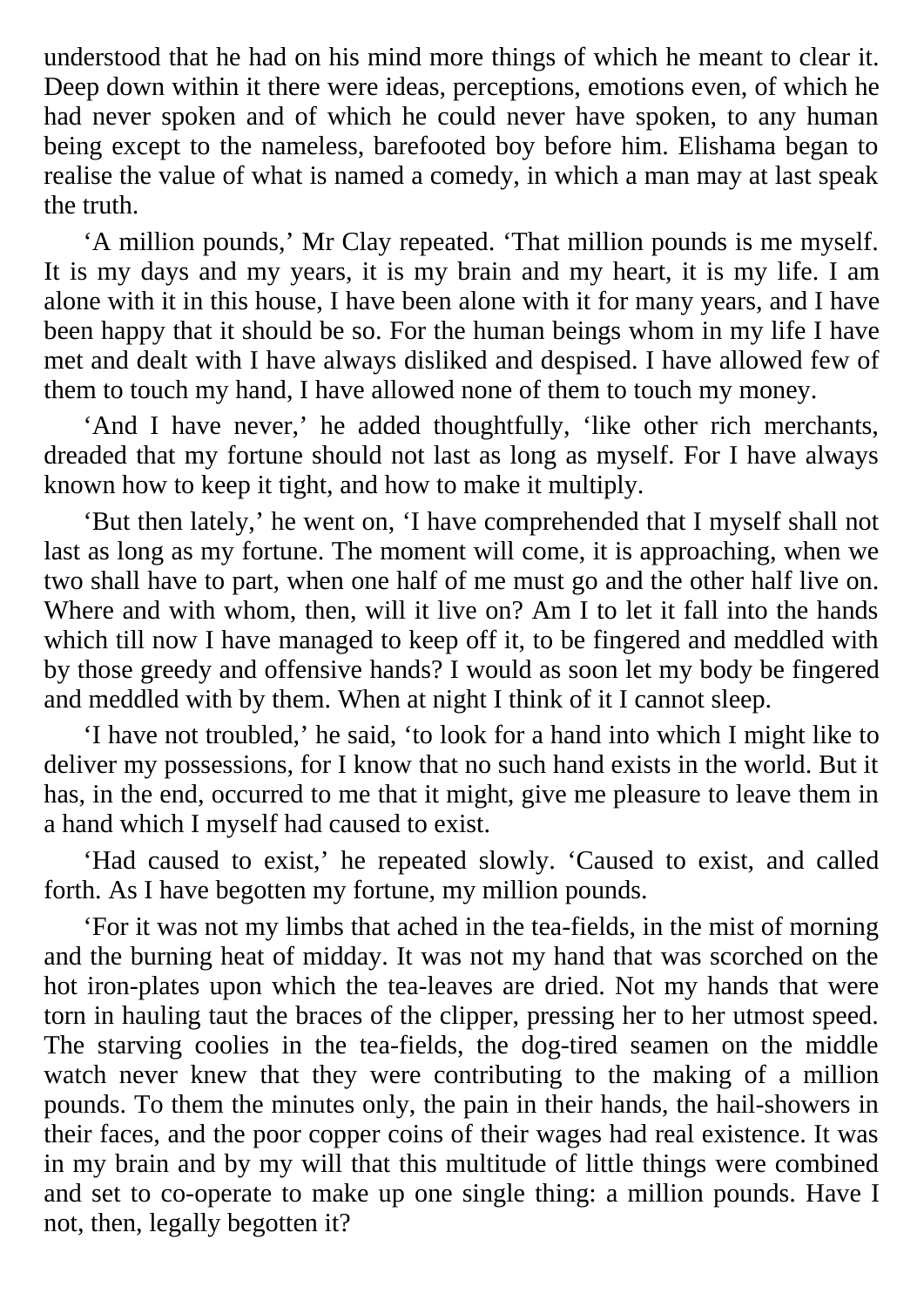'Thus, in combining the things of life and by making them co-operate according to my will, I may legally beget the hand into which I can with some pleasure leave my fortune, the lasting part of me.'

He was silent for a long time. Then he dipped his own old, skinny hand deep into his pocket, drew it out and looked at it. 'Have you ever seen gold?' he asked the sailor.

'No,' said the boy. 'I have heard of it from Captains and Super-cargoes, who have seen it. But I have not seen it myself.'

'Hold out your hand,' said Mr Clay.

The boy held out his big hand. On the back of it a cross, a heart and an anchor were tattooed.

'This,' said Mr Clay, 'is a five-guinea piece. The five guineas which you are to earn. It is gold.'

The sailor kept the coin on the flat of his hand, and for a while both looked at it concernedly. When Mr Clay took his eyes off it he drank a little wine.

'I myself,' he said, 'am hard, I am dry. I have always been so, and I would not have it otherwise. I have a distaste for the juices of the body. I do not like the sight of blood, I cannot drink milk, sweat is offensive to me, tears disgust me. In such things a man's bones are dissolved. And in those relationships between people which they name fellowship, friendship or love, a man's bones are likewise dissolved. I did away with a partner of mine because I would not allow him to become my friend and dissolve my bones. But gold, my young sailor, is solid. It is hard, it is proof against dissolution. Gold,' he repeated, a shadow of a smile passing over his face, 'is solvency.'

'You,' he went on after a pause, 'are full of the juices of life. You have blood in you, you have, I suppose, tears. You long and yearn for the things which dissolve people, for friendship and fellowship, for love. Gold you have tonight seen for the first time. I can use you.

'To you, tonight, the minutes only, the pleasure of your body and the five guineas in your pocket will have real existence. You will not be aware that you are contributing to a worthy piece of work of mine. To the fine bafflement of my relations in England, who were once pleased to get rid of me, but who have now for twenty years been on the look-out for the legacy from China. May they sleep well on that.'

The sailor stuck the piece of gold into his pocket. He was by now flushed with food and wine. Big and bony, with his shaggy hair and shining eyes, he looked as strong, greedy and lusty as a bear just out of his winter lair.

'Say no more, old master,' he broke out. 'I know what you are going to tell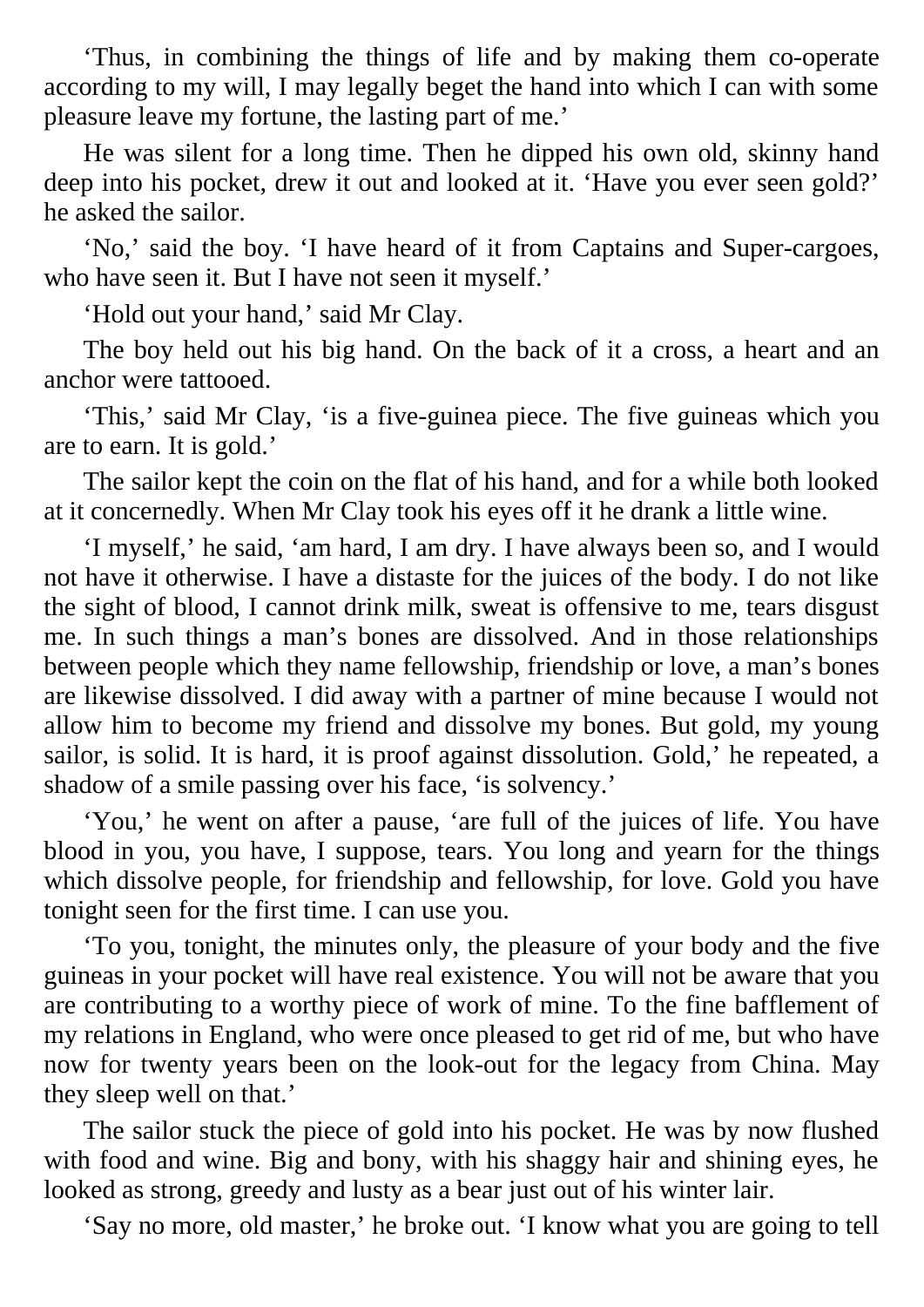me. I have, before now, heard it told on the ships, every word. This, I know, is what happens to a sailor when he comes ashore. And you, old gentleman, are in luck tonight. If you want a strong, hearty sailor, you are in luck. You will find none stronger on any ship. Who stood by the pumps in the blizzard off Lofoten for eleven hours? It is hard on you being so old and dry. As for me, I shall know well enough what I am doing.'

Once more the boy suddenly and violently blushed crimson. He broke off his bragging and was silent for a minute.

'I am not,' he said, 'in the habit of talking to rich old people. To tell you the truth, old master, I am not just now in the habit of talking to anybody at all. I shall tell you the whole story. A fortnight ago, when the schooner *Barracuda* picked me up and took me on board, I had not spoken a word for a whole year. For a year ago, by the middle of March, my own ship, the bark *Amelia Scott*, went down in a storm, and of all her crew I alone was cast ashore on an island. There was nobody but me there. It is not, tonight, more than three weeks since I walked there, on the beach of my island. There were many sounds on my island, but no one ever spoke. I myself sang a song there sometimes—you may sing to yourself. But I never spoke.'

### **XI. THE BOAT**

The unexpected strain of adventure in his sailor, and in his story, came agreeable to Mr Clay. He turned his half-closed eyes to the boy's face and for a moment let them rest there with approval, almost with kindness.

'Ah,' he said, 'so you have starved, slept on the ground, and dressed in rags, for a year?' He looked proudly round the rich room. 'Then all this must be a change to you?'

The sailor looked round too. 'Yes,' he said. 'This house is very different from my island.' As he looked back at the old man, he stuck his hand into his hair. 'And that is why my hair is so long,' he said. 'I meant to have it cut tonight. The other two promised to take me to a barber's shop, but they changed their mind and were going to take me to the girls instead. It was good luck to me that I did not get there, for then I should not have met you. I shall soon get used to talking to people again. I have talked before, I am not such a fool as I look.'

'A pleasant thing,' said Mr Clay, as if to himself. 'A highly pleasant thing, I should say, to be all by yourself on an island, where nobody can possibly intrude upon you.'

'It was good in many ways,' said the boy gravely. 'There were birds' eggs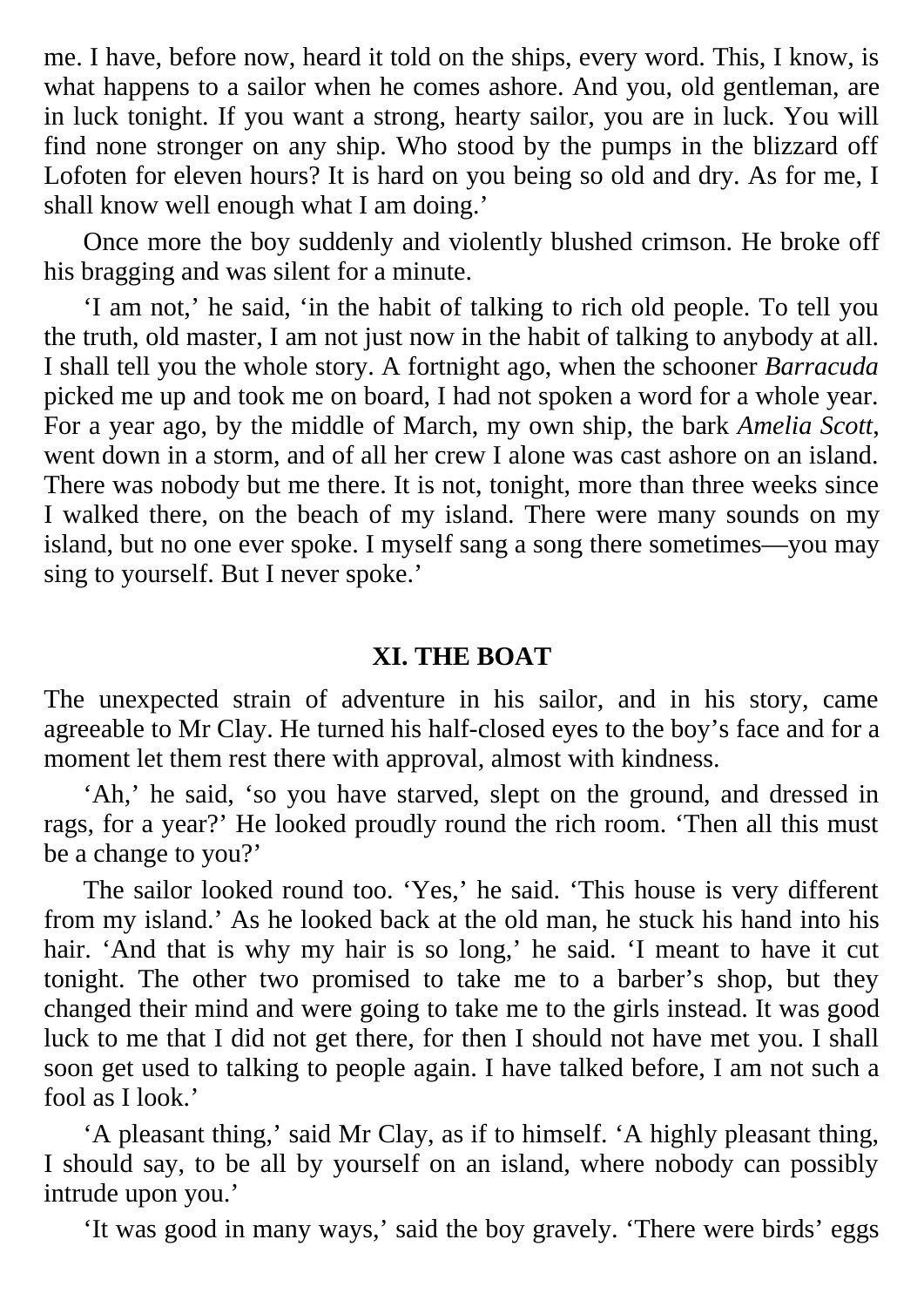on the beach, and I fished there too. I had my knife with me, a good knife, I cut a mark with it in the bark of a big tree each time that I saw a new moon. I had cut nine marks, then I forgot about it, and there were two or three more new moons before the *Barracuda* came along.'

'You are young,' said Mr Clay. 'I presume that you were pleased when the ship came and took you back to people.'

'I was pleased,' said the sailor, 'for one reason. But I had got used to the island, I had come to think that I were to remain there all my life. I told you there were sounds on the island. All night I heard the waves, and when the wind rose I would hear it round me to all sides. I heard when the sea-birds woke in the morning. One time it rained for a whole month and another time for a fortnight. Both times there were great thunderstorms. The rain came from the sky like a song, and the thunder like a man's voice, like my old Captain's voice. I was surprised. I had not heard a voice for many months.'

'Were the nights long?' asked Mr Clay.

'They were as long as the days,' answered the sailor. 'The day came, then the night, then the day. The one was as long as the other. Not like in my country, where the nights are short in summer and long in winter.'

'What did you think of at night?' asked Mr Clay.

'I thought mostly of one thing,' said the sailor. 'I thought of a boat. Many times I also dreamed that I had got her, that I launched her and steered her. She was to be a good strong, seaworthy boat. But she need not be big, not more than five lastages. A sloop would be the thing for me, with tall bulwarks. The stern should be blue, and I should carve stars round the cabin windows. My own home is in Marstal in Denmark. The old shipbuilder Lars Jensen Eager was a friend of my father's, he might help me to build the boat. I should make her trade with corn from Bandholm and Skelskor to Copenhagen. I did not want to die before I had got my boat. When I was taken up by the *Barracuda*, I thought that this was the first bit of my way to her, and that was the reason why I was pleased, then. And when I met you, old gentleman, and you asked me if I would earn five guineas, I knew that I had been right to come away from the island. And that was why I went with you.'

'You are young,' said Mr Clay again. 'Surely on the island you also thought about women?'

The boy sat silent for a long time and looked straight in front of him, as if he had in reality forgotten to speak.

'Yes,' he said. 'On the *Amelia Scott*, and on the *Barracuda* too, the others talked about their girls. I know, I know very well what you are paying me to do tonight. I am as good as any sailor. You will have no reason to complain of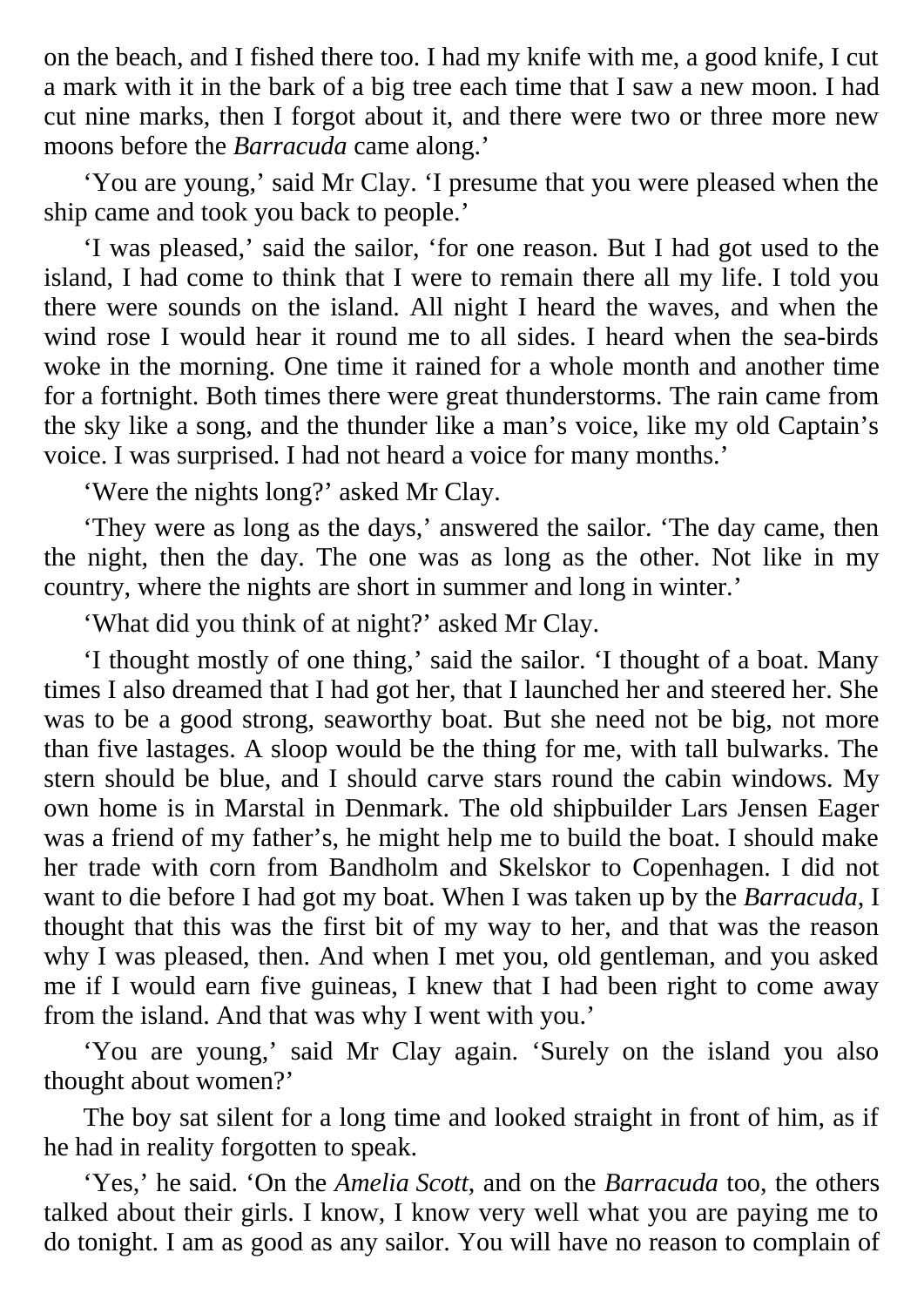me, Master. Your lady here, waiting for me, will have no reason to complain of me.'

Suddenly, for a third time, the blood rushed to his face—it sank back, mounted again and kept glowing darkly through the tan of his cheeks. He stood up from his chair, tall and broad and very grave.

'All the same,' he said in a new, deep voice, 'I may as well now go back to my ship. And you, my old gentleman, will take on another sailor for your job.' He stuck his hand into his pocket.

The faint rosy tinge disappeared from Mr Clay's cheeks. 'No,' he said. 'No, I do not want you to go back to your ship. You have been cast on a desert island, you have not spoken to a human being for a year. I like to think of that. I can use you. I shall take on no other sailor for my job.'

Mr Clay's guest took one step forward and there looked so big that the old man suddenly clenched the arms of the chair with his hands. He had before now been threatened by desperate men, and had beaten them off by the weight of his wealth, or by the force of his cool sharp brain. But the irate creature before him was too simple to give in to any of those arguments. He might have stuck his hand in his pocket to draw out the good knife of which he had just spoken. Was it, then, a matter of life and death to make a story come true?

The sailor took from his pocket the gold coin which Mr Clay had given him, and held it towards the old man.

'You had better not try to hold me back,' he said. 'You are very old, you have but little strength to stand up against me. Thank you, old Master, for the food and the wine. I shall now go back to my ship. Good night, old Gentleman.'

Mr Clay in his state of surprise and alarm could speak only lowly and hoarsely, but he spoke.

'And your boat, my fine young seaman,' he said. 'The boat which is to be all your own? The seaworthy smack of five lastages, which is to trade with corn from your own place to Copenhagen? What will she be, now that you are paying back your five guineas and going away? A story only, which you have been telling me—which will never come to be launched, which will never come to sail!'

After a moment the boy put the coin back in his pocket.

### **XII. THE SPEECH OF THE OLD GENTLEMAN IN THE STORY**

While the Nabob and the sailor-boy were entertaining one another in the brilliantly lighted dining-room, Virginie in the bedroom, where tonight all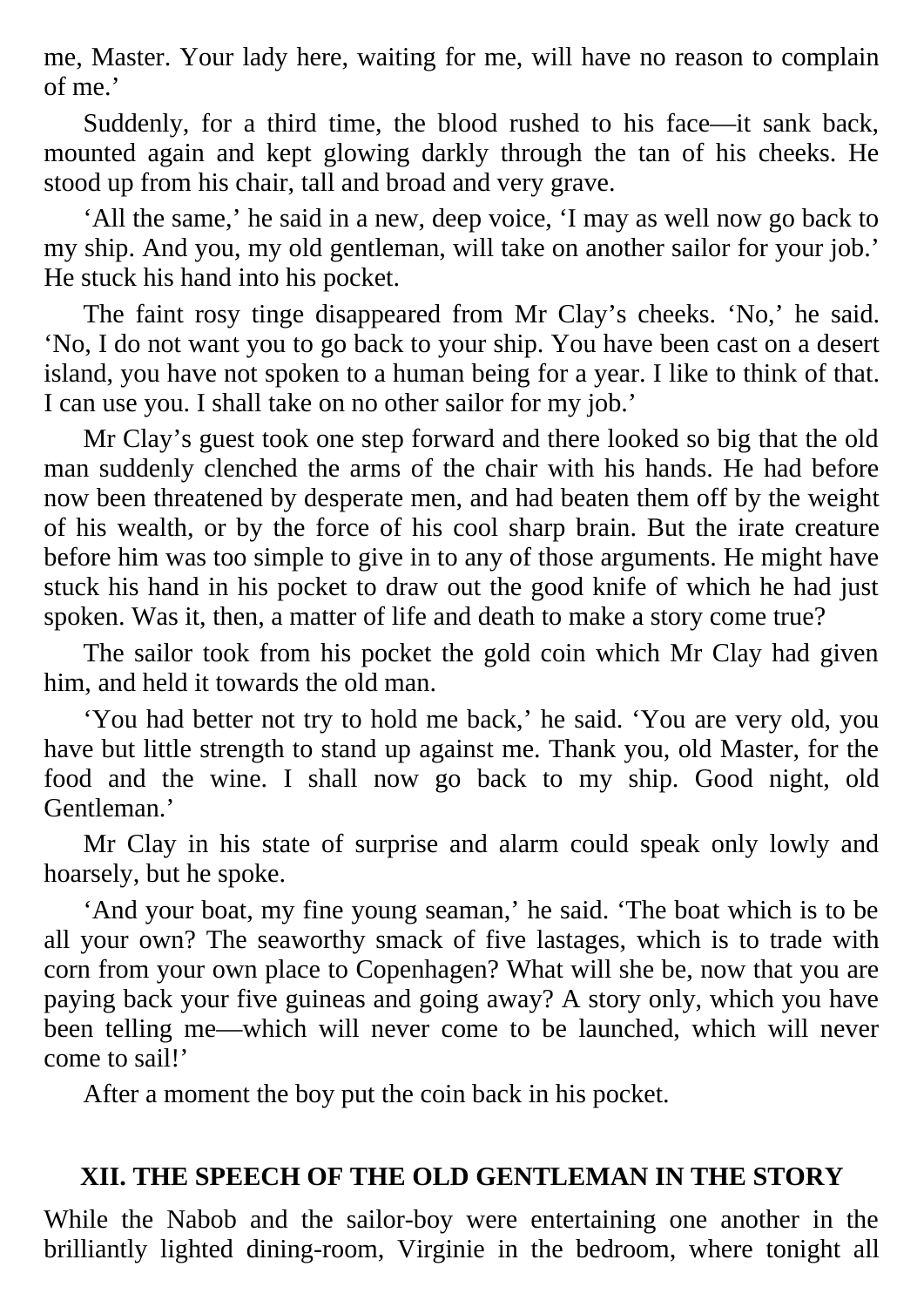candles had been softly shaded by rose-coloured screens, was preparing herself for her own part, the heroine's part, in Mr Clay's story.

She had sent away the little Chinese maid, who had helped her to arrange the room and adorn it with such objects as would make it appear like an elegant lady's bedroom. Two or three times she had suddenly stopped the work and informed the girl that they were both immediately going to leave the house. Now that she was alone she no longer thought of leaving.

The room in which she found herself had been her parents' bedroom, where on Sunday mornings the children were let in to play in the big bed. Her father and mother, who for a long time had seemed far away, were with her tonight, she had entered their old house with their consent. To them as to her, this night would bring about the final judgment of their old deadly enemy, the disgrace and humiliation of their daughter provided the conclusive evidence against him. The daughter, according to her vow of long ago, would not see his face at the verdict, but the dead father and mother were there to watch it.

The ornaments with which Virginie had embellished her bedroom of one night—the figurines, Chinese fans and Maquart bouquets—were all similar to those she remembered from her childhood, and which had been so sadly burnt or smashed up by her father before Mr Clay ever entered the house. A few bibelots had come from her own house. In this way Virginie had joined her gloomy existence of the last ten years with her gay and guiltless past of long ago, and had had it recognised by Monsieur and Madame Dupont.

She set to dress and adorn her own person. She started on the task solemnly and darkly, such as Judith in the tent of the Babylonians adorned her face and body for the meeting with Holofernes. But she immediately and inevitably became absorbed in the process—such as, very likely, Judith herself did.

Virginie was an honest person in money matters, out of Mr Clay's three hundred guineas she had conscientiously and generously purchased everything belonging to her role. She had a weakness for lace, and was at this moment floating in a cloud of Valenciennes, with a coral necklace round her throat, pearls in her ears and a pair of pink satin slippers on her feet. She powdered and rouged her face, blackened her eyebrows and painted her full lips, she let down her hair in rich silky ringlets over her smooth shoulders, and scented her neck, arms and bosom. When all was done, she gravely went up to one after another of the long looking-glasses in the room.

These glasses had reflected her figure as a little girl, and had told her, then, that she was pretty and graceful. As she looked into them she remembered how, at the age of twelve, she had entreated them to show her what she would be like in years to come, as a lady. The child, she felt, could never have hoped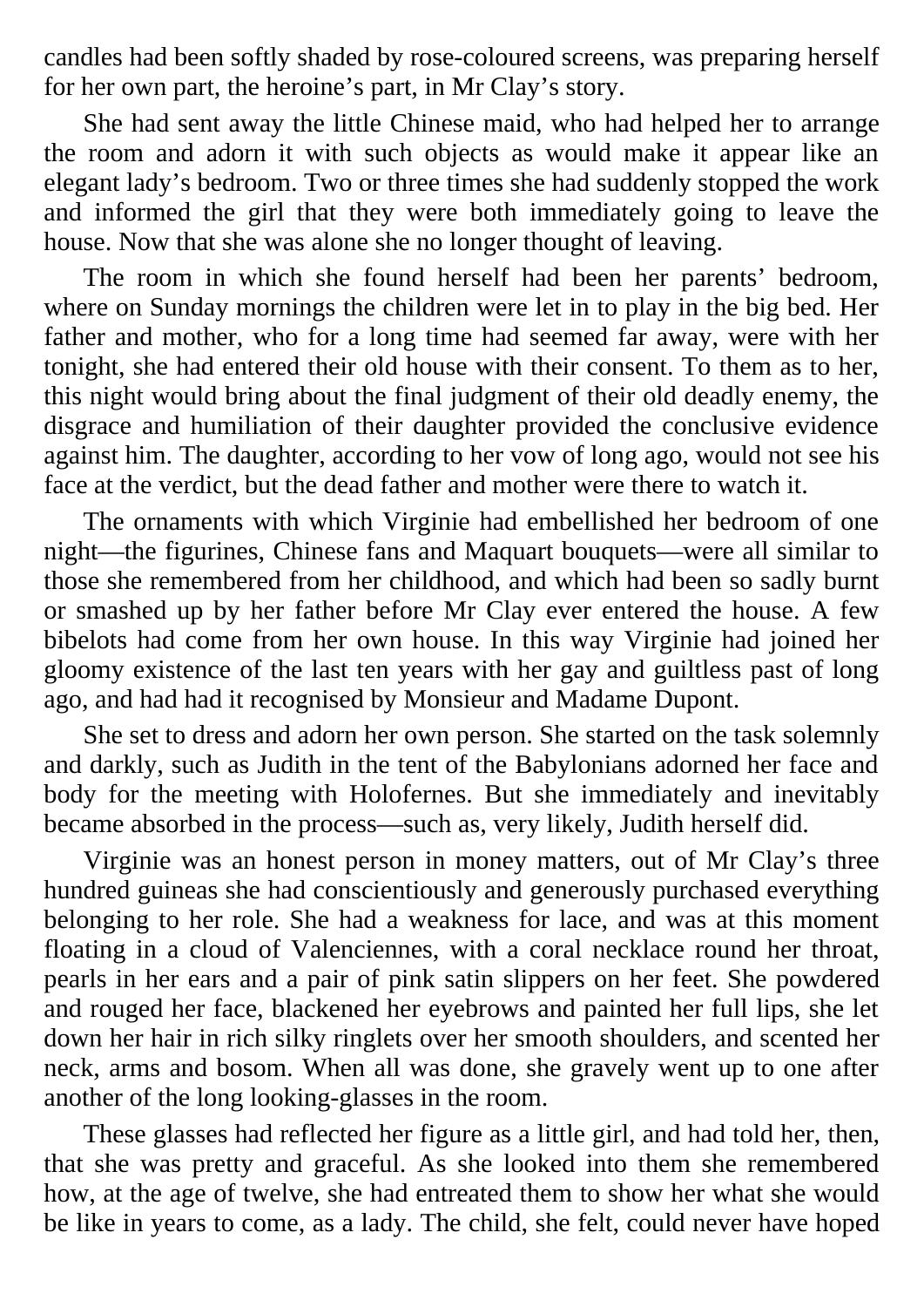to be shown, in a sweeter or rosier light, a lovelier, a more elegant and bewitching lady. Virginie's love of the dramatic art, inherited from her father and encouraged by him, came to her aid in the hour of need. If she was not what she appeared to be, neither had her father's business-transactions always been quite what they appeared to be.

During these reflections she had stepped out of her small silk slippers and stretched her fair, slim, strong body between the smooth sheets rich with lace, her dark silken tresses spread over the pillow-case.

She had been engrossed in the thought of her enemy, and she had become engrossed in the vision of herself. It was not till she heard steps in the corridor outside that she gave any thought to the third party in the story, her unknown guest of the night. Then for a second a little cold draught of contempt for Mr Clay's hired and bribed puppet ran through her mind.

When the doorknob turned she cast down her eyes, and till the door was once more opened and shut she kept her glance fixed upon the sheet. But in this withdrawal there was as much energy and vigour as in any direct glance of deadly, uncompromising enmity.

Mr Clay, in his long dressing-gown of heavy Chinese silk, came into the room leaning on his stick. Two respectful steps behind him a big, blurred shadow slowly crossed the threshold.

The one glass of wine he had taken with his guest had acted upon the invalid of many sleepless nights. He had also, a few minutes ago, been frightened a little, and although in the course of his life he had frightened many people, fear to himself was a rare experience and might well stir his blood in a new way. But the old man was drunk with a still stronger liquor. For tonight he was moving in a world created by his will and at his word.

His triumph had aged him, in a few hours his hair seemed to have grown whiter. But at the same time it had strangely rejuvenated him. He was at this hour conquering and subjugating, he was indeed, in absorbing them into his own being, annihilating the forces which unexpectedly had bid defiance to him. He was materialising a fantasy and changing a fable into fact. Dimly he felt that he was about to triumph over the person who had attempted to upset his own idea of the world—the Prophet Isaiah.

He smiled a little, he was a little bit unsteady on his legs. For the first time in his life he was impressed by a woman's beauty. He gazed almost happily at the girl in the bed, whom his command had called to life—and for a second the vague picture of a child, long ago shown to him by a proud father, appeared before him, and disappeared. He nodded his head in approval. His dolls were behaving well. The heroine of his story was pink and white, and her downcast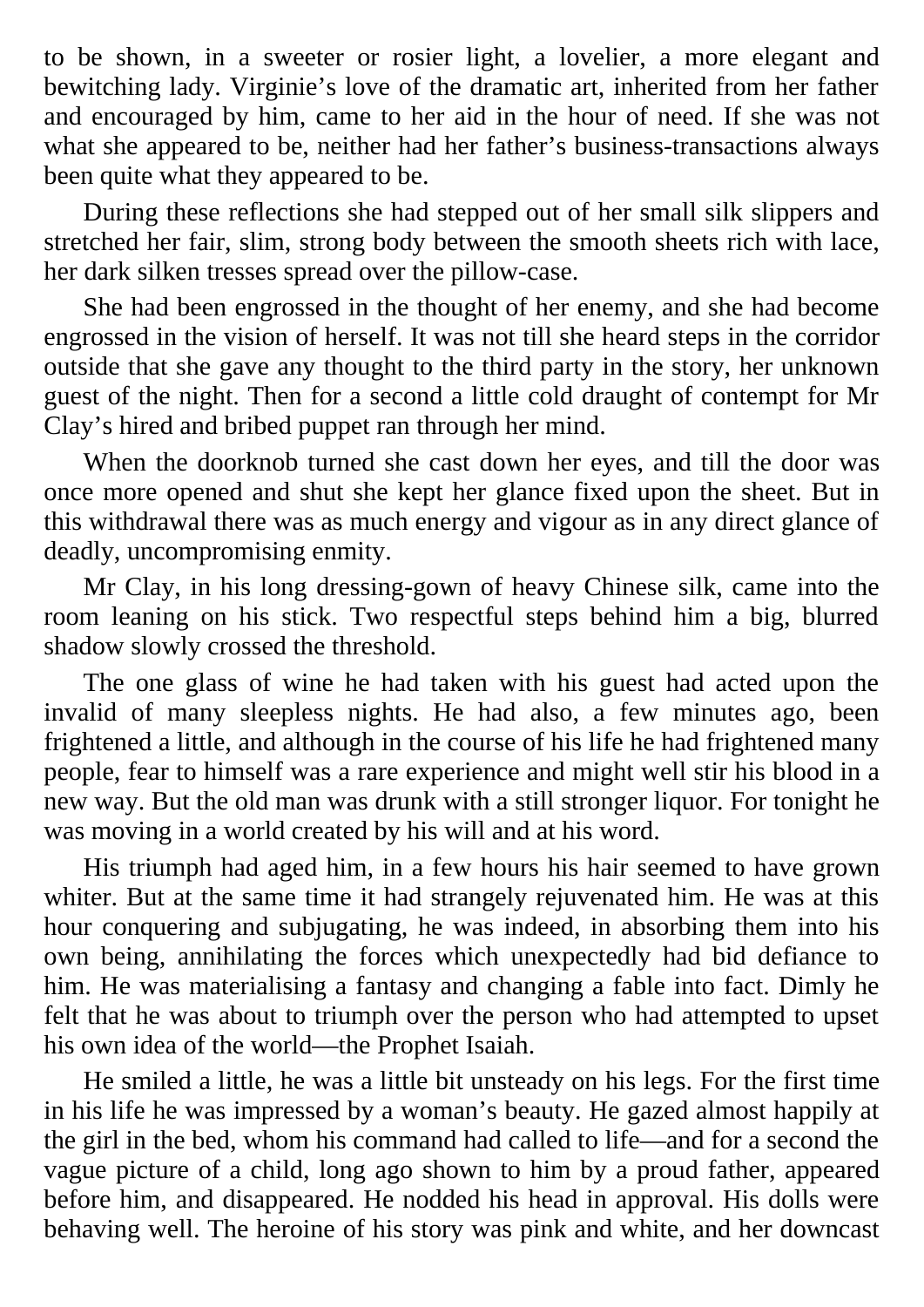eyes bore witness to alarmed modesty. The story was fetching headway.

This was the moment, Mr Clay knew, for the speech of the old gentleman in the story. He remembered it, word for word, from the night fifty years ago. But the consciousness of his power was somehow going to the head of the Nabob of Canton. The Prophet Isaiah is crafty, behind a pious mien he has knowledge of many ways and measures. Mr Clay had been a child only a very short time, until he had learned to speak and to understand the speech of other people. Now, as he was about to enter the heaven of his omnipotence, the Prophet laid his hand on his head and turned him into a child—in other words, the old stoneman was quietly entering his second childhood. He began to play with his story, he could not let go the theme of the dinner-table.

'You,' he began, poking his forefinger at the girl in the bed, 'and you' without looking at him he poked it at the boy, 'are young. You are in fine health, your limbs do not ache, you sleep at night. And because you can walk and move without pain, you believe that you are walking and moving according to your own will. But it is not so. You walk and move at my bidding. You are, in reality, two young, strong and lusty jumping-jacks within this old hand of mine.'

He paused, the little hard smile still on his face.

'So,' he went on, 'so are, as I have told you, all people jumping-jacks in a hand stronger than their own. So are, as I have told you, the poor jumpingjacks in the hands of the rich, the fools of this earth in the hands of the shrewd. They dance and drop as these hands pull the strings.

'When I am gone,' he finished, 'and when you two are left to yourselves, and believe that you are following the command of your own young blood only, you will still be doing nothing, nothing at all, but what I have willed you to do. You will be conforming to the plot of my story. For tonight this room, this bed, you yourselves with this same young hot blood in you—it is all nothing but a story turned, at my word, into reality.'

It came hard on him to tear himself from the room. He remained standing by the end of the bed for another minute, hung on his stick. Then with fine dignity he turned his back on the small actors upon the stage of his omnipotence.

As he opened the door Virginie raised her eyes.

She looked straight at the figure of her father's murderer, and saw a withdrawing and disappearing figure. Mr Clay's long Chinese dressing-gown trailed on the floor, and as he closed the door behind him it was caught in it, he had to open and close the door a second time.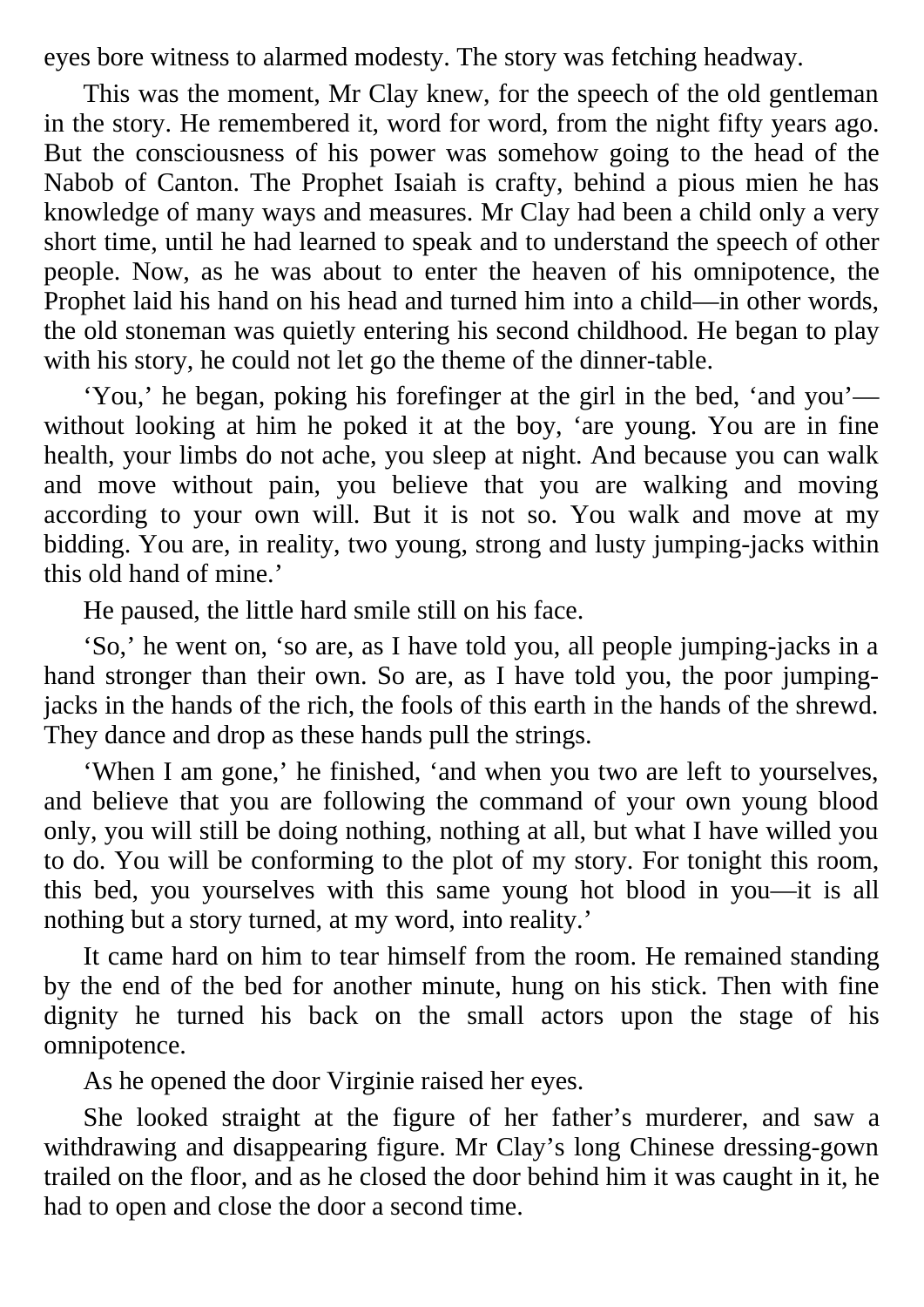#### **XIII. THE MEETING**

The room remained without a sound or a stir till, in the very same instant, the boy took two long steps forward and Virginie, in the bed, turned her head and looked at him.

At that she was so mortally frightened that she forgot her high mission, and for a moment wished herself back in her own house, and even under the patronage, such as it was, of Charley Simpson. For the figure by the end of the bed was not a casual sailor out of the streets of Canton. It was a huge wild animal brought in to crush her beneath him.

The boy stared at her, immovable except for his broad chest slowly going up and down with his deep regular breath. At last he said: 'I believe that you are the most beautiful girl in the world.' Virginie then saw that she had to do with a child.

He asked her. 'How old are you?'

She could not find a word to say. Was it possible, now, that her great dark tragedy was to be turned into a comedy?

The boy waited for an answer, then asked her again: 'Are you seventeen?'

'Yes,' said Virginie. And as she heard her own voice pronounce the word her face, turned towards him, softened a little.

'Then you and I are the same age,' said the boy.

He took another slow step and sat down on the bed.

'What is your name?' he asked.

'Virginie,' she answered.

He repeated the name twice and sat for some time looking at her. Then he lay down gently beside her on top of the quilt. In spite of his size he was light and easy in all his movements. She heard his deep breathing quicken, break off, and start again with a faint moan, as if something was giving way within him. They lay like this for a while.

'I have got something to tell you,' he suddenly broke out in a low voice. 'I have never till tonight slept with a girl. I have thought of it, often. I have meant to do it, many times. But I have never done it.'

He was silent once more, waiting to hear what she would say to this. As she said nothing he went on.

'It was not all my own fault,' he said. 'I have been away for a long time, in a place a long way off, where there were no girls.'

Again he stopped, and again spoke. 'I have never told the others on the boat,' he said. 'Nor my friends with whom I came ashore tonight. But I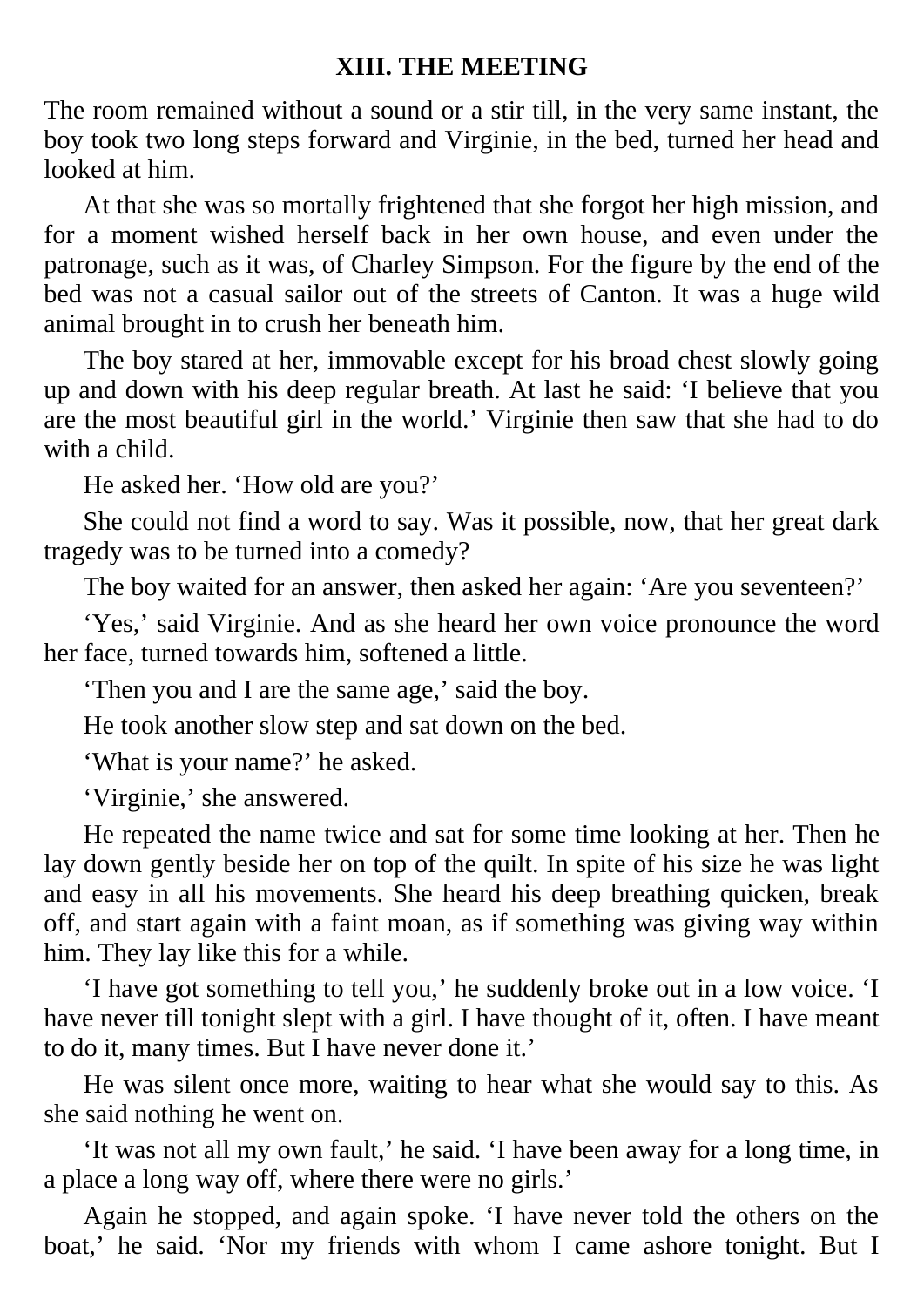thought that I had better tell you.'

Against her will Virginie turned her face towards him. His own face, quite close to hers, was all aglow.

'When I was in the place, far away from here, that I told you about,' he went on, 'I sometimes fancied that I had a girl with me, who was mine. I brought her bird's eggs and fish, and some big sweet fruits that grew there, but of which I do not know the name, and she was kind to me. We slept together in a cave that I found when I had been in the place for three months. When the full moon rose it shone into it. But I could not think of a name for her. I did not remember any girl's name—Virginie,' he added very slowly. 'Virginie.' And one more: 'Virginie.'

All at once he lifted the quilt and the sheet, and slid in beneath them. Although he still kept a little away from her she sensed his body there, big, supple, and very young. After a time he stretched out his hand and touched her. Her lace nightgown had slipped up on her leg, as now slowly the boy put out his hand it met her round naked knee. He started a little, let his fingers run gently over it, then withdrew his hand and felt his own lean and hard knee over.

A moment later Virginie cried out in fear of her life. 'God!' she screamed. 'For God's sake! Get up, we must get up. There is an earthquake—do you not feel the earthquake!'

'No,' the boy panted lowly into her face. 'No. It is not an earthquake. It is me.'

#### **XIV. THE PARTING**

When at last he fell asleep he held her close to him as in a vice, with his face bored into her shoulder, breathing deeply and peacefully.

Virginie, who had lately thought of so many things, lay awake but could think of nothing in the world. She had never in her life met with such strength. It would be useless and hopeless for her, here, to try to act on her own. She felt his mighty grip round her as a hitherto unknown kind of reality, which made everything else seem hollow and falsified.

In the middle of the night she suddenly remembered things which her mother had told her about her own people, the seafaring men of Brittany. Old French songs of the sailor's dangers, and of his homecoming, came back to her as on their own. In the end, from far away, came the sailor-wife's cradlesong.

When in the course of the night the boy woke up, he behaved with the girl in his bed like a bear with a honeycomb, growling over her in a wild state of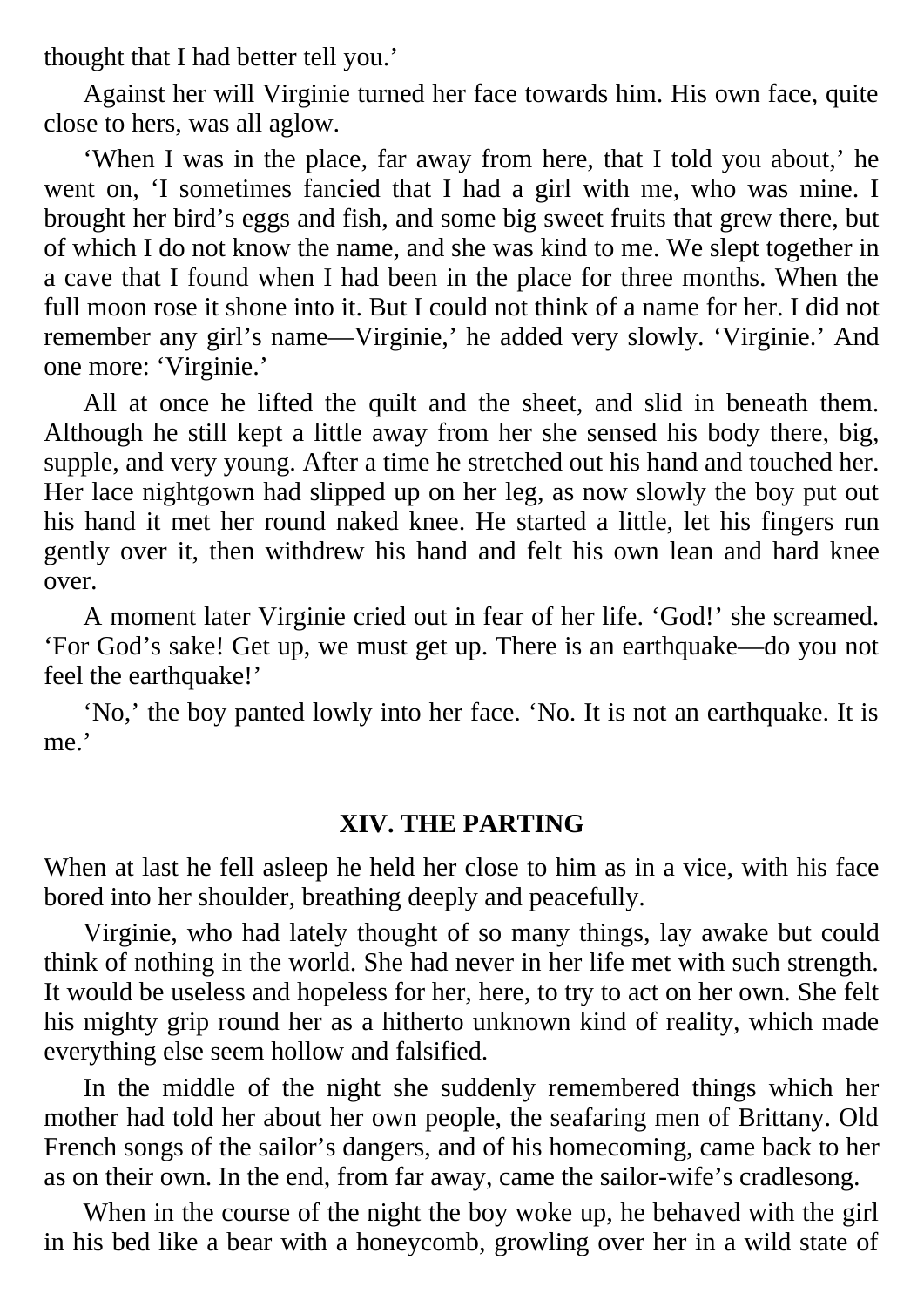greed and ecstasy. A couple of times they talked together.

'On the ships,' he said, 'I sometimes made a song.'

'What were your songs about?' she asked.

'About the sea,' he answered. 'And the life of the sailors. And their death.'

'Say a little of them to me,' said she.

After a moment he slowly recited:

As I was keeping the middle watch, and the night was cold, three swans flew across the moon, over her round face of gold.

'Gold,' he repeated, somewhat uneasily. And after a pause: 'A five-guinea piece is like the moon. And then not at all like her.'

'Did you make other songs?' asked Virginie, who did not understand what he meant, but somehow did not want him to be worried.

'Yes, I made other songs,' he said. 'About my boat.'

'Say a little of them to me, then,' she again asked.

Again he recited slowly:

When the sky is brown, and the sea yawns, three thousand fathoms down, and the boat runs downward like a whale, still Povl Velling will not turn pale.

'Is your name Paul, then?' she asked.

'Yes, Povl,' he answered. 'It is not a bad name. My father was named Povl, and his father too. It is the name of good seamen, faithful to their ship. My father was drowned six months before I was born. He is down there, in the sea.'

'But you are not going to drown, Paul?' she said.

'No,' said he. 'Maybe not. But I have many times wondered what my father thought of, when the sea took him at last, altogether.'

'Do you like to think of that sort of thing?' she asked, somewhat alarmed.

He thought her question over. 'Yes,' he said. 'It is good to think of the storms and the high sea. It is not bad to think of death.'

A little while after he called out, in a sudden, low cry: 'I shall have to go back to my ship as soon as it grows light. She sails in the morning.'

At these words a long, sad pain ran through Virginie's whole body. But the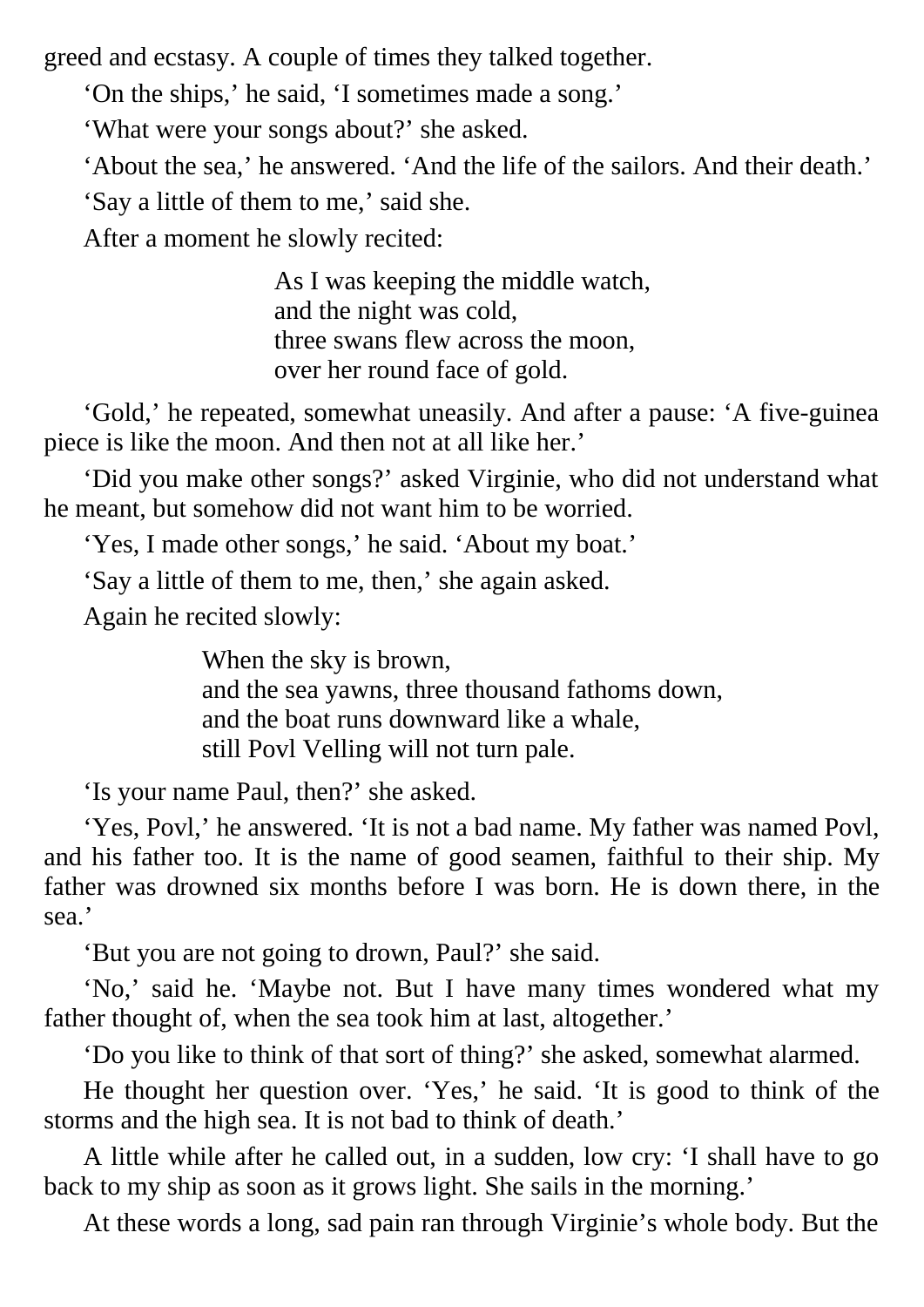next moment it was again swallowed up in his strength. Soon after they both fell asleep in one another's arms.

Virginie woke up when the morning showed in grey stripes between the window curtains. The boy had loosened his grasp of her, but was still, in his deep sleep, holding on to her hand.

The moment she woke she was gripped, as in a stranglehold, by one single thought. Never before had one thought filled her so entirely, to the exclusion of everything else. 'When he sees my face in the daylight,' she reflected, 'it will be old, powdered and rouged. An aged, wicked woman's face!'

She watched the light growing stronger. She had got ten minutes yet, she had got five minutes yet, she thought—her heart heavy, heavy in her breast. Time was up, and she called his name twice.

When he woke she told him that he must get up in order to be back on his ship before she sailed. He did not answer her, but clung to her hand, and in a while pressed it to his face, moaning.

She heard a bird singing in the garden and said: 'Listen, Paul, there is a bird singing. The candles are burnt out, the night is over.'

Suddenly, without a sound, like an animal springing, he flung himself out of the bed, seized her, and lifted her up with him.

'Come!' he cried, 'Come with me, away from here!'

His voice was like a song, like a storm, it lifted her higher than his arms.

'I shall take you with me!' he cried again, 'to my ship. I shall hide you there, in the hold. I shall take you home with me!'

She thrust her hands against his chest to get away from him, and felt it going up and down like a pair of bellows, but she only made him, and herself within his embrace, sway a little, like a tree in the wind. He tightened his hold of her, raising her as if to throw her over his shoulder.

'I am not going to leave you!' he sang out. 'I am not going to let anybody in the world part us—What! Now that you are mine! Never! Never! Never!'

Virginie at this moment caught sight of their two dim figures in one of the looking-glasses. She could not have asked for a more dramatic scene. The boy looked superhumanly big, formidable now, like an enraged bear, risen on his hindlegs, and swinging his right forelimb in the air—and she herself, with her long hair hanging down, was the limp, defenceless prey in his left arm. Writhing, she managed to get one foot to the ground. The boy felt her tremble, he let her down, but still held her close.

'What are you afraid of?' he asked, forcing her face up towards his own. 'You do not believe that I shall let anybody take you away from me!—You are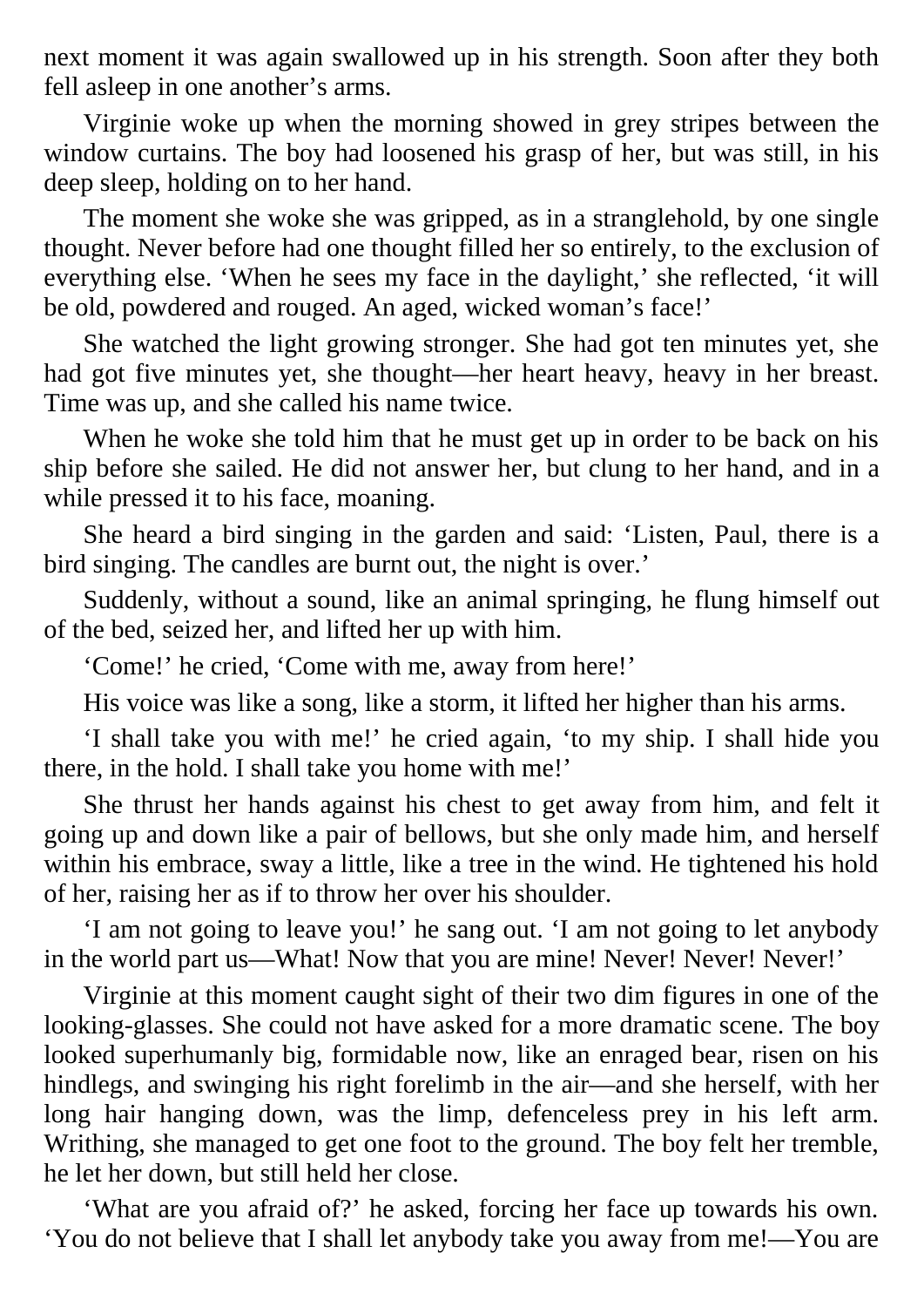coming home with me. You will not be afraid of the storms, or the blizzards, or the big waves, when I am with you. You will never be afraid in Denmark. There we shall sleep together every night. Like tonight. Like tonight!'

Virginie's deadly terror had nothing to do with storms, blizzards or big waves—she did not even, at this moment, dread death. She dreaded that he should see her face in the light of day. At first she dared not speak, for she did not feel sure of herself, and might say anything. But when she had stood on both feet for a minute she collected her whole being to find a way of escape.

'You can not do that,' she said, 'he has paid you.'

'What?' he cried out bewildered.

'That old man has paid you!' she repeated. 'He has paid you to go away at dawn. You have taken his money!'

When he grasped the meaning of her words his face grew white and he let go his hold of her so suddenly that she swayed on her feet.

'Yes,' he said slowly. 'He has paid me. And I took his money.—But at that time' he cried, 'I did not know!'

He stared into the air before him, above her head. 'I have promised him!' he said heavily. Letting his head drop upon her shoulders he buried his face in her hair and her flesh. 'Oh! oh! oh!' he wailed.

He lifted her, carried her back on to the bed and sat down on it beside her, his eyes closed. Time after time he raised her and pressed her body to his own, then laid her down again. Virginie was calmer as long as he kept his eyes closed. She looked back over their short acquaintance to find a word to say to him.

'You will have your boat,' she said at last.

After a long silence he said: 'Yes, I shall have the boat.' And again after a while: 'Was that what you said: that I shall have the boat?'

Once more he lifted her and held her for a long time in his arms. 'But you!' he said.

'But you?' he repeated, slowly, after a moment. 'What is going to happen to you, my girl?'

Virginie did not say a word.

'Then I must go,' he said, 'I must go back to my ship.' He listened and added: 'There is a bird singing. The candles are burnt out. The night is over. I must go.' But he did not go till a little later.

'Good-bye, Virginie,' he said. 'That is your name—Virginie. I shall name the boat after you. I shall give her both our names—"Povl and Virginie." She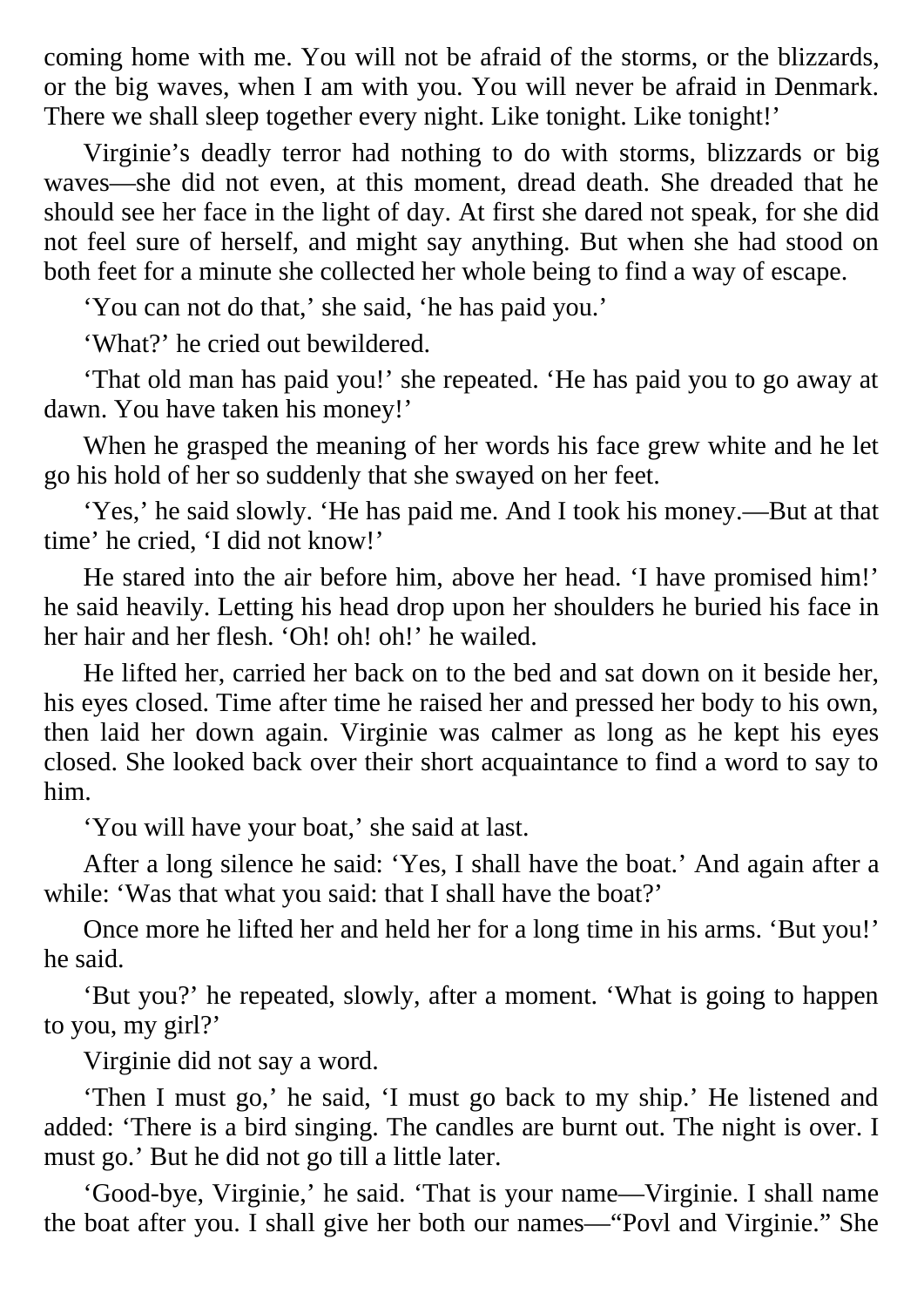will sail with both our names on her, up through the Storstroem and the Bay of Koege.'

'Will you remember me?' Virginie asked.

'Yes,' the sailor said. 'Always, all my life.' He rose.

'I shall think of you all my life,' he said. 'How would I not think of you in my boat? I shall think of you when I hoist the sails and when I weigh anchor. And when I cast anchor. I shall think of you in the mornings when I hear the birds singing. Of your body, of your smell. I shall never think of any other girl, of any girl at all. Because you are the most beautiful girl in the world.'

She followed him to the door and put her arms round his neck. Here, away from the window, the room was still dark. Here she suddenly heard herself weeping. 'But I have got one minute more,' she thought, as she held him in her arms and they kissed.

'Look at me,' she begged him. 'Look at me, Paul.'

Gravely, he looked her in the face.

'Remember my face,' she said. 'Look at my face well, and remember it. Remember that I am seventeen. Remember that I have never loved anybody till I met you.'

'I shall remember it all,' he said, 'I shall never forget your face.'

Clinging to him, her wet face lifted, she felt that he was freeing himself of her arms.

'Now you must go,' she said.

### **XV. THE SHELL**

By the light of that same dawn Elishama walked up Mr Clay's gravelled drive and entered the house, in order to be, in his quiet way, the full stop, or the epilogue, to the story.

In the long dining-room the table was still laid, and there was still a little wine in the glasses. The candles were burnt out, only one last flame flickered on its candlestick.

Mr Clay, too, was still there, propped up with cushions in his deep armchair, his feet on a stool. He had been sitting up, waiting for the morning, to drink off at sunrise the cup of his triumph. But the cup of triumph had been too strong for him.

Elishama stood for a long time, immovable as the old man himself, looking at him. He had never till now seen his master asleep and from his complaints and laments had concluded that he should never see him so. Well, he thought,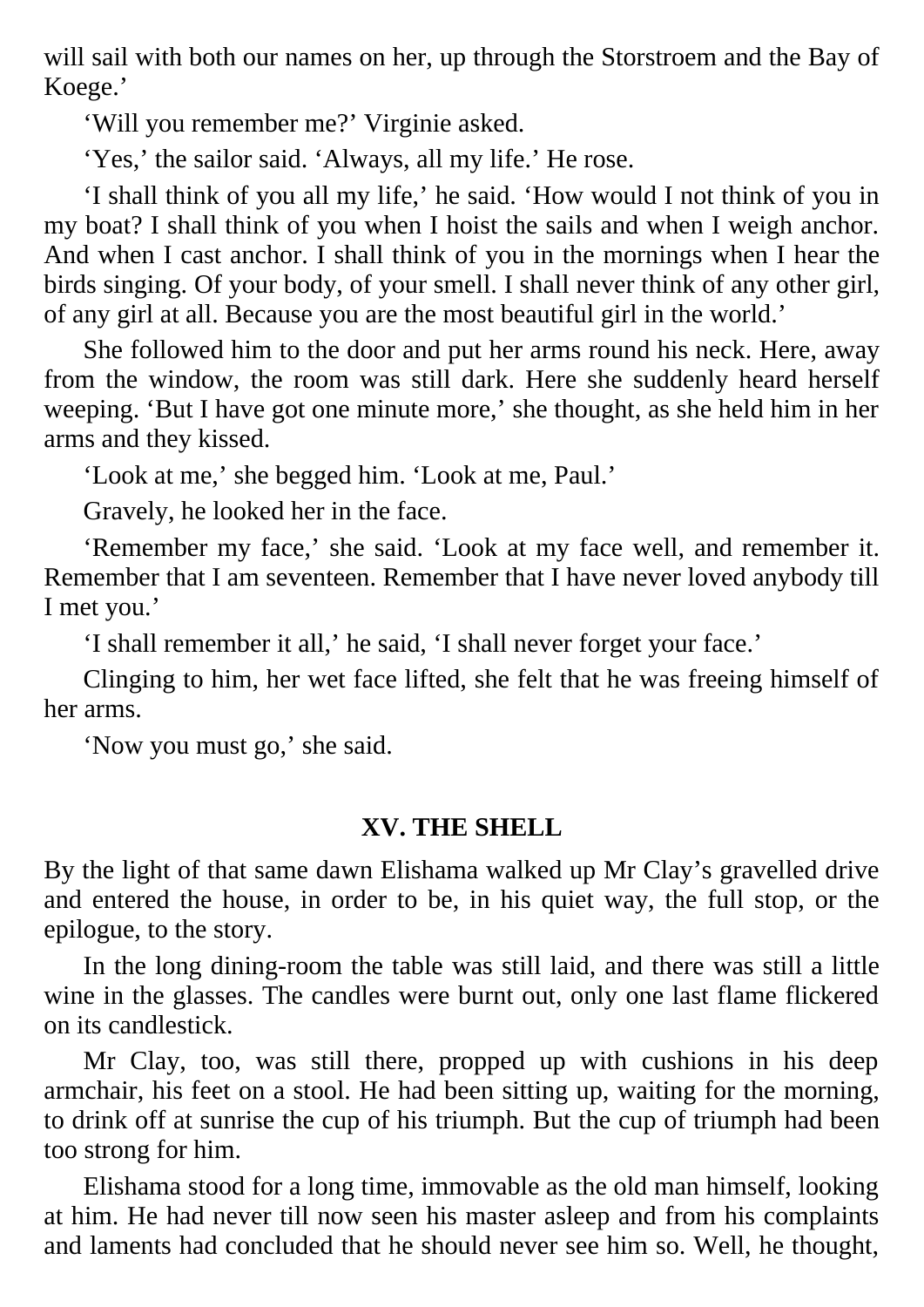Mr Clay had been right, he had struck on the one effective remedy against his suffering. The realisation of a story was the thing to set a man at rest.

The old man's eyes were slightly open—pale like pebbles—but his thin lips were closed in a little wry smile. His face was grey like the bony hands upon his knees. His dressing-gown hung in such deep folds that there hardly seemed to be a body in it to connect this face and head with these hands. The whole proud and rigid figure, envied and feared by thousands, this morning looked like a jumping-jack when the hand which has pulled the strings has suddenly let them go.

His servant and confidant sat down on a chair, listening for the usual whining and snarling in the old man's chest. But there was not a sound in the room. Elishama repeated to himself the words of his Prophet:

'And sorrow and sighing shall flee away.'

For a long time Mr Clay's clerk sat with him, meditating upon the events of the night, and upon human conditions in general. What had happened, he asked himself, to the three people who, each of them, had had his or her role in Mr Clay's story? Could they not have done without it? It was hard, he reflected as he had often done before, it was very hard on people who wanted things so badly that they could not do without them. If they could not get these things it was hard, and when they did get them, surely it was very hard.

After a while he wondered whether he were to touch the sunken, immovable body before him, to demonstrate, in a gesture, his intention to wake up Mr Clay to the triumphal end of his story. But again he made up his mind to wait a little and to watch this end himself first. He silently left the silent room.

He went to the bedroom door, and as he waited outside it he heard voices. Two people were talking at the same time. What had happened to those two in the night, and what was happening to them now? Could they not have done without it? Someone was weeping inside the room, the voice came to the listener's ear broken, stifled by tears. Again Elishama quoted to himself the words of Isaiah:

'In the wilderness shall waters break out, and streams in the desert. And the parched ground shall become a pool.'

A little later the door was opened, two figures were embracing and clinging to one another in the doorway. Then they severed, the one sliding back and disappearing, the other advancing and closing the door behind him. The sailor of last night for a few seconds stood still outside the door and gazed round him, then moved on.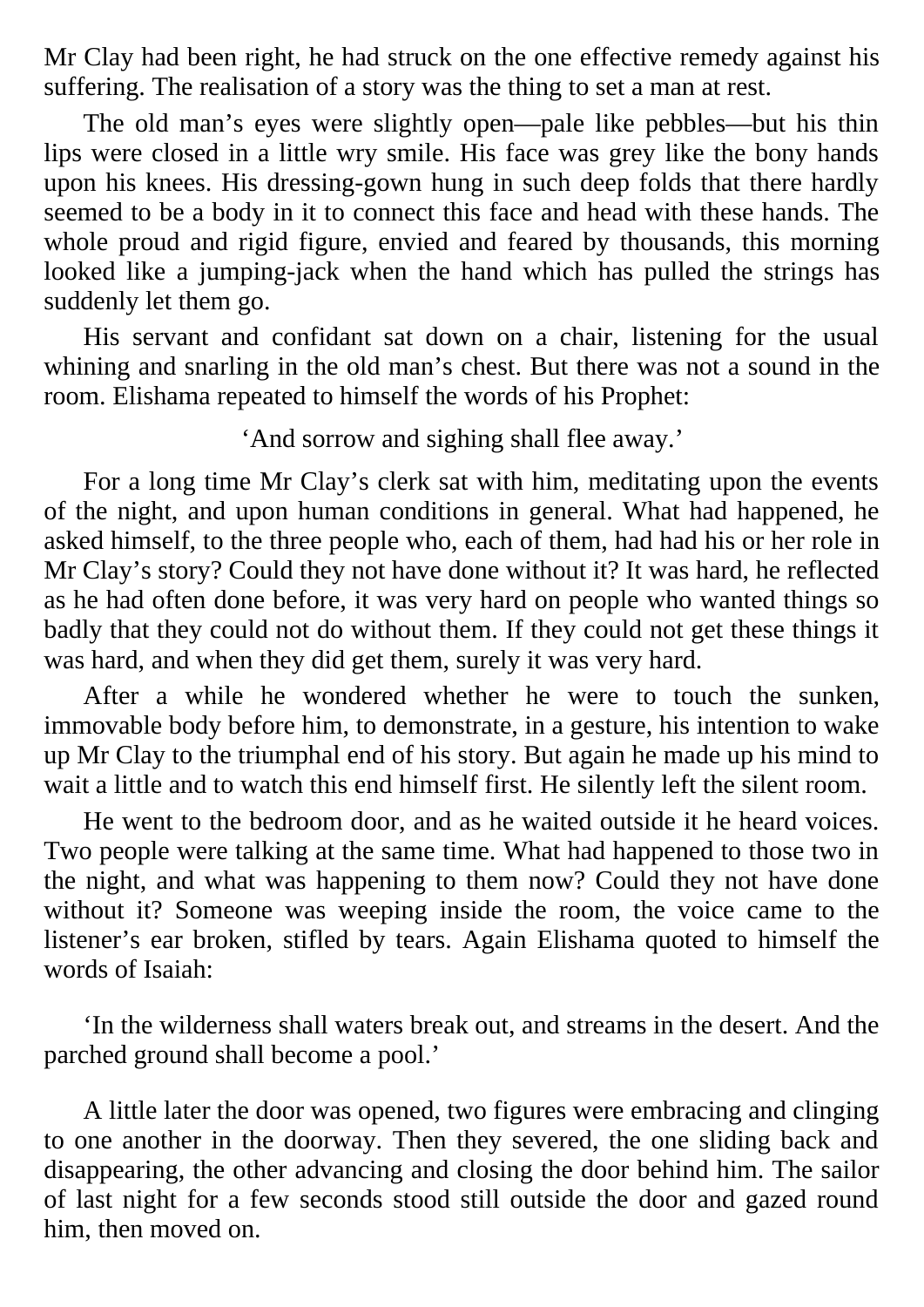Elishama took a step forward. He was loyal to his master and felt that he ought to get the attestation of Mr Clay's victory from the boy's own lips.

The sailor looked at him gravely and said: 'I am going away. I am going back to my ship. You will tell the old man that I have gone.'

Elishama now saw that he had been mistaken the evening before, the boy was not so young as he had taken him to be. It made but little difference—it was still a long time till he would be as old as Mr Clay, peacefully at rest in his armchair. For a long time yet he would be unsafe, in the hands of the elements, and of his own wants.

The clerk took upon himself to settle and balance up his master's concern.

'Now you can tell the story,' he said to the boy.

'What story?' the boy asked.

'The whole story,' Elishama answered. 'When you tell what has happened to you, what you have seen and done, from yesterday evening till now, you will be telling the whole story. You are the one sailor in the world who can tell it truthfully, from beginning to end, with everything that is in it, as it has actually, from beginning to end, happened to you.'

The boy looked at Elishama for a long time.

'What has happened to me?' he said at last. 'What I have seen and done from yesterday evening till now?' And again after a while: 'Why do you call it a story?'

'Because,' said Elishama, 'you yourself have heard it told as a story. About a sailor who comes ashore from his ship in a big town. And he is walking by himself in a street near the harbour, when a carriage drives up, and an old gentleman steps out of it and says to him: "You are a fine-looking sailor, do you want to earn five guineas tonight?" '

The boy did not move. But he had a curious capacity of collecting, suddenly and imperceptibly, his great strength, and of turning it towards the person with whom he spoke, like some threatening, like some formidable weight, which might well make the other feel in danger of his life. So he had puzzled Mr Clay at their first meeting in the street, and had downright scared him later in the evening, in the dining-room. Elishama, who had no fear in him, for a second was moved and stirred—so that he even drew back a little from the gigantic creature before him—not, however, with fright, but with the same strange kind of sympathy and compassion as all his life he had felt towards women and birds.

But the gigantic creature before him proved to be a peaceful beast. He waited a moment, then very quietly stated: 'But that story is not in the least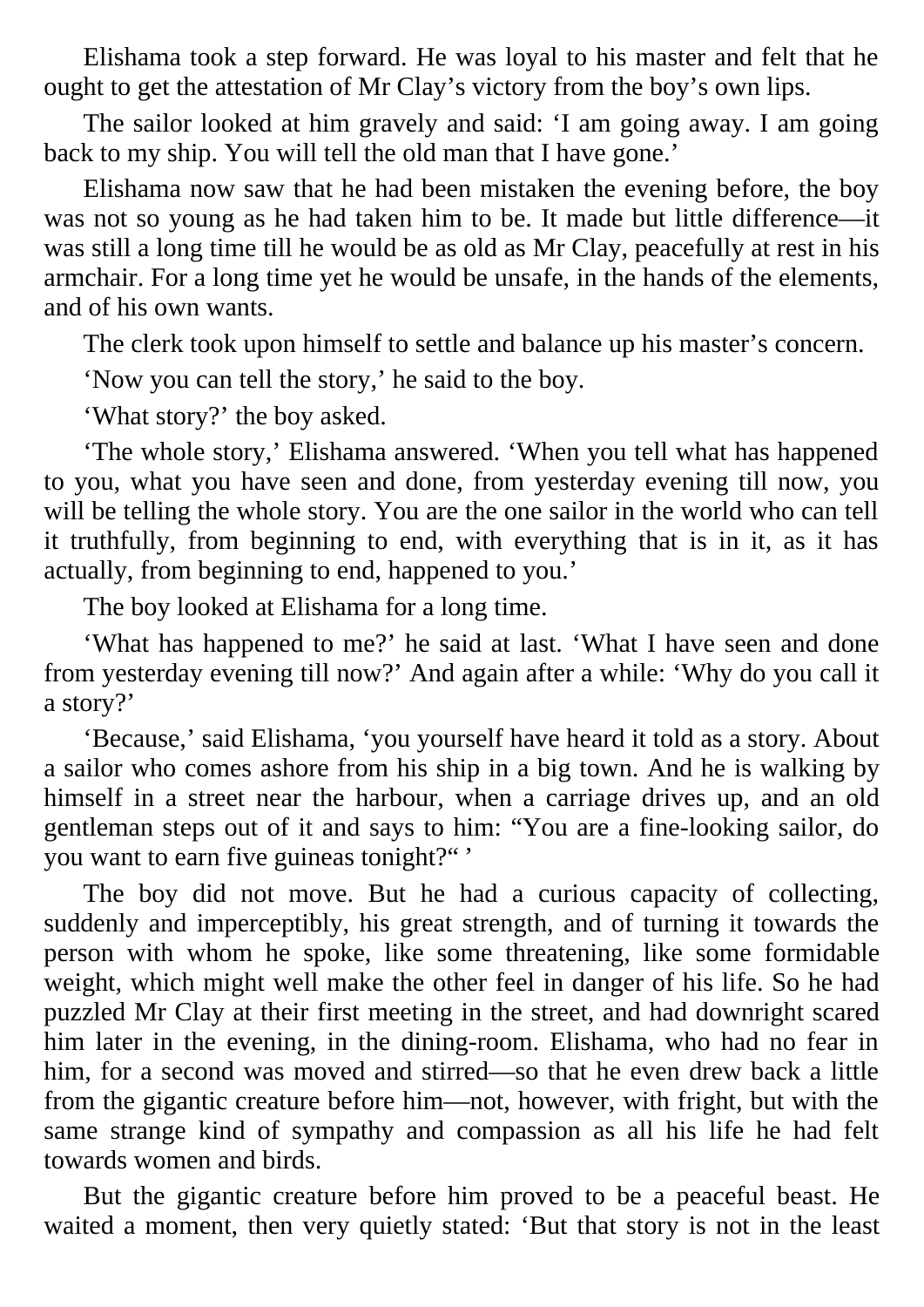like what happened to me.'

Again he waited a little.

'Tell it?' he said lowly. 'To whom would I tell it? Who in the world would believe it if I told it?'

He laid his collected, concentrated strength and weight into a last sentence:

'I would not tell it,' he said, 'for a hundred times five guineas.'

Elishama opened the door of the house to its guest of the night. Outside, the trees and flowers of Mr Clay's garden were wet with dew, in the morning light they looked new and fresh, as if they had just this hour been created. The sky was red as a rose and there was not a cloud in it. One of Mr Clay's peacocks screeched on the lawn—dragging its tail after it, it made a dark stripe in the silvery grass. From far away came the faint noises of the awakening town.

The sailor's eyes fell upon the bundle which last night he had left on a lacquered table in the verandah. He took it up to carry it away with him, then thought better of it, laid it down again and undid the knots.

'Will you remember to do something for me?' he asked Elishama.

'Yes, I shall remember,' answered Elishama.

'A long time ago,' said the boy, 'I was on an island where there were many thousand shells along the shore. Some of them were beautiful, perhaps they were rare, perhaps they were only to be found on that same island. I picked up a few every day, in the morning. I took some of them, the most beautiful of them, with me. I meant to take them home to Denmark. They are the only things I have got, to take home with me.'

He spread his collections of shells over the table, looked them over thoughtfully, and in the end picked out one big shining pink shell. He handed it to Elishama.

'I shall not give her them all,' he said. 'She has got so many fine things, she would not care to have a lot of shells lying about. But this one is rare, I think. I think that perhaps there is not another one just like it in all the world.'

He slowly felt the shell over with his fingers. 'It is as smooth and silky as a knee,' he said. 'And when you hold it to your ear there is a sound in it, a song. Will you give it to her from me? And will you tell her to hold it to her ear?'

He held it to his own ear, and immediately his face took on an attentive, peaceful look. Elishama reflected that after all he had been right last night, and that the boy was very young.

'Yes,' he said. 'I shall remember to give it to her.'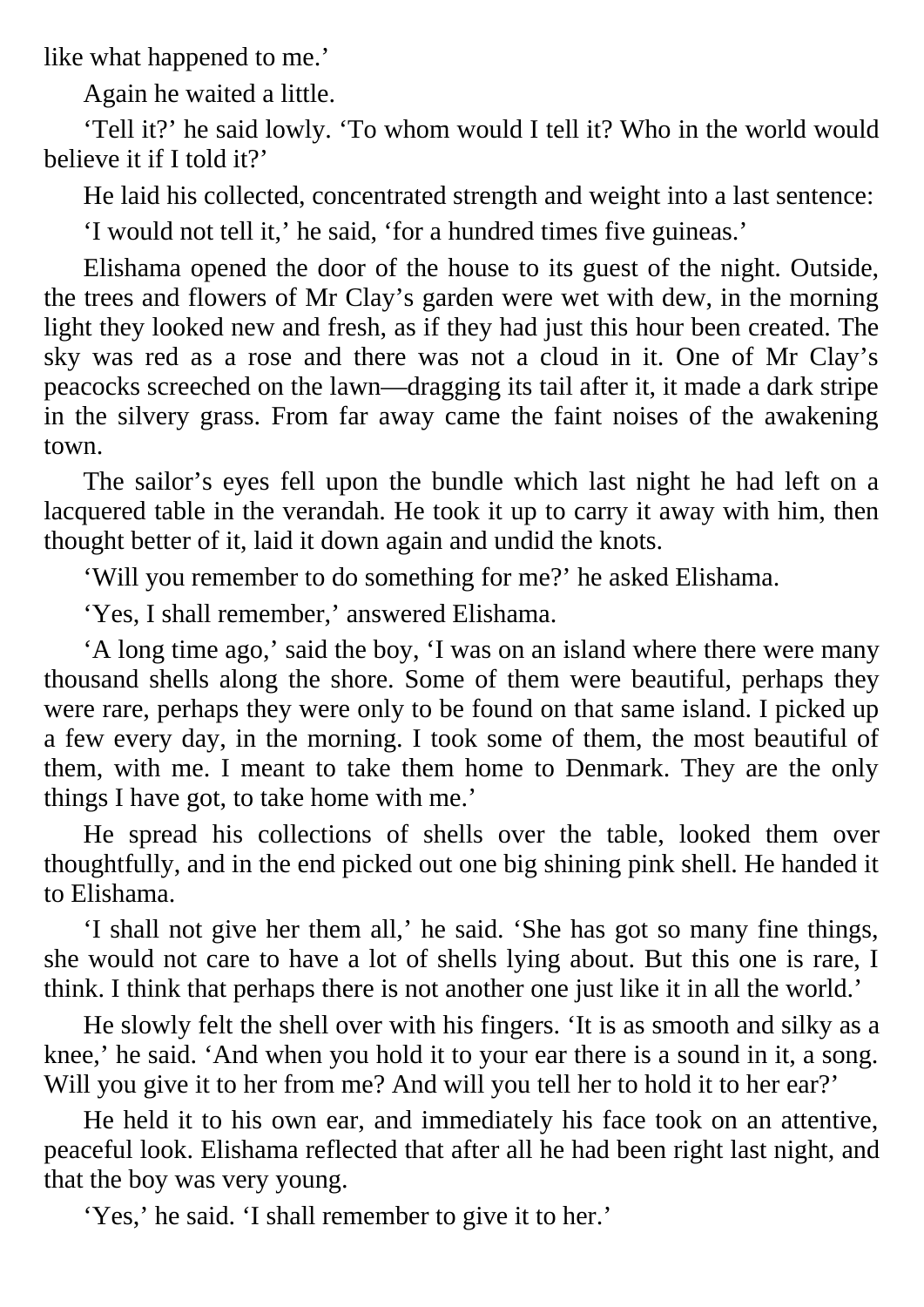'And will you remember to tell her to hold it to her ear?' asked the boy.

'Yes,' said Elishama.

'Thank you. And good-bye,' said the sailor, and gave Elishama his big hand.

He went down the verandah steps and along the drive with the bundle in his hand, and disappeared.

Elishama stood and looked after him. When the big young figure was no longer in sight, he himself lifted the shell to his ear. There was a deep, low surge in it, like the distant roar of great breakers. Elishama's face took on exactly the same expression as the sailor's face a few moments ago. He had a strange, gentle, profound shock, from the sound of a new voice in the house, and in the story. 'I have heard it before,' he thought, 'long ago. Long, long ago. But where?'

He let his hand sink.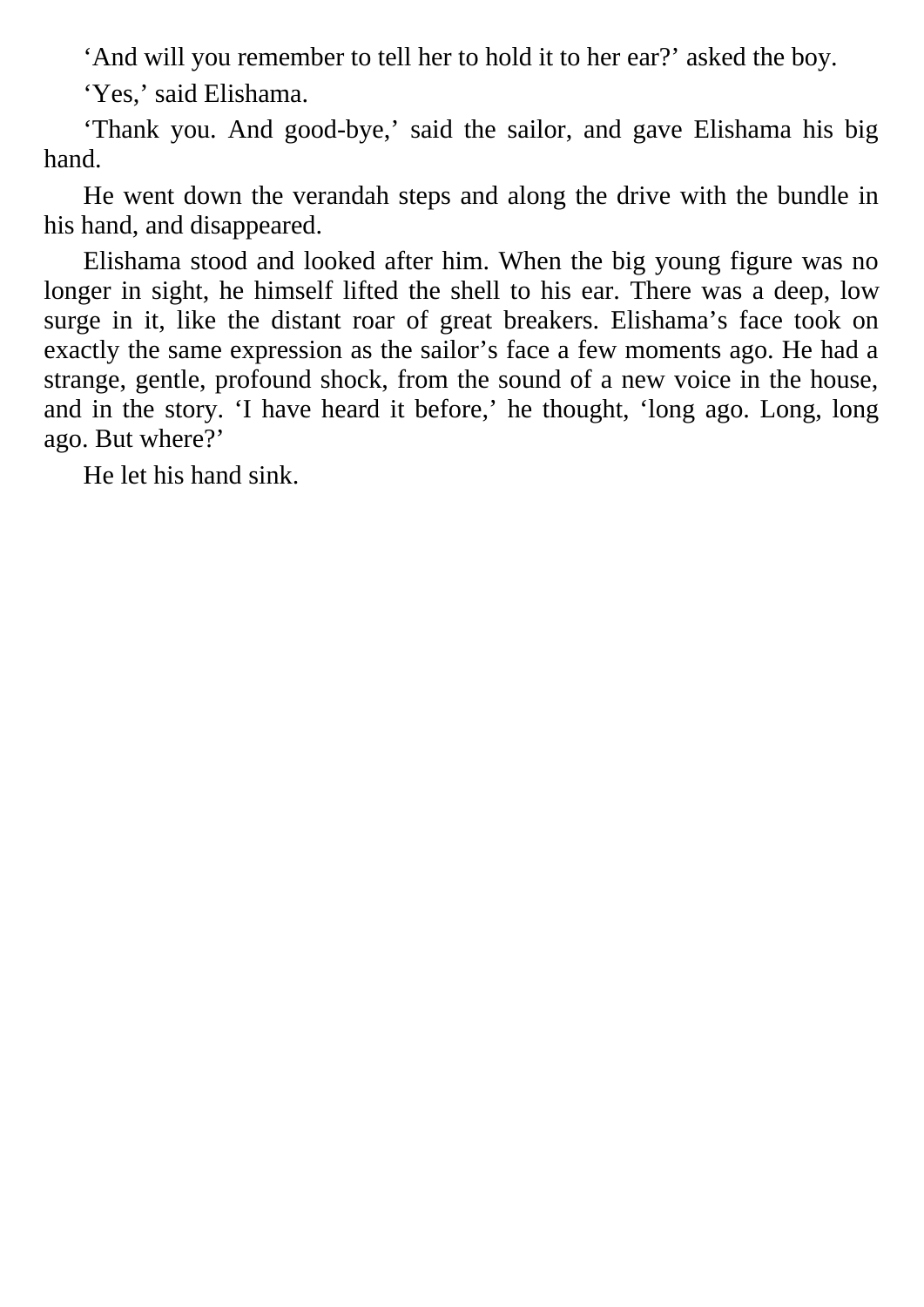# **THE RING**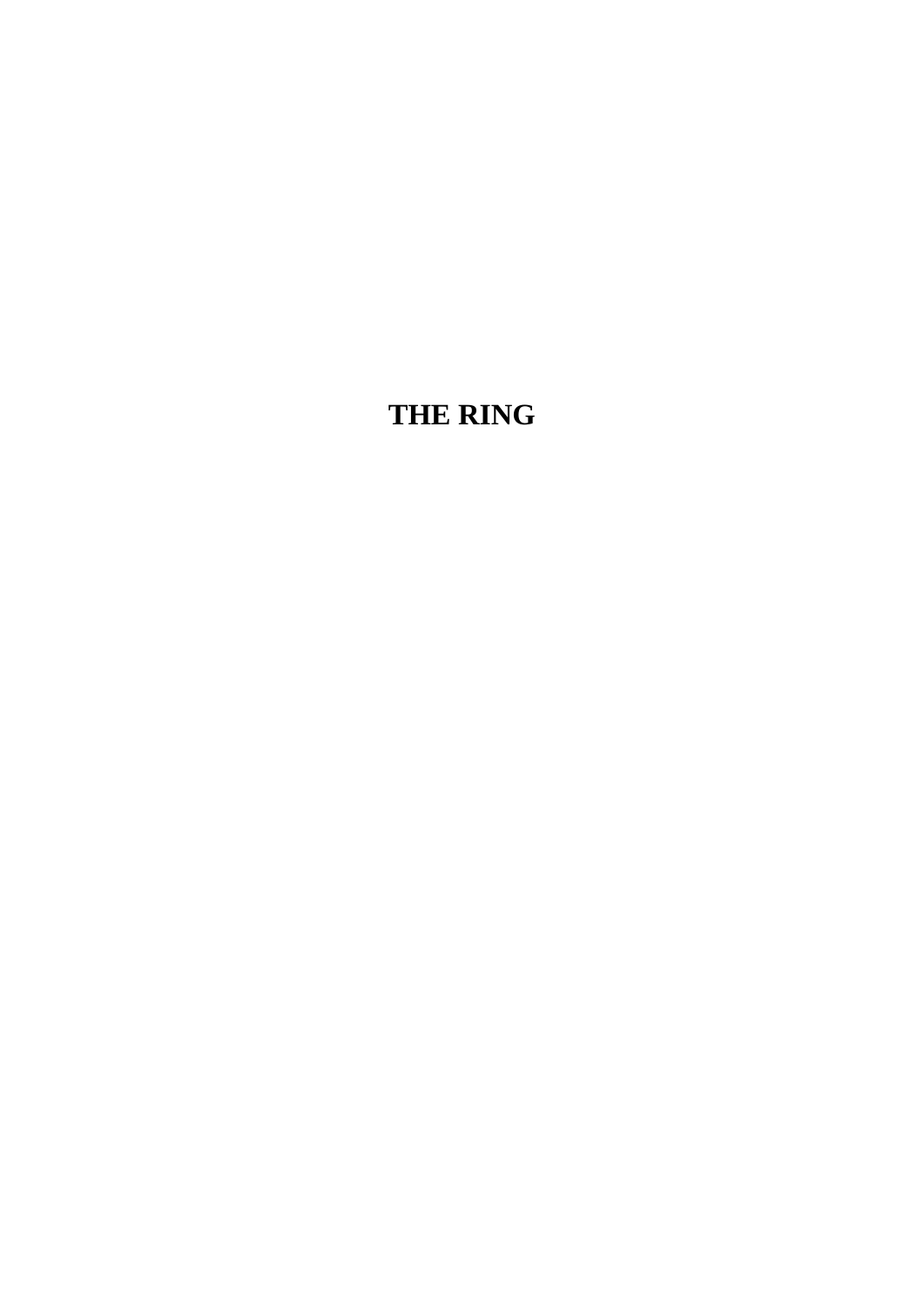$\mathbf{O}_{\text{mag}}^{\text{N}}$ N a summer morning a hundred and fifty years ago a young Danish Squire and his wife went out for a walk on their land. They had been married a week. It had not been easy for them to get married, for the wife's family was higher in rank and wealthier than the husband's. But the two young people, now twenty-four and nineteen years old, had been set on their purpose for ten years; in the end her haughty parents had had to give in to them.

They were wonderfully happy. The stolen meetings and secret, tearful love-letters were now things of the past. To God and man they were one, in broad daylight they could walk arm in arm and drive in the same carriage, and they would walk and drive so till the end of their days. Their distant paradise had descended to earth and had proved, surprisingly, to be filled with the things of everyday life; with jesting and railleries, with breakfasts and suppers, with dogs, hay-making and sheep. Sigismund, the young husband, had promised himself that from now there should be no stone in his bride's path, nor should any shadow fall across it. Lovisa, the wife, felt that now, every day and for the first time in her young life, she moved and breathed in perfect freedom because she could never have any secret from her husband.

To Lovisa—whom her husband called Lise—the rustic atmosphere of her new life was a matter of wonder and delight. Her husband's fear that the existence he could offer her might not be good enough for her filled her heart with laughter. It was not a long time since she had played with dolls; as now she dressed her own hair, looked over her linen press and arranged her flowers she again lived through an enchanting and cherished experience: one was doing everything gravely and solicitously, and all the time one knew one was playing.

It was a lovely July morning. Little woolly clouds drifted high up in the sky, the air was full of sweet scents. Lise had on a white muslin frock and a large Italian straw hat. She and her husband took a path through the park; it wound on across the meadows, between small groves and groups of trees, to the sheep-field. Sigismund was going to show his wife his sheep. For this reason she had not brought her small white dog, Bijou, with her, for he would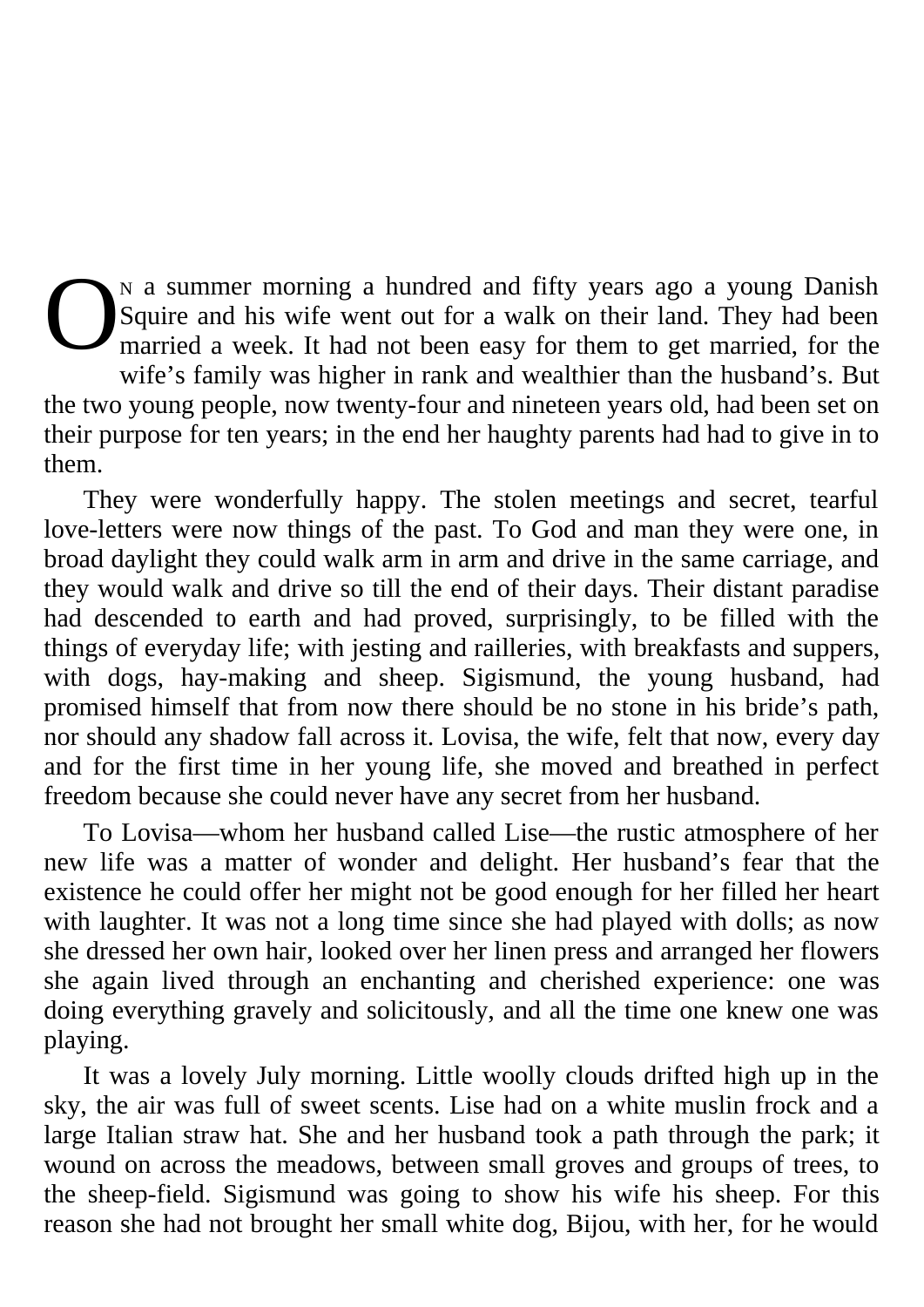yap at the lambs and frighten them, or he would annoy the sheep-dogs. Sigismund prided himself on his sheep, he had studied sheep-breeding in Mecklenburg and England, and had brought back with him Cotswold rams by which to improve his Danish stock. While they walked he explained to Lise the great possibilities and difficulties of the plan.

She thought: 'How clever he is, what a lot of things he knows!' and at the same time: 'What an absurd person he is, with his sheep! What a baby he is. I am a hundred years older than he.'

But when they arrived at the sheepfold the old sheep-master Mathias met them with the sad news that one of the English lambs was dead and two were sick. Lise saw that her husband was grieved by the tidings; while he questioned Mathias on the matter she kept silent and only gently pressed his arm. A couple of boys were sent off to fetch the sick lambs, the while master and servant went into the details of the case. It took some time.

Lise began to gaze about her and to think of other things. Twice her own thoughts made her blush deeply and happily, like a red rose, then slowly her blush died away and the two men were still talking about sheep. A little while after their conversation caught her attention. It had turned to a sheep-thief.

This thief during the last months had broken into the sheepfolds of the neighbourhood like a wolf, had killed and dragged away his prey like a wolf and like a wolf had left no trace after him. Three nights ago the shepherd and his son on an estate ten miles away had caught him in the act. The thief had killed the man and knocked the boy senseless, and had managed to escape. There were men sent out to all sides to catch him, but nobody had seen him.

Lise wanted to hear more about the horrible event, and for her benefit old Mathias went through it once more. There had been a long fight in the sheephouse, in many places the earthen floor was soaked with blood. In the fight the thief's left arm was broken; all the same he had climbed a tall fence with a lamb on his back. Mathias added that he would like to string up the murderer with these two hands of his, and Lise nodded her head at him gravely in approval. She remembered Red Riding Hood's wolf, and felt a pleasant little thrill running down her spine.

Sigismund had his own lambs in his mind, but he was too happy in himself to wish anything in the universe ill. After a minute he said 'Poor devil.'

Lise said, 'How can you pity such a terrible man? Indeed Grandmamma was right when she said that you were a revolutionary and a danger to society!' The thought of Grandmamma, and of the tears of past days, again turned her mind away from the gruesome tale she had just heard.

The boys brought the sick lambs and the men began to examine them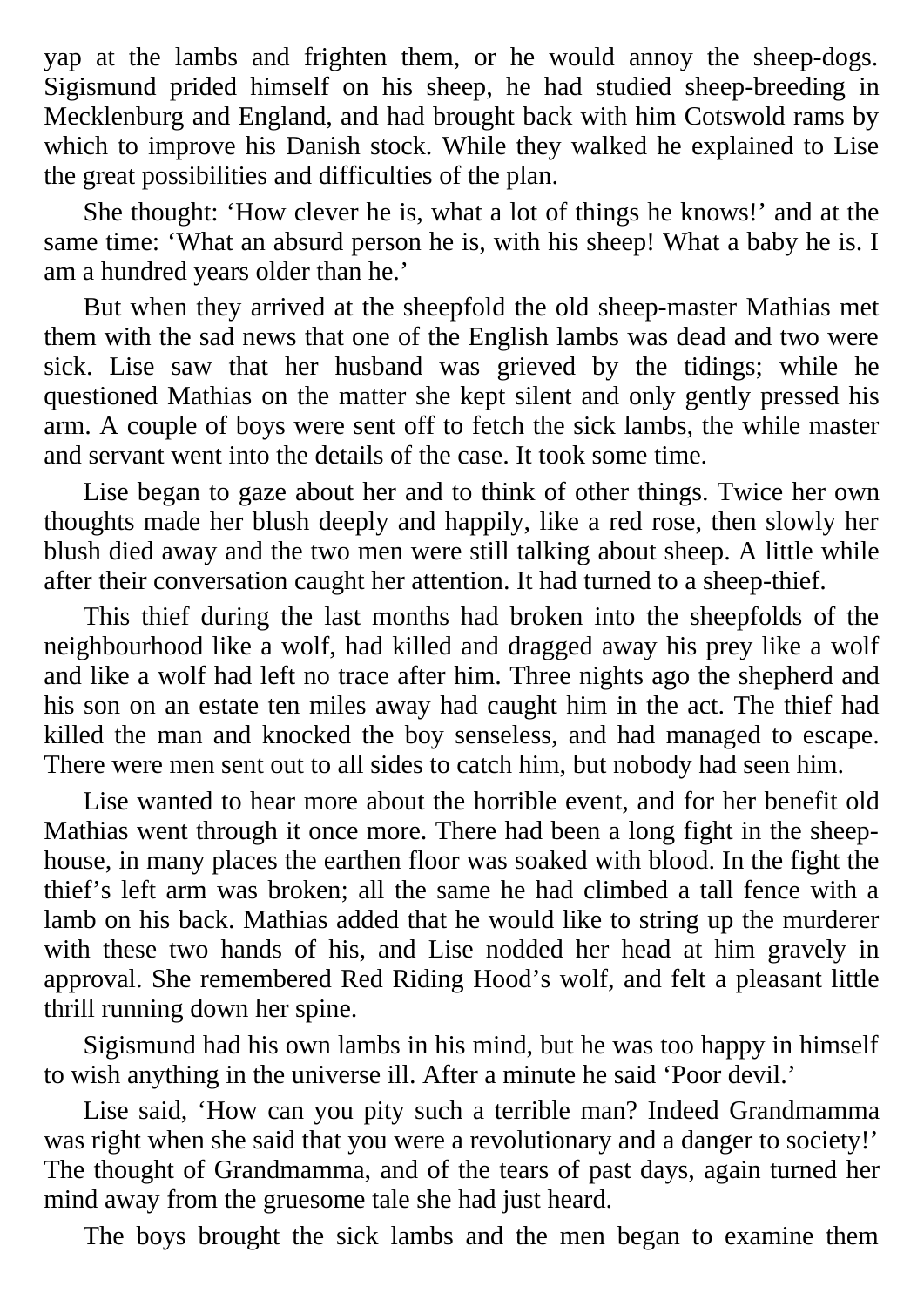carefully, lifting them up and trying to set them on their legs; they squeezed them here and there and made the little creatures whimper. Lise shrank from the show and her husband noticed her distress.

'You go home, my darling,' he said, 'this will take some time. But just walk ahead slowly, and I shall catch up with you.'

So she was turned away by an impatient husband to whom his sheep meant more than his wife. If any experience could be sweeter than to be dragged out by him to look at those same sheep, it would be this. She dropped her large summer hat with its blue ribbons on the grass and told him to carry it back for her, for she wanted to feel the summer air on her forehead and in her hair. She walked on very slowly, as he had told her to do, for she wished to obey him in everything. As she walked she felt a great new happiness in being altogether alone, even without Bijou. She could not remember that she had ever before in all her life been altogether alone. The landscape around her was still, as if full of promise, and it was hers. Even the swallows cruising in the air were hers, for they belonged to him, and he was hers.

She followed the curving edge of the grove and after a minute or two found that she was out of sight to the men by the sheep-house. What could now, she wondered, be sweeter than to walk along the path in the long flowering meadow grass, slowly, slowly, and to let her husband overtake her there? It would be sweeter still, she reflected, to steal into the grove and to be gone, to have vanished from the surface of the earth from him when, tired of the sheep and longing for her company, he should turn the bend of the path to catch up with her.

An idea struck her; she stood still to think it over.

A few days ago her husband had gone for a ride and she had not wanted to go with him, but had strolled about with Bijou in order to explore her domain. Bijou then, gambolling, had led her straight into the grove. As she had followed him, gently forcing her way into the shrubbery, she had suddenly come upon a glade in the midst of it, a narrow space like a small alcove with hangings of thick green and golden brocade, big enough to hold two or three people in it. She had felt at that moment that she had come into the very heart of her new home. If today she could find the spot again she would stand perfectly still there, hidden from all the world. Sigismund would look for her in all directions, he would be unable to understand what had become of her and for a minute, for a short minute—or, perhaps, if she was firm and cruel enough, for five—he would realise what a void, what an unendurably sad and horrible place the universe would be when she was no longer in it. She gravely scrutinised the grove to find the right entrance to her hiding-place, then went in.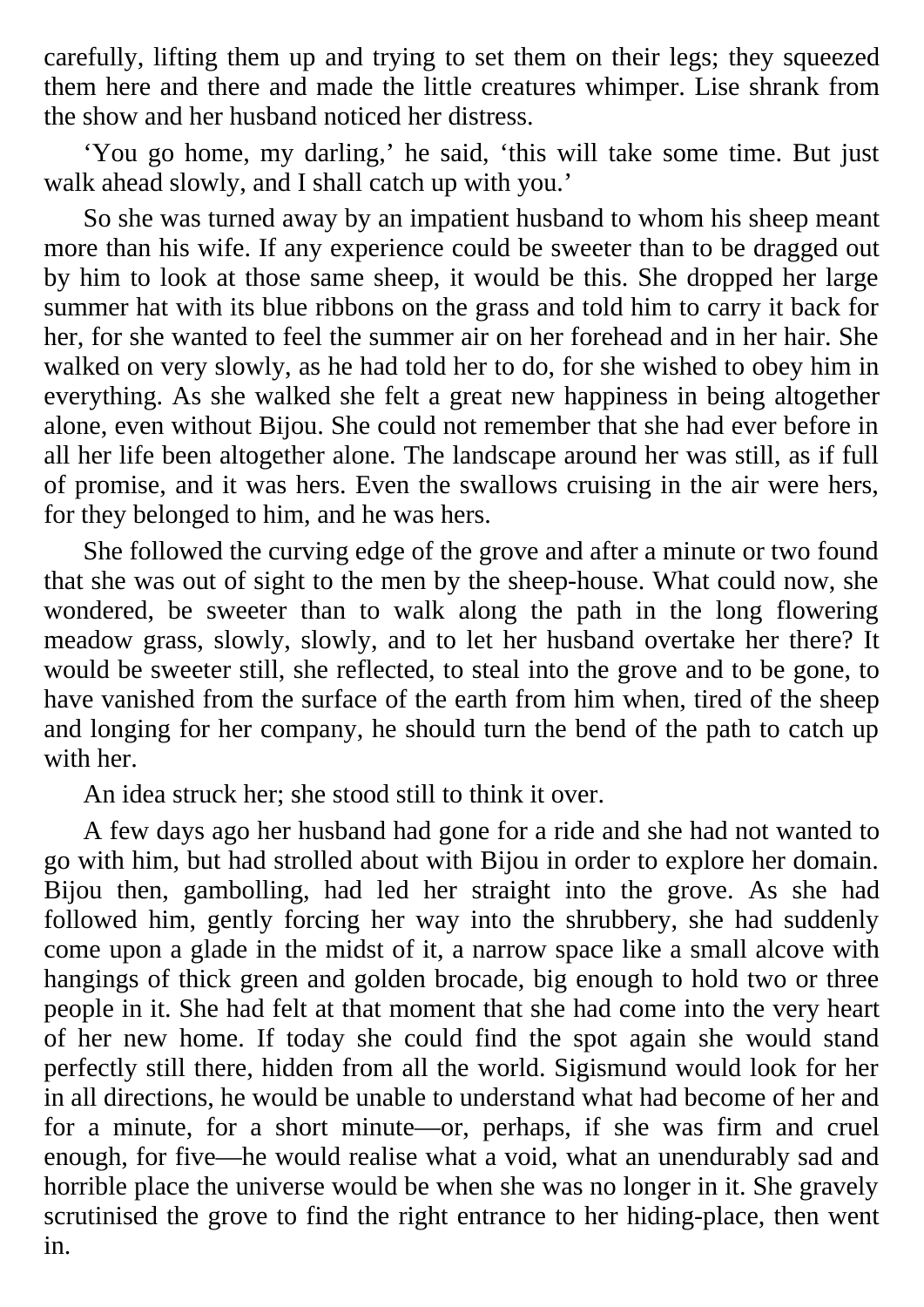She took great care to make no noise at all, therefore advanced exceedingly slowly. When a twig caught the flounces of her ample skirt she loosened it softly from the muslin, so as not to crack it. Once a branch took hold of one of her long golden curls; she stood still, with her arms lifted, to free it. A little way into the grove the soil became moist; her light steps no longer made any sound upon it. With one hand she held her small handkerchief to her lips, as if to emphasise the secretness of her course. She found the spot she sought and bent down to divide the foliage and make a door to her sylvan closet. At this the hem of her dress caught her foot and she stopped to loosen it. As she rose she looked into the face of a man who was already in the shelter.

He stood up erect, two steps off. He must have watched her as she made her way straight towards him.

She took him in in one single glance. His face was bruised and scratched, his hands and wrists stained with dark filth. He was dressed in rags, barefooted, with tatters wound round his naked ankles. His arms hung down to his sides, his right hand clasped the hilt of a knife. He was about her own age. The man and the woman looked at one another.

This meeting in the wood from beginning to end passed without a word, what happened could only be rendered by pantomime. To the two actors in the pantomime it was timeless, according to a clock it lasted four minutes.

She had never in her life been exposed to danger. It did not occur to her to sum up her position, or to work out the length of time it would take to call her husband or Mathias, whom at this moment she could hear shouting to his dogs. She beheld the man before her as she would have beheld a forest ghost: the apparition itself, not the sequels of it, changes the world to the human who faces it.

Although she did not take her eyes off the face before her she sensed that the alcove had been turned into a covert. On the ground a couple of sacks formed a couch, there were some gnawed bones by it. A fire must have been made in the night, for there were cinders threwn on the forest-floor.

After a while she realised that he was taking her in as she had taken in him. He was no longer just run to earth and crouching for a spring, but he was wondering, trying to know. At that she seemed to see herself with the eyes of the wild animal at bay in its dark hiding-place: her silently approaching white figure, which might mean death.

He moved his right arm till it hung down straight before him, between his legs. Without lifting the hand he bent the wrist and slowly raised the point of the knife till it pointed at her throat. The gesture was mad, unbelievable. He did not smile as he made it, but his nostrils distended, the corners of his mouth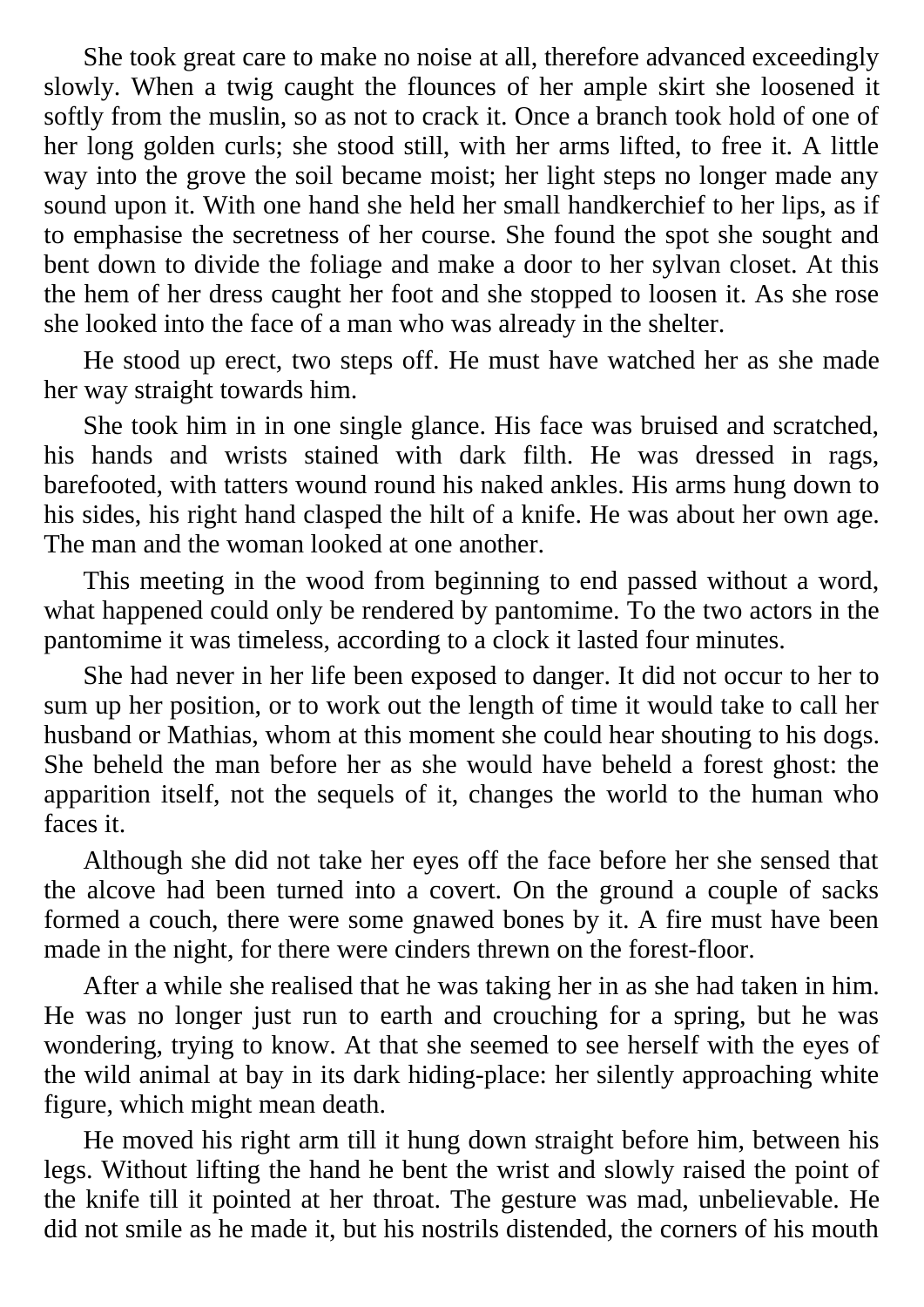quivered a little. Then slowly he put the knife back in the sheath by his belt.

She had no object of value about her, only the wedding-ring which her husband had set on her finger in church, a week ago. She drew it off, and in this movement dropped her handkerchief. She reached out her hand with the ring towards him. She did not bargain for her life. She was fearless by nature, and the horror with which he inspired her was not fear of what he might do to her. She commanded him, she besought him to vanish as he had come, to take a dreadful figure out of her life, so that it should never have been there. In the dumb movement her young form had the grave authoritativeness of a priestess conjuring down some monstrous being by a sacred sign.

He slowly reached out his hand to hers, his fingers touched hers, and her hand was steady at the touch. But he did not take the ring. As she let it go it dropped to the ground as her handkerchief had done.

For a second the eyes of both followed it. It rolled a few inches towards him and stopped before his bare foot. In a hardly perceivable movement he kicked it away and again looked into her face. They remained like that, she knew not how long, but she felt that during that time something happened, things were changed.

He bent down and picked up her handkerchief. All the time gazing at her, he again drew his knife and wrapped the tiny bit of cambric round the blade. This was difficult for him to do because his left arm was broken. While he did it his face under the dirt and sun-tan slowly grew whiter till it was almost phosphorescent. Fumbling with both hands, he once more stuck the knife into the sheath. Either the sheath was too big and had never fitted the knife, or the blade was much worn—it went in. For two or three more seconds his gaze rested on her face, then he lifted his own face a little, the strange radiance still upon it, and closed his eyes.

The movement was definitive and unconditional. In this one motion he did what she had begged him to do: he vanished and was gone. She was free.

She took a step backwards, the immovable, blind face before her, then bent as she had done to enter the hiding-place, and glided away as noiselessly as she had come. Once outside the grove she stood still and looked round for the meadow-path, found it and began to walk home.

Her husband had not yet rounded the edge of the grove. Now he saw her and helloed to her gaily; he came up quickly and joined her.

The path here was so narrow that he kept half behind her and did not touch her. He began to explain to her what had been the matter with the lambs. She walked a step before him and thought: All is over.

After a while he noticed her silence, came up beside her to look at her face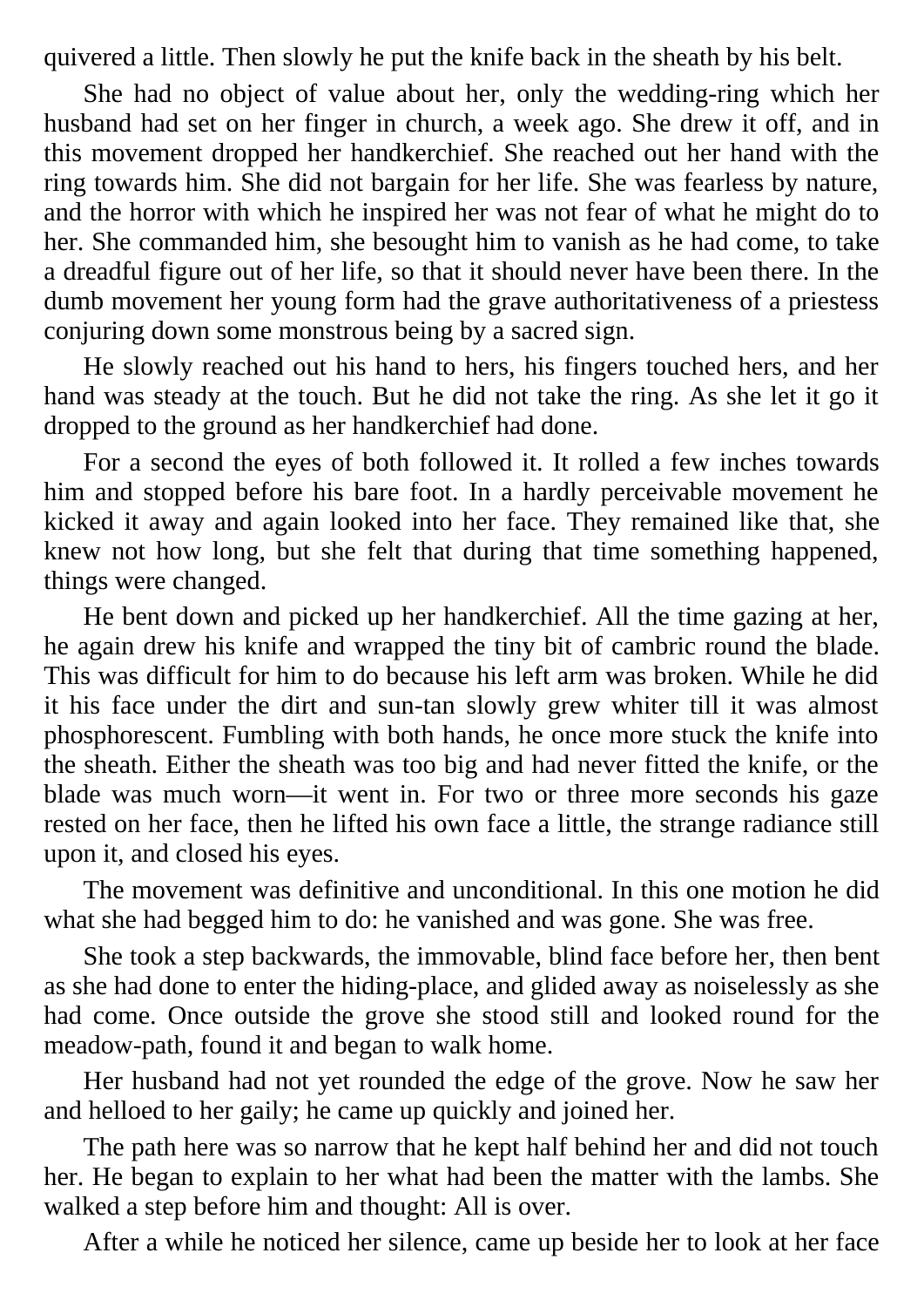and asked, 'What is the matter?'

She searched her mind for something to say, and at last said, 'I have lost my ring.'

'What ring?' he asked her.

She answered, 'My wedding-ring.'

As she heard her own voice pronounce the words she conceived their meaning.

Her wedding ring. 'With this ring'—dropped by the one party and kicked away by the other—'with this ring I thee wed.' With this lost ring she had wedded herself to something. To what? To poverty, persecution, total loneliness. To the sorrows and the sinfulness of this earth. 'And what therefore God has joined together let man not put asunder.'

'I will find you another ring,' her husband said. 'You and I are the same as we were on our wedding day, it will do as well. We are husband and wife today too, as much as yesterday, I suppose.'

Her face was so still that he did not know if she had heard what he said. It touched him that she should take the loss of his ring so to heart. He took her hand and kissed it. It was cold, not quite the same hand as he had last kissed. He stopped to make her stop with him.

'Do you remember where you had the ring on last?' he asked.

'No,' she answered.

'Have you any idea,' he asked, 'where you may have lost it?'

'No,' she answered. 'I have no idea at all.'